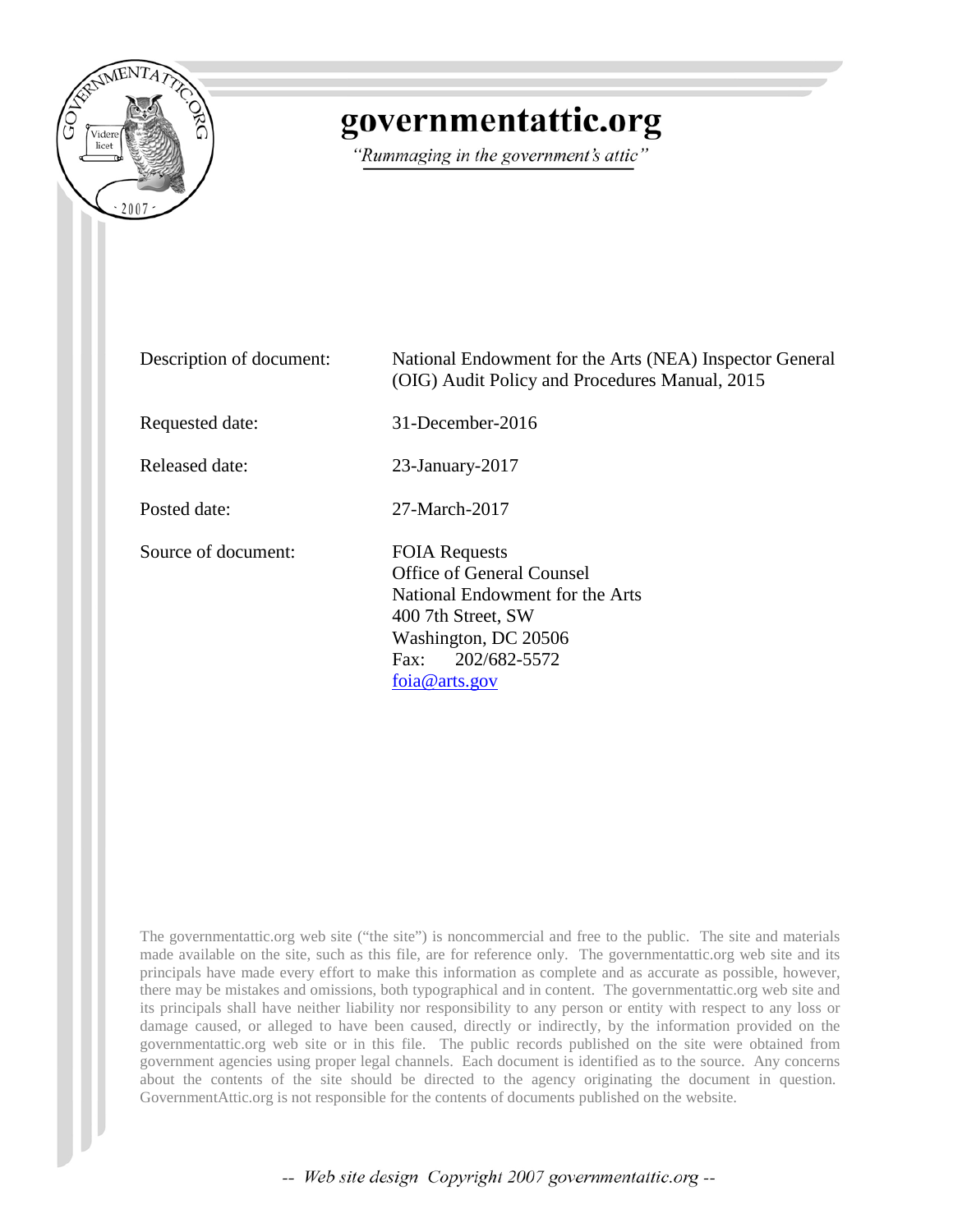From: FOIA Date: Jan 23, 2017 3:01:17 PM Subject: RE: Freedom of Information Act request for NEA OIG Records

Dear Sir:

This e-mail responds to your request for records under the Freedom of Information Act (FOIA), 5 U.S.C.§552. Your request has been assigned file number F17-023. In your below e-mail, you requested: digital/electronic copy of the NEA OIG Audit Manual.

Attached are the responsive documents for your FOIA request with no redactions.

The National Endowment for the Arts is governed by the provisions of the National Foundation on the Arts and the Humanities Act, 20 U.S.C. 951 et seq., and the Freedom of Information Act with respect to the release of agency records. In accordance with the NEA's FOIA regulations, 45 C.F.R. 1100.5(b)(1), you may appeal the Agency's determination. Such an appeal must be made to the Chairman not less than 90 days after the date receipt of this e-mail, additional information about the appeal process can be found at FOIA| NEA .

If you would like to discuss our response before filing an appeal to attempt to resolve your dispute, you can contact our FOIA Public Liaison for assistance. If we are unable to resolve your FOIA dispute through our FOIA Public Liaison, the Office of Government Information Services (OGIS), the Federal FOIA Ombudsman office, offers mediation services to help resolve disputes between FOIA requesters and Federal agencies. The contact information for OGIS is:

Office of Government Information Services National Archives and Records Administration 8601 Adelphi Road-OGIS College Park, MD 20740-6001 [ogis@nara.gov](mailto:ogis@nara.gov?subject=FOIA%20Request)

Please contact me if you have any questions about this response.

Respectfully, Desiree Flippins FOIA Officer | Office of the General Counsel National Endowment for the Arts 400 7th Street SW | Washington DC 20506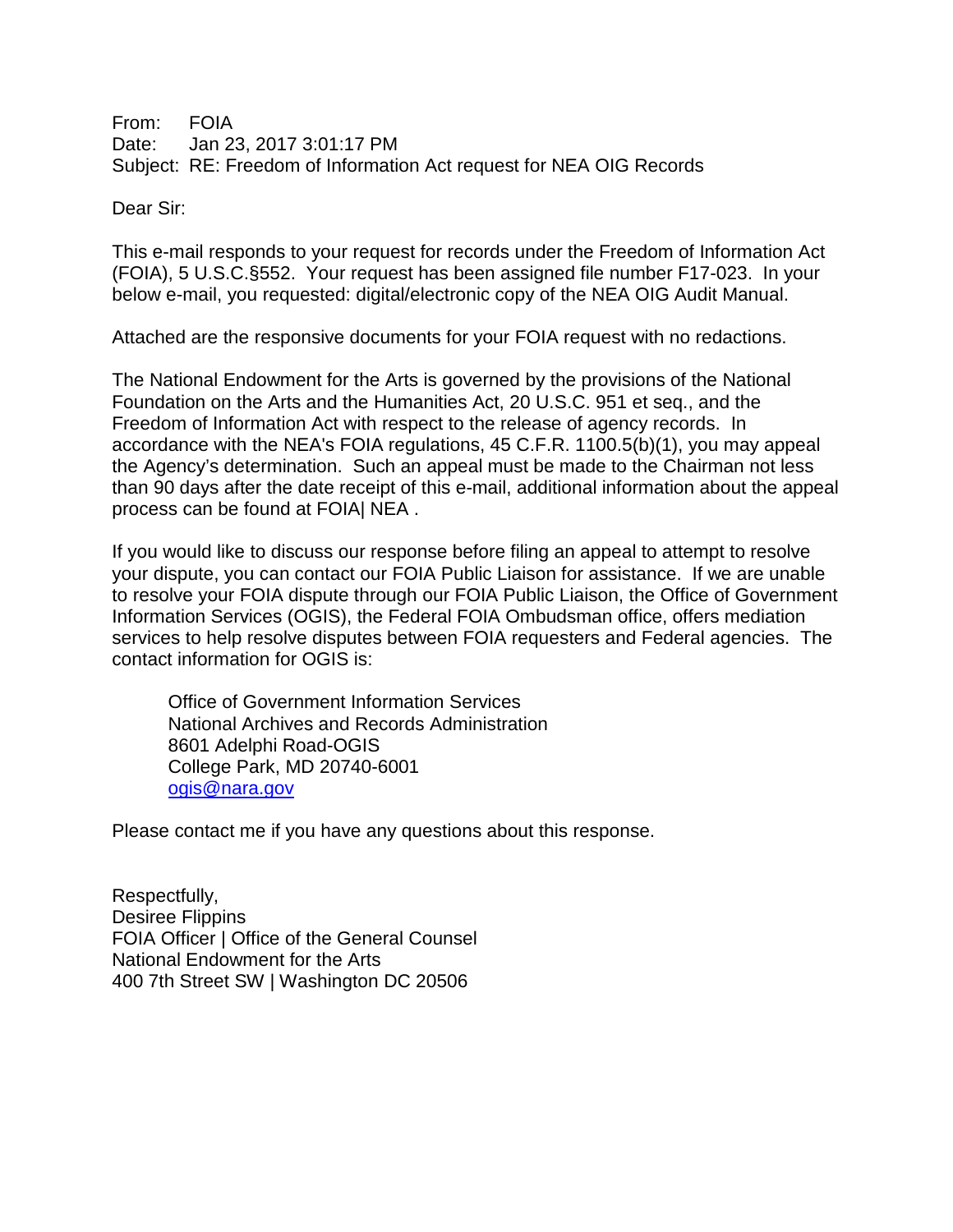## *AUDIT POLICY AND PROCEDURES MANUAL (rev. 7/2015)*

## **TABLE OF CONTENTS**

### **SECTION**

### **PAGE**

### **CHAPTER 100 - GENERAL**

|                                             | $101 - 1$ |
|---------------------------------------------|-----------|
|                                             | $102 - 1$ |
|                                             | 103-1     |
| COORDINATION WITH OTHER AUDIT ORGANIZATIONS | $104 - 1$ |
|                                             | $105-1$   |

### **CHAPTER 200 – AUDIT/REVIEW SERVICES**

| $201 - 1$ |
|-----------|
| $201 - 1$ |
| $201 - 2$ |
| $201 - 2$ |
| $201 - 3$ |
| $201 - 4$ |
| $201 - 5$ |
| $201 - 5$ |

### **CHAPTER 300 - ANNUAL AUDIT PLAN**

| <b>AUDIT UNIVERSE</b> |  |
|-----------------------|--|
| ANNUAL AUDIT PLAN.    |  |

### **CHAPTER 400 - GENERAL STANDARDS**

| 401-1 |
|-------|
| 402-1 |
| 403-1 |
| 404-1 |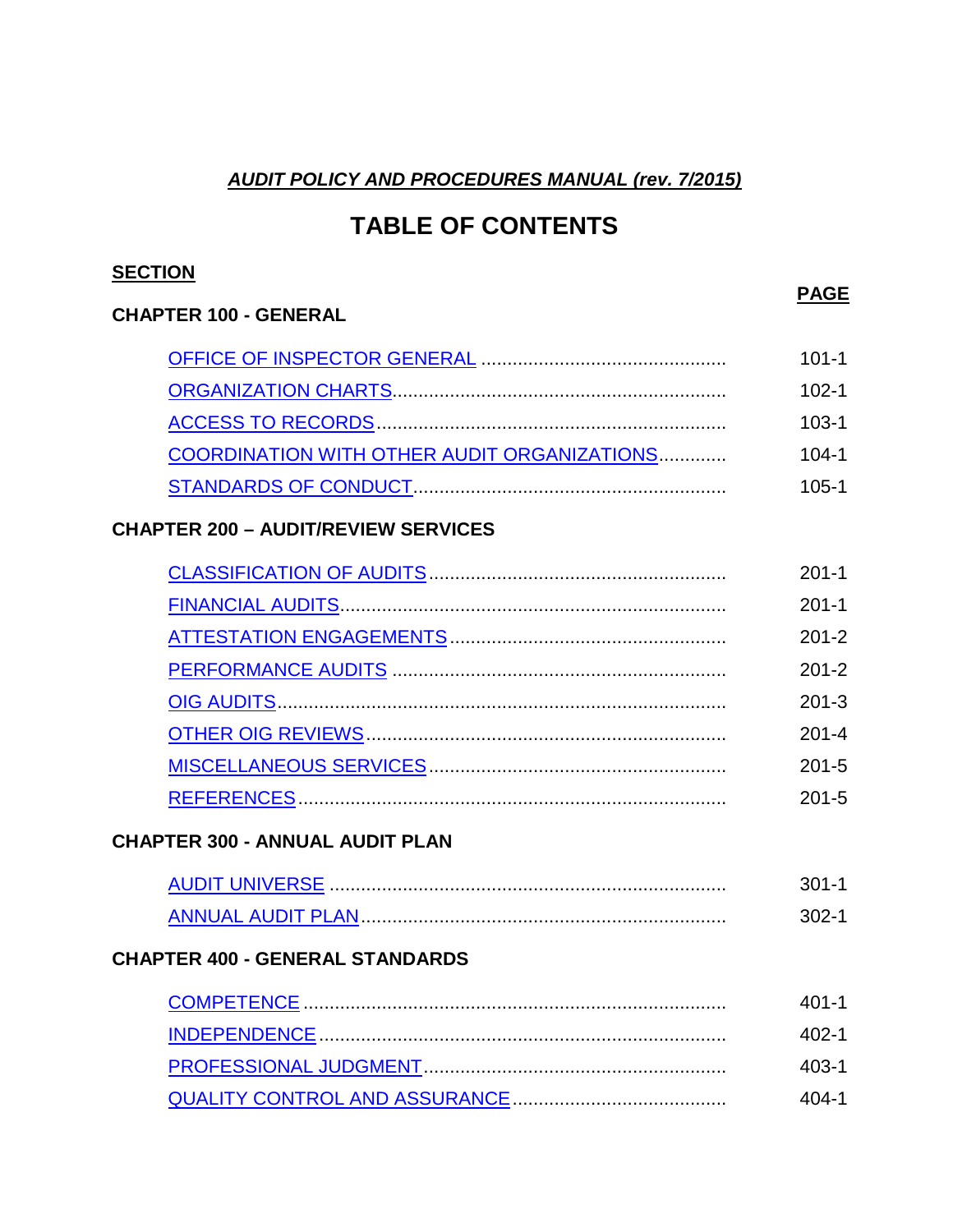#### **MASTER INDEX – Continued**

### **SECTION**

### **CHAPTER 500 - STANDARDS OF EVIDENCE**

| 501-3 |
|-------|
|       |

### **CHAPTER 600 - AUDIT DOCUMENTATION**

| DEFINITION AND PURPOSE OF AUDIT DOCUMENTATION   | $601 - 1$ |
|-------------------------------------------------|-----------|
| CONTENT OF AUDIT DOCUMENTATION (WORKING PAPERS) | $601 - 2$ |
| PREPARATION OF SUPPORTING DOCUMENTATION         | $601 - 2$ |
| IDENTIFICATION OF AUDIT DOCUMENTATION           | $601 - 3$ |
| ORGANIZATION OF AUDIT DOCUMENTATION             | 601-3     |
| INDEXING/CROSS-INDEXING AUDIT DOCUMENTATION     | 601-3     |
| SUPERVISORY REVIEW OF AUDIT DOCUMENTATION       | 601-3     |
|                                                 | 601-4     |

### **CHAPTER 700 - CONDUCTING AUDITS**

| $701 - 1$ |
|-----------|
|           |
| $702 - 1$ |
| $703-1$   |
| $704-1$   |
| $705-1$   |
| 706-1     |
| 707-1     |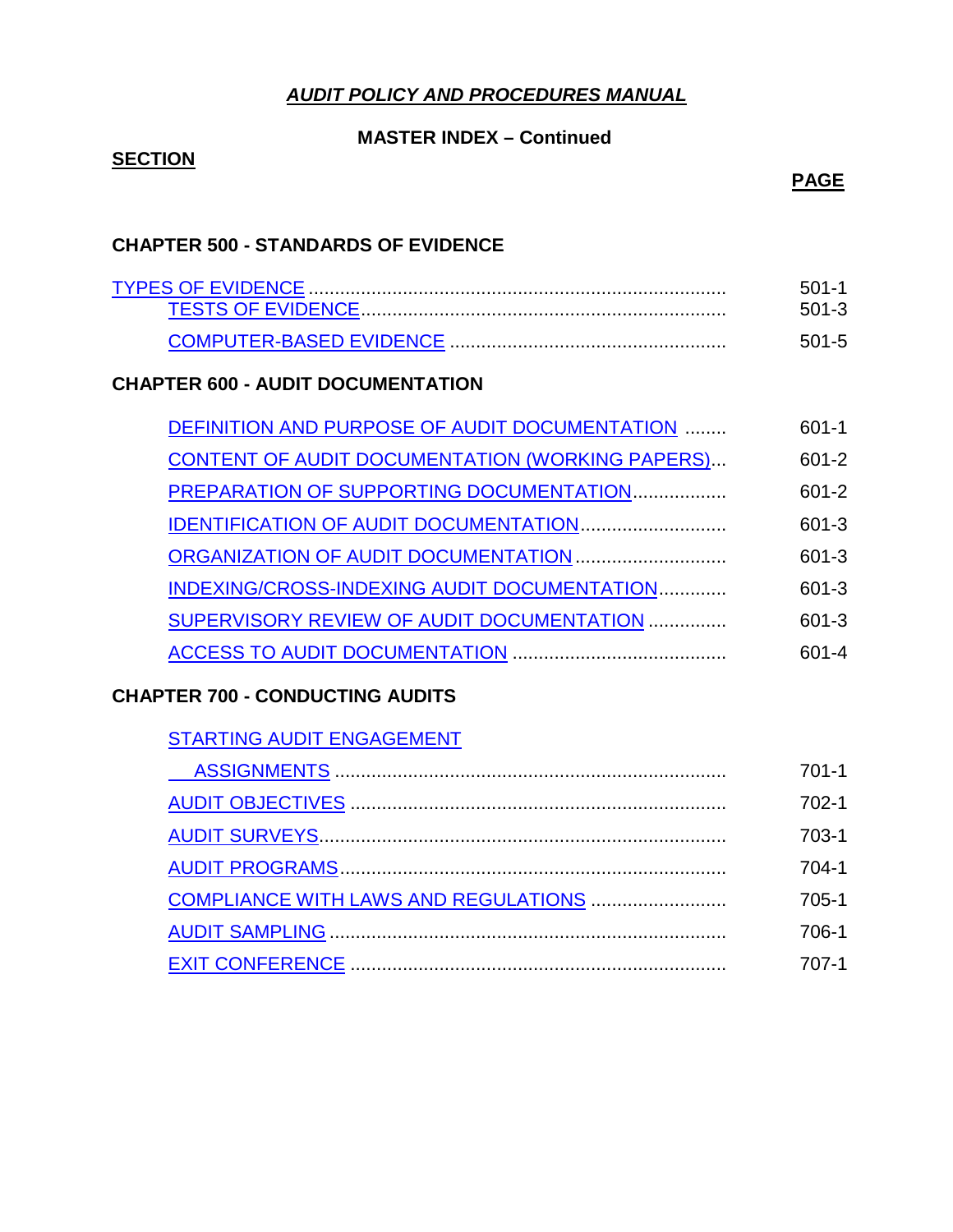#### **MASTER INDEX - Continued**

### **SECTION**

### **PAGE**

## **CHAPTER 800 - AUDIT REPORTING**

|                                                    | $801 - 1$ |
|----------------------------------------------------|-----------|
| REVIEW, APPROVAL AND RELEASE OF REPORTS            | $802 - 1$ |
|                                                    | 803-1     |
|                                                    | $804 - 1$ |
| REVIEW AND OVERSIGHT OF FINANCIAL STATEMENT AUDITS | 805-1     |
| TERMINATION PROCESSES AND DOCUMENTATION            | 806-1     |

### **CHAPTER 900 - REPORT AND RECOMMENDATION TRACKING**

| $901 - 4$  |
|------------|
| $901 - 5$  |
| $901 - 8$  |
| $1000 - 1$ |
| 2000-1     |
| 2100-1     |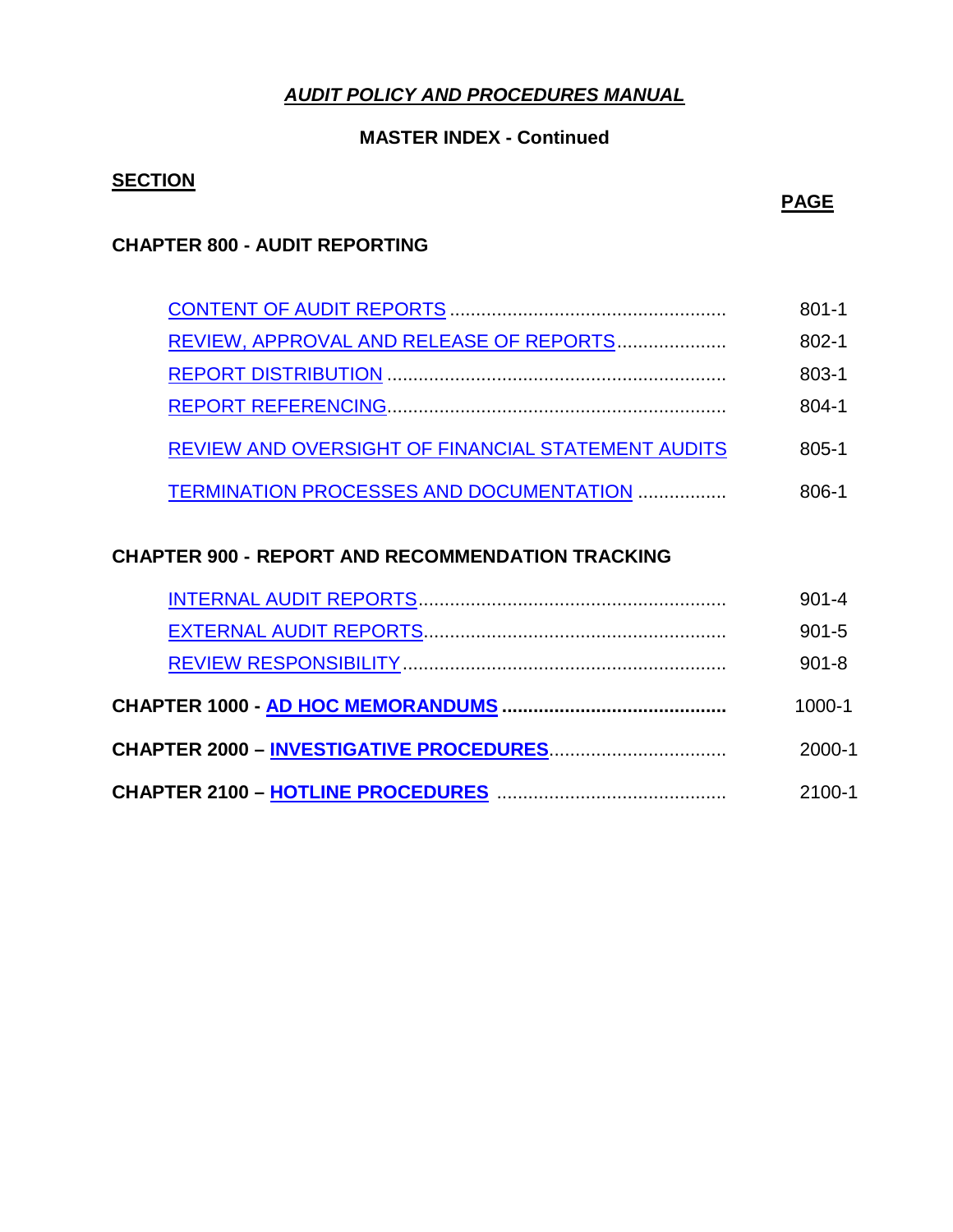## **TABLE OF CONTENTS CHAPTER 100 – GENERAL**

### **PAGE**

<span id="page-5-0"></span>

| $101 - 1$<br>$101 - 1$<br>Provisions of the Inspector General Act of 1988, as amended<br>$101 - 1$<br>Duties and Responsibilities of the<br>$101 - 1$<br>$101 - 2$<br>$101 - 3$<br>Duties and Authority of the<br>$101 - 3$<br>$101 - 4$<br>$102 - 1$<br>$102 - 1$<br>$102 - 1$<br>Attachment 102-A - Organization Chart,<br>$102 - 2$<br><b>Attachment 102-B - Organization Chart,</b><br>$102 - 3$<br>$103 - 1$<br>$103 - 1$<br>$103 - 1$<br><b>COORDINATION WITH OTHER AUDIT ORGANIZATIONS</b><br>$104 - 1$<br>$104 - 1$<br>$104 - 1$<br>$104 - 1$<br>$104 - 1$<br>$104 - 2$<br>$105 - 1$<br>$105 - 1$<br>$105 - 1$ |  |  |
|------------------------------------------------------------------------------------------------------------------------------------------------------------------------------------------------------------------------------------------------------------------------------------------------------------------------------------------------------------------------------------------------------------------------------------------------------------------------------------------------------------------------------------------------------------------------------------------------------------------------|--|--|
|                                                                                                                                                                                                                                                                                                                                                                                                                                                                                                                                                                                                                        |  |  |
|                                                                                                                                                                                                                                                                                                                                                                                                                                                                                                                                                                                                                        |  |  |
|                                                                                                                                                                                                                                                                                                                                                                                                                                                                                                                                                                                                                        |  |  |
|                                                                                                                                                                                                                                                                                                                                                                                                                                                                                                                                                                                                                        |  |  |
|                                                                                                                                                                                                                                                                                                                                                                                                                                                                                                                                                                                                                        |  |  |
|                                                                                                                                                                                                                                                                                                                                                                                                                                                                                                                                                                                                                        |  |  |
|                                                                                                                                                                                                                                                                                                                                                                                                                                                                                                                                                                                                                        |  |  |
|                                                                                                                                                                                                                                                                                                                                                                                                                                                                                                                                                                                                                        |  |  |
|                                                                                                                                                                                                                                                                                                                                                                                                                                                                                                                                                                                                                        |  |  |
|                                                                                                                                                                                                                                                                                                                                                                                                                                                                                                                                                                                                                        |  |  |
|                                                                                                                                                                                                                                                                                                                                                                                                                                                                                                                                                                                                                        |  |  |
|                                                                                                                                                                                                                                                                                                                                                                                                                                                                                                                                                                                                                        |  |  |
|                                                                                                                                                                                                                                                                                                                                                                                                                                                                                                                                                                                                                        |  |  |
|                                                                                                                                                                                                                                                                                                                                                                                                                                                                                                                                                                                                                        |  |  |
|                                                                                                                                                                                                                                                                                                                                                                                                                                                                                                                                                                                                                        |  |  |
|                                                                                                                                                                                                                                                                                                                                                                                                                                                                                                                                                                                                                        |  |  |
|                                                                                                                                                                                                                                                                                                                                                                                                                                                                                                                                                                                                                        |  |  |
|                                                                                                                                                                                                                                                                                                                                                                                                                                                                                                                                                                                                                        |  |  |
|                                                                                                                                                                                                                                                                                                                                                                                                                                                                                                                                                                                                                        |  |  |
|                                                                                                                                                                                                                                                                                                                                                                                                                                                                                                                                                                                                                        |  |  |
|                                                                                                                                                                                                                                                                                                                                                                                                                                                                                                                                                                                                                        |  |  |
|                                                                                                                                                                                                                                                                                                                                                                                                                                                                                                                                                                                                                        |  |  |
|                                                                                                                                                                                                                                                                                                                                                                                                                                                                                                                                                                                                                        |  |  |
|                                                                                                                                                                                                                                                                                                                                                                                                                                                                                                                                                                                                                        |  |  |
|                                                                                                                                                                                                                                                                                                                                                                                                                                                                                                                                                                                                                        |  |  |
|                                                                                                                                                                                                                                                                                                                                                                                                                                                                                                                                                                                                                        |  |  |
|                                                                                                                                                                                                                                                                                                                                                                                                                                                                                                                                                                                                                        |  |  |
|                                                                                                                                                                                                                                                                                                                                                                                                                                                                                                                                                                                                                        |  |  |
|                                                                                                                                                                                                                                                                                                                                                                                                                                                                                                                                                                                                                        |  |  |
|                                                                                                                                                                                                                                                                                                                                                                                                                                                                                                                                                                                                                        |  |  |
|                                                                                                                                                                                                                                                                                                                                                                                                                                                                                                                                                                                                                        |  |  |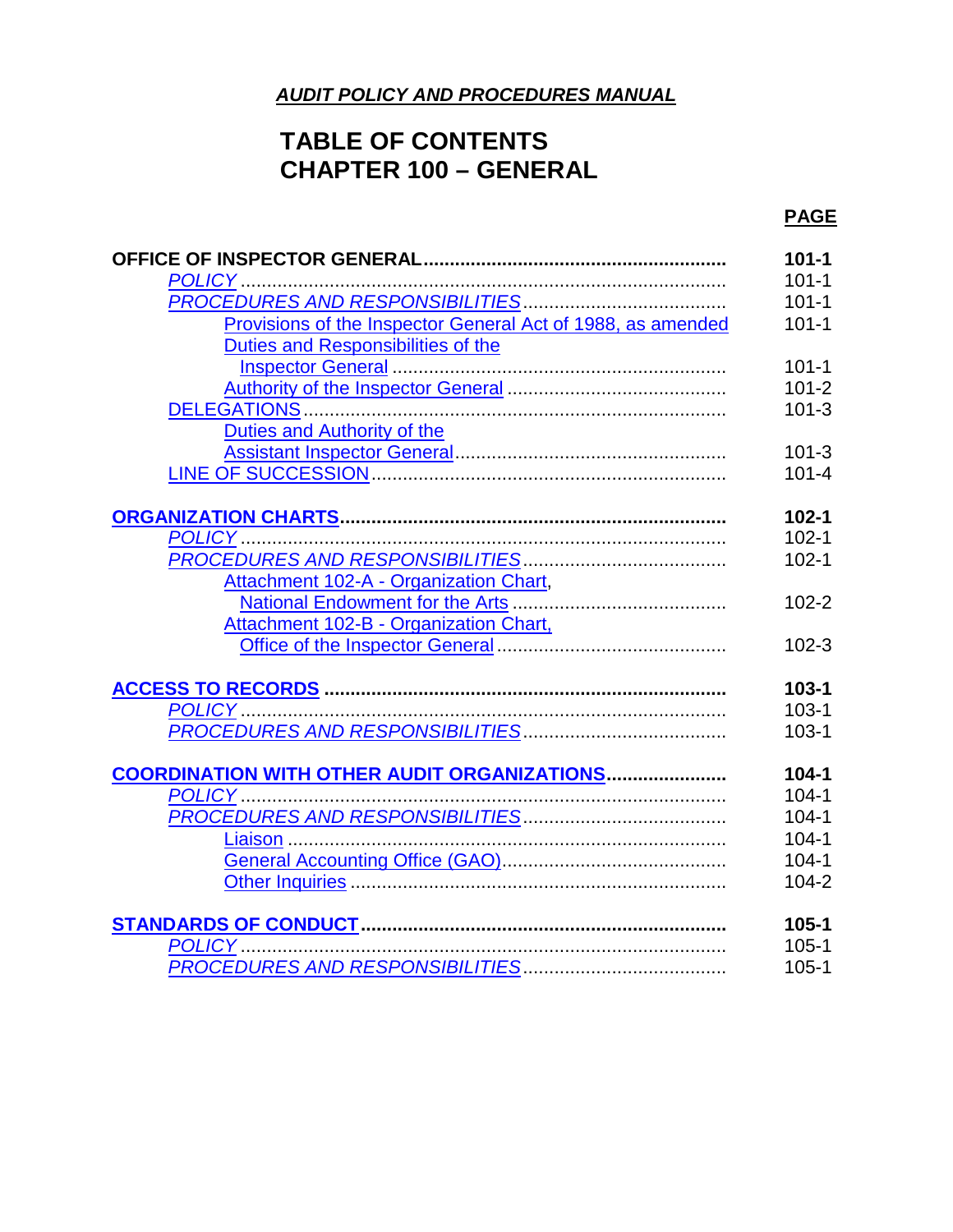<span id="page-6-0"></span>

|                          | <b>SECTION TITLE</b>        |                       |
|--------------------------|-----------------------------|-----------------------|
| <b>Audit Policy and</b>  | OFFICE OF INSPECTOR GENERAL |                       |
| <b>Procedures Manual</b> | EFFECTIVE DATE              | <b>SECTION NUMBER</b> |
| Chapter 100 - General    | January 15, 2010            | 101                   |

### *POLICY*

<span id="page-6-1"></span>*The Inspector General Act of 1978, as amended, establishes the responsibilities and duties of an IG. The authority for the Office of Inspector General (OIG) within the National Endowment for the Arts (NEA) is prescribed in Public Law 95-452, as amended by Title I of the Inspector General Act Amendments of 1988, Public Law 100-504. The Act was further amended by the Inspector General Reform Act of 2008, "to enhance the independence of the Inspectors General, to create a Council of the Inspectors General on Integrity and Efficiency, and for other purposes." The OIG will conduct its work in accordance with the authority and directions contained in the Act, as amended.*

### *PROCEDURES AND RESPONSIBILITIES*

### <span id="page-6-2"></span>**Provisions of the Inspector General Act of 1988, as amended**

The Inspector General is the head of the OIG and is responsible for the overall direction and operation of the office. The Inspector General reports to, and is under the general supervision of the NEA Chairman. The Chairman shall not prevent or prohibit the Inspector General from initiating, carrying out, or completing any audit or investigation, or from issuing any subpoena during the course of any audit or investigation.

### **Duties and Responsibilities of the Inspector General**

The Inspector General shall:

- Provide policy direction for, and conduct, supervise, and coordinate audits (including surveys and other reviews that are conducted in accordance with applicable government standards) and investigations relating to the programs and operations of the NEA;
- Review existing and proposed legislation and regulations to determine their impact on economy and efficiency in the administration of, and the prevention and detection of fraud, waste and abuse in, the programs and operations of the NEA;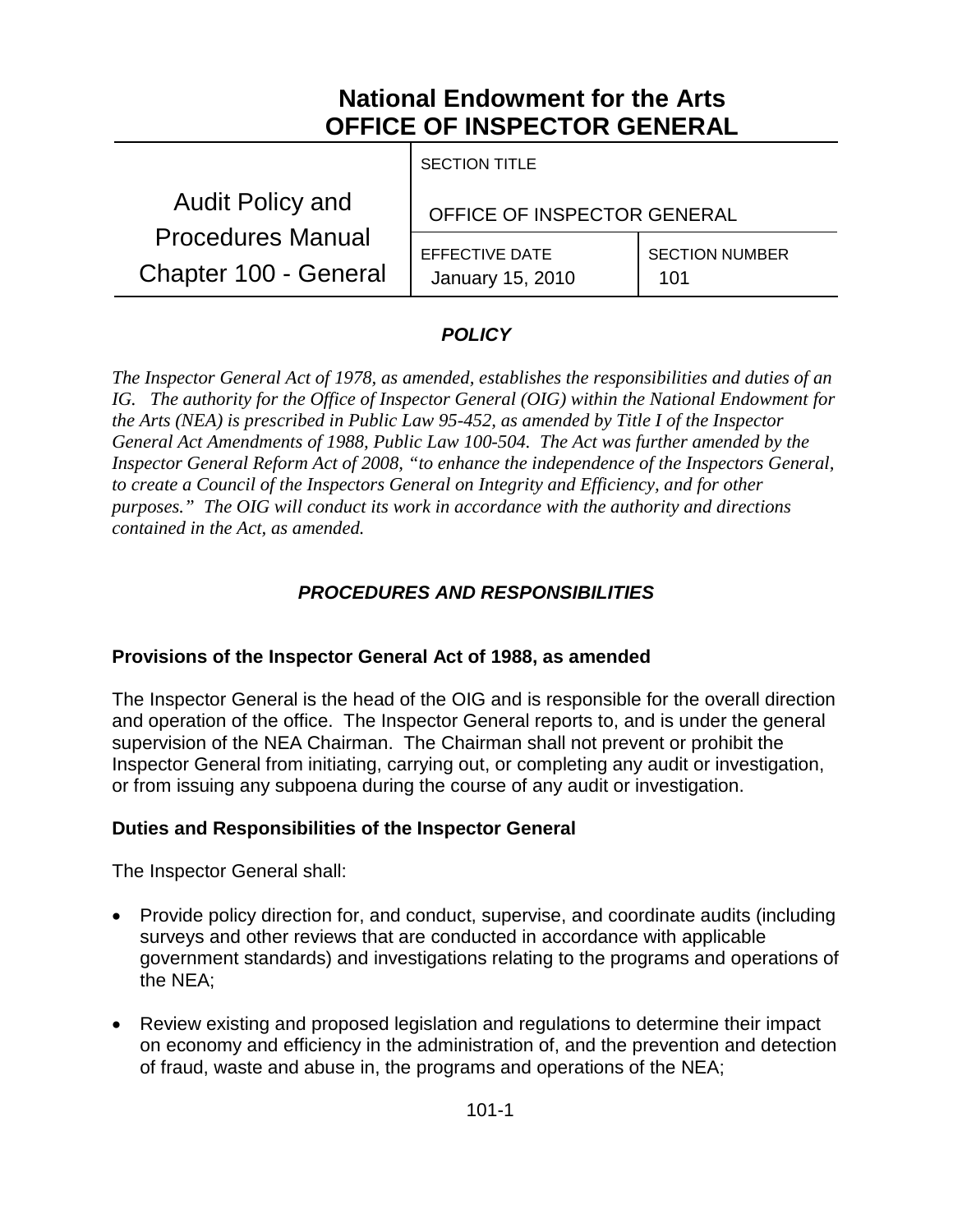- Recommend policies for, and conduct, supervise, or coordinate other activities carried out or financed by the NEA for the purpose of promoting economy and efficiency in the administration of, or preventing and detecting fraud, waste and abuse in, those programs and operations;
- Recommend policies for, and conduct, supervise, or coordinate activities between NEA and other Federal agencies, State, and local government agencies, and nongovernmental entities with respect to all matters relating to the promotion of economy and efficiency in the administration of, or the prevention and detection of fraud and abuse in programs and operations administered or financed by NEA, or the identification and prosecution of participants committing such fraud or abuse;
- Keep the NEA Chairman and the Congress fully and currently informed concerning fraud and other serious problems, abuses, and deficiencies relating to the administration of programs and operations administered or financed by NEA, or the identification and prosecution of participants committing such fraud or abuse;
- Comply with standards established by the Comptroller General of the United States for audits of Federal establishments, organizations, programs, activities and functions (the Government Auditing Standards);
- Give particular regard to the activities of the Comptroller General of the United States with a view toward avoiding duplication and ensuring effective coordination and cooperation;
- Establish guidelines for determining when it shall be appropriate to use non-Federal auditors, and give due regard to assuring that any work performed by non-Federal auditors complies with the Comptroller General's standards; and
- Report expeditiously to the Attorney General whenever the Inspector General has reasonable grounds to believe there has been a violation of Federal criminal law.

## <span id="page-7-0"></span>**Authority of the Inspector General**

To carry out these responsibilities, the Congress has given the Inspector General:

- Access to all records, reports, audits, reviews, documents, papers, recommendations, or other material available to the NEA which relate to programs and operations of the Endowment;
- Authority to make such investigations and reviews that are, in the judgment of the Inspector General, necessary or desirable;
- Authority to request information or assistance from any Federal, state or local government agency or unit thereof, as may be necessary for carrying out the duties and responsibilities of the Act;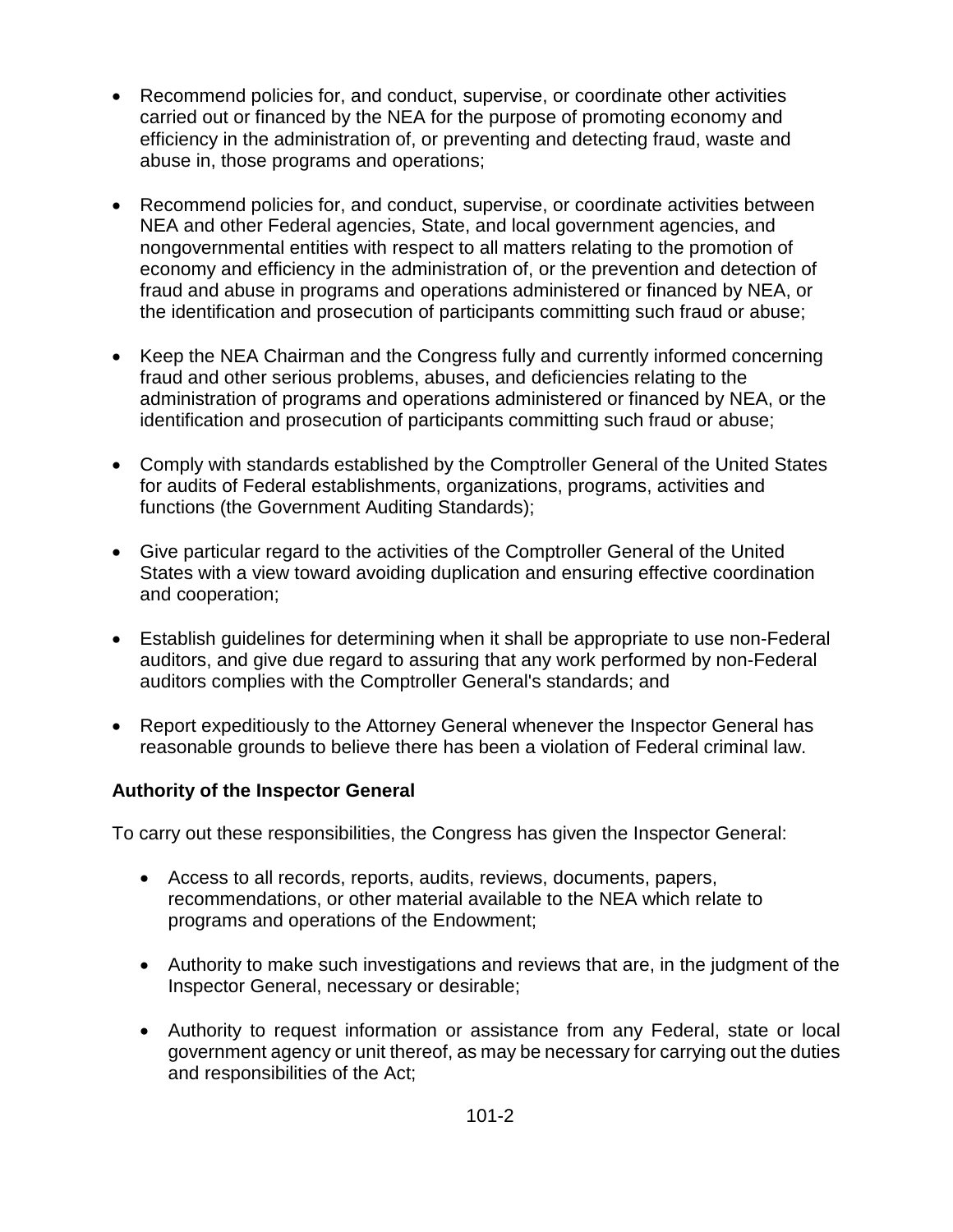- Authority to issue subpoenas of the production of all information, documents, reports, answers, records, accounts, papers, and other data and documentary evidence necessary in the performance of the duties specific above, which subpoena, in the case of refusal to obey, shall be enforceable by order of any appropriate United States district court. Procedures other than subpoenas shall be used to obtain documents and information from Federal agencies;
- Authority to administer and take an oath, affirmation or affidavit from any person when necessary;
- Direct and prompt access to the Chairman;
- Authority to select, appoint and employ such officers and employees as may be necessary for carrying out the functions, powers and duties of the OIG; and
- Within the limits of the established budget, authority to contract for audits, studies, analyses and other services.

## <span id="page-8-0"></span>**DELEGATIONS**

The Inspector General may delegate to any officer or employee of the OIG the duties and authority necessary to comply with the Inspector General Act, as amended, and to conduct the operations of the office. The Inspector General makes the following delegations.

### <span id="page-8-1"></span>**Duties and Authority of the Assistant Inspector General (AIG) or Lead Auditor**

The AIG/Lead Auditor shall:

- Assist in the development and implementation of NEA-wide audit policies, objectives, procedures and instructions that are applied to audits and special reviews of NEA grantees and contractors (see Section 201) and all the internal operations and activities of the agency.
- Develop and utilize audit programs, evaluate and write reports on audits and special reviews of grantees/contractors and the NEA's internal operations (including information security and technology) and activities in order to determine financial integrity and internal controls, compliance with NEA and other Federal requirements, economy and efficiency of operations, and program results.
- Evaluate corrective actions taken by the NEA grantees and contractors in response to audit recommendations and prepare Semiannual Reports to the Congress on audit follow-up.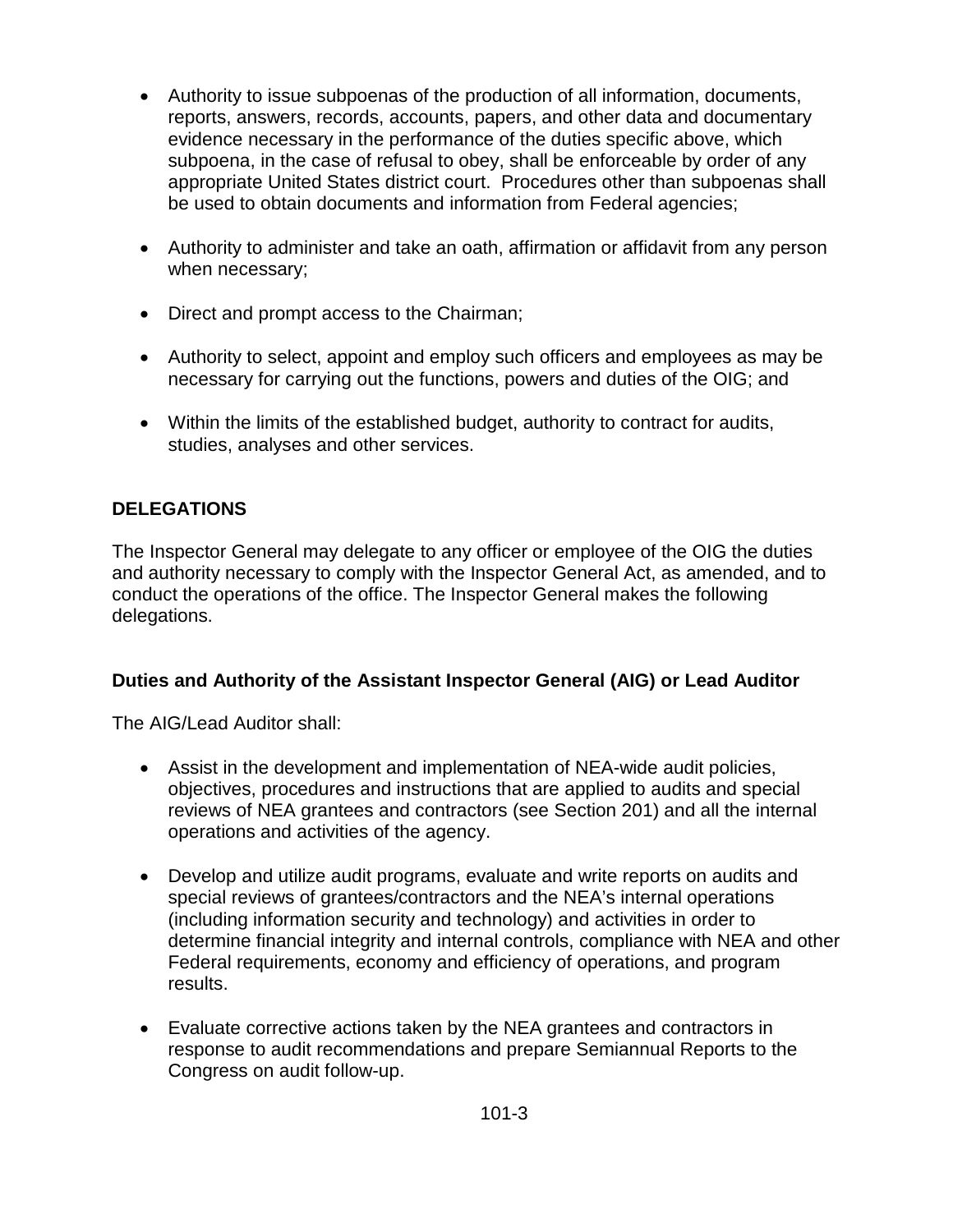- Review and evaluate cognizant/oversight audit agency reports. Draft reports to NEA officials regarding findings and recommendations.
- Interpret agency policies and provisions to the development of audit/special review procedures, instructions, work plans and schedules. Expand or contract audit/special review programs as a result of initial findings.
- Review and assess proposed Office of Management and Budget guidance and other regulations with audit implications. Develop and provide appropriate comments for NEA management.
- Provide grantees technical assistance in the area of technical compliance and internal controls.

### <span id="page-9-0"></span>**LINE OF SUCCESSION**

Whenever the Inspector General is unable for any reason to perform assigned duties, he/she may designate and authorize an individual to serve on behalf of the Inspector General. The designated individual will serve as *"Acting Inspector General."*

The following line of succession designates individuals who will serve as *"Acting Inspector General"* and the order in which they will assume that authority:

- Assistant Inspector General;
- Senior Auditor or auditor (by date of highest grade if more than one) on audit or operations review matters;
- Other (as designated by the Inspector General).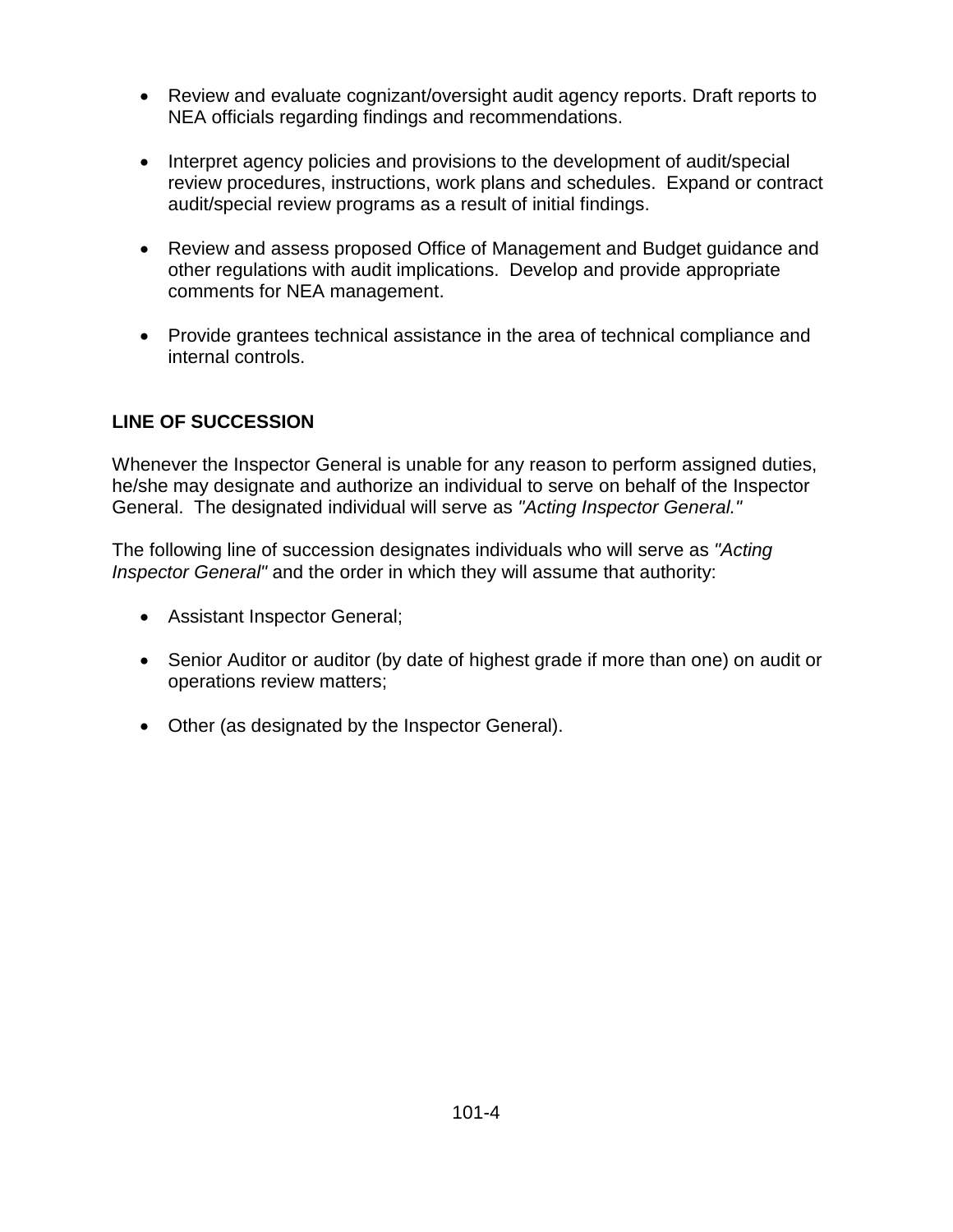<span id="page-10-0"></span>

| <b>Audit Policy and</b>  | <b>SECTION TITLE</b>               |                              |
|--------------------------|------------------------------------|------------------------------|
| <b>Procedures Manual</b> | <b>ORGANIZATION CHARTS</b>         |                              |
| Chapter 100 – General    | EFFECTIVE DATE<br>January 16, 2012 | <b>SECTION NUMBER</b><br>102 |
|                          |                                    |                              |

### *POLICY*

*The Inspector General Act Amendments of 1988, as amended, provide that the Inspector General is to report directly to the head of the NEA.*

*The Inspector General will establish an organizational structure and supervise the functions and activities of the OIG in accordance with that structure.*

## *PROCEDURES AND RESPONSIBILITIES*

The Inspector General reports to, and is under the general supervision of the Chairman and the National Council on the Arts. The Inspector General's placement in the NEA organization is depicted in Attachment 102-A, Organization Chart, National Endowment for the Arts. Based on Section 955(b) of the Arts Endowment's authorizing statute,

- (1) The Council shall be composed of members as follows:
	- (A) The Chairperson of the National Endowment for the Arts, who shall be the chairperson of the Council.

Therefore, the Chairman is the point-of-contact for general supervision and reporting purposes.

The line of authority, reporting responsibilities, titles and positions of officers and employees in the OIG are depicted in Attachment 102-B, Organization Chart, Office of Inspector General.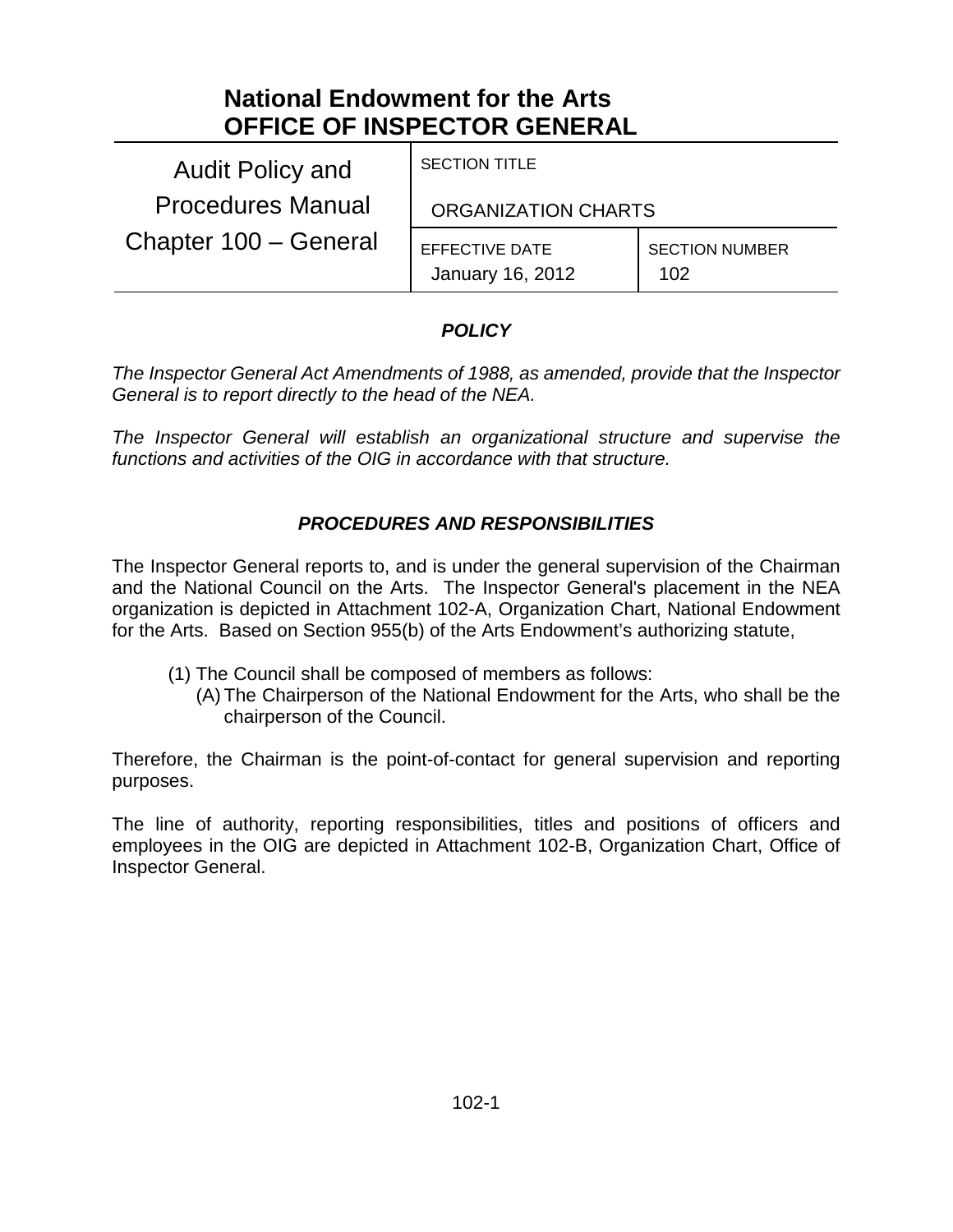### ATTACHMENT 102-A

<span id="page-11-0"></span>See:<http://arts.gov/open>*(NEA Open Government Webpage under Additional Reports & Information – Organization Chart).*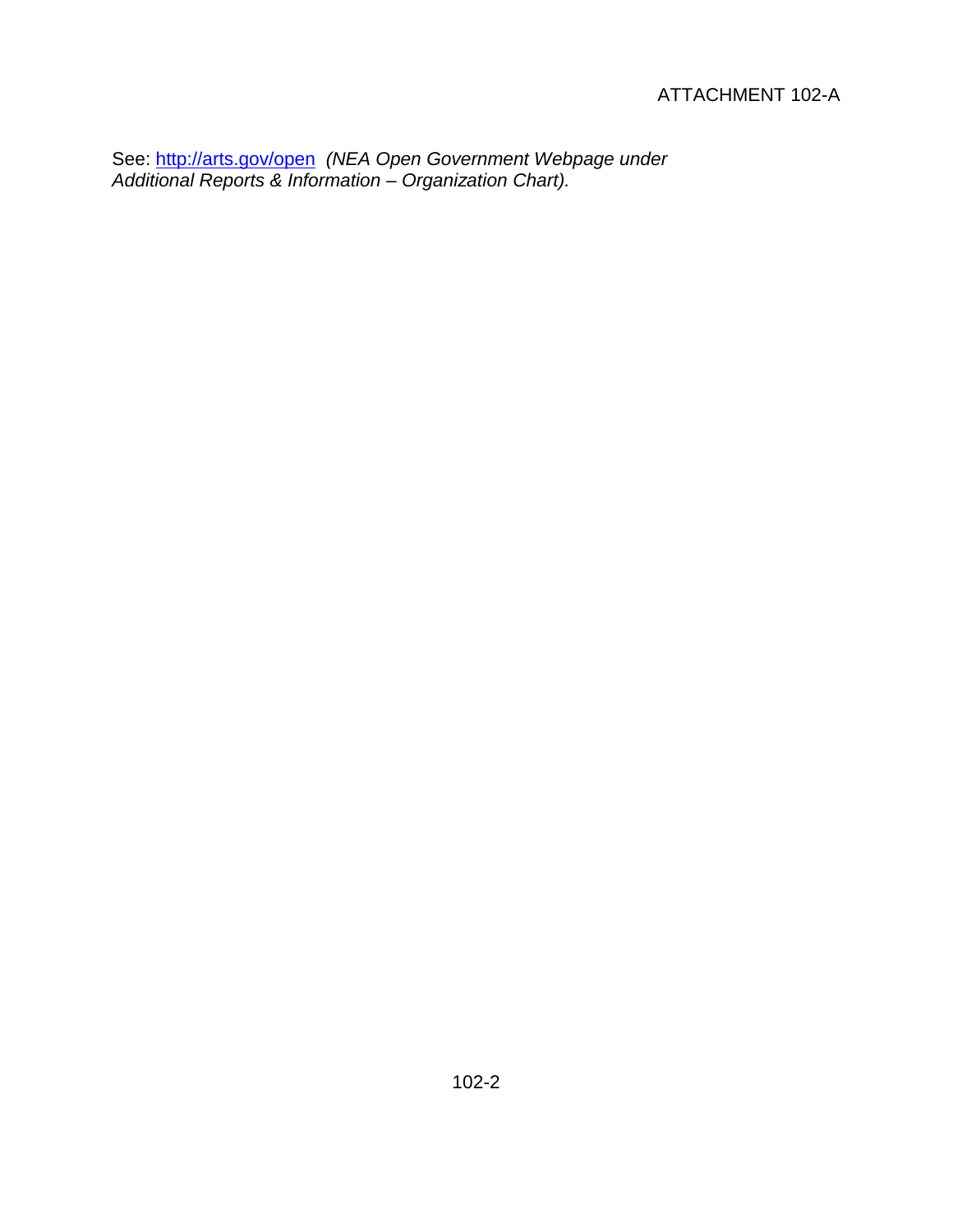<span id="page-12-0"></span>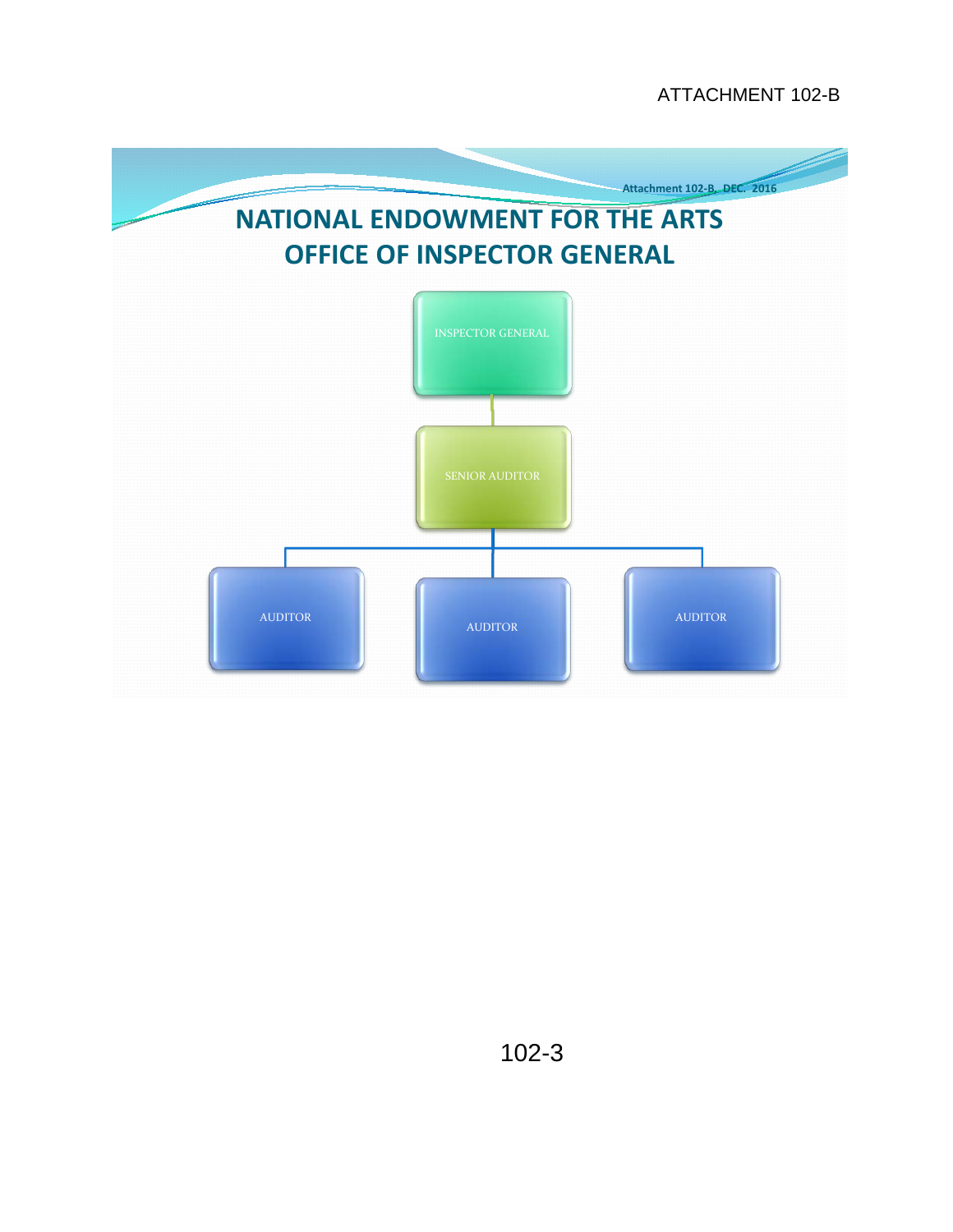<span id="page-13-0"></span>

|                          | <b>SECTION TITLE</b>     |                       |
|--------------------------|--------------------------|-----------------------|
| <b>Audit Policy and</b>  | <b>ACCESS TO RECORDS</b> |                       |
| <b>Procedures Manual</b> | <b>EFFECTIVE DATE</b>    | <b>SECTION NUMBER</b> |
| Chapter 100 - General    | June 15, 2015            | 103                   |

### *POLICY*

*The Inspector General and representatives of the Inspector General are authorized access to all records, including reports, audits, reviews, documents, papers, recommendations, or other material relating to NEA programs and operations. If access to records is denied, the Inspector General is authorized to subpoena the records.*

### *PROCEDURES AND RESPONSIBILITIES*

The authority to access and subpoena records is prescribed by Public Law 95-452, as amended by Title I of the Inspector General Act Amendments of 1988, Public Law 100- 504. The Act was further amended to enhance the Inspector access to *all records which relate to programs and operations with respect to which that Inspector General has responsibility.*

Any difficulty in accessing records should be reported through supervisory channels to the Inspector General. The Inspector General will determine the appropriate course of action on a case-by-case basis.

The first course of action for resolving access problems should be at the working level.

Assuming that the access problem cannot be resolved expeditiously, the Inspector General will present the problem to the Chairman of the NEA for timely resolution.

If the problem remains unsolved or the resolution is unsatisfactory, the Inspector General may elect to report such an impairment of scope and independence in a *"seven day letter"*  to the Congress.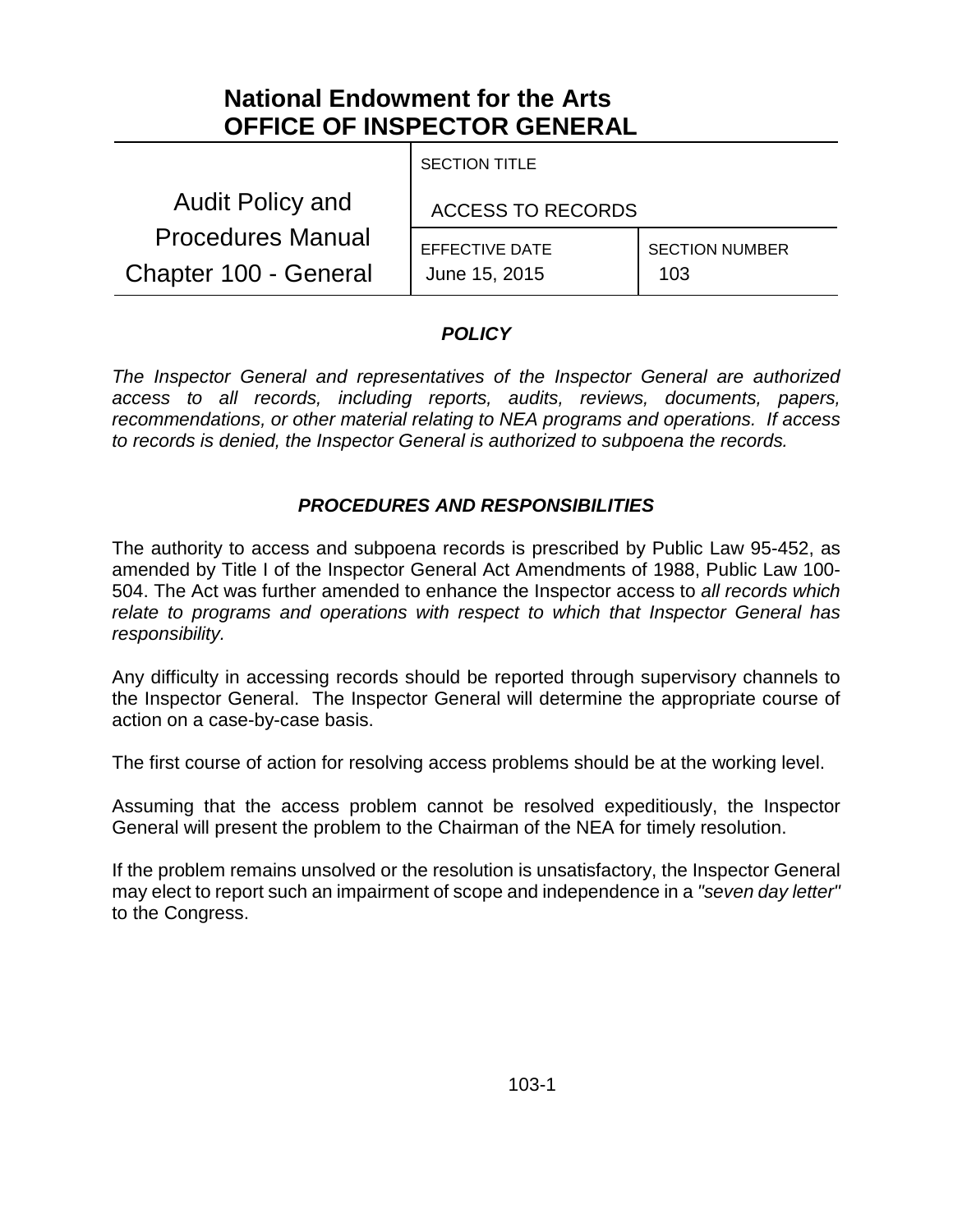<span id="page-14-0"></span>

| <b>Audit Policy and</b>  | <b>SECTION TITLE</b><br><b>COORDINATION WITH OTHER AUDIT</b><br><b>ORGANIZATIONS</b> |                       |
|--------------------------|--------------------------------------------------------------------------------------|-----------------------|
| <b>Procedures Manual</b> | EFFECTIVE DATE                                                                       | <b>SECTION NUMBER</b> |
| Chapter 100 – General    | February 13, 2007                                                                    | 104                   |

### *POLICY*

*In accordance with the Inspector General Act, as amended, primary responsibility for auditing the NEA rests with the OIG. Audits by other organizations may be considered as fulfilling OIG audit responsibilities to the extent that the scope, quality, and timing of the audits meet the requirements of the OIG. These audits may be supplemented by OIG audit work to fulfill OIG audit requirements. The OIG will serve as the focal point for coordinating with other audit organizations.*

### *PROCEDURES AND RESPONSIBILITIES*

### <span id="page-14-1"></span>**Liaison**

The OIG is responsible for performing liaison activities with other audit organizations.

## <span id="page-14-2"></span>**General Accounting Office (GAO)**

With respect to GAO audits and evaluations of NEA activities, the OIG is responsible for:

- Coordinating initial contacts between GAO and NEA activities, and tracking the progress of GAO's audit efforts;
- Reviewing GAO draft and final reports concerning NEA activities and advising the head of the NEA of significant findings;
- Monitoring the resolution of recommendations contained in GAO reports;
- Maintaining liaison, as necessary, with representatives of the Office of Management and Budget (OMB) and others regarding GAO reports.

The OIG's coordination and review of GAO reports and management's response is limited to an administrative and informational role. The OIG does not have any responsibility developing management's position on GAO reports or for approving management's response.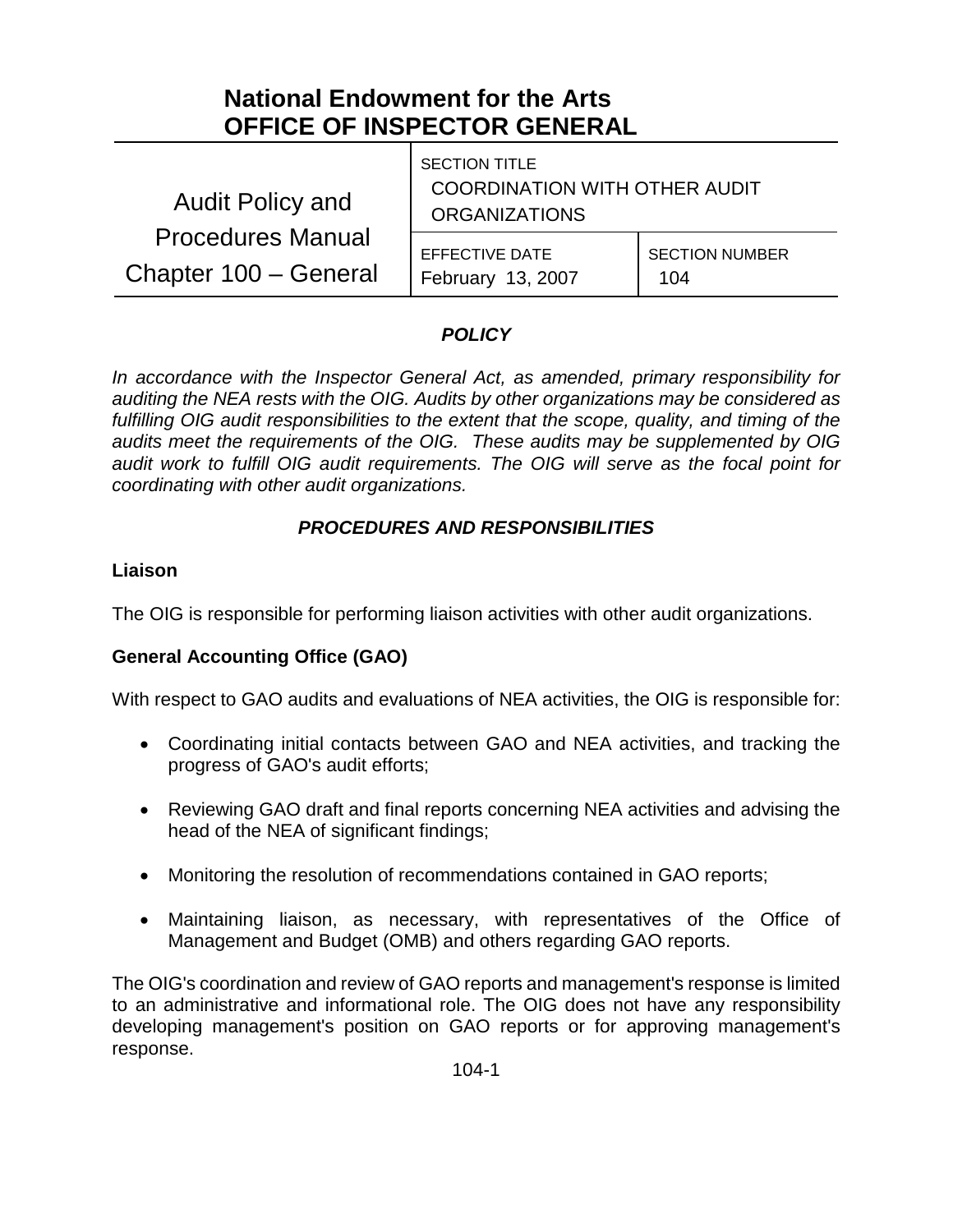## <span id="page-15-0"></span>**Other Inquiries**

In addition to GAO audits and evaluations, the OIG should be the initial contact for audit and investigative inquiries made by other audit and investigative organizations.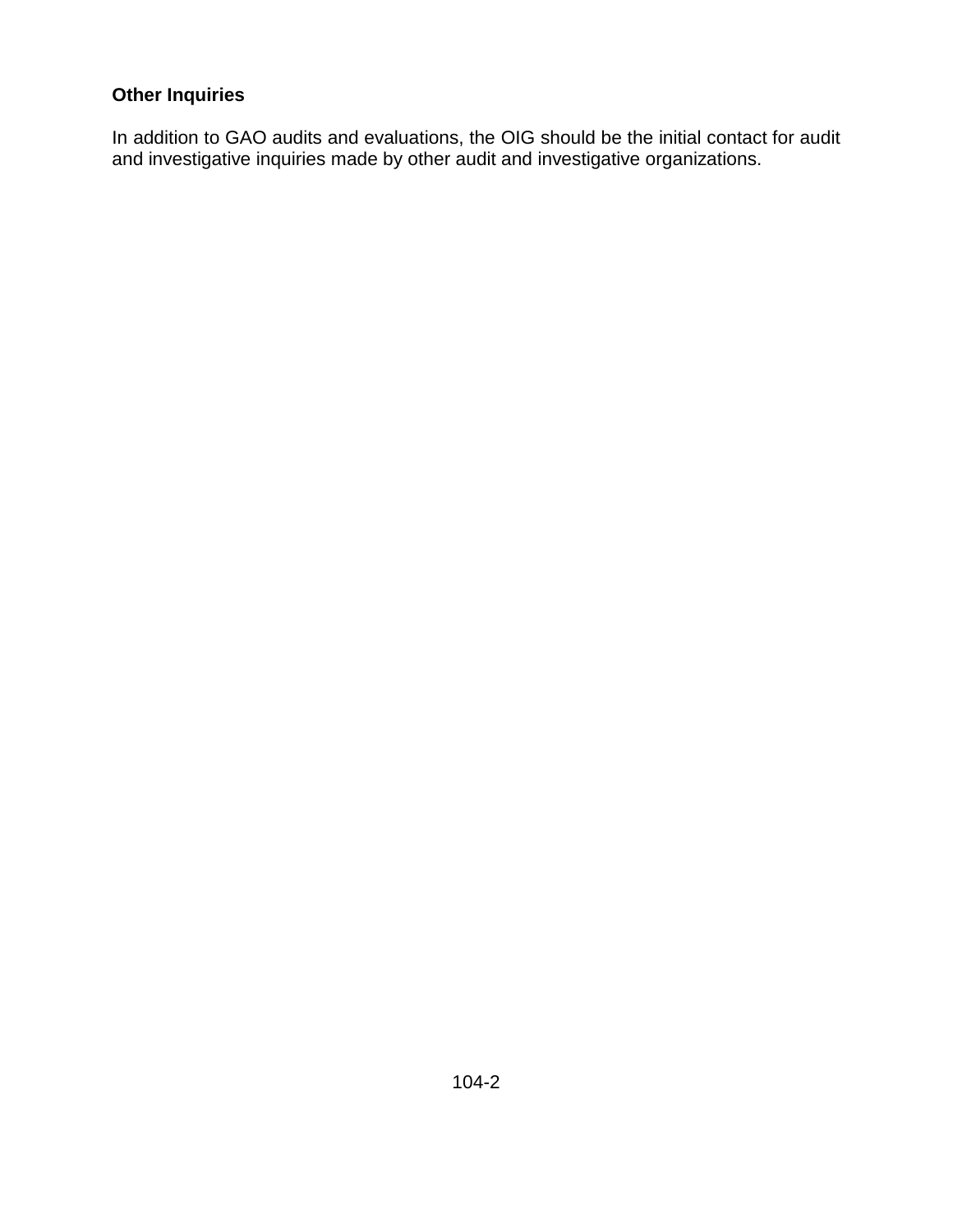<span id="page-16-0"></span>

|                          | <b>SECTION TITLE</b>        |                       |
|--------------------------|-----------------------------|-----------------------|
| <b>Audit Policy and</b>  | <b>STANDARDS OF CONDUCT</b> |                       |
| <b>Procedures Manual</b> | EFFECTIVE DATE              | <b>SECTION NUMBER</b> |
| Chapter 100 - General    | June 15, 2015               | 105                   |

## *POLICY*

*All OIG staff members will comply fully with all NEA standards of conduct policies and procedures.*

## *PROCEDURES AND RESPONSIBILITIES*

The NEA General Counsel is responsible for acting as the Agency Ethics Official and for providing advice and rendering opinions with regard to matters and questions that arise concerning the standards of conduct. The NEA "Standards of Conduct for Employees," *(located on the NEA Office of General Counsel SharePoint page*), provides interpretations of the various rules and laws concerning the standards of conduct applicable to federal employees. The Standards are applicable to all OIG employees and may be applicable to persons working in the OIG on a temporary or contract basis. Any employee having a question about the applicability of the Standards should consult with the General Counsel's office.

Each OIG employee is personally responsible for acquainting himself or herself with the contents of the most recent Standards, and for taking particular efforts to comply with the requirements of the rules and laws outlined in the Standards. OIG supervisors are responsible for acquainting temporary or contractor personnel working in the OIG with the contents of the Standards.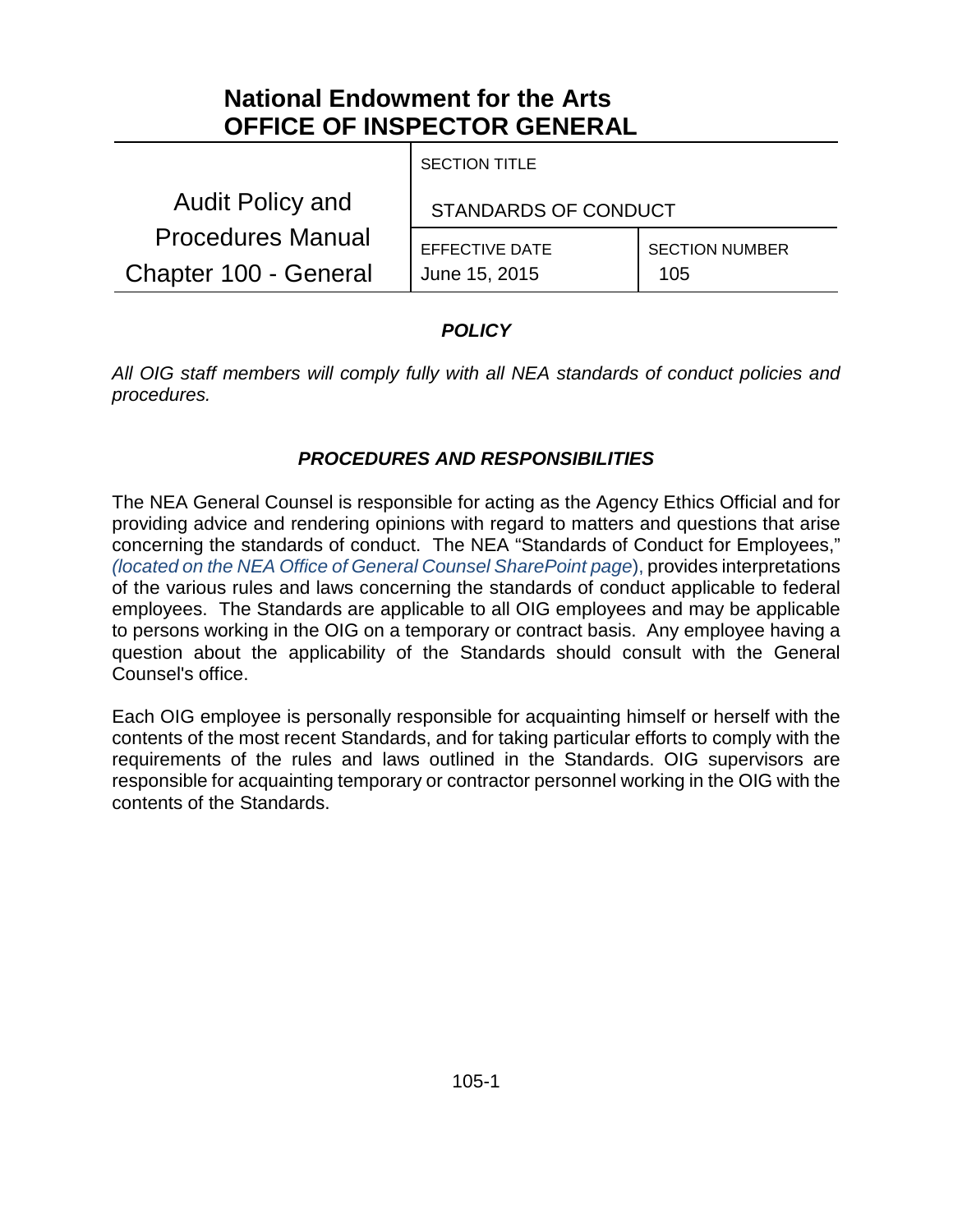### **TABLE OF CONTENTS CHAPTER 200 – AUDIT/REVIEW SERVICES**

**PAGE**

<span id="page-17-3"></span><span id="page-17-2"></span><span id="page-17-1"></span><span id="page-17-0"></span>

| <b>SECTION</b>                                         |           |
|--------------------------------------------------------|-----------|
|                                                        | $201 - 1$ |
|                                                        | $201 - 1$ |
|                                                        | $201 - 1$ |
|                                                        | $201 - 1$ |
|                                                        | $201 - 1$ |
|                                                        | $201 - 1$ |
|                                                        | $201 - 2$ |
| <b>ATTESTATION ENGAGEMENTS</b>                         | $201 - 2$ |
|                                                        | $201 - 2$ |
|                                                        | $201 - 2$ |
|                                                        | $201 - 3$ |
|                                                        | $201 - 3$ |
|                                                        | $201 - 3$ |
|                                                        | $201 - 3$ |
|                                                        | $201 - 4$ |
| <b>Special Reviews of Grantees, Cooperators and</b>    | $201 - 4$ |
| Oversight or Cognizant Audit Agency Reviews            | $201 - 4$ |
| <b>Management Advisory or Quick Assessment Reviews</b> | $201 - 5$ |
|                                                        | $201 - 5$ |
|                                                        | $201 - 5$ |
|                                                        | $201 - 6$ |
|                                                        | $201 - 7$ |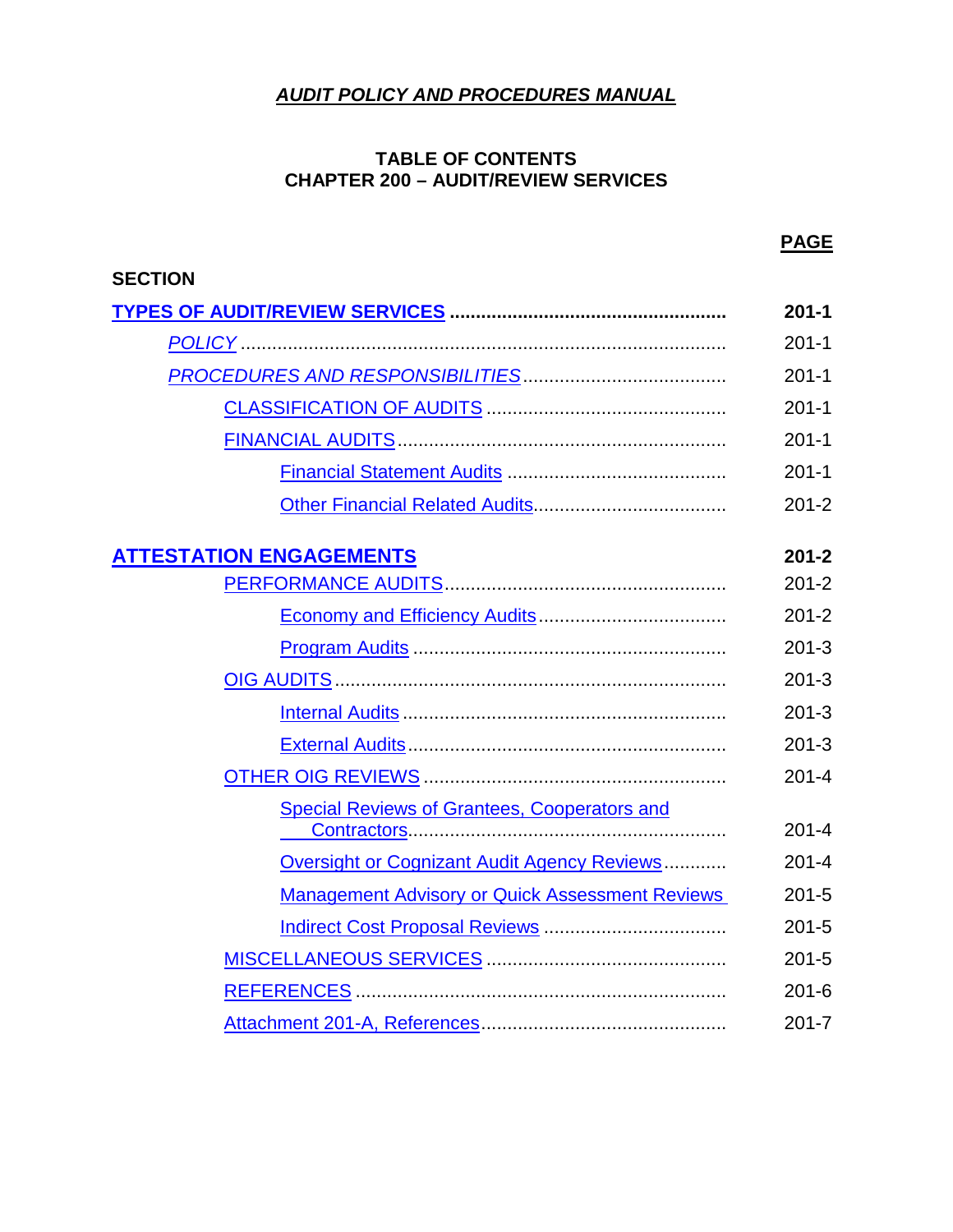| <b>Audit Policy and</b>  | <b>SECTION TITLE</b>                  |                       |
|--------------------------|---------------------------------------|-----------------------|
| <b>Procedures Manual</b> | <b>TYPES OF AUDIT/REVIEW SERVICES</b> |                       |
| Chapter 200 - Audit/     | <b>EFFECTIVE DATE</b>                 | <b>SECTION NUMBER</b> |
| <b>Review Services</b>   | January 1, 2015                       | 201                   |

## <span id="page-18-0"></span>*POLICY*

*The OIG will provide a full range of audit services to meet the needs of NEA management*  and to fulfill the requirements of the Inspector General Act, as amended. The audits will *be performed in accordance with applicable Government Auditing Standards. PROCEDURES AND RESPONSIBILITIES*

The OIG is responsible for performing audits to assist NEA management and other interested parties in determining whether NEA funds are handled properly in compliance with laws and regulations; and whether NEA is achieving the purposes for which programs were authorized and funded and is doing so economically and efficiently.

## <span id="page-18-1"></span>**CLASSIFICATION OF AUDITS**

In general, the audits performed by or at the direction of OIG may be classified either as financial audits, attestation engagements or performance audits. Financial audits include financial statement and other financial related audits. Attestation engagements include examinations, reviews and agreed-up procedures. Performance audits include economy and efficiency and program audits. All audits shall be conducted according to GAGAS, which incorporates by reference the American Institute of Certified Public Accountants (AICPA) Statements on Auditing Standards (SAS).

## **FINANCIAL AUDITS**

<span id="page-18-2"></span>**Financial Statement Audits.** During financial statement audits, the auditor is concerned with providing reasonable assurance about whether the financial statements are presented fairly in all material respects in conformity with generally accepted accounting principles (GAAP) or in conformity with a comprehensive basis of accounting other than GAAP.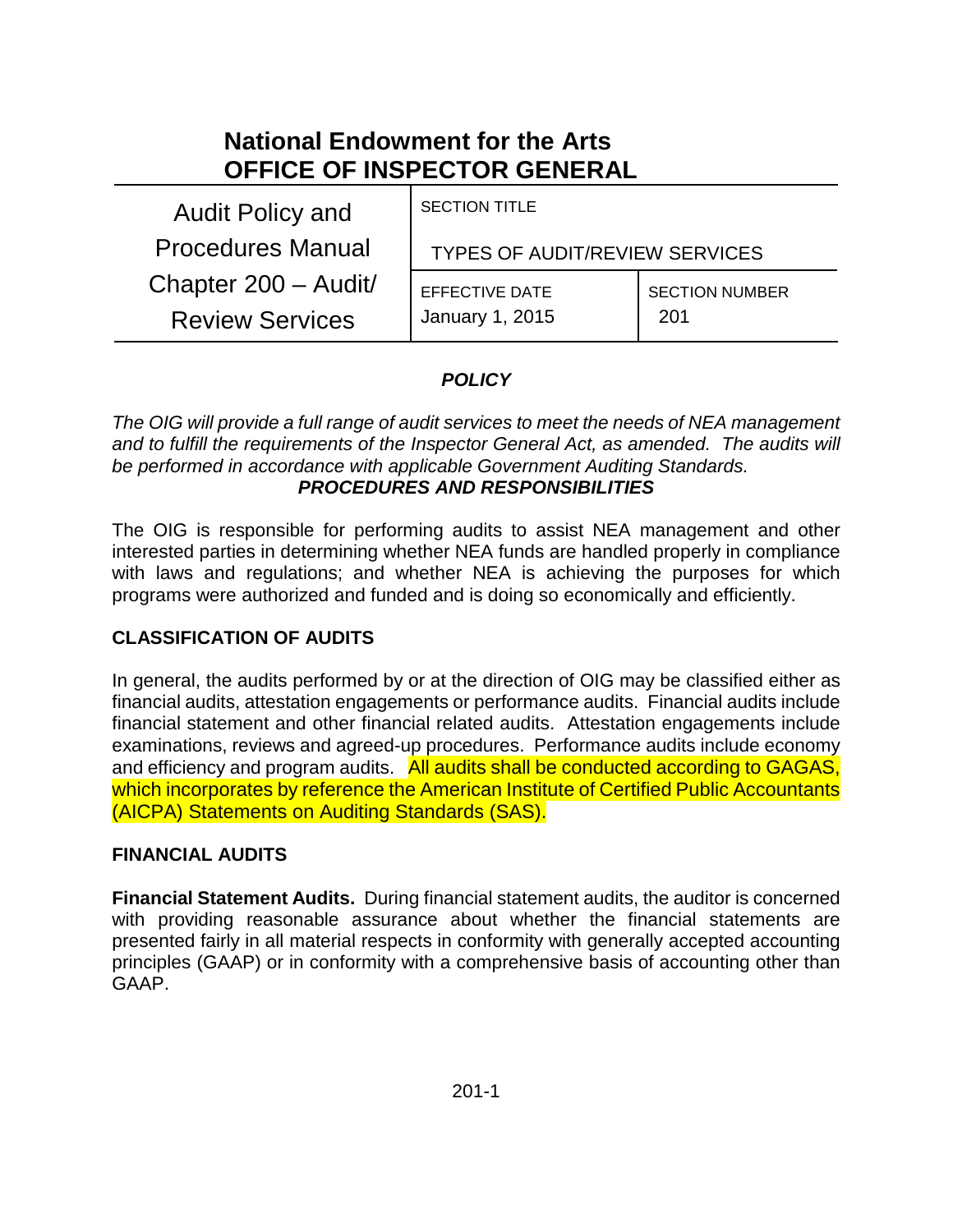<span id="page-19-2"></span>**Other Financial Related Audits.** Other objectives of financial audits provide for different levels of assurance and entail various scopes of work, which may include (1) providing special reports for specified elements, accounts, or items of a financial statement, (2) reviewing interim financial information, (3) reporting on the processing of transactions by service organizations, or (4) auditing compliance with regulations relating to federal award expenditures and other governmental financial assistance in conjunction with or as a byproduct of a financial statement audit. Financial related audits include audits of contracts, cooperative agreements, grants, financial systems (e.g., payroll systems), computer-based systems, financial information (e.g., statements of incurred costs), and fraud or other illegal acts that could affect an entity's financial position. Audits of internal control systems and controls over accounting, financial reporting, and transaction processing are also considered financial related.

### <span id="page-19-0"></span>**ATTESTATION ENGAGEMENTS**

Attestation engagements concern examining, reviewing, or performing agreed-upon procedures on a subject matter or an assertion about a subject matter and reporting on the results. Subjects of attestation engagements could include reporting on (1) an entity's internal control over financial reporting, (2) an entity's compliance with requirements of specified laws, regulations, rules, contracts or grants, (3) the effectiveness of an entity's internal control over compliance with specified requirements, (4) the reliability of performance measures, or (5) specific procedures performed on a subject matter.

*Attestation engagements should only be permitted if there is reason to believe the subject matter is capable of evaluation against suitable criteria. GAGAS Standards for Attestation Engagements should be followed if attestation engagements are performed.*

## <span id="page-19-1"></span>**PERFORMANCE AUDITS**

Performance audit entail an objective and systematic examination of evidence to provide an independent assessment of the performance and management of a program against objective criteria as well as assessments that provide a prospective focus or that synthesize information on best practices or cross-cutting issues. Performance audits include economy and efficiency and program audits.

<span id="page-19-3"></span>**Economy and Efficiency Audits.** Economy and efficiency audits are made to determine (1) whether the entity is acquiring, protecting, and using its resources (such as personnel, property, and space) economically and efficiently; (2) the causes of inefficiencies or uneconomical practices; and (3) whether the entity has complied with laws and regulations concerning matters of economy and efficiency.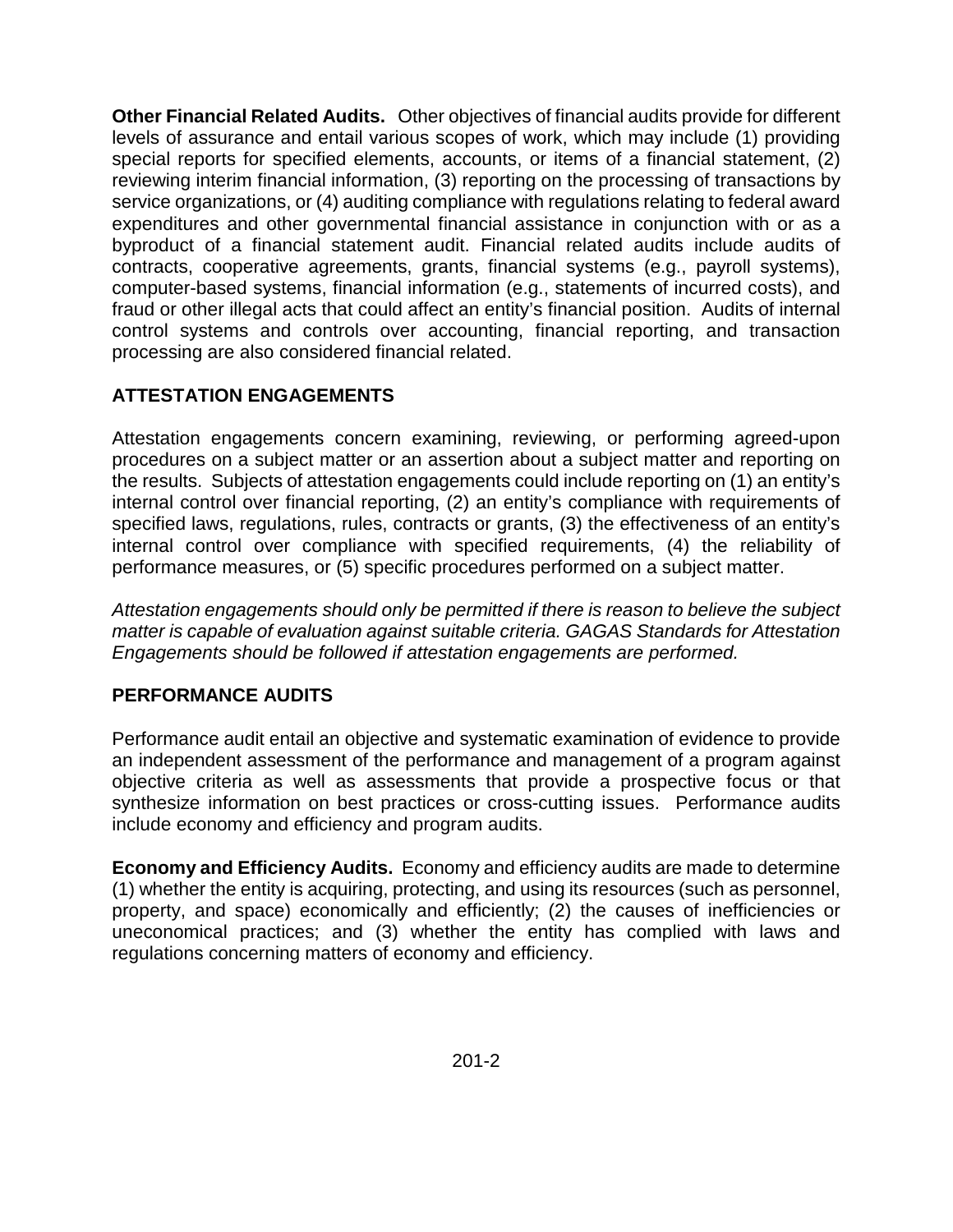<span id="page-20-1"></span>**Program Audits.** Program audits include determining (1) the extent to which the desired results or benefits established by the Congress or other authorizing body for a program are being achieved, (2) the effectiveness of program organizations, activities, or functions, and (3) whether the entity has complied with laws and regulations applicable to the program.

## <span id="page-20-0"></span>**OIG AUDITS**

OIG audit work is characterized as either internal or external audits. Internal audits are independent reviews of the internal operations and activities of NEA. External audits are independent reviews of the records and claims of recipients of NEA grants, cooperative agreements and contracts.

**Internal Audits.** Internal audits are made to determine whether:

- NEA is maintaining effective control over and properly accounting for revenues, expenditures, assets, and liabilities in accordance with appropriate laws and regulations and generally accepted accounting principles.
- Management's policies, plans and procedures comply with applicable laws and regulations.
- Management's policies, plans and procedures are complied with internally.
- NEA is managing or utilizing its resources (such as personnel, property and space) in an economical and efficient manner.
- The desired program results or benefits established by Congress or other authorizing body are being achieved, and whether NEA has considered alternatives that might yield the desired results or benefits at a lower cost.

**External Audits.** External audits are made to determine whether:

- Grantees, cooperators and contractors are maintaining effective control over, and properly accounting for, grant or contract project-related revenues, expenditures, assets, and liabilities in accordance with generally accepted accounting principles and terms of the grant, cooperative or contract agreements.
- The total project costs (direct and indirect) claimed on financial reports submitted by the grantee, cooperator or contractor are reasonable, allocable and allowable under applicable cost principles and other terms of the grant, cooperative or contract agreements.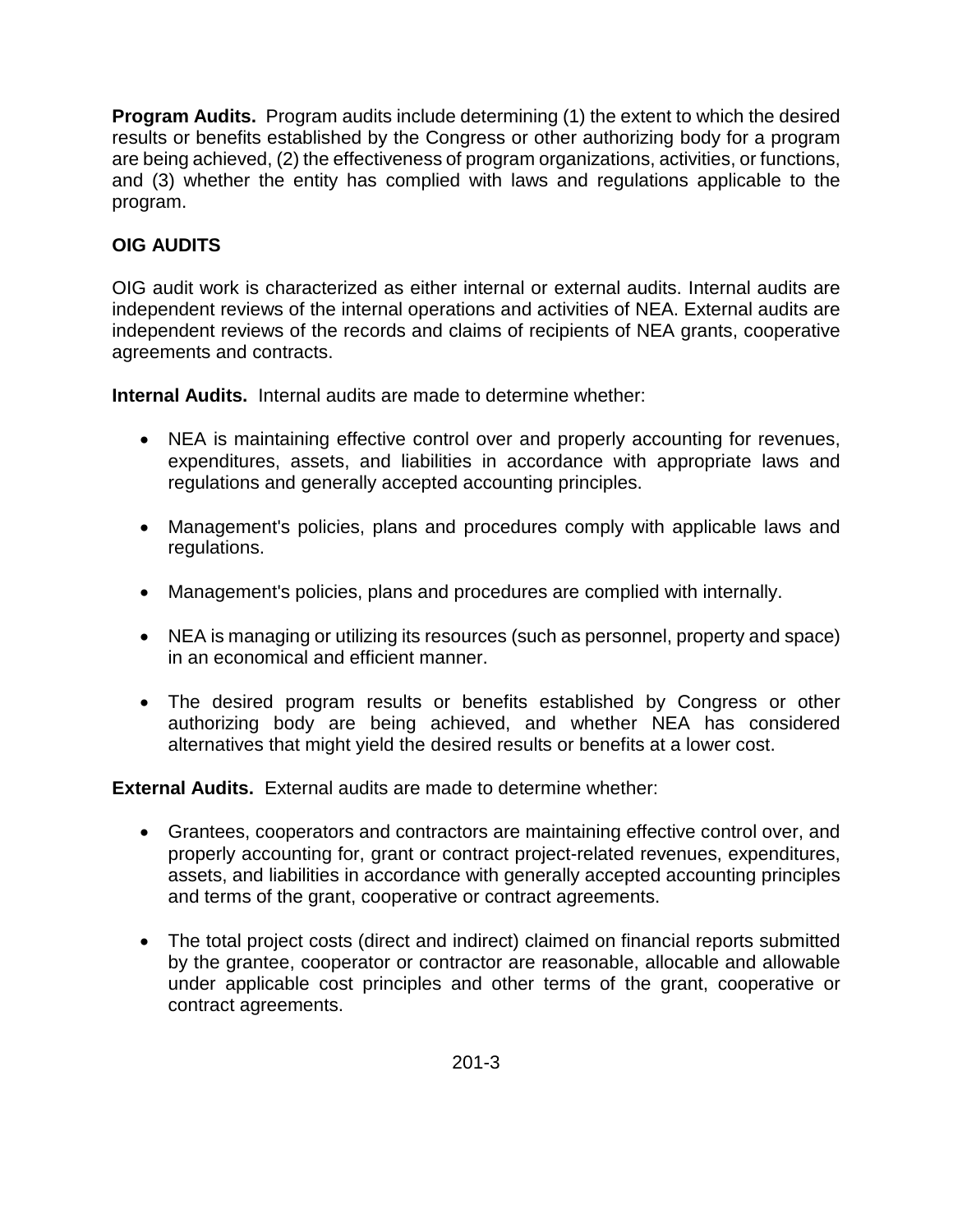- The grantee, cooperator or contractor is complying with the requirements of applicable laws and regulations.
- The grantee, cooperator or contractor is managing or utilizing its resources in an economical and efficient manner.
- The activity proposed in the NEA approved grant, cooperative or contract application was actually accomplished and, if measurement standards (criteria) are available, to determine the effectiveness of programs financed by NEA.

### <span id="page-21-0"></span>**OTHER OIG REVIEWS**

The OIG is responsible for performing special reviews of the financial management systems of NEA grantees, cooperators and contractors, for serving as the lead Federal auditor where NEA is the oversight or cognizant agency, for reviewing audit reports submitted by other oversight or cognizant auditors related to NEA grantees, cooperators and contractors, and for reviewing indirect cost proposals submitted by NEA grantees, cooperators and contractors.

<span id="page-21-1"></span>**Special Reviews/Evaluations of Grantees, Cooperators and Contractors.** Special reviews/evaluations are made to determine expeditiously whether a grantee's, cooperator's or contractor's accounting system and management policies and controls are adequate to account for NEA grants, cooperative agreements and contracts in accordance with NEA requirements, applicable laws and regulations, and generally accepted accounting principles. Special reviews/evaluations are to be performed in accordance with CIGIE *Quality Standards for Inspection and Evaluation*. A Financial Management System & Compliance Evaluation (SCE) is an example of an evaluation. Evaluation of NEA's Compliance with Federal Information Systems Management Act of 2002 (FISMA) is an example of a special review.

<span id="page-21-2"></span>**Oversight or Cognizant Audit Agency Reviews.** Where NEA is the oversight or cognizant audit agency for grants and cooperative agreements awarded under the provisions of OMB 2 CFR 200 *Uniform Administrative Requirements, Cost Principles, and Audit Requirements for Federal Awards, (Uniform Guidance),* the OIG is responsible for ensuring that the audit provisions for single audits are carried out by recipient agencies and their auditors, to include:

- Ensuring that audits are made in a timely manner and in accordance with the provisions of the Uniform Guidance.
- Making a desk review of audit reports submitted for oversight or cognizant agency processing to ensure that the auditors and the reports meet the requirements the Uniform Guidance.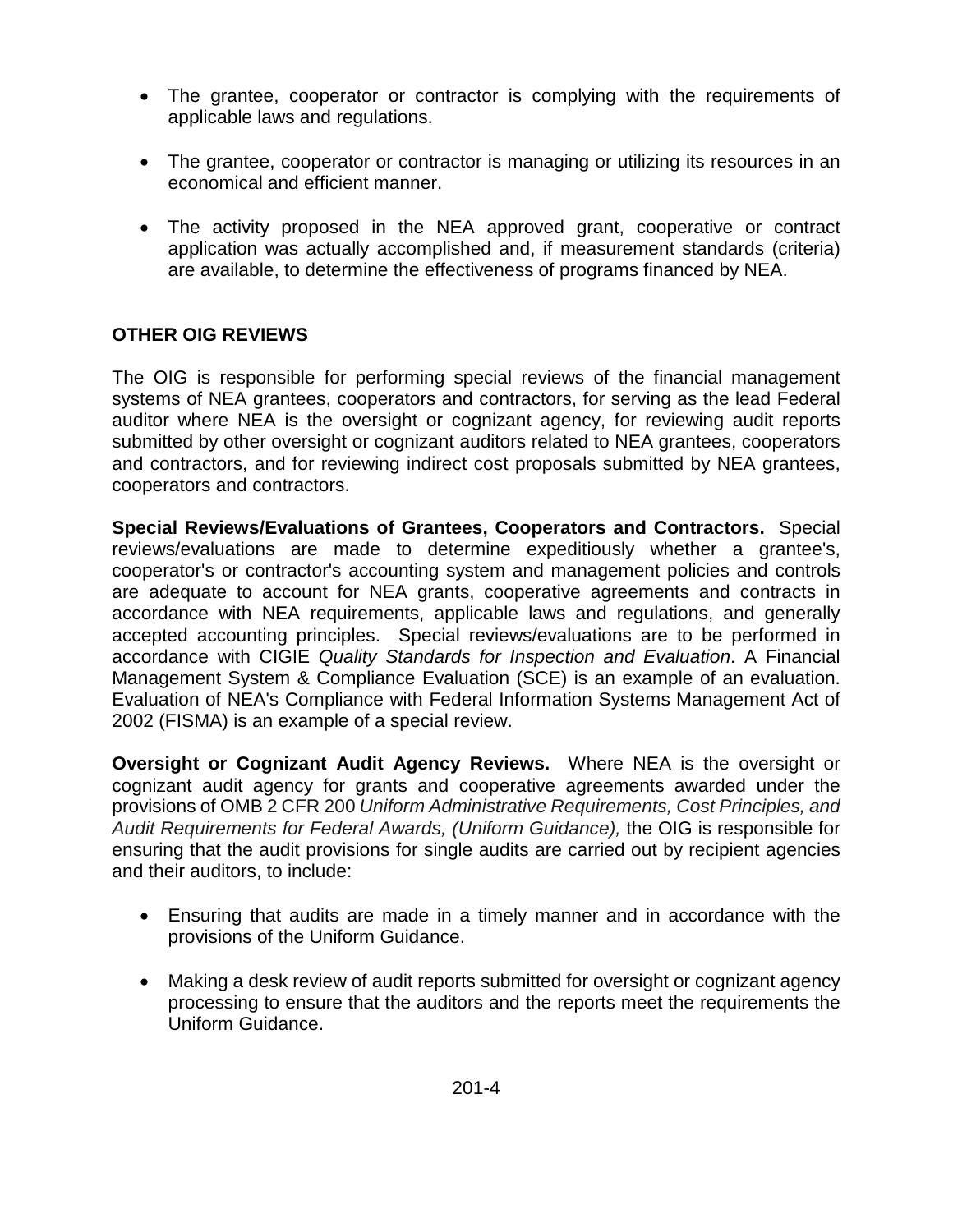- Making selective quality control reviews of the audit work performed by non-Federal auditors.
- Notifying recipients when audits by their non-Federal auditors do not meet the requirements of the Uniform Guidance so that the recipients may take appropriate corrective actions.
- Coordinating sanctions prescribed by the Uniform Guidance against non-Federal auditors who continue to perform substandard audit work.
- Ensuring the resolution of audit findings and recommendations that affect the programs of more than one agency.

Audit reports prepared in accordance with the provisions of the Uniform Guidance under the oversight or cognizance of other agencies are received by OIG and reviewed to determine whether the results of audit have either a past, current or potential effect on NEA grants and cooperative agreements, and what actions, if any, are required by NEA. The OIG advises NEA management of the results of its reviews.

### <span id="page-22-1"></span>**Management Advisory or Quick Assessment Reviews**

The OIG may perform quick assessments, at the request of the Agency or initiated by the OIG or other sources, such as Hotline submissions, to determine if a grantee has the ability to manage federal funds in accordance with OMB guidance and General Terms. The report is generally a memorandum type letter report that because of its brevity and singular focus may not completely follow the requirements for audit/evaluation reports. If the report does not comply with GAGAS or Quality Standards for Inspection, the report must include the following statement:

"This assessment was not performed in accordance with federal auditing or evaluation standards."

#### <span id="page-22-2"></span>**Indirect Cost Proposal Reviews.**

The OIG may provide technical assistance to NEA program and grants/contracting officials in evaluating indirect cost proposals.

#### <span id="page-22-0"></span>**MISCELLANEOUS SERVICES**

When requested by the Chairman or Senior Deputy Chairman, the OIG provides technical assistance to organizations eligible to apply for NEA assistance to help improve their financial management systems. The OIG may also provide NEA with analyses of the financial condition of specific organizations. Furthermore, the OIG provides technical assistance to both recipients and their independent auditors.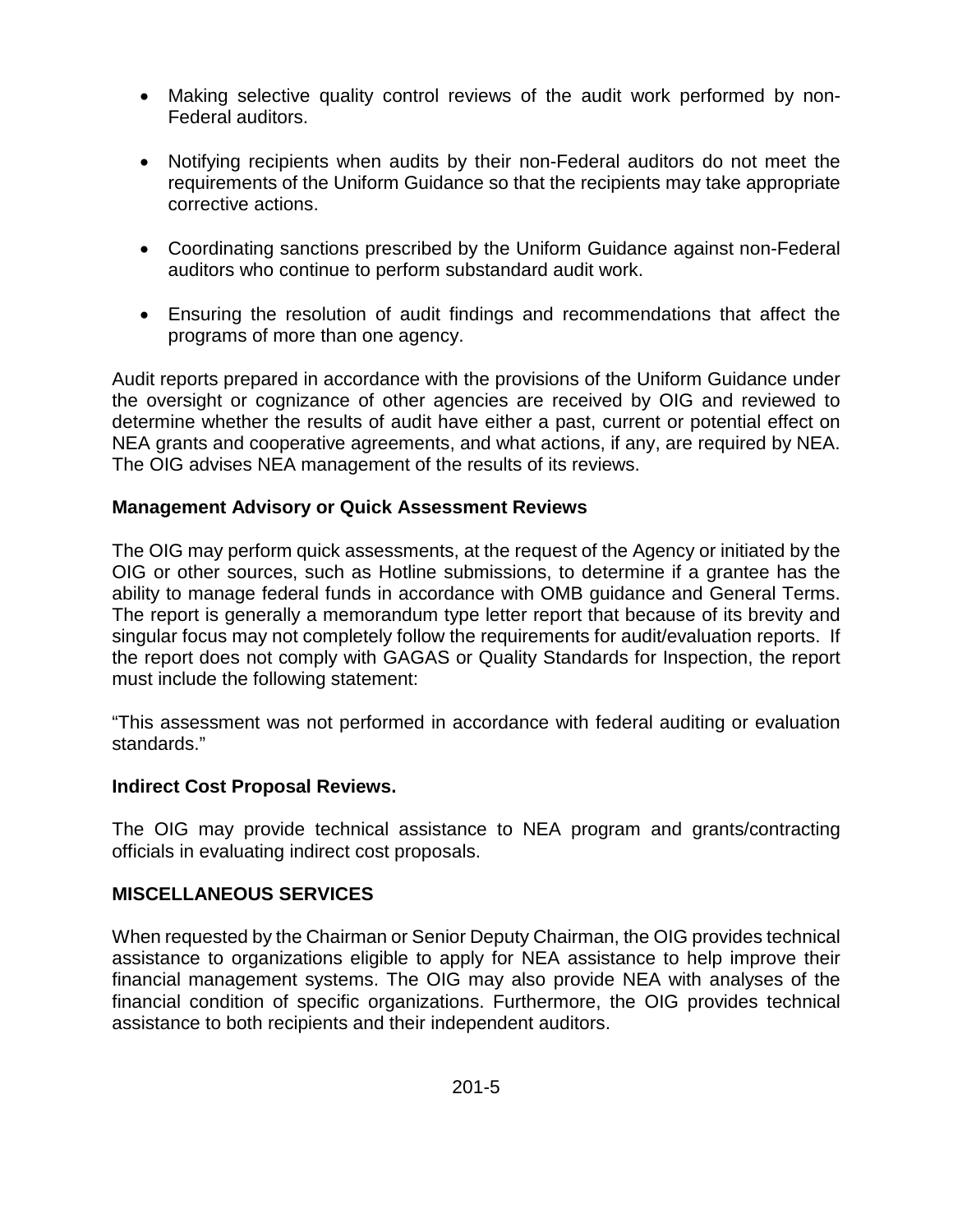### **REFERENCES**

A listing of selected Office of Management and Budget (OMB), American Institute of Certified Public Accountants (AICPA), and General Accounting Office (GAO) references applicable to OIG audit services are provided at Attachment 201-A.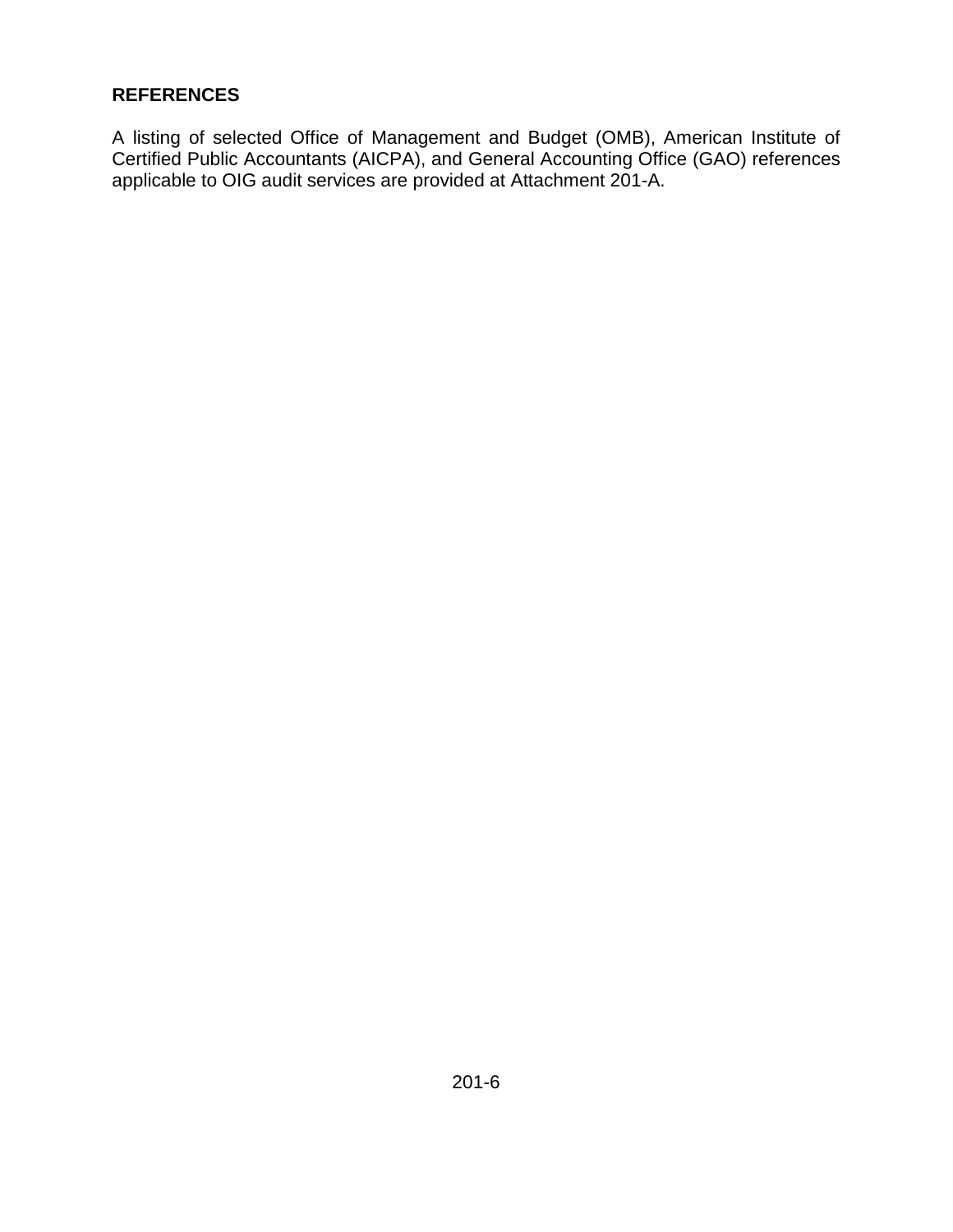### <span id="page-24-0"></span>**REFERENCES**

#### **OMB GUIDANCE**

<span id="page-24-1"></span>Effective December 26, 2014, the OMB Circulars which governed the management of Federal assistance awards was replaced with 2 CFR 200 *Uniform Administrative Requirements, Cost Principles, and Audit Requirements for Federal Awards*. The guidance supersedes and streamlines OMB Circulars A-21, A-87, A-110, A-122, A-89, A-102, A-133 and A-50. The guidance can be found at [http://www.ecfr.gov/cgi-bin/text](http://www.ecfr.gov/cgi-bin/text-idx?tpl=/ecfrbrowse/Title02/2cfr200_main_02.tpl)[idx?tpl=/ecfrbrowse/Title02/2cfr200\\_main\\_02.tpl.](http://www.ecfr.gov/cgi-bin/text-idx?tpl=/ecfrbrowse/Title02/2cfr200_main_02.tpl) Furthermore, NEA's General Terms for Fiscal Year 2015 awards includes new guidance, incorporating 2 CFR 200.

### *AICPA GUIDANCE*

AICPA Audit Guide, *Audits of States, Local Governments, and Not-for-Profit Organizations Receiving Federal Awards*

### *GAO GUIDANCE*

*Government Auditing Standards* (the "Yellow Book") http://www.gao.gov/yellowbook

#### *OTHER REFERENCES*

CIGIE Quality Standards for Investigations

CIGIE Quality Standards for Federal Offices of Inspector General

CIGIE Quality Standards for Inspection and Evaluation

Statement of Financial Accounting Standards No. 116, *Accounting for Contributions* 

*Received and Contributions Made*

Statement of Financial Accounting Standards No. 117, *Financial Statements of Not-for-Profit Organizations*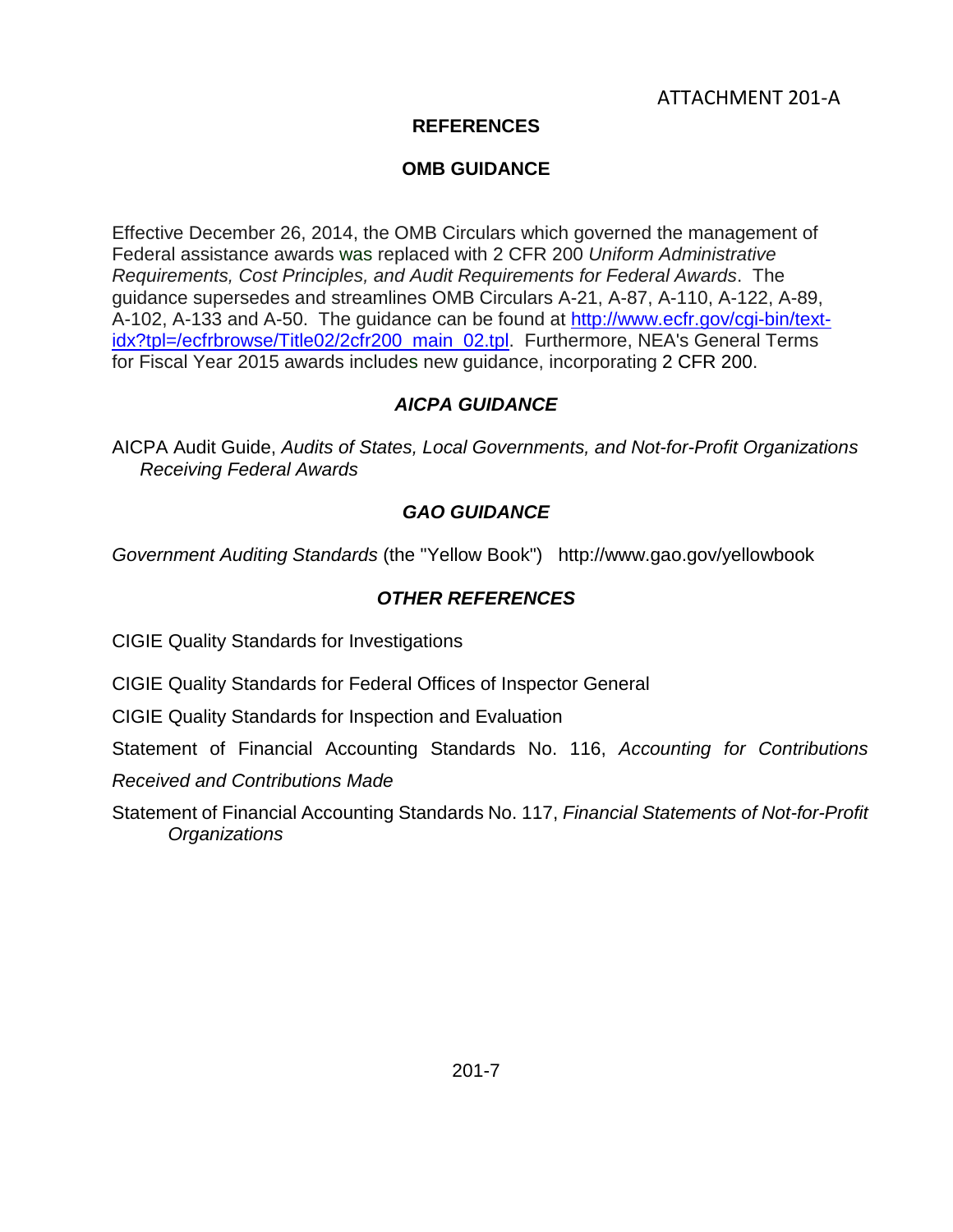### **TABLE OF CONTENTS CHAPTER 300 - ANNUAL AUDIT PLAN**

## **PAGE**

|                                  | $301 - 1$ |
|----------------------------------|-----------|
|                                  | $301 - 1$ |
|                                  | $301 - 1$ |
|                                  | $301 - 1$ |
|                                  | $301 - 2$ |
|                                  | $302 - 1$ |
|                                  | $302 - 1$ |
|                                  | $302 - 1$ |
| DEVELOPING THE ANNUAL AUDIT PLAN | $302 - 2$ |
|                                  | $302 - 2$ |
|                                  | $302 - 2$ |
|                                  | $302 - 3$ |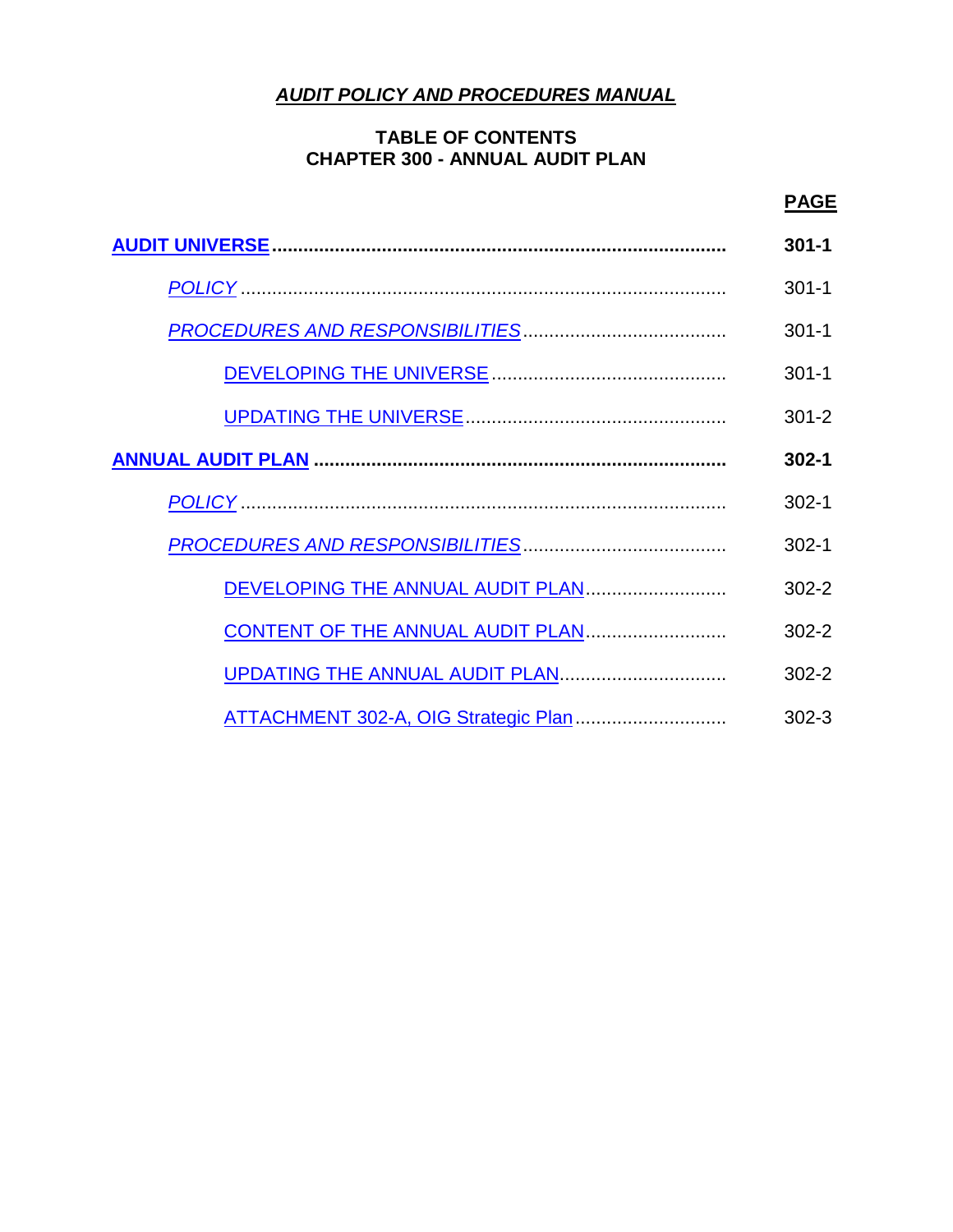<span id="page-26-0"></span>

| <b>Audit Policy and</b>  | <b>SECTION TITLE</b>  |                       |
|--------------------------|-----------------------|-----------------------|
| <b>Procedures Manual</b> | <b>AUDIT UNIVERSE</b> |                       |
| Chapter 300 - Annual     | EFFECTIVE DATE        | <b>SECTION NUMBER</b> |
| <b>Audit Plan</b>        | January 1, 2015       | 301                   |

## <span id="page-26-1"></span>*POLICY*

*The OIG shall develop and maintain an inventory of auditable entities (audit universe) that identifies and prioritizes the NEA organizations, programs, functions and activities that are subject to audit.*

*The audit universe shall serve as a principal source of information for the development of long-range and annual audit plans.*

### <span id="page-26-2"></span>*PROCEDURES AND RESPONSIBILITIES*

The AIG/Senior Auditor, in conjunction with the Inspector General, is responsible for overseeing the development and update of the audit universe to reflect audit coverage of the entities contained in the universe.

### **DEVELOPING THE UNIVERSE**

Each NEA organization, program, function, and activity that the OIG has cognizance of is to be included in the universe, along with an estimate of the auditor days required to provide adequate coverage of each audit entity. The universe should be developed using available documentation such as NEA budget and funding documents, mission and function statements, organization charts, etc.

The organizations, programs, functions and activities included in the audit universe should be prioritized giving consideration to their relative importance and vulnerabilities. Factors such as the following should be considered when establishing priorities:

- OIG's Strategic Plan & Five Year Audit Plan (Attachment 302-A).
- Statutory and regulatory requirements.
- Funding levels.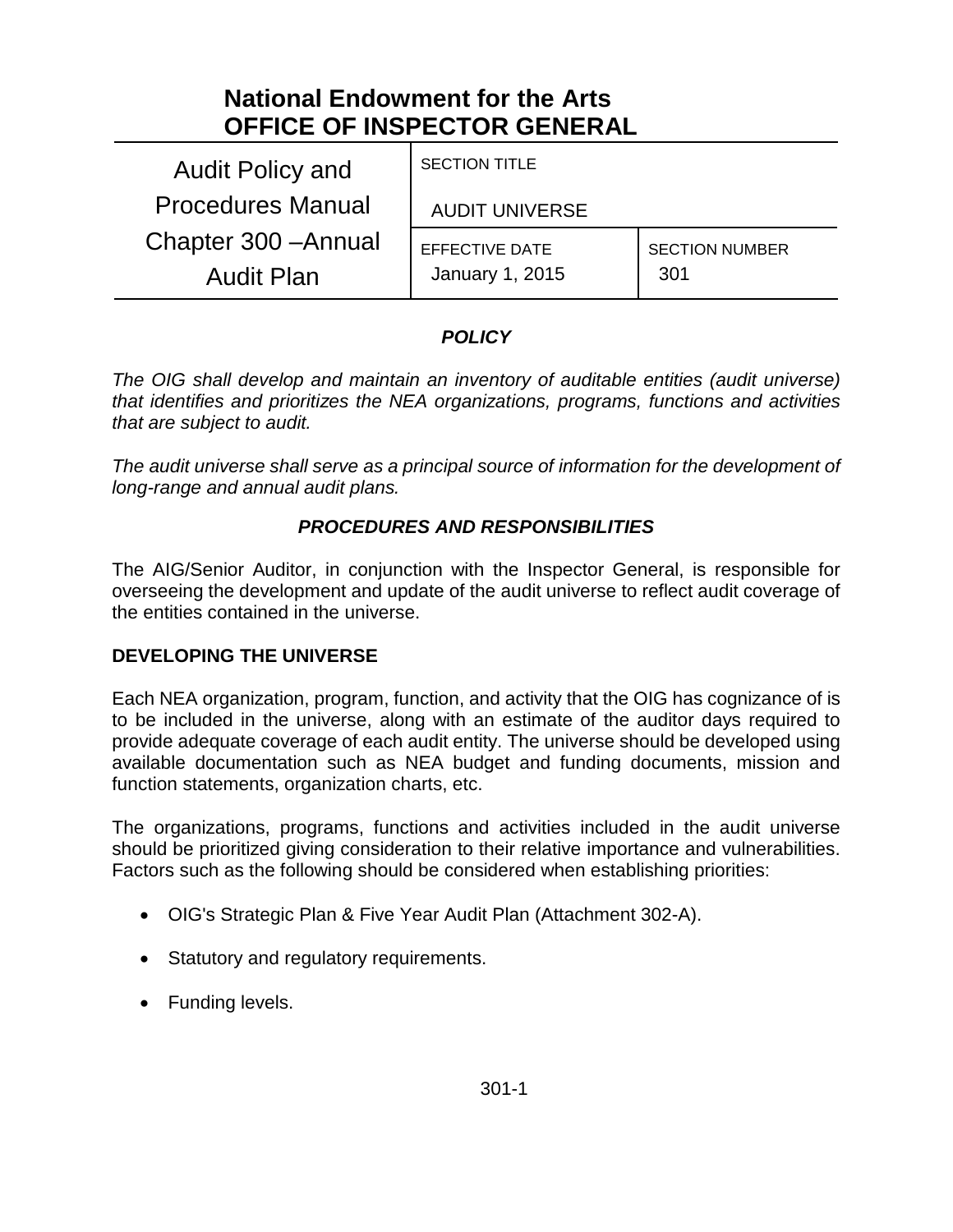- Adequacy of internal control systems as indicated by Financial Managers' Financial Integrity Act (FMFIA) vulnerability assessments and internal control reviews.
- Vulnerability to fraud, waste and abuse.
- Sensitivity to mission requirements, and to Presidential, Congressional, public and NEA management concerns.

The average frequency of audit coverage (audit cycle) of each organization, program, function and activity should be derived and included in the universe based on assigned priorities, the estimated total auditor days required to provide adequate coverage of each entity, and the current annual availability of audit resources or resources that the OIG can reasonably expect to become available.

### <span id="page-27-0"></span>**UPDATING THE UNIVERSE**

The audit universe should be updated at least annually to reflect any changes in organizations, programs, functions or activities, and to reflect audit coverage of the entities included in the universe. The update should take place prior to the development of the annual audit plan. In addition to audits and special reviews conducted by the OIG, audits, reviews and inspections conducted by others should be considered for inclusion in the universe's record of accomplishments in order to preclude unnecessary duplication of work; for example:

- Audits and reviews conducted by the General Accounting Office.
- Audits performed by State and local government auditors and independent public accountants under the Uniform Guidance.
- Program reviews conducted by NEA managers.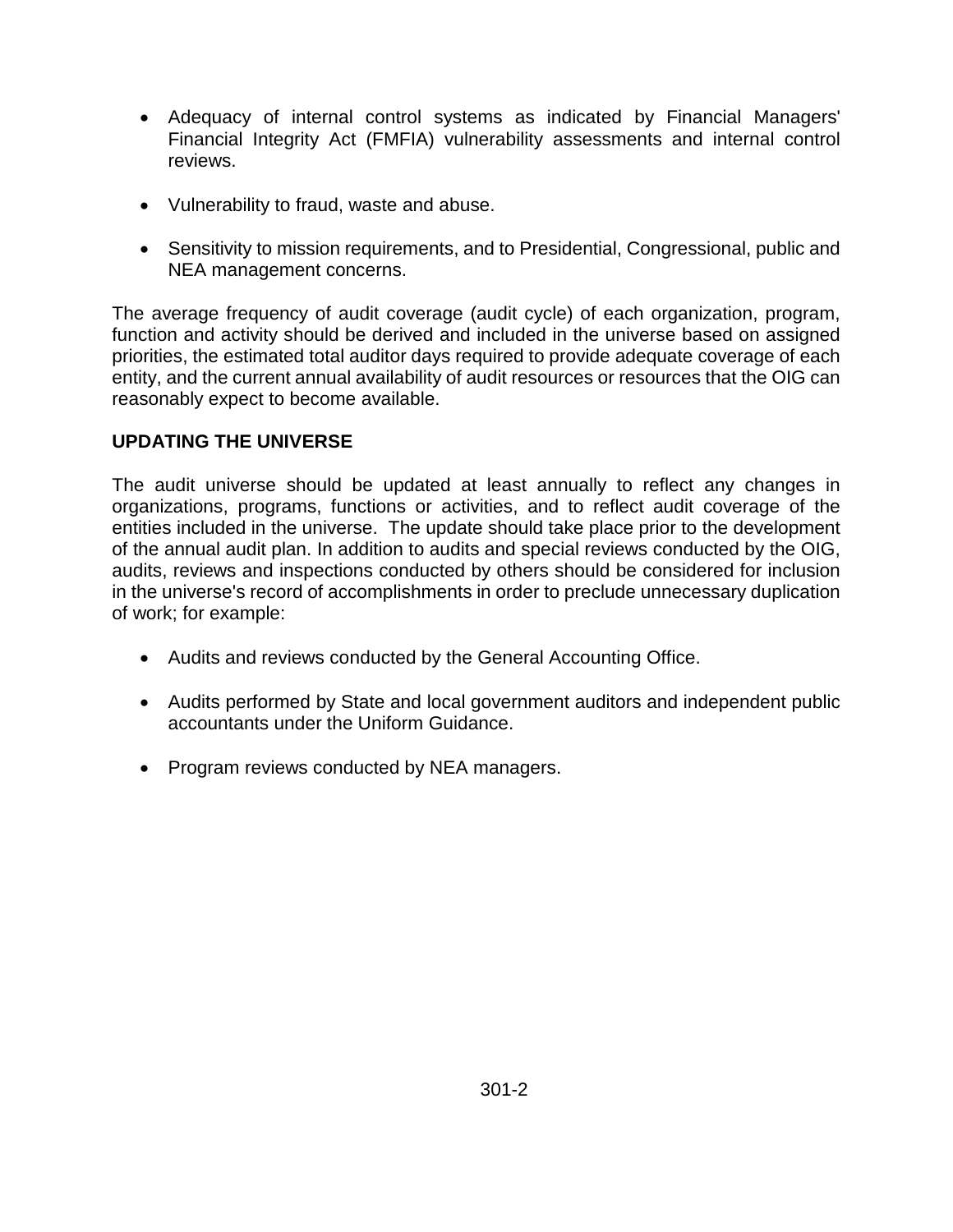<span id="page-28-0"></span>

| <b>Audit Policy and</b>                   | <b>SECTION TITLE</b>              |                              |
|-------------------------------------------|-----------------------------------|------------------------------|
| <b>Procedures Manual</b>                  | <b>ANNUAL AUDIT PLAN</b>          |                              |
| Chapter 300 - Annual<br><b>Audit Plan</b> | EFFECTIVE DATE<br>January 1, 2015 | <b>SECTION NUMBER</b><br>302 |

### <span id="page-28-1"></span>*POLICY*

*The OIG will develop an annual audit plan to identify the organizations, programs and activities selected for audit. The plan is to be developed in advance of the beginning of the new fiscal year.*

*As part of the planning process, NEA managers and program directors, and the OIG staff are to be solicited for audit suggestions.*

*The annual audit plan is a flexible document that is subject to change based on the need to react to high priority work that may occur during the year.*

*On an as needed basis, the audit plan is to be updated based on changing priorities.*

## <span id="page-28-2"></span>*PROCEDURES AND RESPONSIBILITIES*

The AIG/Senior Auditor, in conjunction with the Inspector General, is responsible for overseeing the development of the annual audit plan. The Inspector General is responsible for coordinating the plan with the NEA Chairman.

NEA managers and discipline directors will be contacted by the OIG for any audit suggestions. When the NEA managers and discipline directors respond to the OIG's annual request for audits or the managers/discipline directors make a separate request for an audit, their request should be forwarded through the appropriate deputy chairman to the OIG. Exceptions to this procedure will occur when the request is made to the OIG confidentially or anonymously. If the deputy chairman has any observations about the request, those observations will be put in writing and should accompany the request to the OIG.

When an audit request concerns a NEA recipient, the OIG will contact all affected NEA offices, prior to the conduct of the audit, in order to give the offices an opportunity to provide any relevant information. This may include the Discipline Offices, the General Counsel and the Grants & Contracts Office.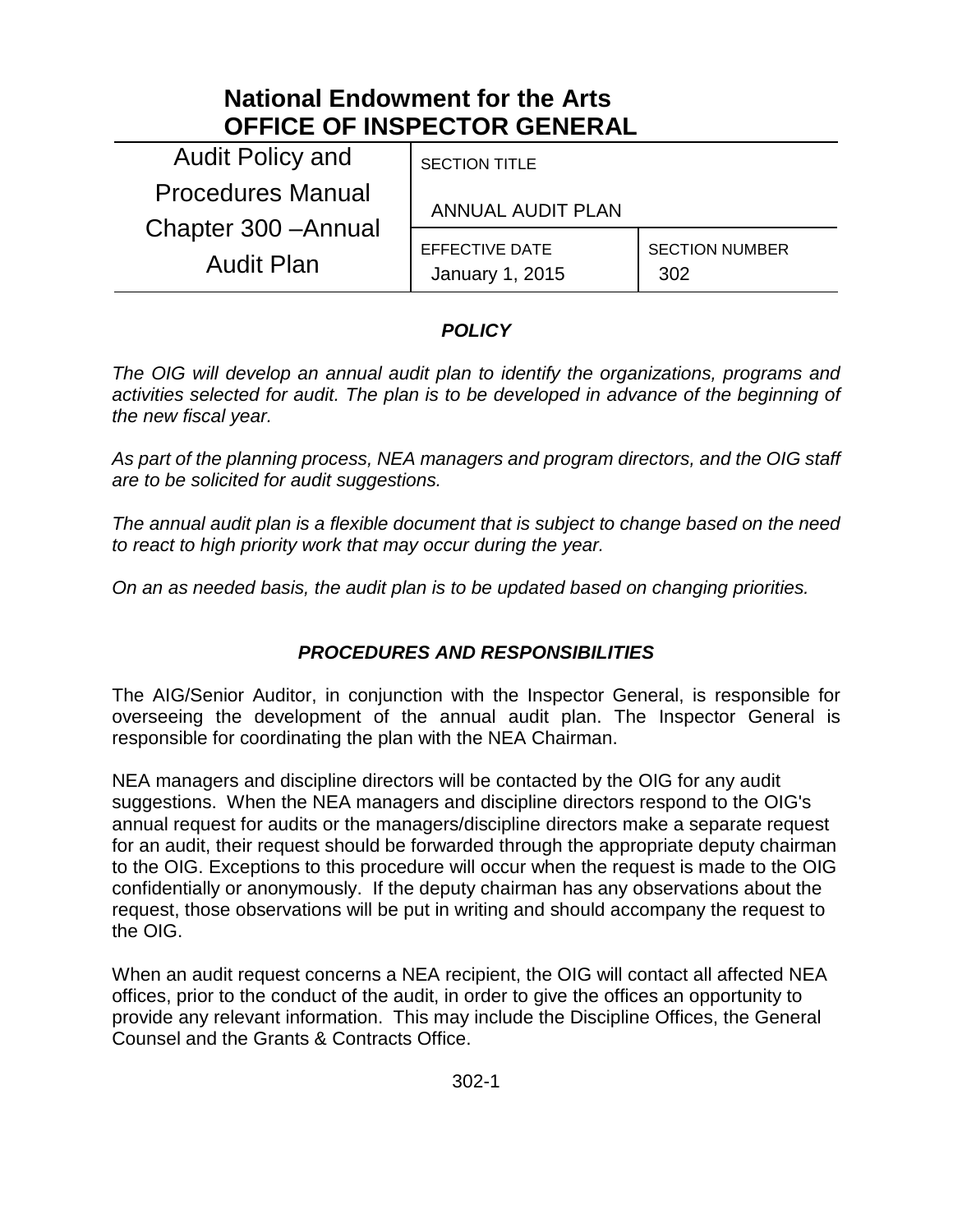### <span id="page-29-0"></span>**DEVELOPING THE ANNUAL AUDIT PLAN**

The annual audit plan will be developed giving consideration to the following:

- OIG's Strategic Plan & Five-Year Audit Plan (Attachment 302-A).
- Priorities and audit cycles established in the audit universe (Section 301).
- Legislative requirements.
- Concerns of the Chairman.
- Audit suggestions received from the Chairman, Deputy Chairman, program directors, and the heads of support and administrative offices.
- Audit suggestions from the OIG staff.

The timetable for developing the annual audit plan is flexible; however, the goal is to publish and distribute the plan on or before 1 October each year. Audit suggestions should be solicited and evaluated during the July to August time frame. A draft of the plan should be available for the Inspector General's review by late August to enable the plan to be communicated to the Chairman in early September. (Communicating the annual audit plan to the Chairman is a courtesy that does not affect the independence of the OIG planning process.)

### <span id="page-29-1"></span>**CONTENT OF THE ANNUAL AUDIT PLAN**

The annual audit plan will identify the entities selected for audit and define for each:

- Specific reasons for the selection.
- The overall audit objective and scope.
- Anticipated benefits to be obtained from the audit.
- Auditor days needed to perform the audit.

### <span id="page-29-2"></span>**UPDATING THE ANNUAL AUDIT PLAN**

The audit plan is a flexible document that is subject to change based on the need to react to high priority work that may occur during the year. As needed, the audit plan will be updated based on changing priorities.

302-2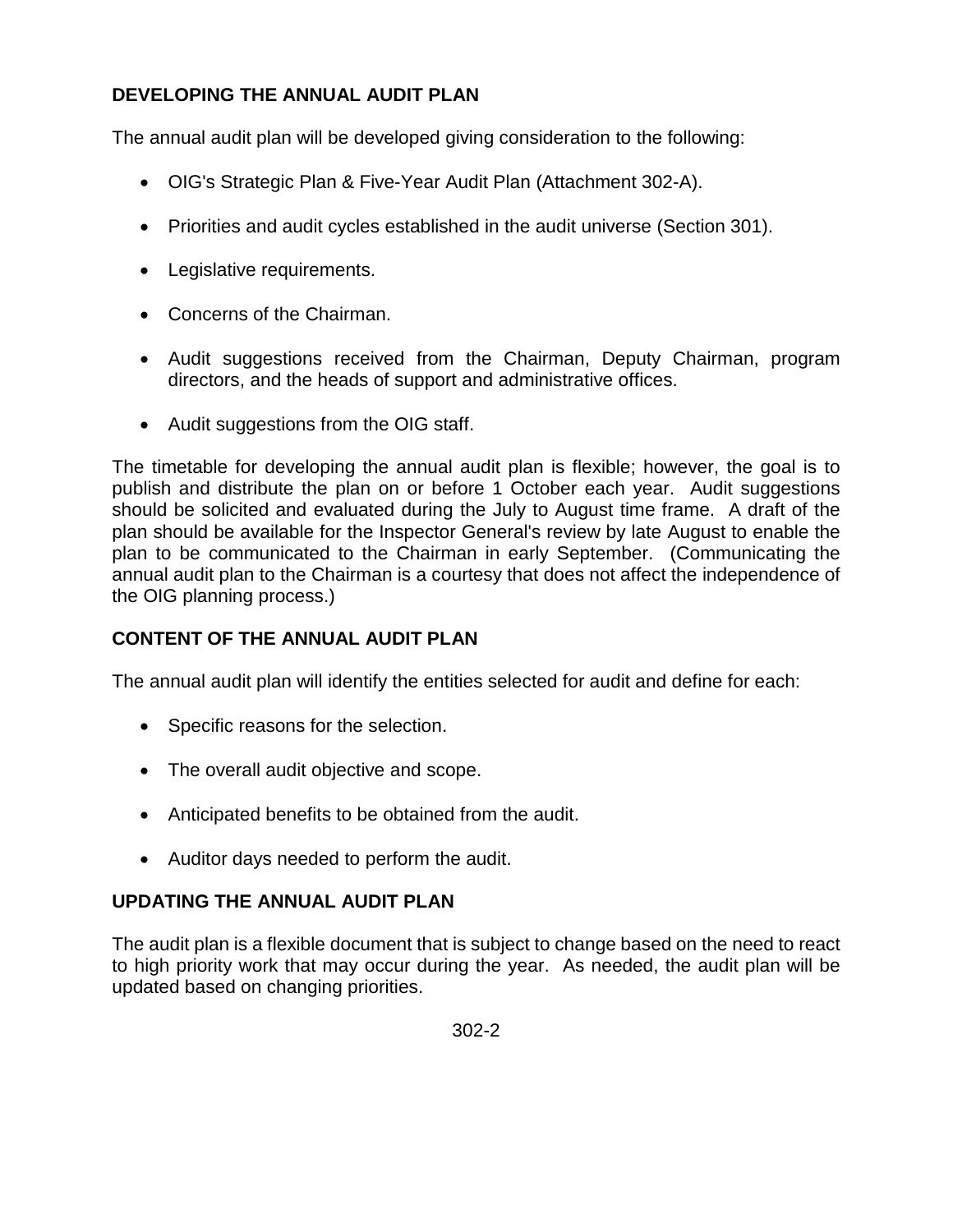## ATTACHMENT 302-A

## <span id="page-30-0"></span>**STRATEGIC PLANS**

NEA OIG Strategic Plans are posted on website:

<http://www.arts.gov/about/OIG/Reports-strategic-plans.html>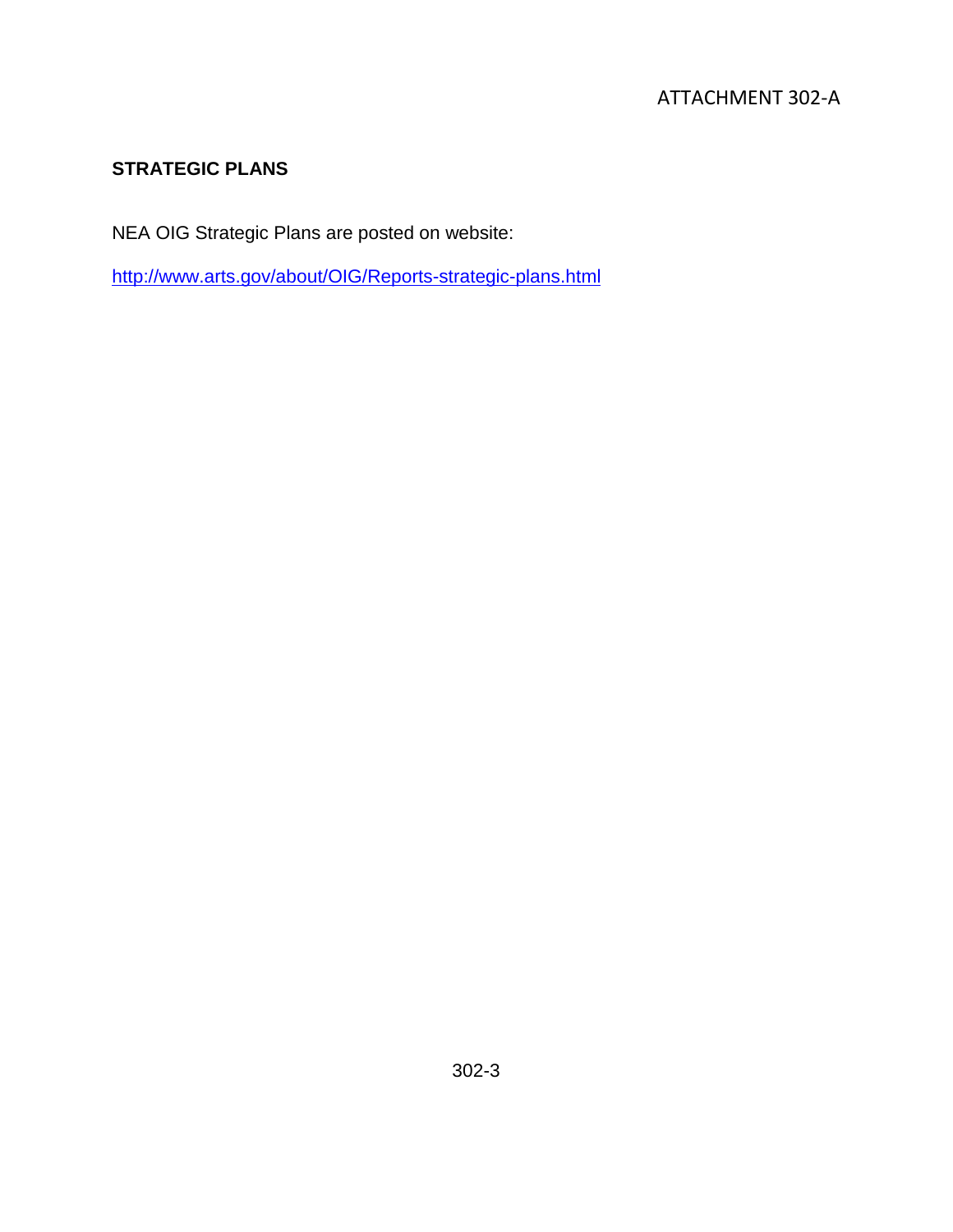#### **TABLE OF CONTENTS CHAPTER 400 - GENERAL STANDARDS**

<span id="page-31-18"></span><span id="page-31-17"></span><span id="page-31-16"></span><span id="page-31-15"></span><span id="page-31-14"></span><span id="page-31-13"></span><span id="page-31-12"></span><span id="page-31-11"></span><span id="page-31-10"></span><span id="page-31-9"></span><span id="page-31-8"></span><span id="page-31-7"></span><span id="page-31-6"></span><span id="page-31-5"></span><span id="page-31-4"></span><span id="page-31-3"></span><span id="page-31-2"></span><span id="page-31-1"></span><span id="page-31-0"></span>

|                                                       | $401 - 1$ |
|-------------------------------------------------------|-----------|
|                                                       | $401 - 1$ |
|                                                       | $401 - 1$ |
|                                                       | $401 - 2$ |
|                                                       | $401 - 2$ |
|                                                       | 402-1     |
|                                                       | $402 - 1$ |
|                                                       | $402 - 1$ |
|                                                       | $402 - 2$ |
|                                                       | $402 - 2$ |
|                                                       | $402 - 4$ |
| Attachment 402-A, Affirmation of Independence         | 402-5     |
|                                                       |           |
|                                                       | 403-1     |
|                                                       | $403 - 1$ |
|                                                       | $403 - 1$ |
| Attachment 403-A, Memorandum of Understanding Between |           |
| Office of Inspector General and General               | $403 - 3$ |
|                                                       | 404-1     |
| <b>QUALITY CONTROL AND ASSURANCE</b>                  | $404 - 1$ |
|                                                       | $404 - 1$ |
|                                                       | $404 - 1$ |
|                                                       | $404 - 1$ |
|                                                       | 404-2     |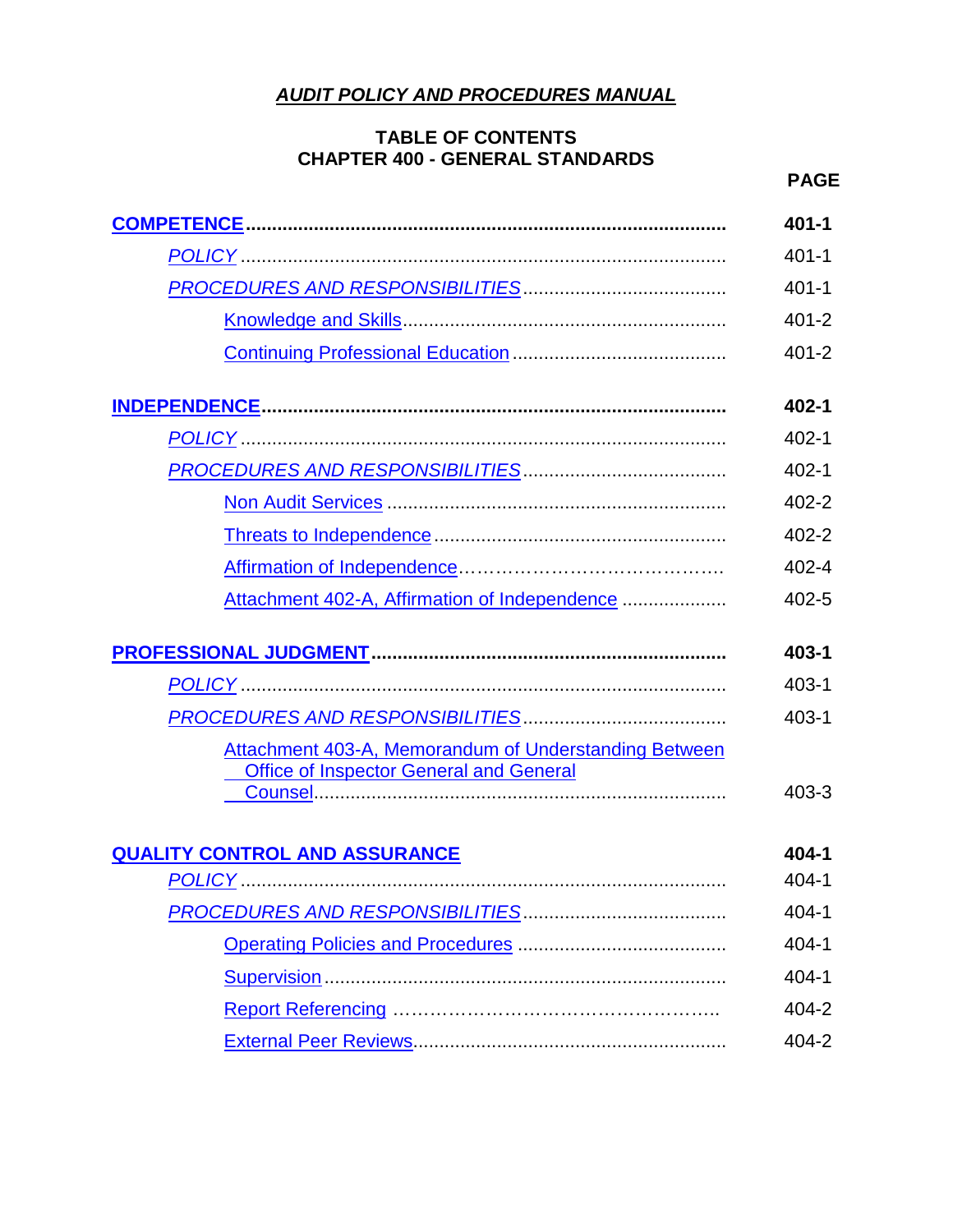<span id="page-32-0"></span>

| <b>Audit Policy and</b>  | <b>SECTION TITLE</b>  |                       |
|--------------------------|-----------------------|-----------------------|
| <b>Procedures Manual</b> | <b>COMPETENCE</b>     |                       |
| Chapter 400 - General    | <b>EFFECTIVE DATE</b> | <b>SECTION NUMBER</b> |
| <b>Standards</b>         | January 16, 2012      | 401                   |

### *POLICY*

*In accordance with Government Auditing Standards, the staff assigned to conduct the audit or attest engagement should collectively possess adequate professional competence needed to address the audit objectives and perform the work.*

*A continuing education and training program will be established to assist OIG staff members to maintain their professional competence. Auditors and internal specialists[1](#page-32-1) responsible for planning, directing, conducting, or reporting on government audits or attestation engagements should complete, every 2 years, at least 80 hours of continuing professional education (CPE) that directly enhances the auditors' professional proficiency. At least 20 hours should be completed in any 1 year of the 2-year period. At*  least 24 of the 80 hours should be in subjects directly related to the government *environment and to government auditing, or the specific or unique environment in which the audited entity operates.* 

*Based on the above guidance, Continuing Professional Education (CPE) is tracked on a calendar year basis. The 2-calendar-year cycle for tracking training starts at the beginning of every even-numbered year and concludes at the end of every oddnumbered year. An example of a 2-year cycle would be from January 1, 2008 through December 31, 2009.*

### *PROCEDURES AND RESPONSIBILITIES*

The Inspector General, or designee, is responsible for ensuring that audits or attestation engagements under GAGAS are conducted by personnel who collectively possess the technical knowledge, skills, and experience necessary to be competent for the type of work being performed before beginning work on the assignment. To assist in maintaining the professional proficiency of the staff, OIG will establish and maintain a continuing professional education program.

401-1

 $\overline{a}$ 

<span id="page-32-1"></span><sup>1</sup> GAGAS 3.81 states: "Because Internal specialists apply specialized knowledge in government audits, training in their areas of specialization qualify under the requirements for 24 hours of CPE directly related to government auditing, the government environment or the specific or unique environment in which the audited entity operations."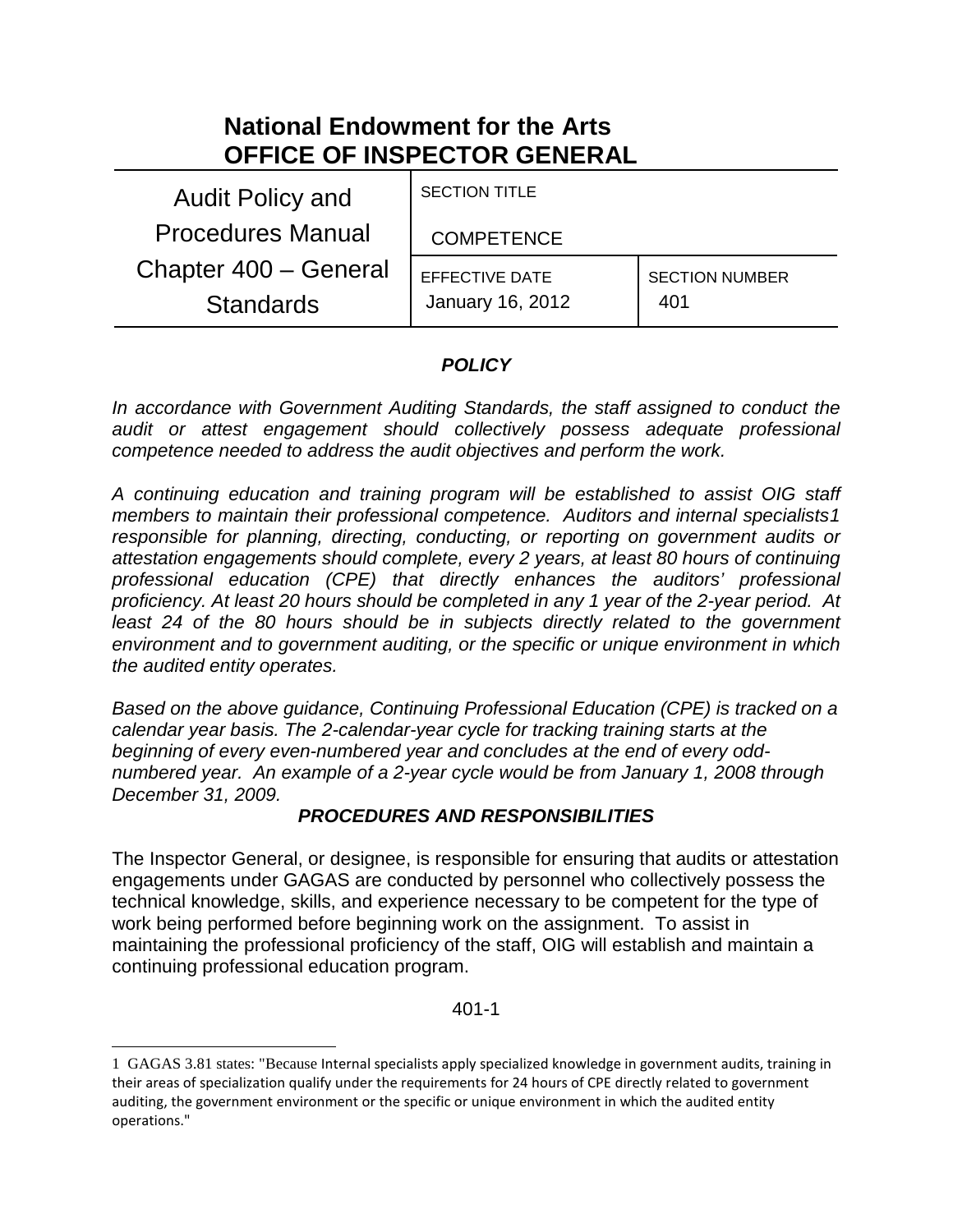The OIG will also establish a process for recruitment, hiring, continuous development, evaluation and succession planning to maintain a competent workforce. The process should ensure that staff members possess the requisite qualifications and experience to assist the organization in maintaining a workforce that has the ability to meet the OIG's mission. The process for hiring and performance evaluation will be pursuant to the U.S. Office of Personnel Management, NEA Human Resource and pertinent federal guidelines.

### **KNOWLEDGE AND SKILLS**

The collective knowledge and skills needed by staff members conducting government audits include:

- Knowledge of GAGAS applicable to the type of work they are assigned and the education, skills, and experience to apply such knowledge to the work being performed.
- General knowledge of NEA organizations, programs, activities, and functions.
- The skills to communicate clearly and effectively, both orally and in writing.
- Skills appropriate for the audit work being performed.
- External specialists assisting in audit should be qualified and competent in their areas of specialization.
- Internal specialists consulting on a GAGAS audit, not involved in directing, performing or reporting, should be qualified and competent in their areas of specialization, however, they are not required to me GAGAS CPE requirements

### **CONTINUING PROFESSIONAL EDUCATION**

The IG and individual staff members are jointly responsible for meeting the continuing professional education requirements established by the CPE Standard. The IG is responsible for identifying the education and training needs of individual staff members, providing education and training opportunities to the extent that resources permit, and for monitoring staff members' attainment of the required 80 hours of continuing education and training every 2 years. Individual staff members are responsible for seeking opportunities for continuing education and training, for successfully completing these activities, for ensuring that earned CPE credits are documented, and for monitoring their own progress toward the 80-hour credit requirement.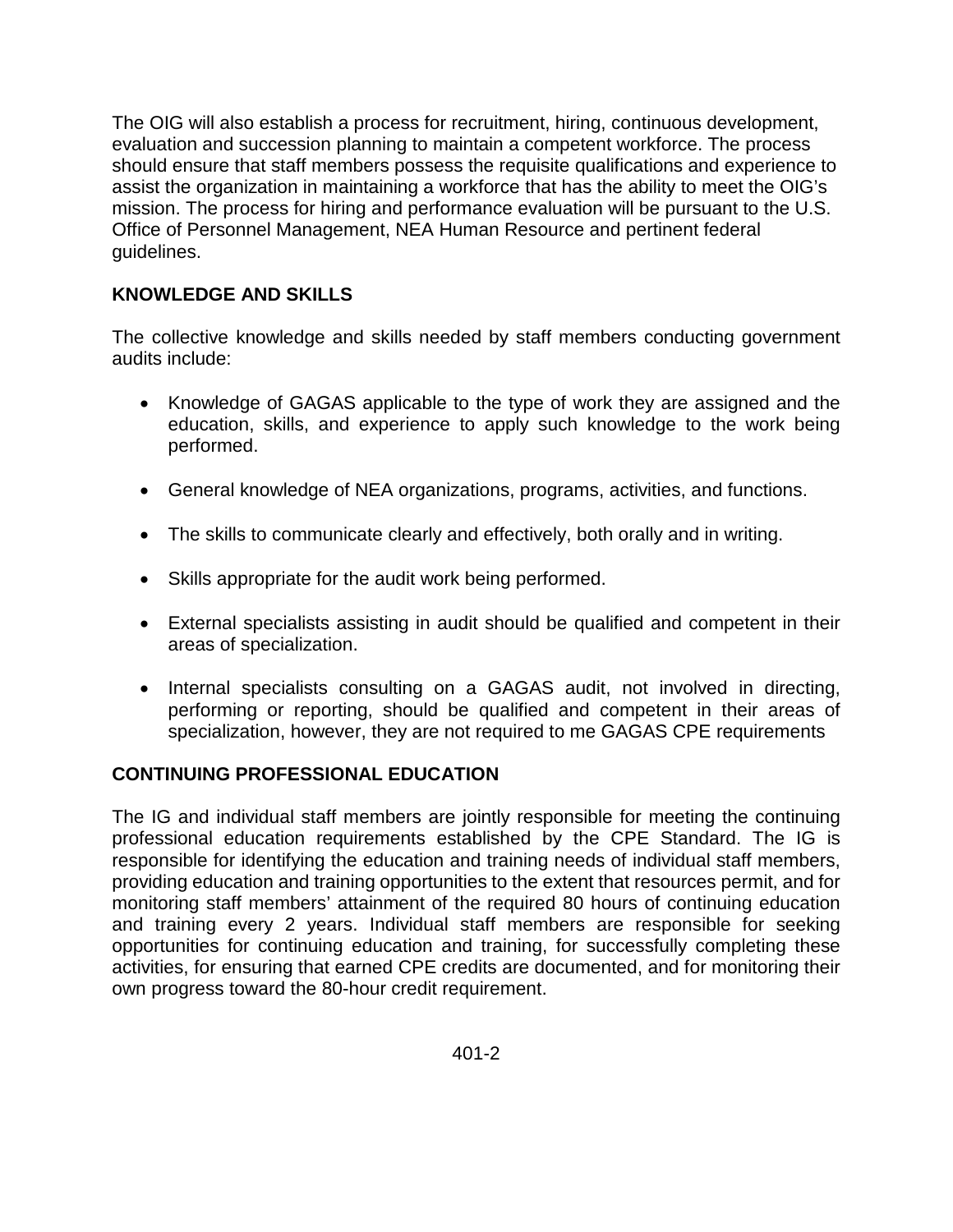To be approved for CPE credit, training and educational events must be related to the knowledge and skills needed to maintain or improve an auditor's ability to conduct, supervise or manage audits or attestation engagements, or that enhances the auditor's knowledge of the entities audited. Attending meetings and seminars of professional organizations, speaking engagements, serving as an instructor, and publishing articles related to the auditor's professional duties might also qualify for CPE credits.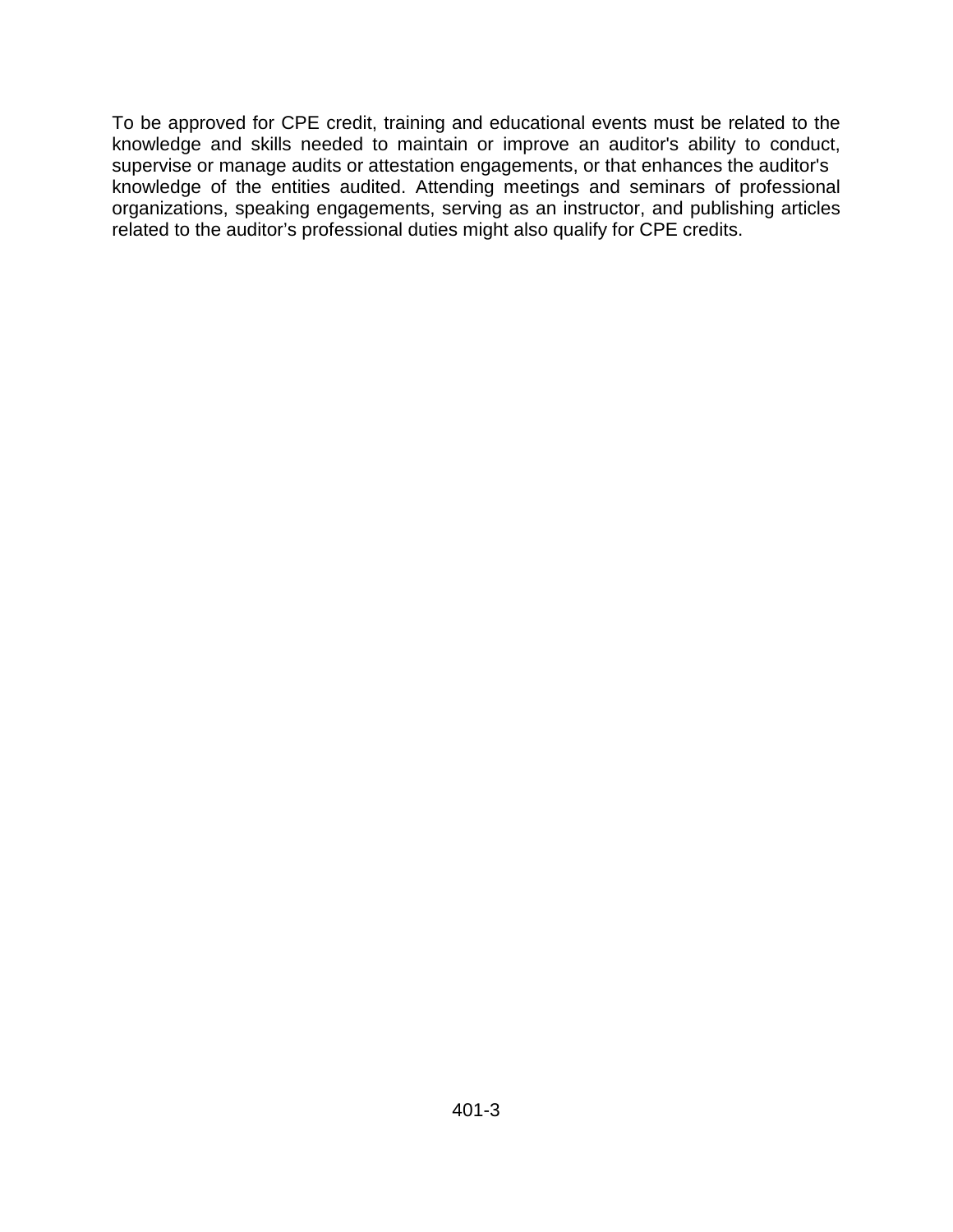<span id="page-35-0"></span>

| <b>Audit Policy and</b>  | <b>SECTION TITLE</b>  |                       |
|--------------------------|-----------------------|-----------------------|
| <b>Procedures Manual</b> | <b>INDEPENDENCE</b>   |                       |
| Chapter 400 – General    | <b>EFFECTIVE DATE</b> | <b>SECTION NUMBER</b> |
| <b>Standards</b>         | November 15, 2013     | 402                   |

### *POLICY*

*The Inspector General Act, as amended, requires the OIG to comply with Government Auditing Standards established by the Comptroller General of the United States. The Independence Standard established by the Comptroller General (Chapter 3) provides that:*

*In all matters relating to the audit work, the audit organization and the individual auditor, whether government or public, should be independent both in mind and appearance.* 

The OIG audit staff and/or other personnel assigned will establish and maintain independence so that opinions, conclusions, judgments, and recommendations will be impartial, and will be viewed as impartial by reasonable and informed third parties.

## *PROCEDURES AND RESPONSIBILITIES*

The Inspector General should report, as appropriate, to the NEA Chairman and to Congress on any matter where the independence of OIG operation is being impaired.

All OIG staff and other personnel assigned to OIG assignments should inform the Inspector General of any apparent or real conflicts that threaten or may appear to threaten their independence, the independence of the Office or any staff member or any person or contractor on a temporary OIG assignment. Threats to independence are circumstances that could impair independence.

All OIG staff and other personnel assigned to OIG engagements are responsible for complying with the auditing standard for independence. Each auditor should read and become thoroughly conversant with the requirements of the standard for independence. What follows was largely extracted from the Comptroller General's Government Auditing Standards.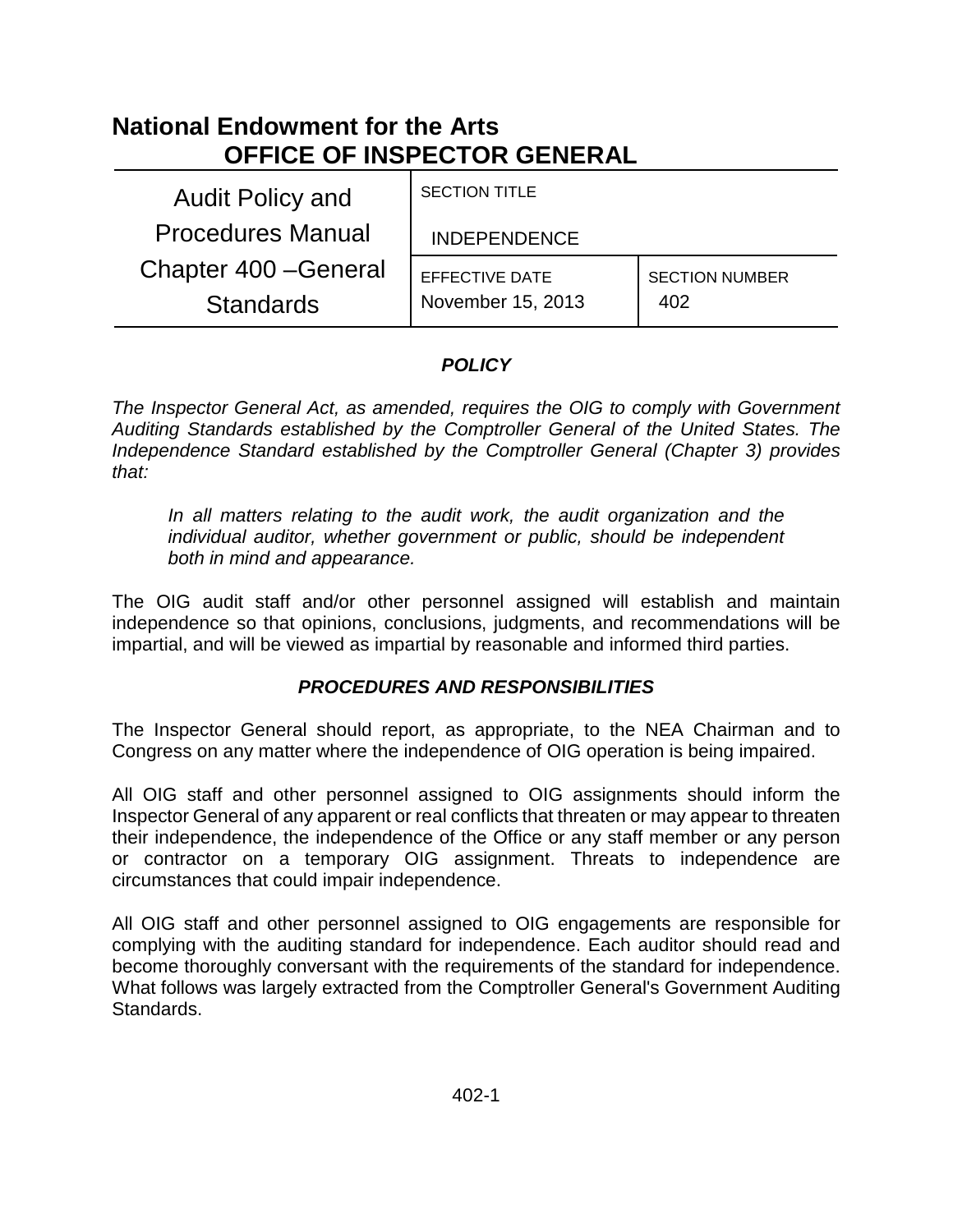#### **Nonaudit Services**

Auditors have traditionally provided a range of nonaudit services that are consistent with their skills and expertise to entities at which they perform audits. Providing such nonaudit services may create threats to an auditor's independence. If NEA OIG perform nonaudit services, the impact on the auditor and audit organization's independence should be assessed and documented in accordance with GAGAS independence standard.

GAGAS does not cover nonaudit services, therefore the requestors and those in charge of governance should be informed, in writing that the work will not constitute an audit conducted in accordance with GAGAS.

# **Threats to Independence**

Threats to independence are circumstances that could impair independence. Whether independence is impaired depends on the nature of the threat, whether the threat is of such significance that it would compromise an auditor's professional judgment or create the appearance that the auditor's professional judgment may be compromised, and on the specific safeguards applied to eliminate the threat or reduce it to an acceptable level. Threats are conditions to be evaluated using the conceptual framework. Threats do not necessarily impair independence.

Threats to independence may be created by a wide range of relationships and circumstances. Auditors should evaluate the following broad categories of threats to independence when threats are being identified and evaluated. Specifically, auditors should apply the Government Auditing Standards conceptual framework at the audit organization, audit, and individual auditor levels to:

a. identify threats to independence;

b. evaluate the significance of the threats identified, both individually and in the aggregate; and

**c.** apply safeguards as necessary to eliminate the threats or reduce them to an acceptable level.

If no safeguards are available to eliminate an unacceptable threat or reduce it to an acceptable level, independence would be considered impaired.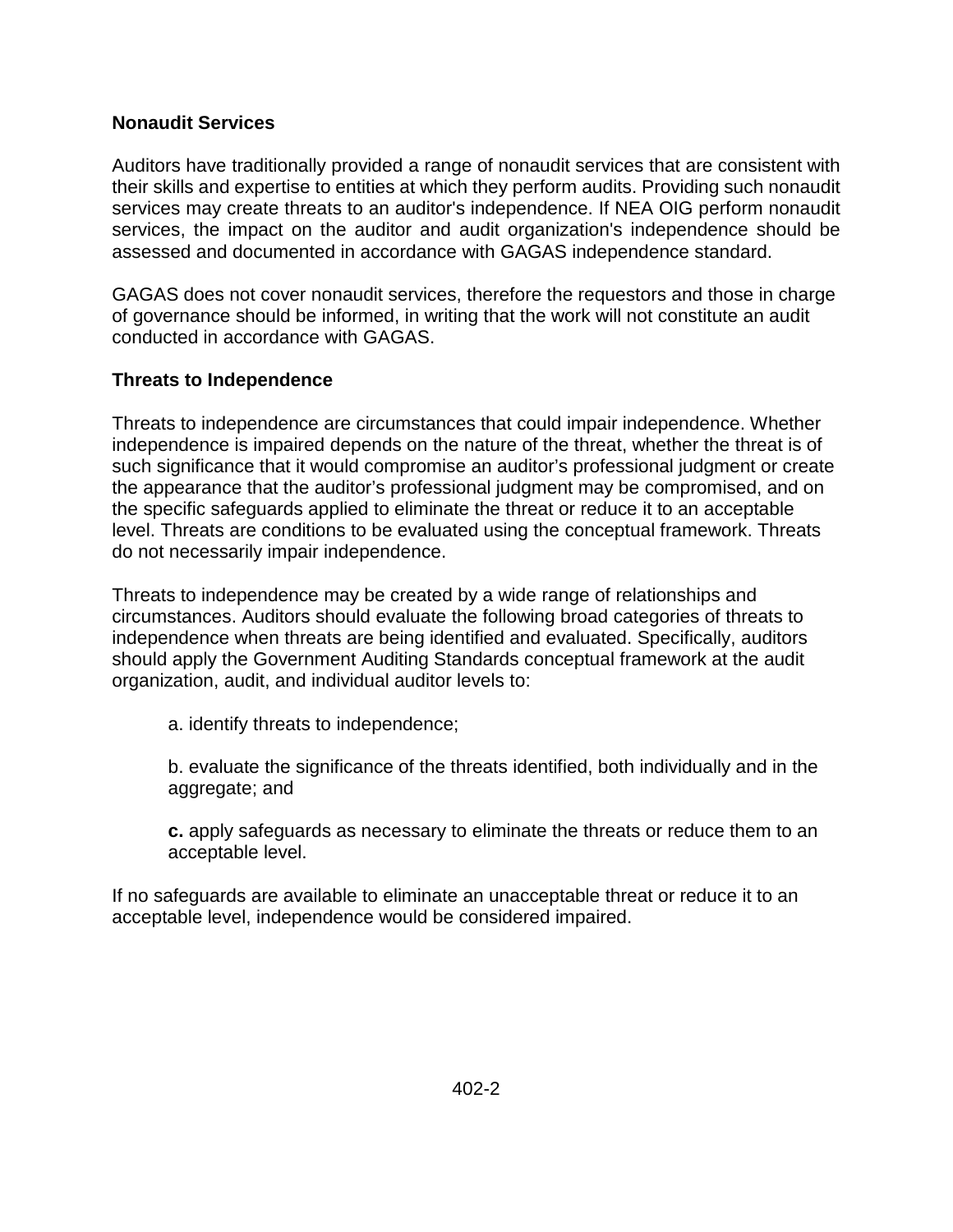There are seven broad categories of threats to independence: (1) self-interest, (2) selfreview, (3) bias, (4) familiarity, (5) undue influence, (6) management participation and (7) structural threats - which must be considered by the OIG auditors in deciding whether their ability to perform impartially is adversely affected.

**(1).** Self-interest threat - the threat that a financial or other interest will inappropriately influence an auditor's judgment or behavior;

**(2).** Self-review threat - the threat that an auditor or audit organization that has provided nonaudit services will not appropriately evaluate the results of previous judgments made or services performed as part of the nonaudit services when forming a judgment significant to an audit;

**(3).** Bias threat - the threat that an auditor will, as a result of political, ideological, social, or other convictions, take a position that is not objective;

**(4).** Familiarity threat - the threat that aspects of a relationship with management or personnel of an audited entity, such as a close or long relationship, or that of an immediate or close family member, will lead an auditor to take a position that is not objective;

**(5).** Undue influence threat - the threat that external influences or pressures will impact an auditor's ability to make independent and objective judgments;

**(6).** Management participation threat - the threat that results from an auditor's taking on the role of management or otherwise performing management functions on behalf of the entity undergoing an audit; and

**(7).** Structural threat - the threat that an audit organization's placement within a government entity, in combination with the structure of the government entity being audited, will impact the audit organization's ability to perform work and report results objectively.

Auditors should evaluate threats to independence, using the conceptual framework, document the threats identified and the safeguards applied to eliminate the threats or reduce them to an acceptable level.

Circumstances that result in a threat to independence in one of the above categories may result in other threats as well. For example, a circumstance resulting in a structural threat to independence may also expose auditors to undue influence and management participation threats.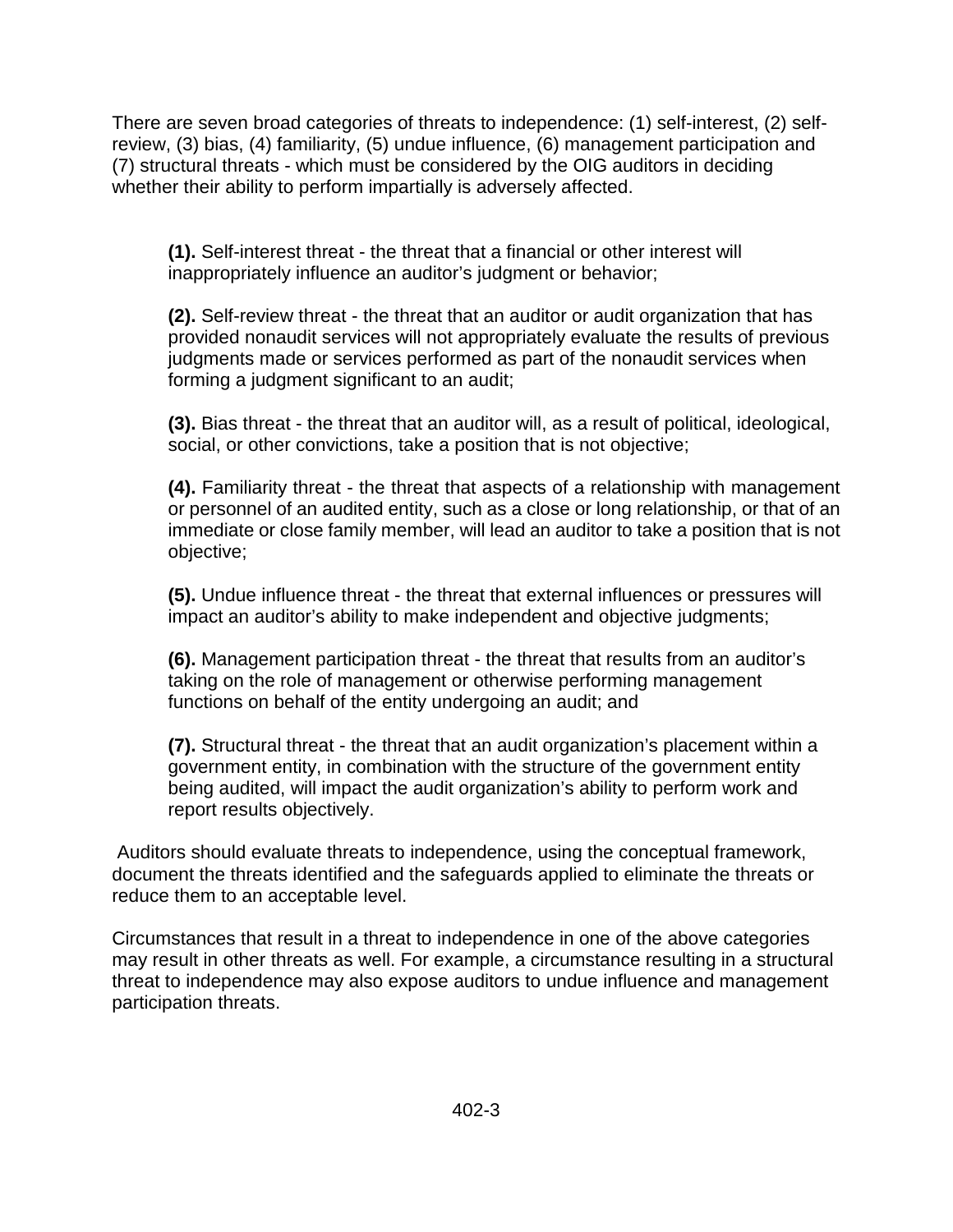Certain conditions may lead to threats that are so significant that they cannot be eliminated or reduced to an acceptable level through the application of safeguards, resulting in impaired independence. Under such conditions, auditors should decline to perform a prospective audit or terminate an audit in progress.

If a threat to independence is initially identified after the auditors' report is issued, the auditor should evaluate the threat's impact on the audit and on GAGAS compliance. If the auditors determine that the newly identified threat had an impact on the audit that would have resulted in the auditors' report being different from the report issued had the auditors been aware of it, they should communicate in the same manner as that used to originally distribute the report to those charged with governance, the appropriate officials of the audited entity, the appropriate officials of the organizations requiring or arranging for the audits, and other known users, so that they do not continue to rely on findings or conclusions that were impacted by the threat to independence. If the report was previously posted to the auditors' publicly accessible website, the auditors should remove the report and post a public notification that the report was removed. The auditors should then determine whether to conduct additional audit work necessary to reissue the report, including any revised findings or conclusions or repost the original report if the additional audit work does not result in a change in findings or conclusions.

# **Affirmation of Independence**

Annually, each OIG staff member will sign a statement affirming his/her awareness of the necessity to maintain independence (Attachment 402-A). This statement confirms that he/she is aware of the independence standard prescribed by the Government Auditing Standards, and the necessity of adhering to the standard.

OIG staff will affirm independence for each engagement. In addition, annually, OIG staff will complete the Confidential Financial Disclosure Report, SF 450 and/or SF 278, as required. These forms will be submitted to NEA General Counsel as directed.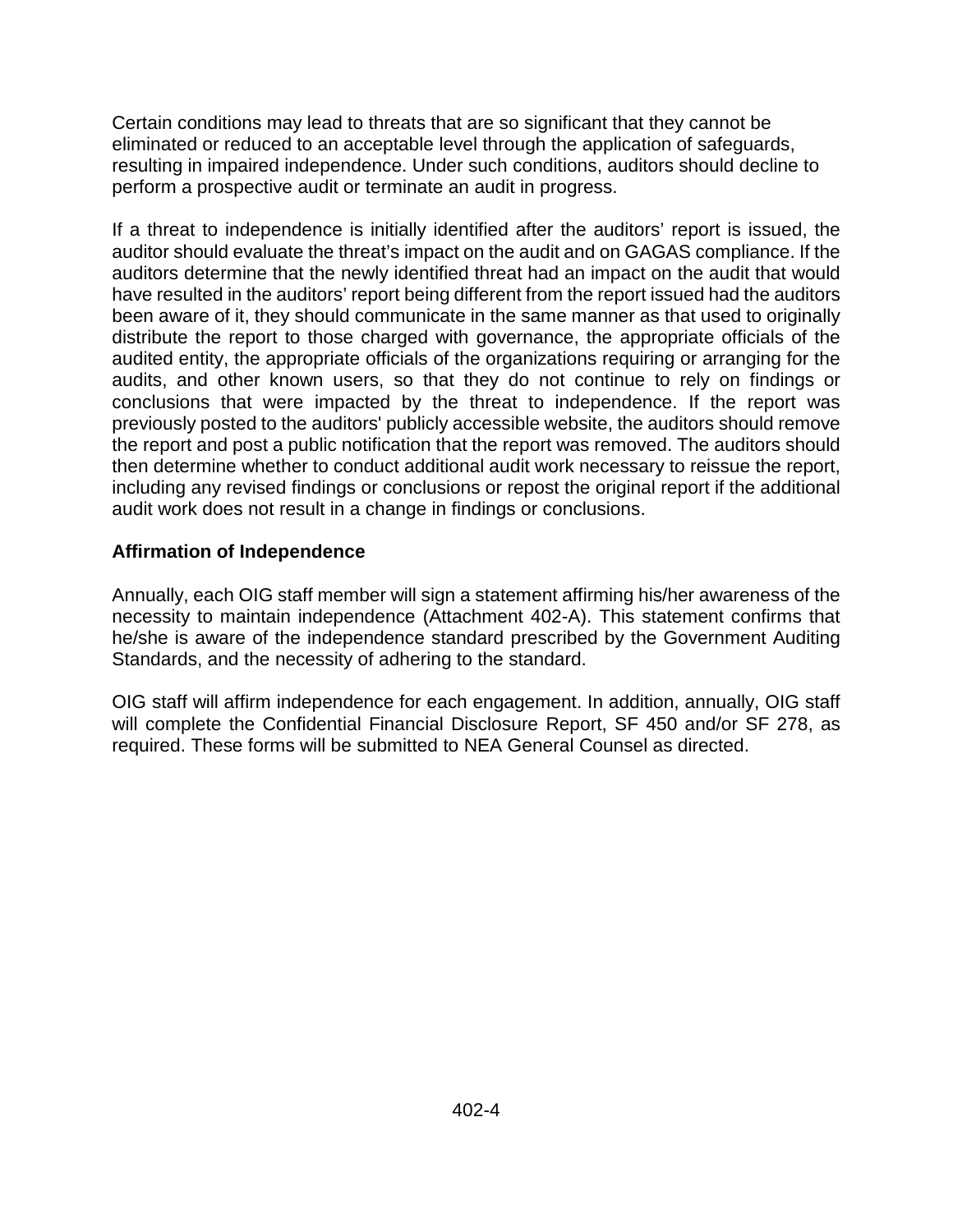# NEA - Office of the Inspector General

# Statement of Independence

I certify that I have read and understand the **Government Auditing Standards for independence (GAO "Yellow Book," 2011, Revision (12/2011)), Chapter 3**, and the **OIG Audit Policies and Procedures Manual Section 402, Independence** and to the best of my knowledge and belief I am free both in mind and appearance from impairments to independence.

I understand that I am responsible for identifying potential threats/ impairments to my independence, notifying my supervisor of any potential threat/ impairment, and recusing myself from individual assignments, if appropriate. I am also responsible for assessing and documenting any threats according to GAGAS independence requirements, including the conceptual framework. I understand that if I do not comply with the independence standard, I may be subject to sanctions up to and including possible termination.

| <u>Title</u> | <b>Printed Name</b> | <b>Signature</b> | Date |
|--------------|---------------------|------------------|------|
|              |                     |                  |      |
|              |                     |                  |      |

This Statement of Independence applies to one year commencing on the date above.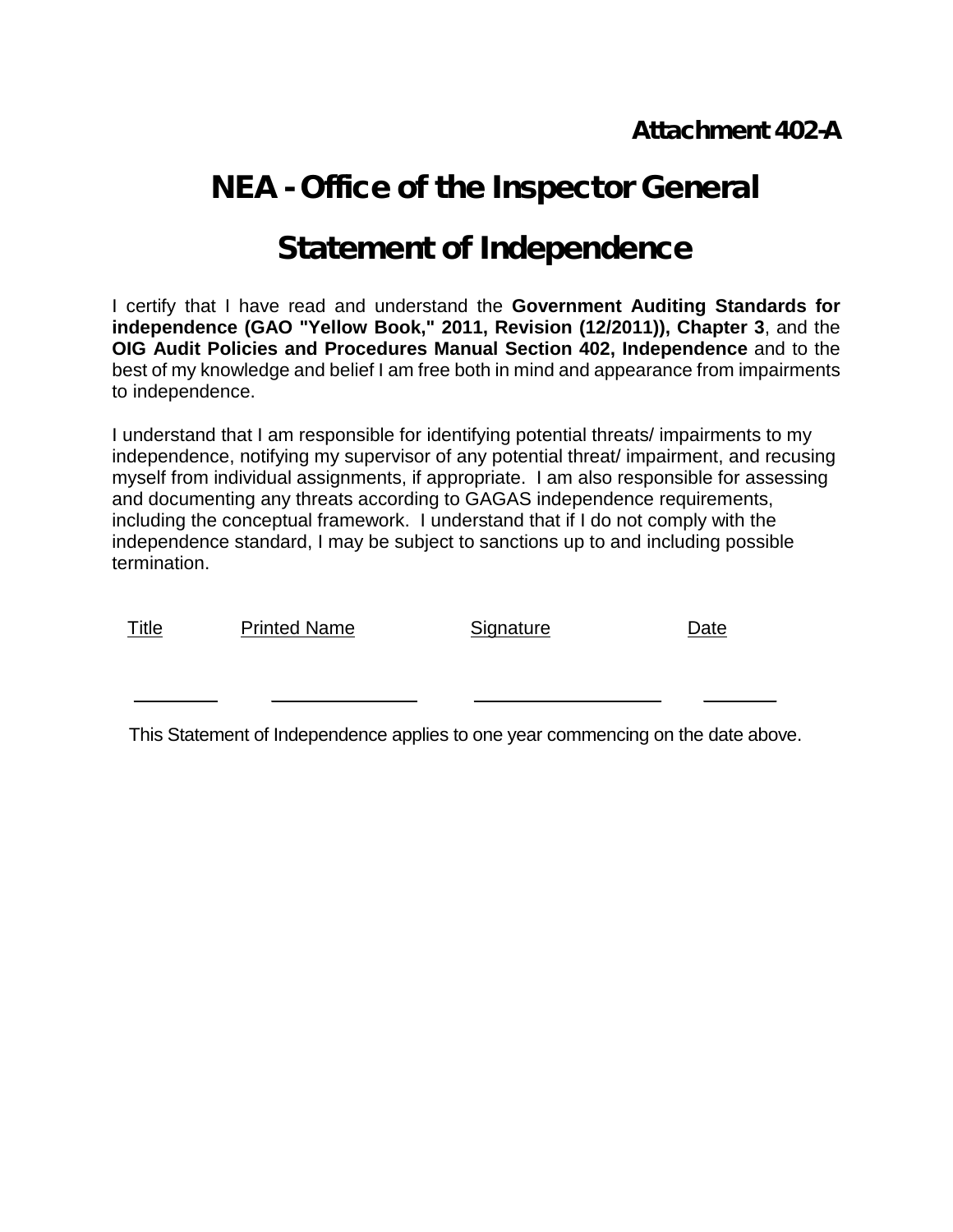402-5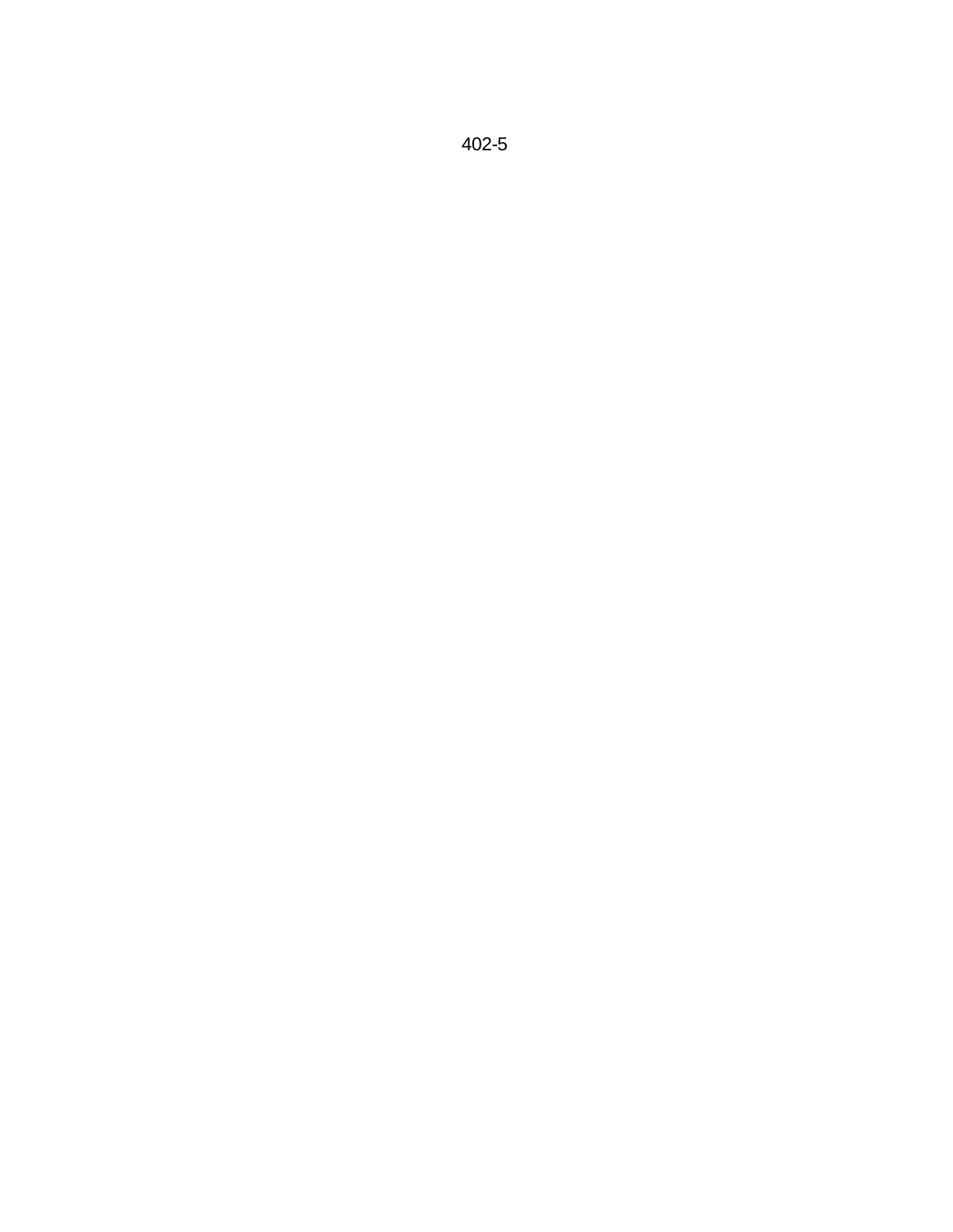# **National Endowment for the Arts OFFICE OF INSPECTOR GENERAL**

| <b>Audit Policy and</b>  | <b>SECTION TITLE</b>  |                       |
|--------------------------|-----------------------|-----------------------|
| <b>Procedures Manual</b> | PROFESSIONAL JUDGMENT |                       |
| Chapter 400 – General    | <b>EFFECTIVE DATE</b> | <b>SECTION NUMBER</b> |
| <b>Standards</b>         | January 16, 2011      | 403                   |

# *POLICY*

*As required by Government Auditing Standards, the OIG and its staff in planning and performing audits and attestation engagements and in reporting the results will use professional judgment.*

# *PROCEDURES AND RESPONSIBILITIES*

All OIG auditors are to read and become familiar with the Professional Judgment Standard discussed in the Comptroller General's Government Auditing Standards. Some of the more salient points of the standard are summarized in the paragraphs that follow.

The Professional Judgment Standard requires the OIG and auditors to exercise reasonable care and diligence and to observe the principles of serving the public interest and maintaining the highest degree of integrity, objectivity, and independence in applying professional judgment to all aspects of their work. If auditors state they are performing their work in accordance with GAS, they should justify any departures from GAS

Auditors should use professional judgment in determining the type of assignment to be performed and the standards that apply to the work; defining the scope the work; selecting the methodology; determining the type and amount of evidence to be gathered; and choosing the tests and procedures for their work.

This standard requires the OIG and the auditors to exercise professional skepticism, which is an attitude that includes a questioning mind and a critical assessment of evidence.

The exercise of professional judgment allows auditors to obtain reasonable assurance that material misstatements or significant inaccuracies in data will likely be detected if they existed.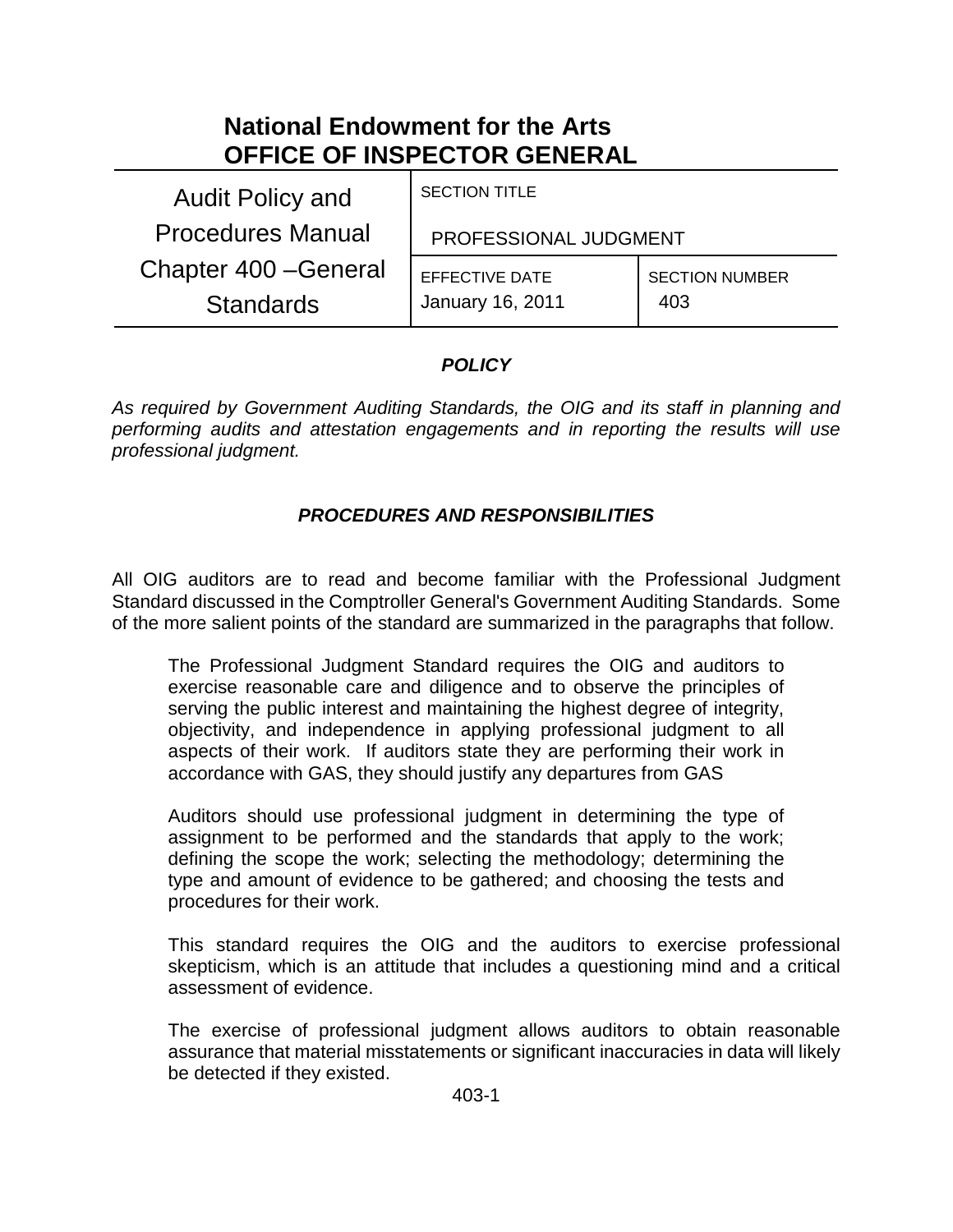Auditors should document significant decisions affecting the audit objectives, scope, and methodology; findings, conclusions and recommendations resulting from professional judgment.

If legal issues arise, the audit staff member should, through the Inspector General, consult with the OIG General Counsel's staff person designated by the Agency which provides legal services through a memorandum of understanding with the OIG.

*MOU with OIG which provides legal services to the NEA OIG can be found electronically on the IG drive in the MOU folder.*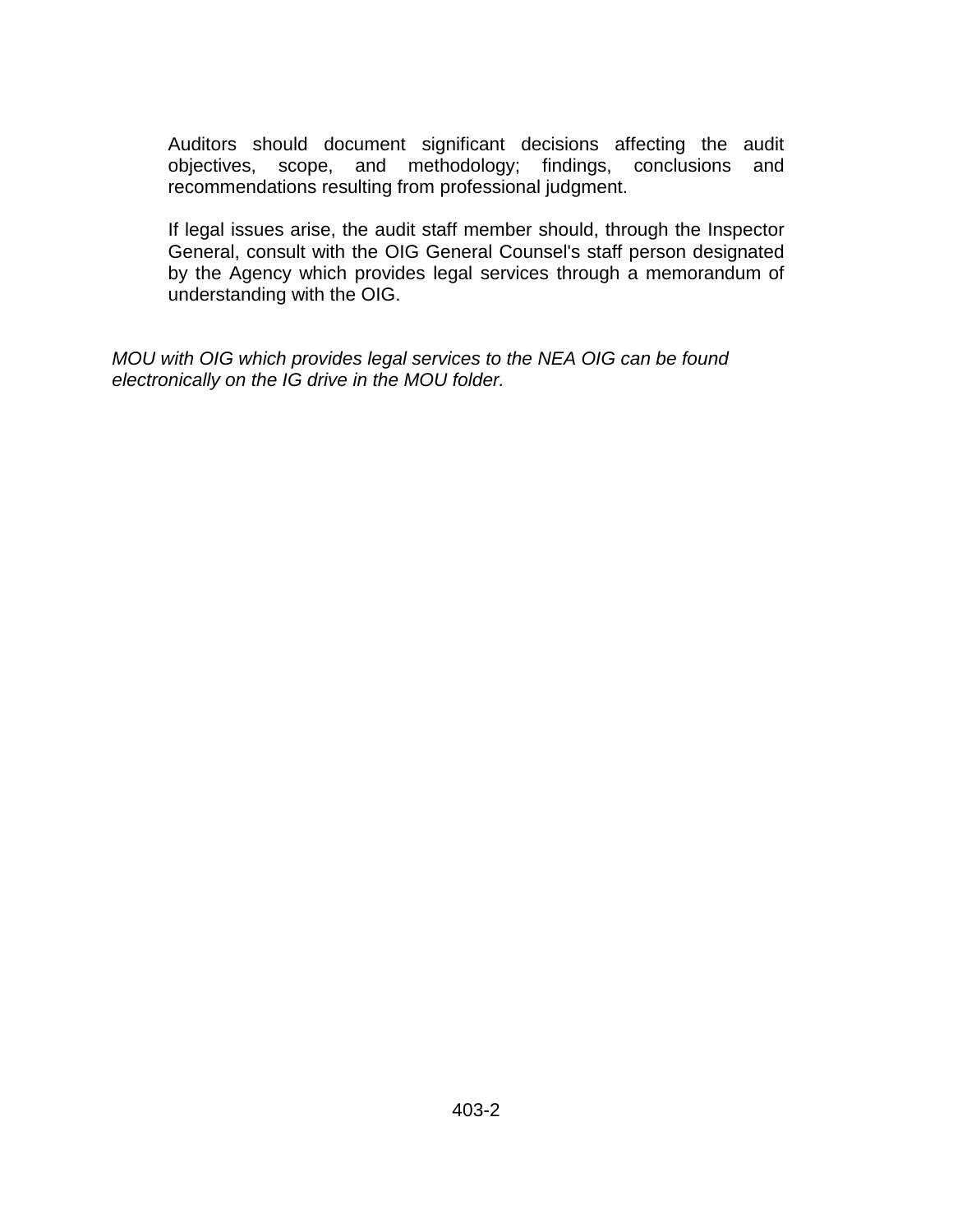# **National Endowment for the Arts OFFICE OF INSPECTOR GENERAL**

| <b>Audit Policy and</b>  | <b>SECTION TITLE</b>                 |                       |
|--------------------------|--------------------------------------|-----------------------|
| <b>Procedures Manual</b> | <b>QUALITY CONTROL AND ASSURANCE</b> |                       |
| Chapter 400 – General    | EFFECTIVE DATE                       | <b>SECTION NUMBER</b> |
| <b>Standards</b>         | January 16, 2011                     | 404                   |

# *POLICY*

*The OIG will maintain an on-going Quality Control and Assurance Program to ensure compliance with the Government Accounting Standards and the specific policies and procedures issued by the Inspector General. The OIG when performing audits and/or attestation engagements in accordance with GAGAS will have an appropriate internal quality control system in place and will undergo an external peer review.*

# *PROCEDURES AND RESPONSIBILITIES*

The component parts of the OIG's Quality Control and Assurance Program are: documented audit operating policies and procedures, supervision of the audit staff, report referencing, and external peer reviews.

# **OPERATING POLICIES AND PROCEDURES**

The Inspector General's policies and procedures are documented in this Audit Policy and Procedures Manual. The policies and procedures are established to provide OIG with reasonable assurance of complying with applicable standards governing audits and attestation engagements. The nature and extent of the OIG's internal quality control system is dependent on several factors, such as size, the degree of operating autonomy allowed its personnel, the nature of its work, its organizational structure, and appropriate cost-benefit considerations. Implementation of the policies and procedures is the responsibility of all OIG staff members.

# **SUPERVISION**

The principal quality control from an operating standpoint is on-going *"supervision."* The OIG's structure and relatively small staff makes the Office's top managers an integral part of the supervisory chain.

The auditor and appropriate supervisor of each assignment shall exercise professional judgment to ensure conformance with the applicable Government Auditing Standards and OIG policies and procedures.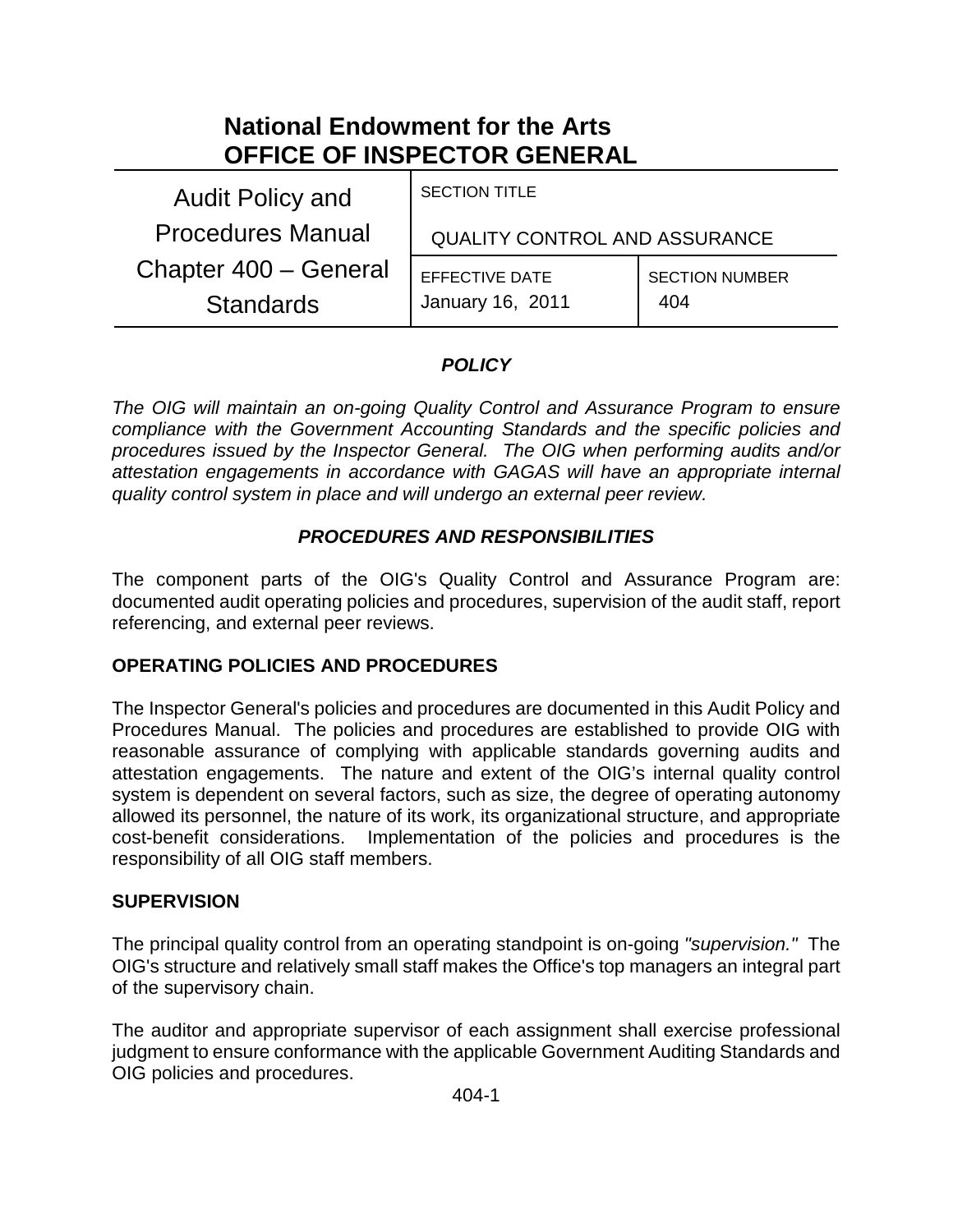#### **REPORT REFERENCING**

A system of report referencing has been established to ensure that audit and attestation engagement reports are complete and accurate, and are supported by adequate evidence in the workpapers (Section 804).

#### **INTERNAL QUALITY CONTROL**

The OIG will perform quality control assessments and summarize the results at least annually, with identification of any systemic issues needing improvement, along with recommendations for corrective actions.

# **EXTERNAL PEER REVIEWS**

The OIG will participate in a peer review at least once every three years. The external peer review, conducted by an audit organization independent of the OIG, will determine if the OIG's internal quality control system is adequate and whether quality control policies and procedures are complied with to provide the OIG with reasonable assurance of conforming to applicable professional standards. The OIG shall take remedial, corrective actions as needed based on the results of the peer review. The OIG will also ensure that the most recent peer review report is publicly available on the OIG website.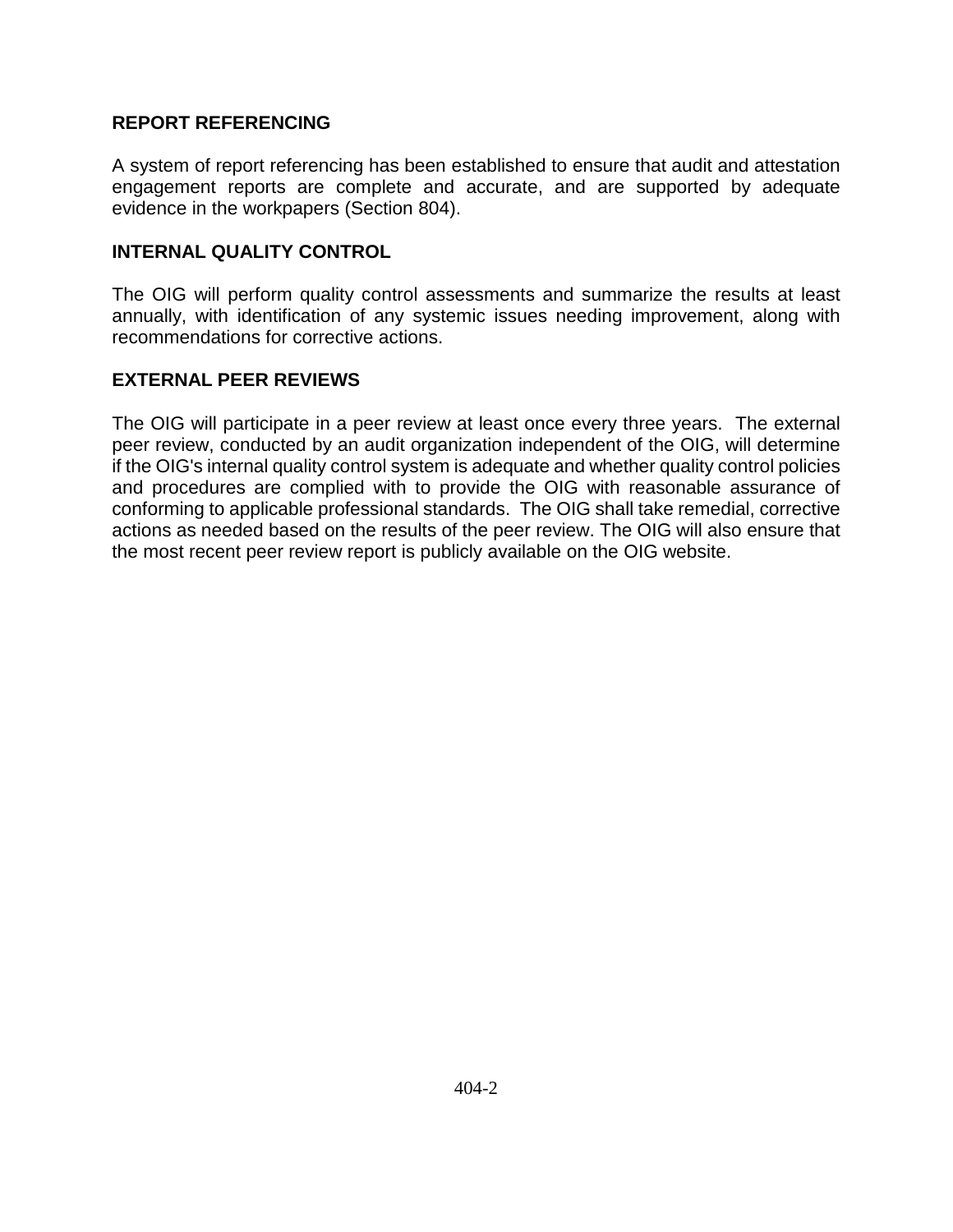# *AUDIT POLICY AND PROCEDURES MANUAL*

#### **TABLE OF CONTENTS CHAPTER 500 - STANDARDS OF EVIDENCE**

<span id="page-45-8"></span><span id="page-45-7"></span><span id="page-45-6"></span><span id="page-45-5"></span><span id="page-45-4"></span><span id="page-45-3"></span><span id="page-45-2"></span><span id="page-45-1"></span><span id="page-45-0"></span>

| $501 - 1$                                        |
|--------------------------------------------------|
| $501 - 1$                                        |
| $501 - 1$                                        |
| $501 - 1$                                        |
| $501 - 1$<br>$501 - 2$<br>$501 - 2$<br>$501 - 3$ |
| $501 - 3$                                        |
| $501 - 3$<br>$501 - 4$                           |
| $501 - 5$                                        |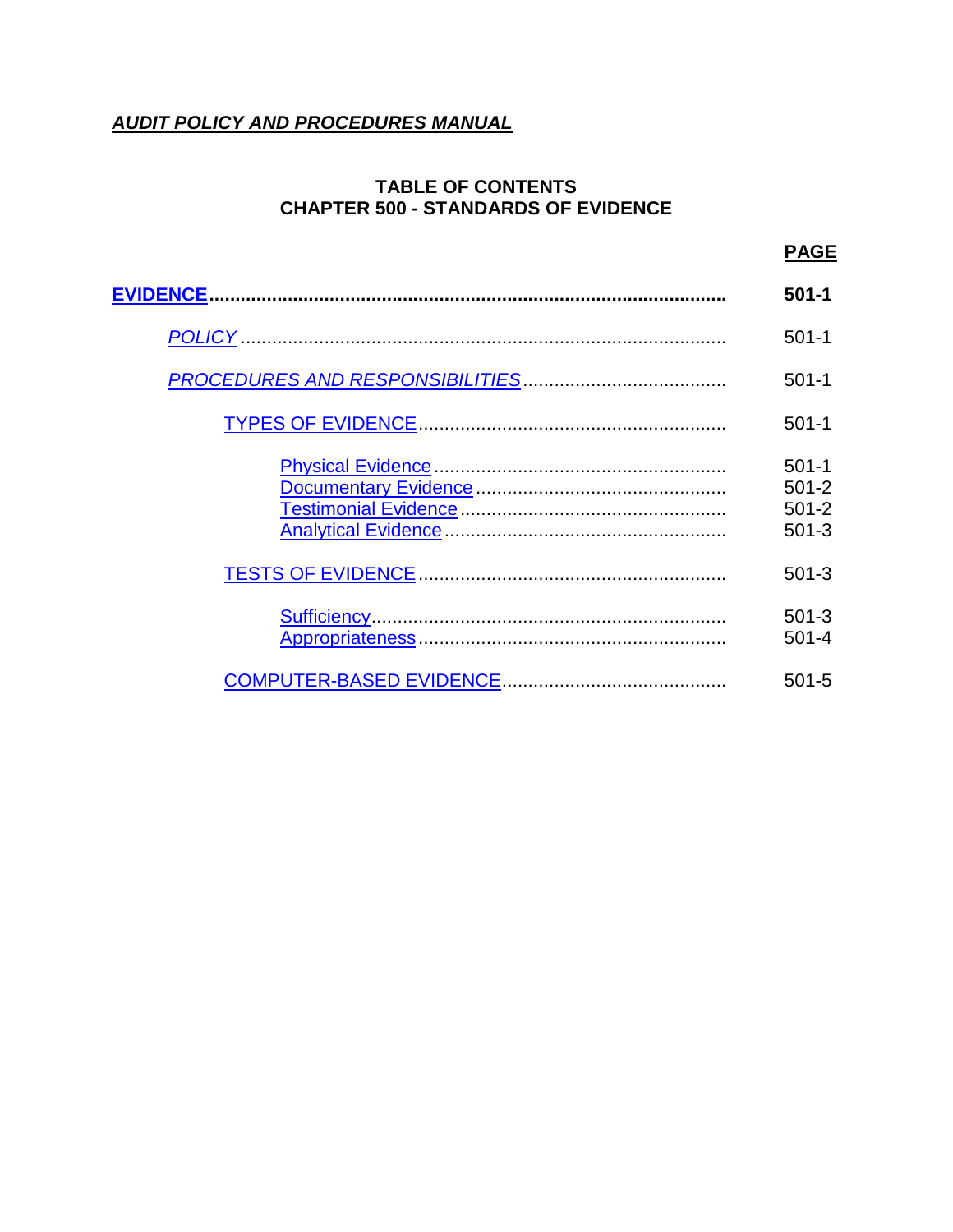# **National Endowment for the Arts OFFICE OF INSPECTOR GENERAL**

<span id="page-46-0"></span>

| <b>Audit Policy and</b>      | <b>SECTION TITLE</b> |                       |
|------------------------------|----------------------|-----------------------|
| <b>Procedures Manual</b>     | <b>EVIDENCE</b>      |                       |
| Chapter $500 -$              | EFFECTIVE DATE       | <b>SECTION NUMBER</b> |
| <b>Standards of Evidence</b> | January 16, 2012     | 501                   |

# *POLICY*

*In accordance with Government Auditing Standards, it is the policy of OIG that "Sufficient, appropriate evidence to provide a reasonable basis for the auditors' findings and conclusions."*

# *PROCEDURES AND RESPONSIBILITIES*

The quote in the policy statement above was taken from the Government Auditing Standards for performance audits. The standards also include guidance on evidence for financial audits. Although presented in a different fashion, the standards of evidence for performance and financial audits have similar objectives. A large part of the auditors' work concerns obtaining and evaluating evidence that ultimately supports their judgments and conclusions pertaining to the audit objectives. Each auditor should read and become thoroughly conversant with the standards of evidence, and should ensure that their work meets these standards. What follows was largely extracted from the Government Auditing Standards.

# **TYPES OF EVIDENCE**

In collecting workpaper support, auditors must attempt to obtain the *"best"* evidence possible in terms of supporting an audit issue or finding (positive or negative). Evidence can be categorized into four types: (1) physical, (2) documentary, (3) testimonial, and (4) analytical. Auditors should **perform and document an overall assessment** of the collective evidence used to support findings and conclusions, including the results of any specific assessments conducted to conclude on the validity and reliability of specific evidence.

# **Physical Evidence**

Physical evidence is obtained by the auditors' direct inspection or observation of people, property, or events.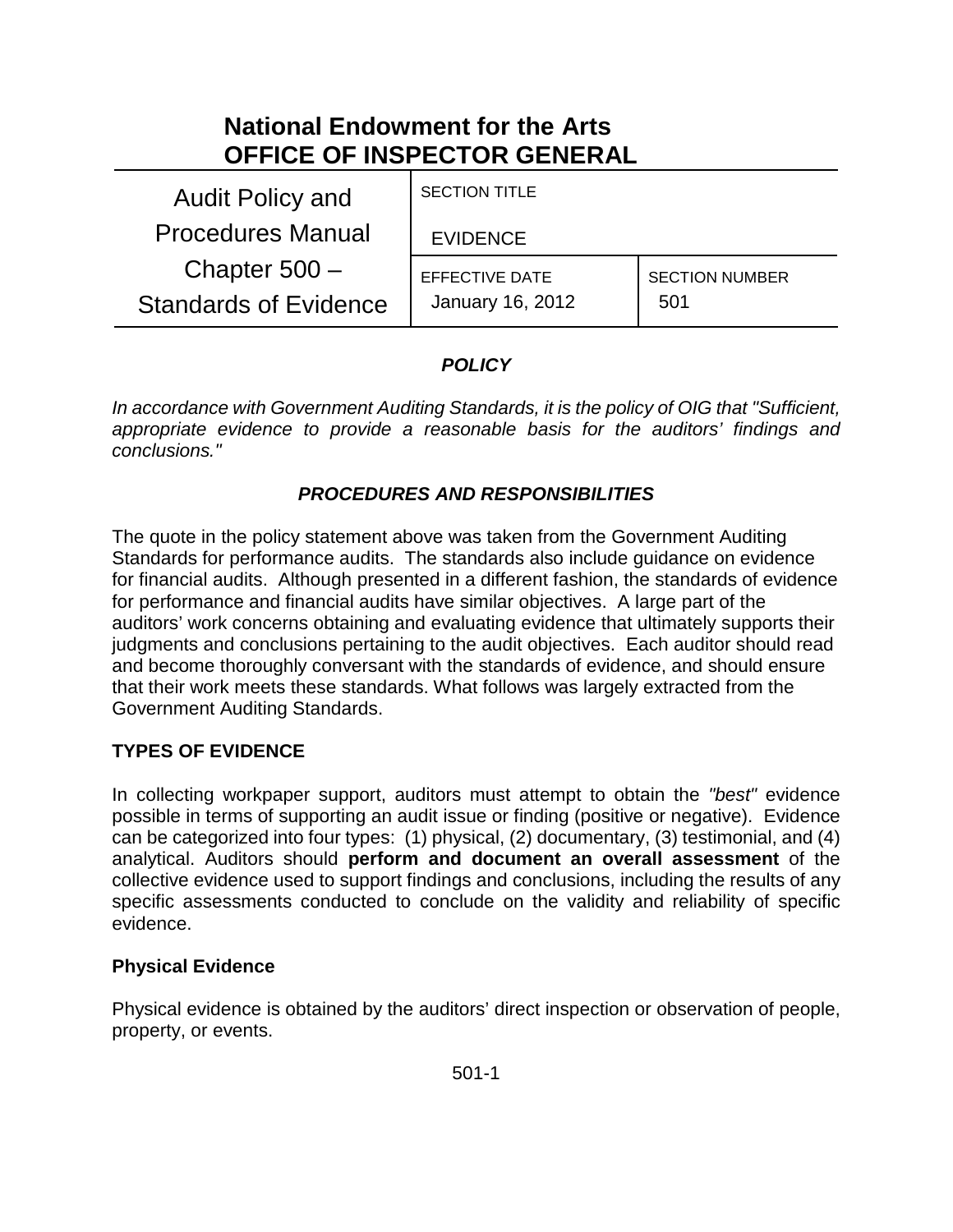Whenever practical, effective use should be made of observation and inspection techniques. A *"walk-through"* of an operation or an activity, for example, may identify audit leads or, at the very least, may help the auditor to better understand how an operation or an activity functions. The auditor's ability to state that a condition was observed may make a finding more convincing than statements based on other forms of evidence. The results of observations and inspections should be documented in the workpapers. The documentation may take the form of memorandum for the record, photographs, charts, maps or actual samples of what was observed.

#### **Documentary Evidence**

Documentary evidence consists of created information such as letters, contracts, accounting records, invoices, and management information on performance. The reliability of documentary evidence must also be assessed.

If documentary evidence will be used as preliminary or corroborating evidence, the auditor may not be as concerned about its reliability as he/she would be if it would be used as primary evidence or the only evidence. The sensitivity of the audit issue and the importance of a document to the audit should govern the extent to which its reliability needs to be verified.

#### **Testimonial Evidence**

Testimonial evidence is information obtained through inquiries, interviews, or questionnaires. It is important that the auditor assess the reliability and usefulness of testimonial evidence.

When measuring the reliability of testimonial evidence, some general rules should be considered. Why would a person misinform the auditor? If the person has a vested interest in what is being discussed or if the person is expressing opinions, he/she may not be providing objective evidence. Accordingly, the reliability of the evidence may be impaired.

What is the person's responsibility? Testimonial evidence regarding events for which a person has no responsibility carries less weight than if the person is the responsible official. In most instances, testimonial evidence obtained from a person with no responsibility for the subject, operation or event being discussed should be used only as a lead to obtain more reliable forms of evidence.

What is the person's position? Generally, when interviewing the heads of departments and sections it may be best, initially, to limit inquiries to broad questions concerning policy and the operations of the entity being audited. When details are needed on how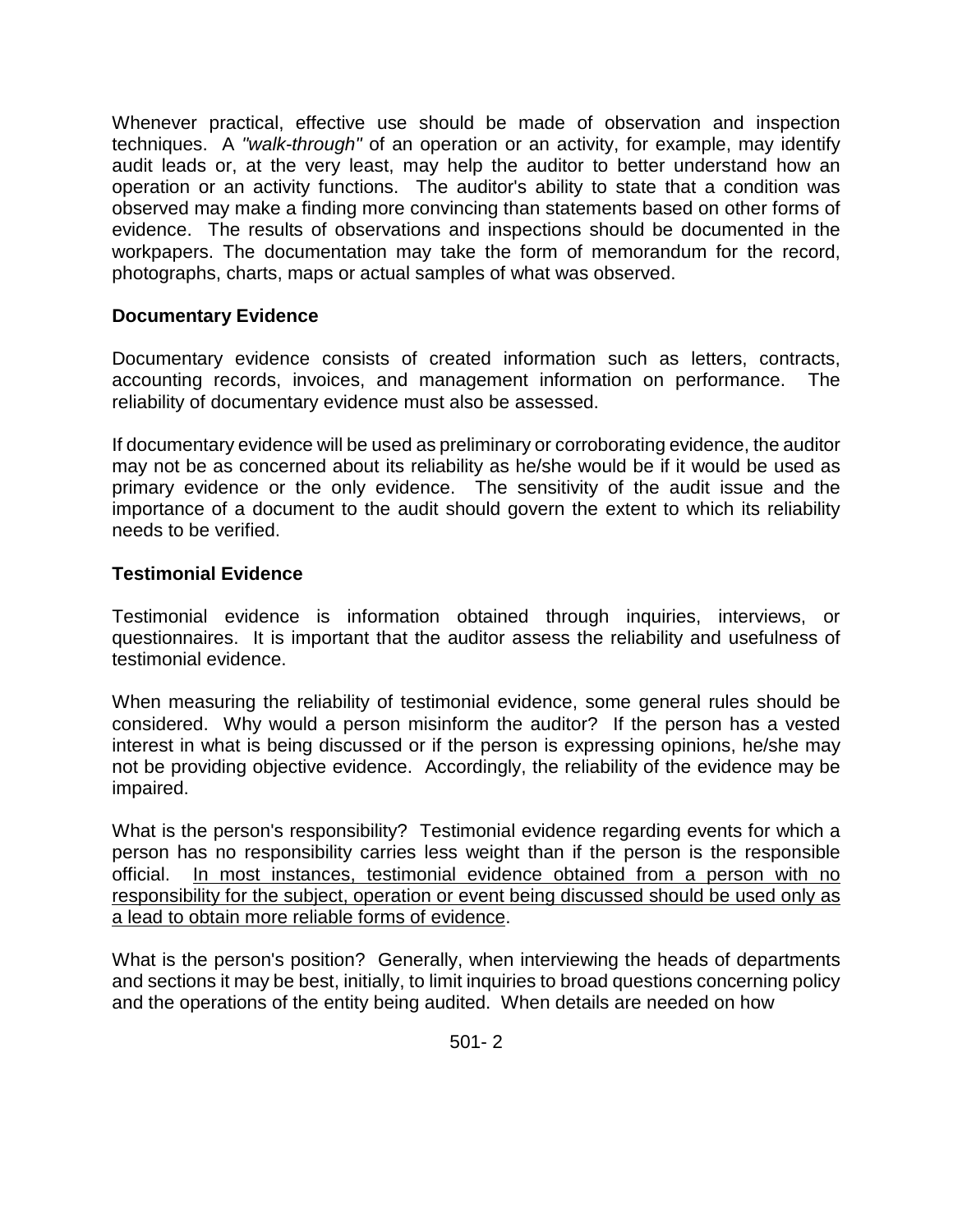something functions or works, the first line supervisor or the worker should be interviewed when possible. Of course, if information obtained from these sources is likely to become a part of an audit finding or conclusion, it should be confirmed with the responsible department or section head.

Certain statements by officials concerning matters under discussion, such as explanations, justifications, lines of reasoning, and intentions, are valuable sources of evidence that many times cannot be corroborated. If the auditor anticipates statements such as these may be part of an audit finding and may be included in the report, consideration should be given to placing the following statement at the end of the memorandum of the interview and requesting the person interviewed to sign the statement:

*I have read this memorandum of interview and I agree that it presents fully the matters discussed and the statements made during the interview.*

\_\_\_\_\_\_\_\_\_\_\_\_\_\_\_\_\_\_\_\_\_ \_\_\_\_\_\_\_\_\_\_\_\_ Signature Date

# **Analytical Evidence**

Analytical evidence includes computations, comparisons, separation of information into components, and rational arguments. The assimilation of other forms of evidence into a logical framework to identify problems, to form conclusions and to develop recommendations would be a type of analytical evidence.

# <span id="page-48-0"></span>**TESTS OF EVIDENCE**

All audit evidence should be sufficient and appropriate to support a sound basis for audit findings, conclusions, and recommendations. Evidence should meet the basic tests of sufficiency and appropriateness:

• Sufficiency. Sufficiency is the presence of adequate factual evidence to lead a knowledgeable person to the same conclusion as that of the auditor. The auditor must exercise judgment in determining the amount of evidence needed to support an audit opinion or conclusion. Elaborate support of insignificant points is a waste of audit resources. For significant matters, however, sufficient evidence is needed to back up the auditor's opinions and conclusions.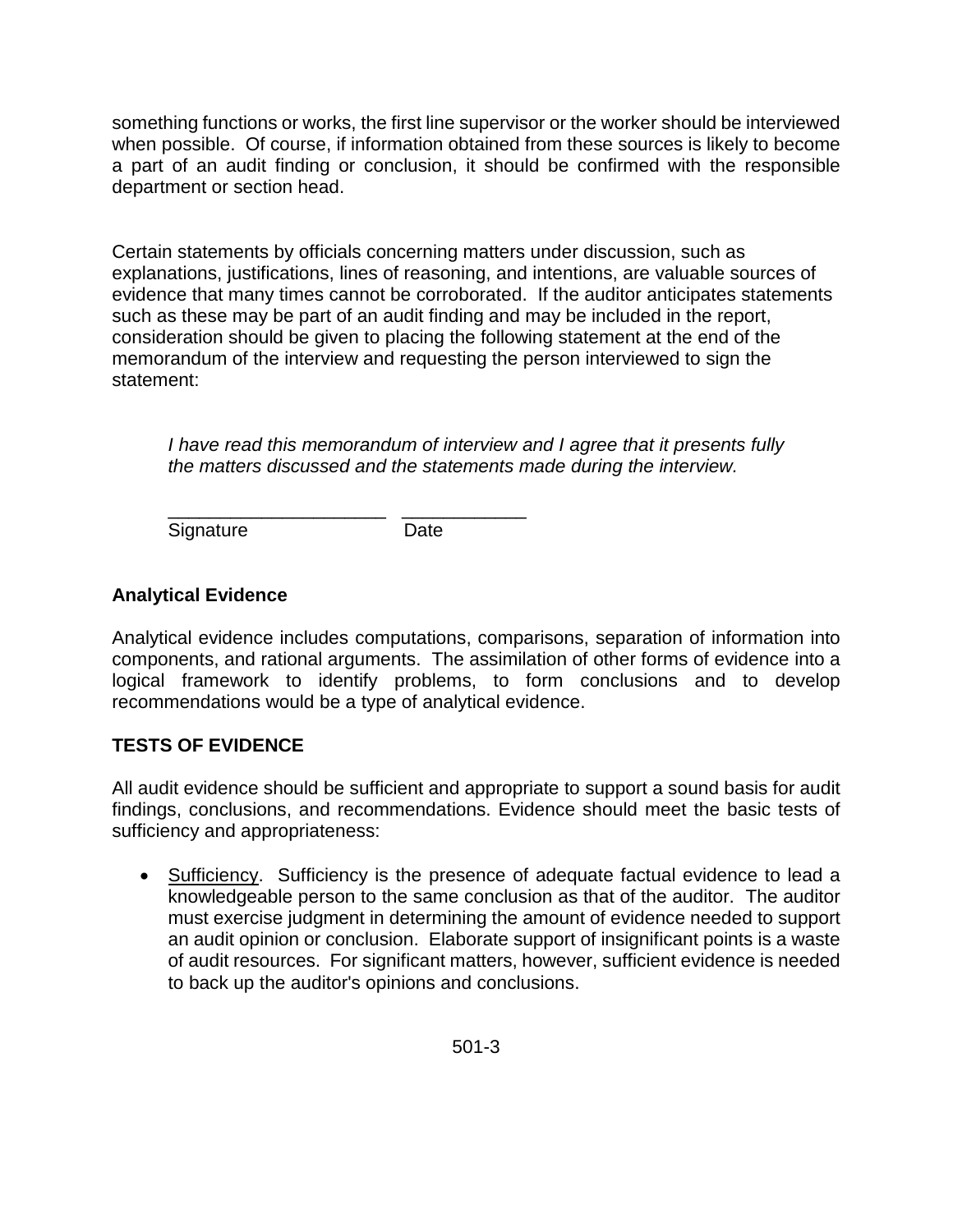Appropriateness. Appropriateness is the measure of the quality of evidence that encompasses the relevance, validity, and reliability of evidence used for addressing the audit objectives and supporting the findings and conclusions.

Relevance. Evidence is relevant if it has a logical relationship with, and importance to, the issue being addressed.

 Validity. Evidence is valid if it is based on sound reasoning or accurate information.

Reliability. Reliability of evidence refers to the consistency of results when information is measured or tested and includes the concepts of being verifiable or supported. The following presumptions are useful in judging the reliability of evidence.

- Evidence obtained from a credible third party (such as a bank confirmation of account balances) is more reliable than evidence obtained from the organization being audited, reviewed, or inspected.
- Evidence developed under an effective system of management controls is more reliable than evidence obtained where controls are weak or nonexistent.
- Evidence obtained through direct physical examination, observation, computation, or inspection is more reliable than evidence obtained indirectly.
- Original documents provide more reliable evidence than do copies.
- Testimonial evidence obtained under conditions where persons may speak freely is more reliable than testimonial evidence obtained under compromising conditions.
- Testimonial evidence obtained from an individual who is not biased or who has complete knowledge of the area is more reliable than testimonial evidence obtained from an individual who is biased or has only partial knowledge of the area.

# **COMPUTER-BASED EVIDENCE**

Computer-based evidence consists of information maintained in electronic form. As in the case of other evidence, the Government Auditing Standards include requirements for determining the reliability of computer-based information.

Auditors should obtain sufficient and appropriate evidence that computer-processed data are valid and reliable when those data are significant to the auditors' findings. This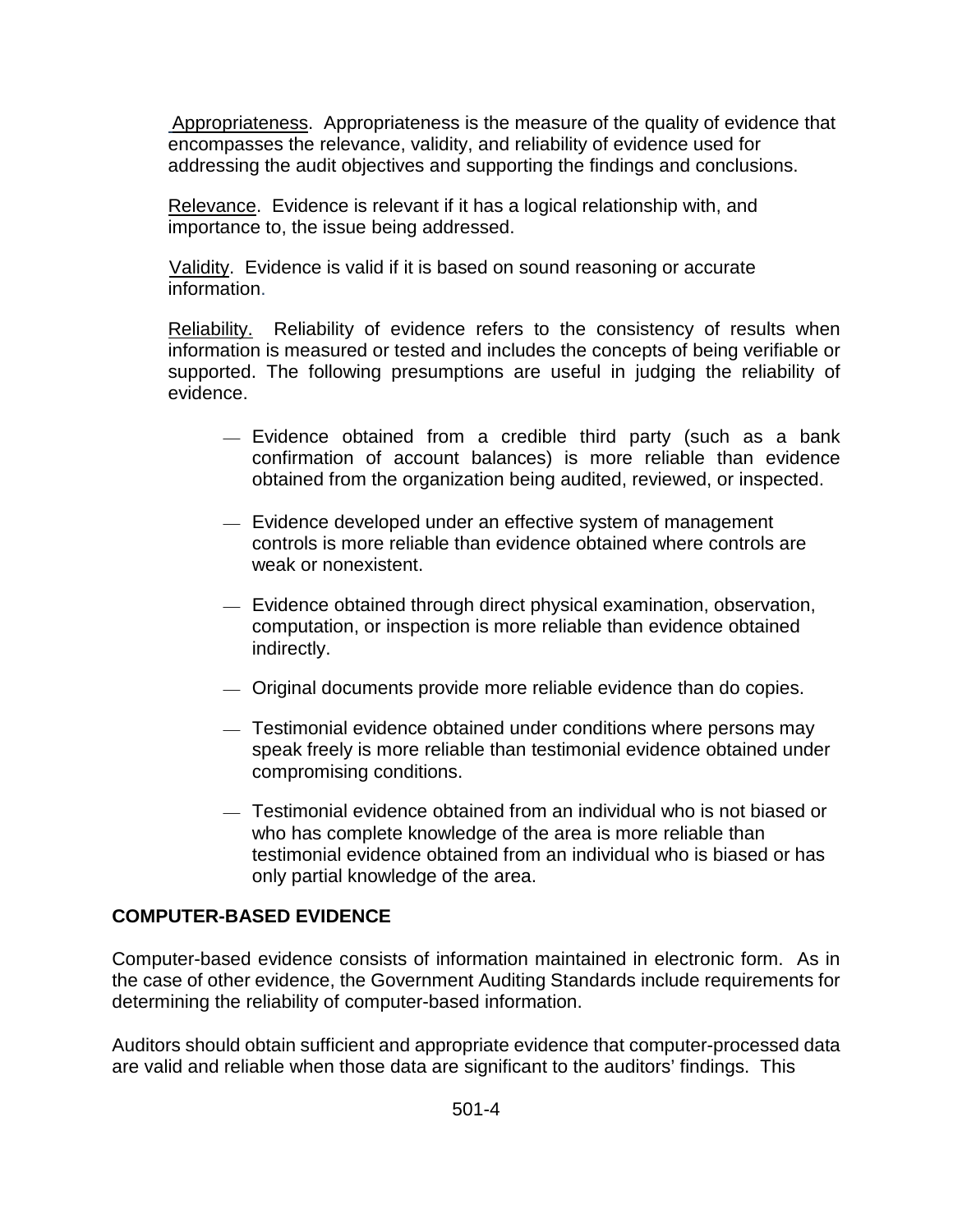work is necessary regardless of whether the data are provided to auditors or the auditors independently extract them. Auditors should determine if other auditors have worked to establish the validity and reliability of the data or the effectiveness of the controls over the system that produced the data. If the results of such work are current, the auditors may be able to use that work. Auditors may also determine the validity and reliability by direct testing of the computer-processed data. Auditors can reduce the direct tests of the data if they test the effectiveness of general and application controls over computer-processed data, and these tests support the conclusion that the controls are effective.

When the auditors' tests of data disclose errors in the data, or when they are unable to obtain sufficient and appropriate evidence about the validity and reliability of the data, they may find it necessary to:

- Seek evidence from other sources.
- Redefine the audit's objectives to eliminate the need to use the data.
- Use the data, but clearly indicate in their report the data's limitations and refrain from making unwarranted conclusions or recommendations.

If in the final analysis the skills of a computer specialist are needed, an auditor who does not possess these skills should seek help.

When computer-generated data are used for background or informational purposes and are not *significant* to the audit results, citing the source of the data in the audit report will usually satisfy the reporting standards for accuracy and completeness.

# *Overall assessment of evidence used to support findings and conclusions, whether or not sufficient and appropriate should be documented.*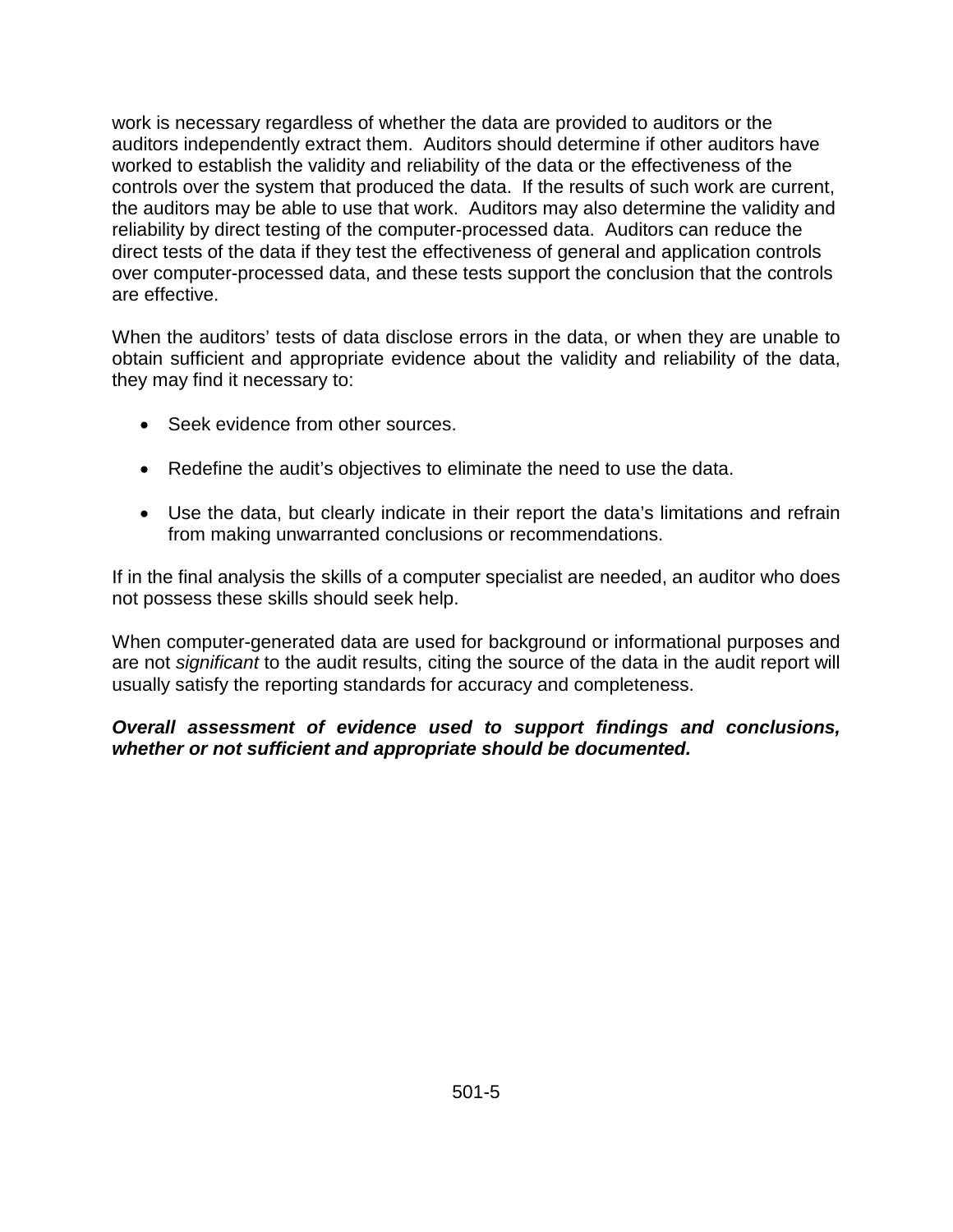# *AUDIT POLICY AND PROCEDURES MANUAL*

#### **TABLE OF CONTENTS CHAPTER 600 - AUDIT AND ATTEST DOCUMENTATION**

|                                                        | $601 - 1$                        |
|--------------------------------------------------------|----------------------------------|
|                                                        | $601 - 1$                        |
|                                                        | $601 - 1$                        |
| DEFINITION AND PURPOSE OF AUDIT DOCUMENTATION          | $601 - 1$                        |
| <b>CONTENT OF AUDIT DOCUMENTATION (WORKING PAPERS)</b> | 601-2                            |
| PREPARATION OF SUPPORTING DOCUMENTATION                | 601-2                            |
|                                                        | 601-2<br>601-2<br>601-3<br>601-3 |
| IDENTIFICATION OF AUDIT DOCUMENTATION                  | 601-3                            |
| ORGANIZATION OF AUDIT DOCUMENTATION                    | 601-3                            |
| INDEXING/CROSS-INDEXING AUDIT DOCUMENTATION            | 601-3                            |
| SUPERVISORY REVIEW OF AUDIT DOCUMENTATION              | 601-3                            |
|                                                        | 601-4                            |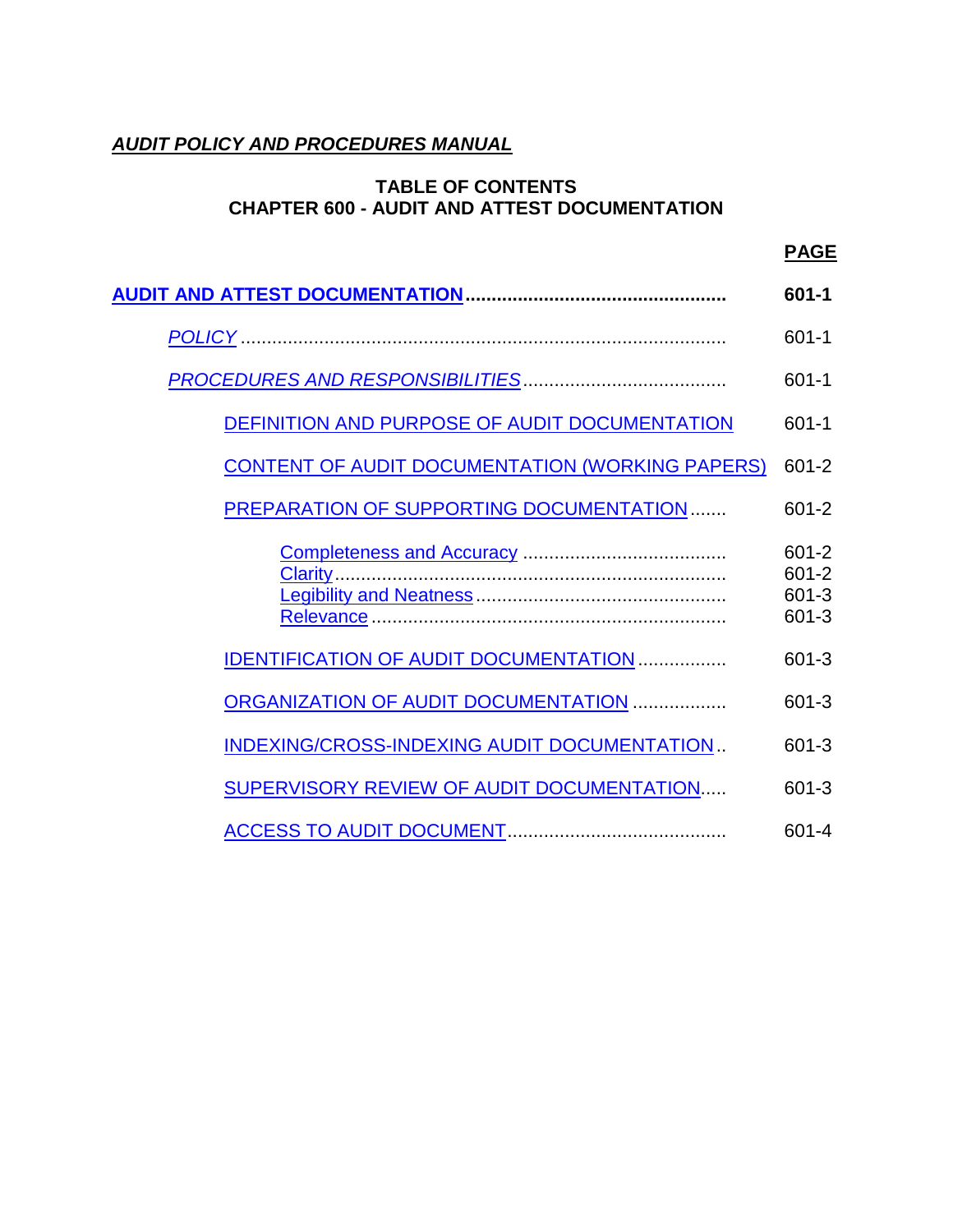# **National Endowment for the Arts OFFICE OF INSPECTOR GENERAL**

<span id="page-52-0"></span>

| <b>Audit Policy and</b>  | <b>SECTION TITLE</b>       |                       |
|--------------------------|----------------------------|-----------------------|
| <b>Procedures Manual</b> | <b>AUDIT DOCUMENTATION</b> |                       |
| Chapter 600 - Audit      | <b>EFFECTIVE DATE</b>      | <b>SECTION NUMBER</b> |
| Documentation            | August 15, 2013            | 601                   |

# **POLICY**

<span id="page-52-1"></span>*Auditors must prepare audit documentation related to planning, conducting, and reporting for each audit. Auditors should prepare audit documentation in sufficient detail to enable an experienced auditor who has no previous connection with the audit or attestation engagement to understand from the audit documentation the nature, timing, extent, and results of audit procedures performed, the audit evidence obtained and its source and the conclusions reached, including evidence that supports the auditors' significant judgments and conclusions.*

# <span id="page-52-2"></span>*PROCEDURES AND RESPONSIBILITIES*

The preparation of acceptable audit and attest documentation is the duty and responsibility of all OIG auditors.

# <span id="page-52-3"></span>**DEFINITION AND PURPOSE OF AUDIT DOCUMENTATION**

Audit and attest documentation includes the collection of schedules, papers, analyses, correspondence, and other material prepared or obtained by the auditor during the audit or attestation engagement.

The documentation is the evolving product of information collected as part of an audit or attestation engagement that, when effectively organized, provide an efficient tool for analysis and a sound basis for findings and recommendations directly related to the audit objectives. It serves as a connecting link between the work done and the audit or attest report. In addition, the documentation provides systematic evidence of how auditor and supervisory responsibilities on specific assignments are carried out. The main purpose of the documentation is to:

• Provide a systematic record of work performed in carrying out an audit.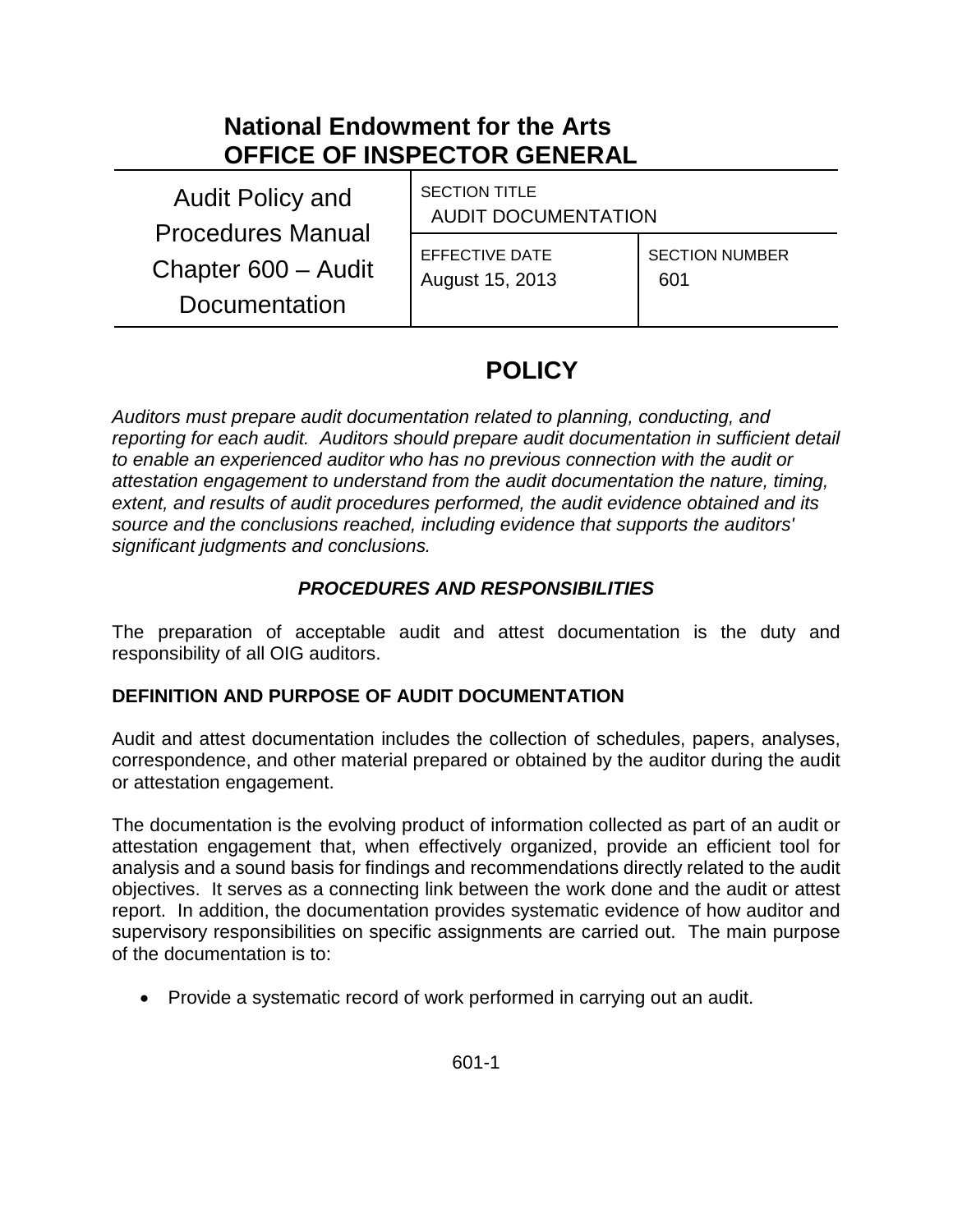- Provide a record of information and evidence obtained and developed in support of findings, conclusions and recommendations before the auditors issue their report.
- Function as tools to assist team members in carrying out their assigned tasks.
- Provide information to supervisors and team leaders to enable them to properly manage audits and to evaluate the performance of their staff.
- Provide a record of useful information for future reference in planning and carrying out subsequent audits or attestation engagements

# <span id="page-53-0"></span>**CONTENT OF AUDIT DOCUMENTATION (WORKING PAPERS)**

The content of audit documentation will vary depending on the purpose, scope and objectives of the audit or attestation engagement. Generally, audit document will include, but not be limited to, the following:

- The basis for initiating an audit or attestation engagement, and information on the purpose, scope and objectives of the audit or attestation engagement.
- Background and survey information pertaining to the entity or activity audited.
- An audit/attest guide or program that articulates the audit work to be performed.
- Evidence collected in response to the audit guide or program.
- The auditors' analysis of the evidence collected, along with the auditors' conclusions and recommendations.
- Draft and final audit reports, cross-referenced to the supporting audit documentation.
- Evidence of supervisory reviews of the work performed.

# <span id="page-53-1"></span>**PREPARATION OF SUPPORTING DOCUMENTATION**

Audit documentation should be complete and accurate, clear, legible and neat, and relevant.

#### <span id="page-53-2"></span>**Completeness and Accuracy**

Complete and accurate audit documentation provide proper support for findings, conclusions and recommendations and demonstrate the nature and scope of the work performed.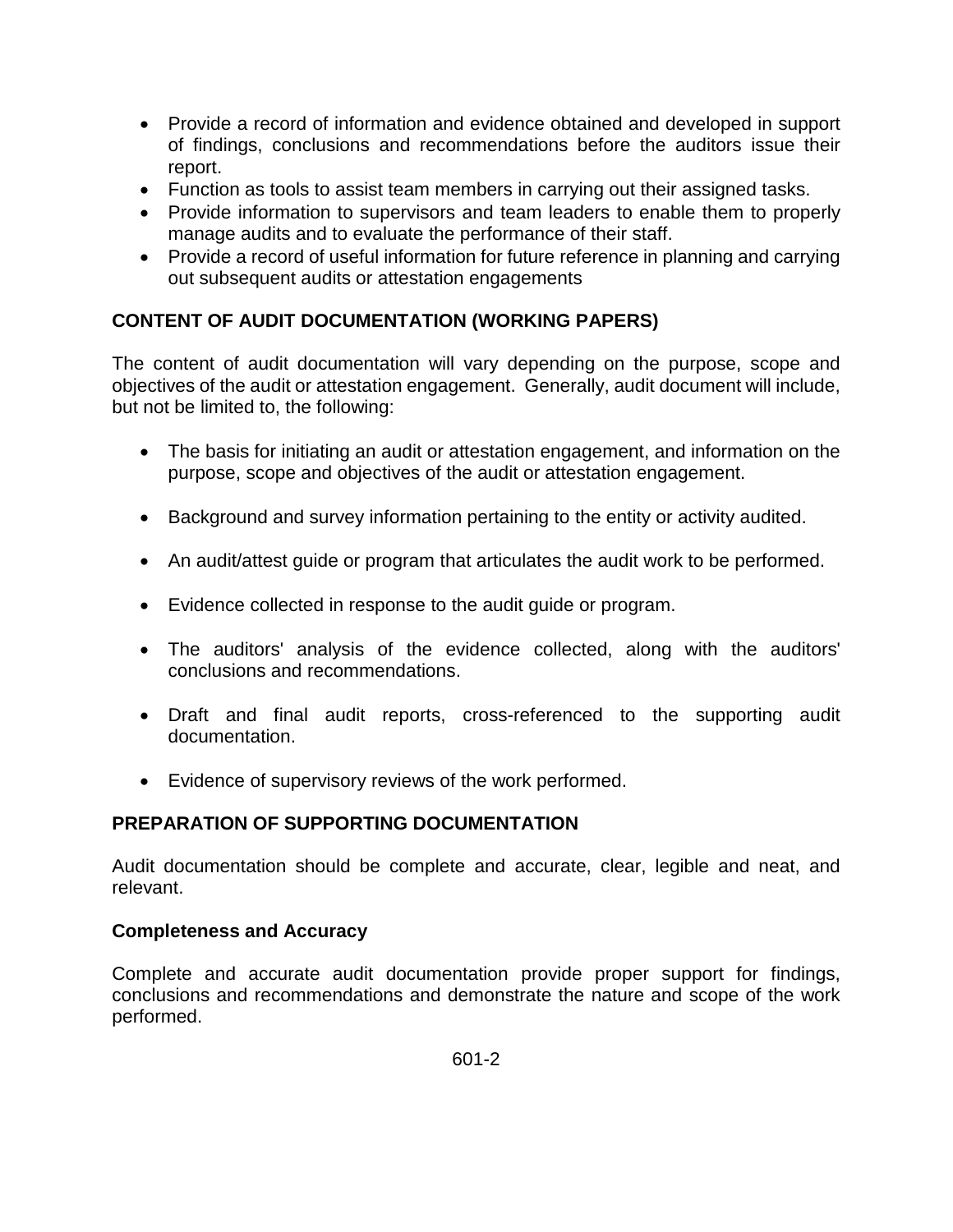# <span id="page-54-0"></span>**Clarity**

Audit documentation, including photocopies documents, should be clear and understandable without supplementary oral explanations regarding their purpose, the source of the information displayed, the nature and scope of the work done, and the auditors' conclusions. Conciseness is important but clarity and completeness should not be sacrificed.

#### <span id="page-54-1"></span>**Legibility and Neatness**

Audit Documentation papers should be legible and neat.

#### <span id="page-54-2"></span>**Relevance**

The information contained in the audit documentation should be restricted to matters that are materially important and relevant to the audit or attestation engagement objectives.

# <span id="page-54-3"></span>**IDENTIFICATION OF AUDIT DOCUMENTATION**

As a minimum, the audit title and subject or title of the working paper should be identified. Audit documentation, including photocopies of documents, should be signed and dated by the auditors preparing the audit documentation.

# <span id="page-54-4"></span>**ORGANIZATION OF AUDIT DOCUMENTATION**

No standard system for organizing and indexing audit documentation is prescribed. However, audit documentation should be arranged in a logical sequence to facilitate the summarization and use of information contained in the papers, and to provide an easily followed record of the audit/attest effort. Indexing systems should be simple, expandable, and related to the audit/attest program to facilitate easy referencing.

#### <span id="page-54-5"></span>**INDEXING/CROSS-INDEXING AUDIT DOCUMENTATION**

Audit documentation should be indexed and cross-indexed, as appropriate, one to another, to summaries and lead schedules, and to the draft and final audit or attest reports.

# <span id="page-54-6"></span>**SUPERVISORY REVIEW OF AUDIT DOCUMENTATION**

Supervisors are responsible for reviewing the audit documentation prepared by the staff to ensure that all potential findings have been identified and properly developed, and

601-3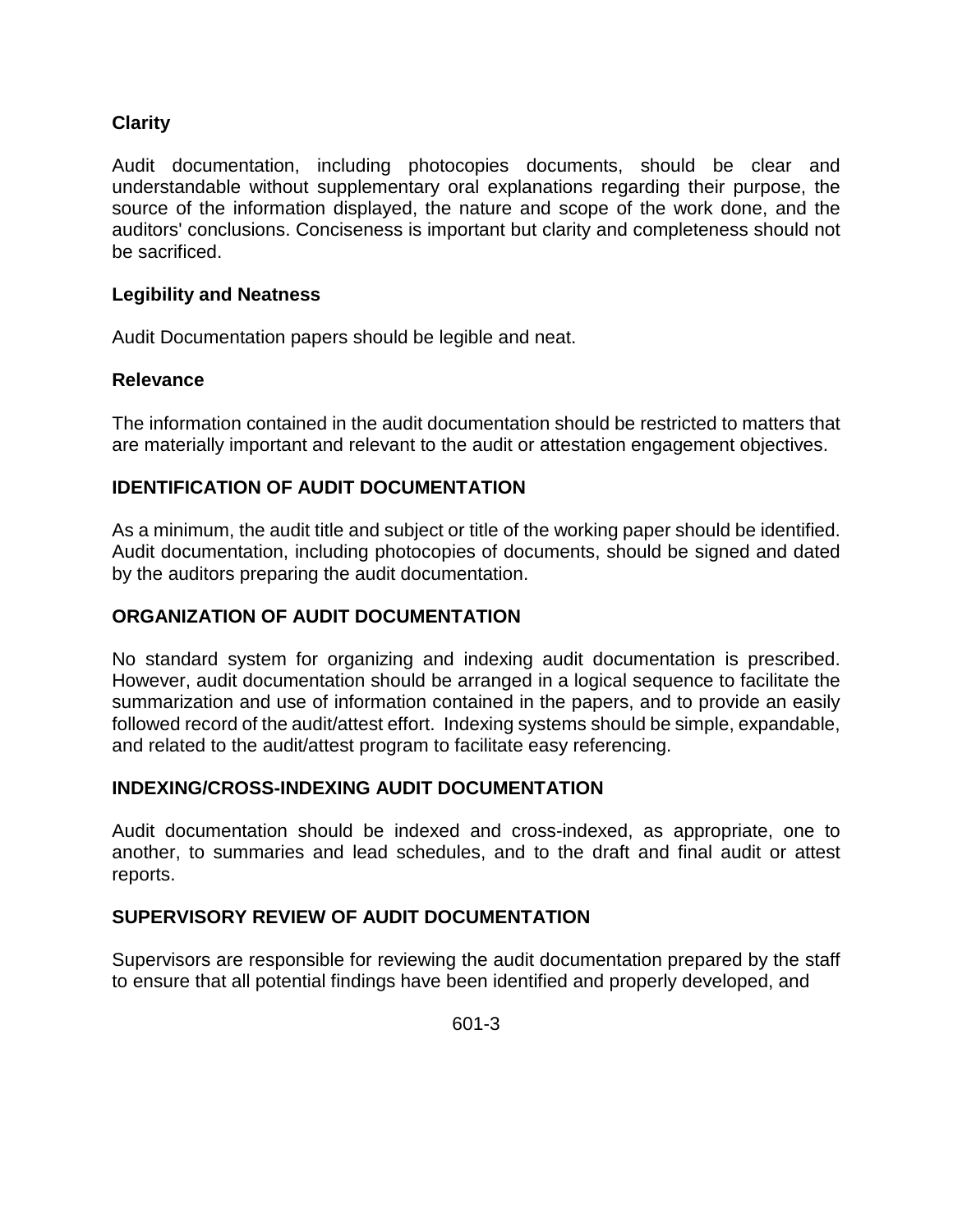that findings and draft and final reports are adequately supported. If audit was performed in hardcopy, supervisory reviews will be documented by use of initials in the audit documentation or documented by approvals in electronic workpapers. The reviewer will record the date of the review and place his/her initial on the audit documentation reviewed. An audit documentation checklist to guide the supervisor's review of a group or series of hard copy audit documentation is at Attachment 601-A.

Supervisory review of electronic audit documentation in Auto Audit (audit management system) is evidenced by the comments, history and electronic preliminary and final approvals.

The reviewer is responsible for following up to ensure that questions raised during the review are resolved satisfactorily.

# <span id="page-55-0"></span>**ACCESS TO AUDIT DOCUMENTATION**

Audit or attest documentation should be safeguarded to prevent access by unauthorized persons or to prevent the premature disclosure of audit or attest information. When the auditor is working outside of the OIG offices, audit documentation, which are not in use, should be secured in a file cabinet, desk or briefcase.

All access to audit documentation by persons outside the OIG must be specifically authorized by the Inspector General or the AIG. When unlimited access is authorized, copying or extracting data is allowed. OIG policy is to provide information from the audit documentation to requesting officials who have a legitimate interest in the information requested. The extent of access generally will be based on the responsibilities of the requestor. However, some types of information should not be disclosed.

Exceptions to disclosure include legitimate confidences that need to be protected. Special care should be exercised on requests for information furnished by an informant other than in the regular course of the informant's official duties. Officials outside of the OIG normally will not be allowed access to audit or attest programs or other materials, which provide detailed information on the scope and nature of an audit, before the draft audit or attest report is circulated.

• GAO - In carrying out its responsibilities to review the effectiveness of agency audits and other management controls, GAO may require information as to the scope and nature of audit or attest work performed or planned. OIG policy is to make audit documentation, including audit programs, available to GAO and to discuss fully with GAO the audit work performed or planned.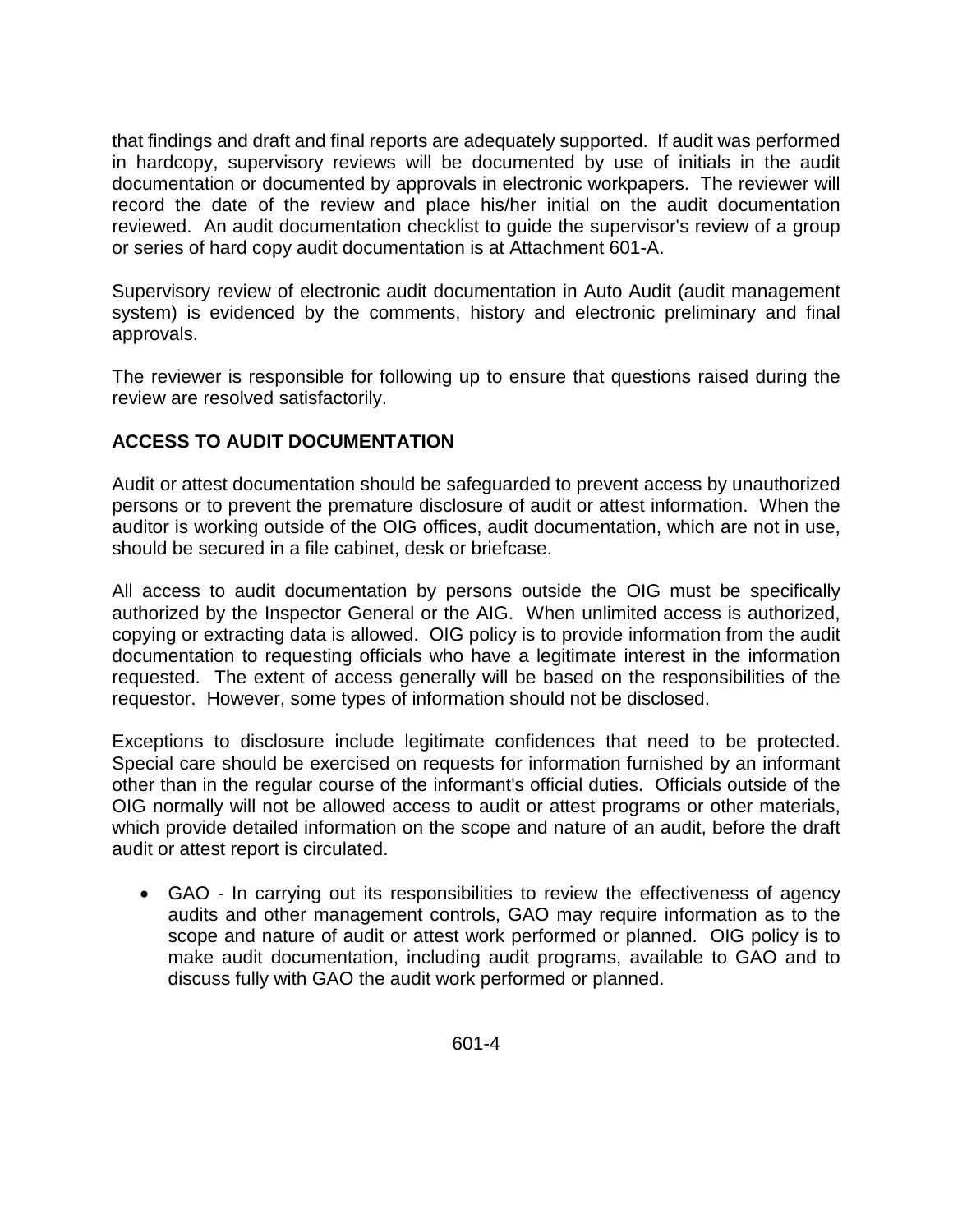- External Quality Control Review Peer reviewers performing external quality control reviews of OIG audit or attest operations (Section 404) are to be provided unrestricted access to audit documentation and reports pertaining to completed audits or attest engagements included within the scope of the peer review.
- General Public The Inspector General Reform Act of 2008, requires the posting of reports and audit to the OIG website "not later than three days after any report audit is made publically available." The Inspector General retains authority for deciding whether information may be released to the public.

# **RETENTION AND SAFEGUARDING AUDIT DOCUMENTATION**

Audit documentation must always be appropriately safeguarded. Access to audit documentation must be restricted to authorized personnel. If audit documentation is lost, the staff must promptly report the loss to the IG, or designee. The IG will take action to report the loss to the appropriate authorities. Audit documentation is to be appropriately safeguarded depending on sensitivity of the contents.

All electronic audit documentation should be maintained on the OIG server in the audit electronic management system (AutoAudit) located on the OIG server. Audit files located within the audit management system are backup by NEA ITM in accordance with backup procedures. Audit documentation should only be stored in the Auto Audit or the OIG/H drive and not on personal drives or desktops for accessibility by other OIG staff.

Documentation should only be stored externally in accordance with the "OIG Request for Records Disposition Authority", dated August 28, 2006. If an assignment is selected for external peer review, the OIG has 48 hours to provide the audit documentation to the reviewers.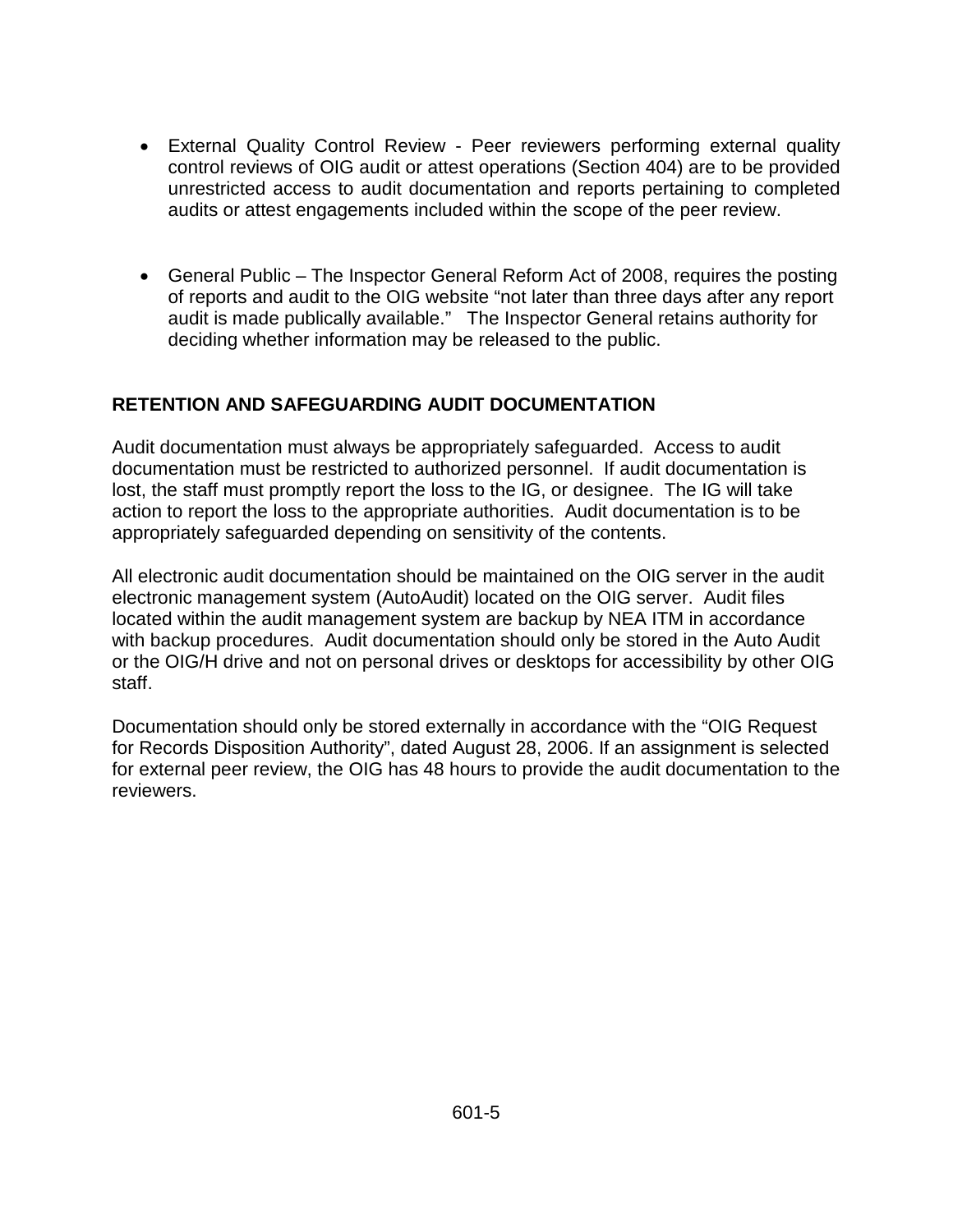# **AUDIT DOCUMENTATION (A/D) CHECKLIST**

ASSIGNMENT \_\_\_\_\_\_\_\_\_\_\_\_\_\_\_\_\_\_\_\_\_\_\_\_\_\_\_\_\_\_\_\_\_\_\_\_\_\_\_\_\_\_\_\_\_\_\_\_\_\_\_\_\_\_\_\_\_

A/D FILE NUMBER AND TITLE\_\_\_\_\_\_\_\_\_\_\_\_\_\_\_\_\_\_\_\_\_\_\_\_\_\_\_\_\_\_\_\_\_\_\_\_\_\_\_\_\_\_\_\_

*This checklist is intended to guide the supervisor's review of a group or series of related audit documentation. A "NO" answer should normally result in either a cautionary note to the persons who prepared the audit documentation or a note requiring corrective action(s).*

\_\_\_\_\_\_\_\_\_\_\_\_\_\_\_\_\_\_\_\_\_\_\_\_\_\_\_\_\_\_\_\_\_\_\_\_\_\_\_\_\_\_\_\_\_\_\_\_\_\_\_\_\_\_\_\_\_\_\_\_\_\_\_\_\_\_\_\_\_\_

\_\_\_\_\_\_\_\_\_\_\_\_\_\_\_\_\_\_\_\_\_\_\_\_\_\_\_\_\_\_\_\_\_\_\_\_\_\_\_\_\_\_\_\_\_\_\_\_\_\_\_\_\_\_\_\_\_\_\_\_\_\_\_\_\_\_\_\_\_\_

|    |     | <u>Yes</u> | <u>No</u> |                                                                     |
|----|-----|------------|-----------|---------------------------------------------------------------------|
|    | 1.  |            |           | Does the A/D identify the assignment?                               |
|    | 2.  |            |           | Is the A/D properly titled?                                         |
|    | 3.  |            |           | Does the A/D contain the signatures of the preparers, and the dates |
|    |     |            |           | the A/D was prepared?                                               |
|    | 4.  |            |           | Is the A/D arranged and indexed in a clear and logical manner?      |
|    | 5.  |            |           | Does the A/D contain a clear statement of the:                      |
|    |     |            |           | <u>Yes</u><br><u>No</u>                                             |
|    |     |            |           | Purpose of the A/D?<br>a.                                           |
|    |     |            |           | Source of data or information in the A/D?<br>b.                     |
|    |     |            |           | Scope of the work performed?<br>C.                                  |
|    |     |            |           | Auditors' conclusions?<br>d.                                        |
|    | 6.  |            |           | Are the conclusions stated in the A/D properly supported?           |
|    | 7.  |            |           | Does the A/D supporting findings adequately document the:           |
|    |     |            |           | Criteria applied during the audit?<br>a.                            |
|    |     |            |           | Causes of adverse conditions identified?<br>b.                      |
|    |     |            |           | Effects of adverse conditions identified?<br>C.                     |
| 8. |     |            |           | Does the A/D document recommendations for all identified            |
|    |     |            |           | "causes"?                                                           |
|    | 9.  |            |           | Are "tick marks" explained in the A/D's?                            |
|    | 10. |            |           | Does the A/D show that all appropriate "footings" and "cross"       |
|    |     |            |           | footings" were made?                                                |
|    | 11. |            |           | Is the A/D cross-referenced, as appropriate, to:                    |
|    |     |            |           | The audit or attest program?<br>a.                                  |
|    |     |            |           | Other A/D in the file?<br>b.                                        |
|    |     |            |           | Other A/D in other files?<br>C.                                     |
|    | 12. |            |           | the A/D complete and clear enough not to require verbal<br>ls       |
|    |     |            |           | explanations?                                                       |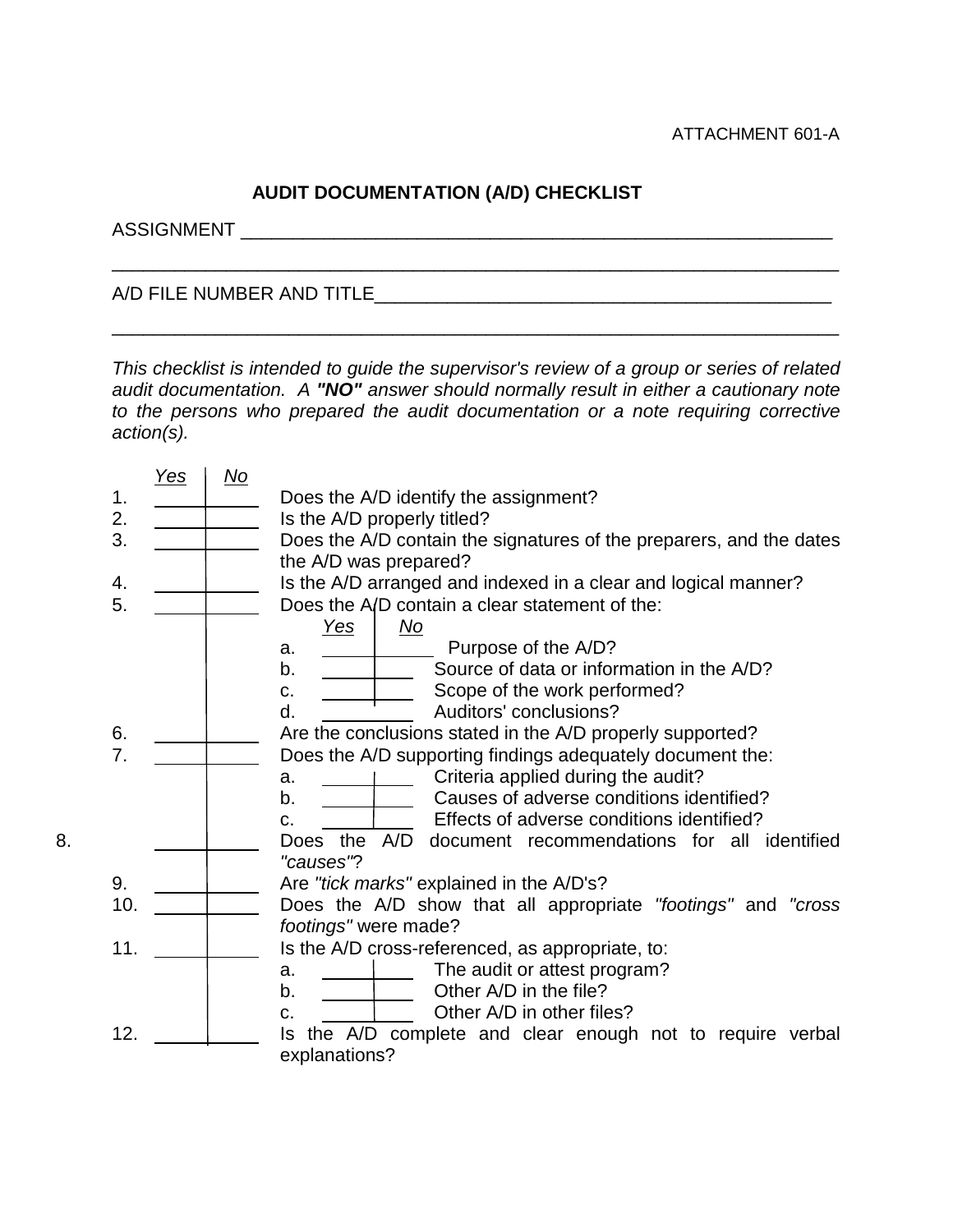### **TABLE OF CONTENTS CHAPTER 700 - CONDUCTING AUDITS**

# **PAGE**

|                                            | $701 - 1$ |
|--------------------------------------------|-----------|
|                                            | $701 - 1$ |
|                                            | $701 - 1$ |
|                                            | $701 - 1$ |
|                                            | $701 - 2$ |
|                                            | 702-1     |
|                                            | $702-1$   |
|                                            | $702-1$   |
|                                            | $702 - 1$ |
|                                            | $702 - 1$ |
|                                            | $702 - 1$ |
|                                            | 702-2     |
|                                            | 702-2     |
|                                            | 702-2     |
|                                            | 702-3     |
|                                            | 702-3     |
| Internal Control and Compliance Objectives | 702-3     |
|                                            | 702-4     |
|                                            | 702-4     |
|                                            | 702-4     |
|                                            | 703-1     |
|                                            | $703-1$   |
|                                            | $703-1$   |
|                                            | $703-1$   |
|                                            | 703-2     |
|                                            | 703-2     |
|                                            | 703-3     |
|                                            | 703-3     |
| GATHERING GENERAL INFORMATION              | 703-3     |
|                                            | 703-4     |
|                                            | 703-4     |
|                                            | 703-4     |
|                                            | 703-4     |
|                                            | 703-5     |
|                                            |           |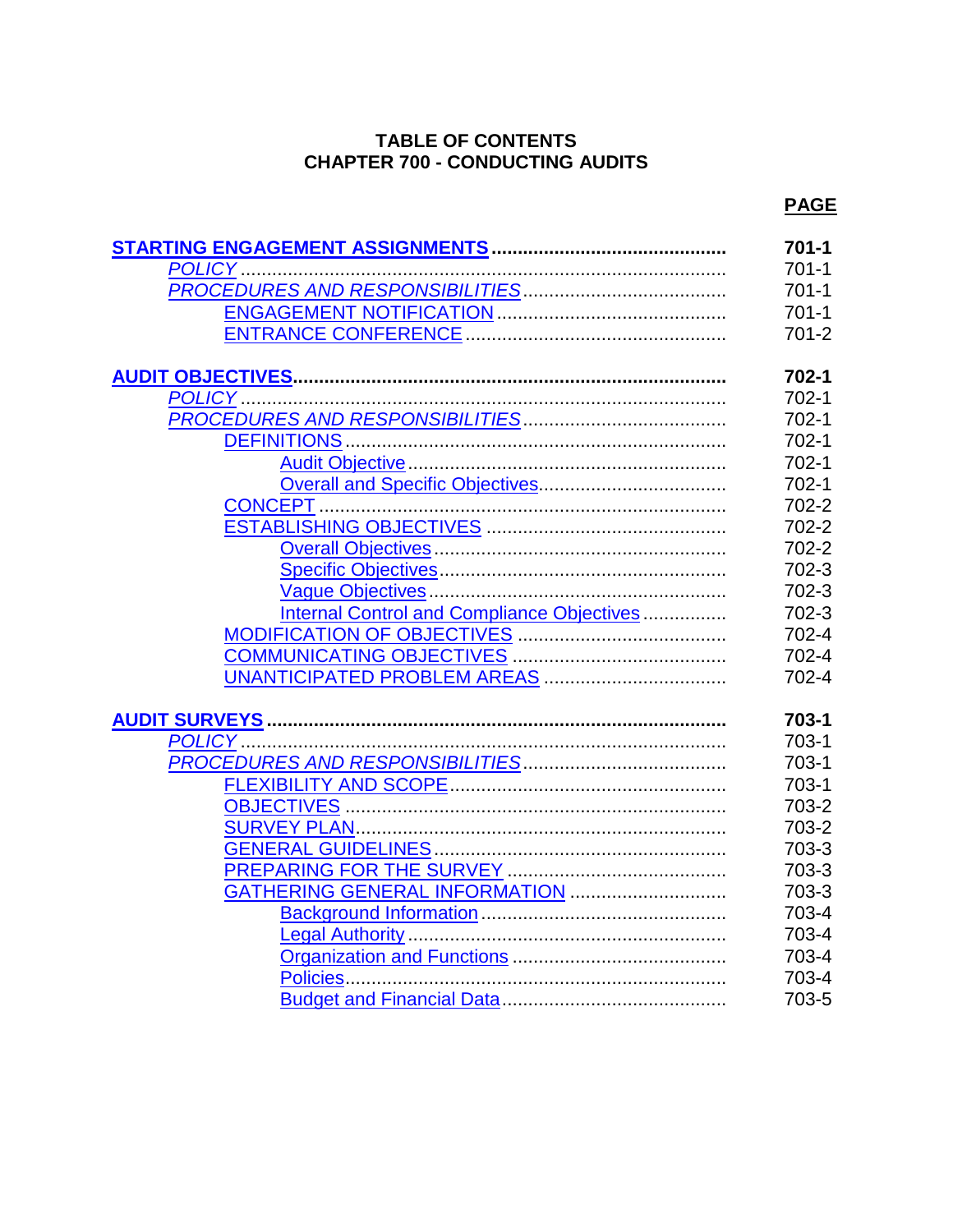### *AUDIT POLICY AND PROCEDURES MANUAL*

#### **TABLE OF CONTENTS - Continued CHAPTER 700 - CONDUCTING AUDITS**

# **PAGE**

<span id="page-59-9"></span><span id="page-59-8"></span><span id="page-59-7"></span><span id="page-59-6"></span><span id="page-59-5"></span><span id="page-59-4"></span><span id="page-59-3"></span><span id="page-59-2"></span><span id="page-59-1"></span><span id="page-59-0"></span>

| REVIEW OF PLANS AND ACCOMPLISHMENTS                    | 703-5   |
|--------------------------------------------------------|---------|
|                                                        | 703-5   |
|                                                        | 703-5   |
|                                                        | 703-5   |
|                                                        | 703-6   |
|                                                        | 703-6   |
|                                                        | 703-6   |
|                                                        | 703-6   |
|                                                        | 703-7   |
| USING SURVEY RESULTS TO PREPARE AUDIT PROGRAMS         | 703-7   |
|                                                        | 703-8   |
| ATTACHMENT 703-A, Audit Finding Worksheet              |         |
|                                                        | 704-1   |
|                                                        | $704-1$ |
|                                                        | 704-1   |
|                                                        | 704-1   |
| PROBLEM-ORIENTED METHODOLOGY                           | 704-2   |
| DOCUMENTATION OF ACCOMPLISHMENTS                       | 704-3   |
| STANDARDIZED AUDIT PROGRAMS/GUIDES                     | 704-3   |
|                                                        | 705-1   |
| POLICY                                                 | 705-1   |
|                                                        | 705-1   |
|                                                        |         |
|                                                        | $705-1$ |
| IMPORTANCE OF AUDIT OBJECTIVES                         | 705-2   |
| <b>IDENTIFYING APPLICABLE LAWS AND REGULATIONS</b>     | 705-2   |
|                                                        | 705-3   |
|                                                        | 705-3   |
|                                                        | 705-3   |
|                                                        |         |
|                                                        | 705-4   |
| ASSESSING INTERNAL CONTROLS - PERFORMANCE AUDITS 705-5 |         |
| ASSESSING INTERNAL CONTROLS - FINANCIAL AUDITS         | 705-5   |
| Elements of Internal Control Structure                 | 705-6   |
| Documenting Understanding of the                       |         |
|                                                        | 705-6   |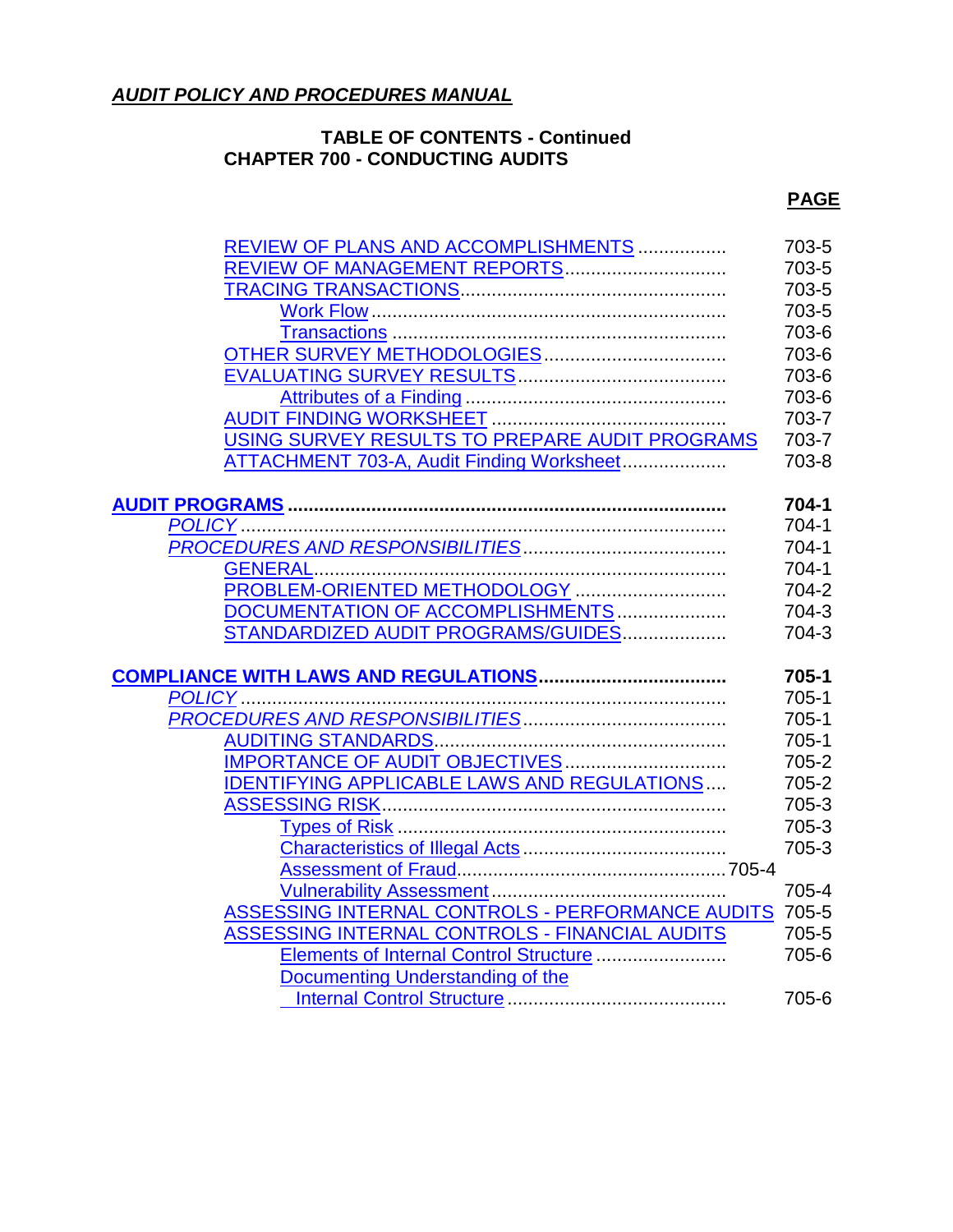# **AUDIT POLICY AND PROCEDURES MANUAL**

### **TABLE OF CONTENTS - Continued CHAPTER 700 - CONDUCTING AUDITS**

# **PAGE**

| Assessing and Documenting Control Risk<br>Tests of Controls and Reassessment of Risk | 705-8<br>705-8<br>705-8<br>705-9 |
|--------------------------------------------------------------------------------------|----------------------------------|
|                                                                                      | 706-1                            |
|                                                                                      | 706-1                            |
|                                                                                      | 706-1                            |
|                                                                                      | 706-1                            |
|                                                                                      | 706-2                            |
|                                                                                      | 706-2                            |
|                                                                                      | 707-1                            |
| <b>POLICY</b>                                                                        | 707-1                            |
|                                                                                      | 707-1                            |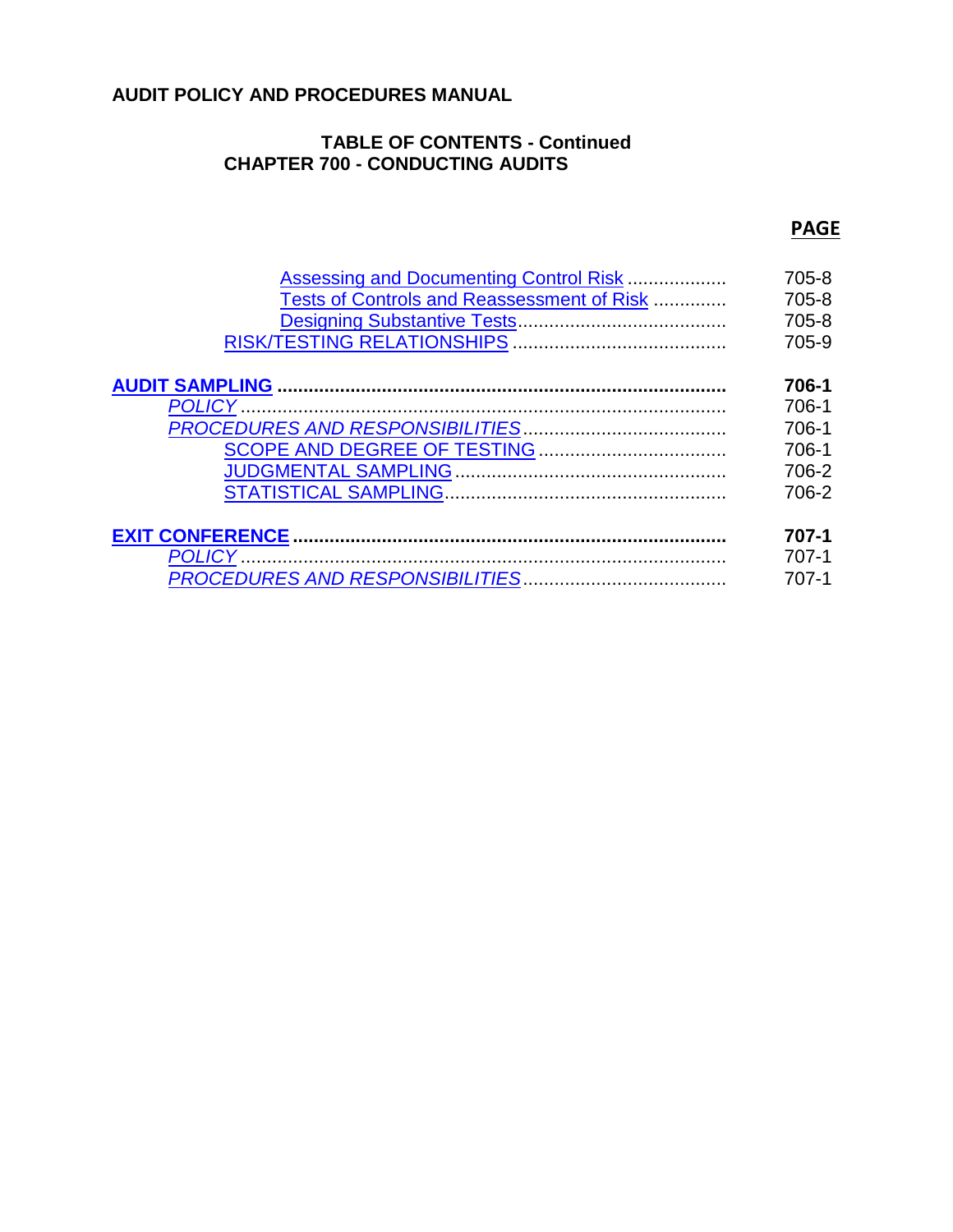# **National Endowment for the Arts OFFICE OF INSPECTOR GENERAL**

<span id="page-61-0"></span>

| <b>Audit Policy and</b>  | <b>SECTION TITLE</b>            |                       |
|--------------------------|---------------------------------|-----------------------|
| <b>Procedures Manual</b> | STARTING ENGAGEMENT ASSIGNMENTS |                       |
| Chapter $700 -$          | <b>EFFECTIVE DATE</b>           | <b>SECTION NUMBER</b> |
| <b>Conducting Audits</b> | August 15, 2013                 | 701                   |

# <span id="page-61-1"></span>*POLICY*

*The following procedures are for all internal or external engagements (attestation, audit, special review).* 

*Except when an engagement needs to be conducted on a surprise basis or short notice, the auditee will be given advance notification of the start of the assignment.*

*An entrance conference should normally be held with responsible management officials before starting engagement fieldwork.*

# <span id="page-61-2"></span>*PROCEDURES AND RESPONSIBILITIES*

The Auditor-in-Charge is responsible for notifying the auditee of the start of the engagement and for arranging the entrance conference.

# <span id="page-61-3"></span>**ENGAGEMENT NOTIFICATION**

The selected grantee, cooperator, or contractor will be notified by letter prior to the start of the review. The letter will be prepared for the Inspector General's signature. The letter should communicate to the auditee the preliminary understanding of the purpose and scope of the engagement (the purpose and scope may be revised after survey work is completed), and the identities of the auditors responsible for conducting the fieldwork. If some advance preparation for the engagement on the part of the auditee is desired, the specifics of what is desired should be spelled out in the notification. Also, if previously arranged, the date and time for the entrance conference should be confirmed. If entrance conference arrangements have not been made, a date should be suggested and the auditee should be requested to confirm the suitability of that date or to propose an alternate date.

Starting an internal engagement and setting up an entrance conference will be arranged in advance by the Auditor-in-Charge by means of a telephone call to the auditee. Written confirmation of the arrangements will be provided if requested by the auditee.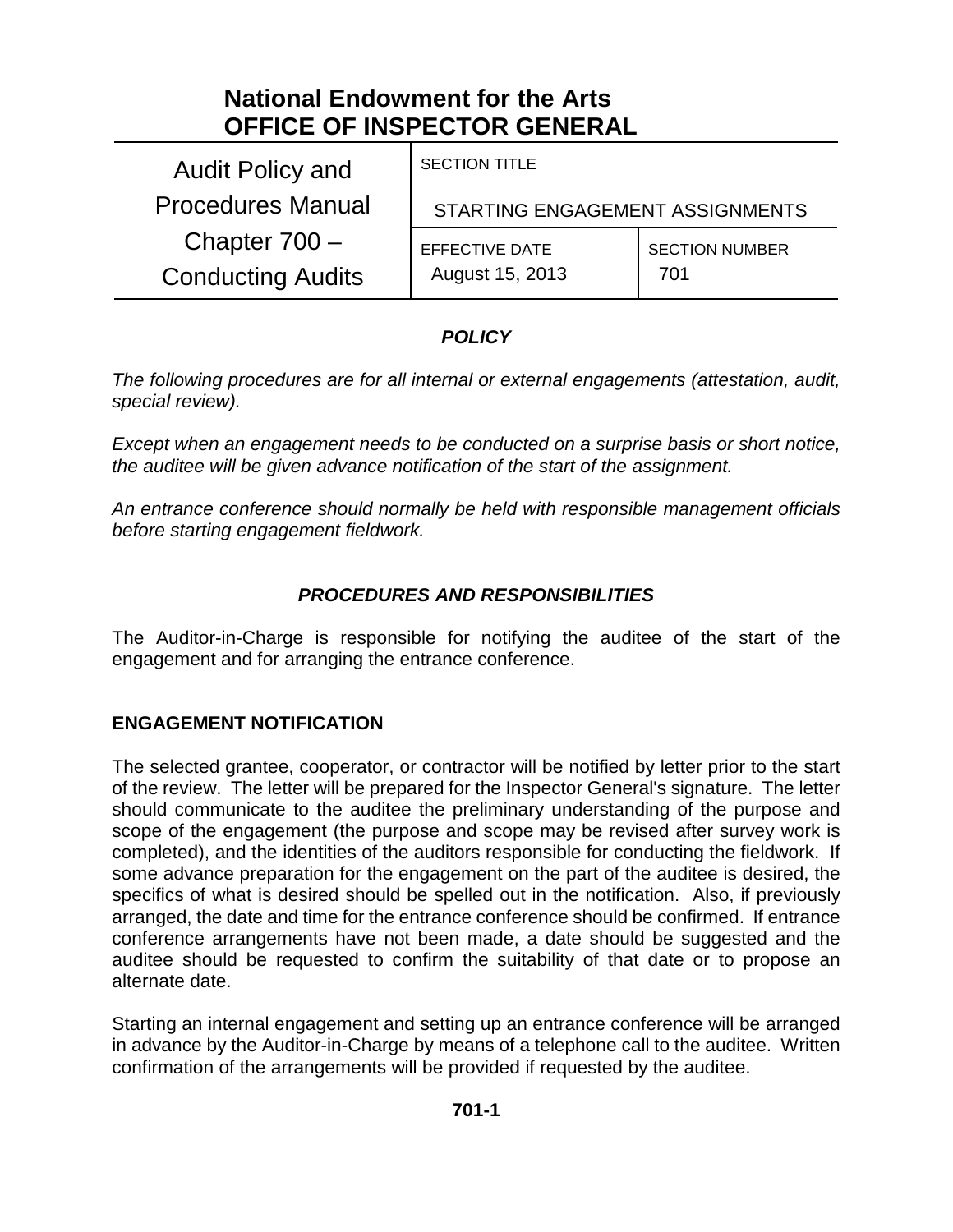# <span id="page-62-0"></span>**ENTRANCE CONFERENCE**

An entrance conference is held to:

- Discuss the engagement objectives, scope, and milestones;
- Introduce the engagement staff;
- Meet the operating official(s) who will serve as the point(s) of contact during the engagement;
- Establish agreeable working relationships, including arrangements for on-site work space and access to records;
- Provide management with an opportunity to ask questions about the engagement, or suggest areas for examination;
- Explain how the results of the engagement will be reported; and
- Obtain information regarding possible duplicative efforts by other organizations.

An entrance conference may be deferred, subject to approval by the Inspector General, when an engagement needs to be conducted on an unannounced basis to ensure the integrity of the process; for example, audits involving impress funds and audits of inventory balances.

The Auditor-in-Charge should prepare an Entrance Conference Memorandum to be filed in the working papers. The memorandum should include (1) the date, time, and location of the conference, (2) the name and title of all attendees, and (3) a brief summary of matters discussed at the conference.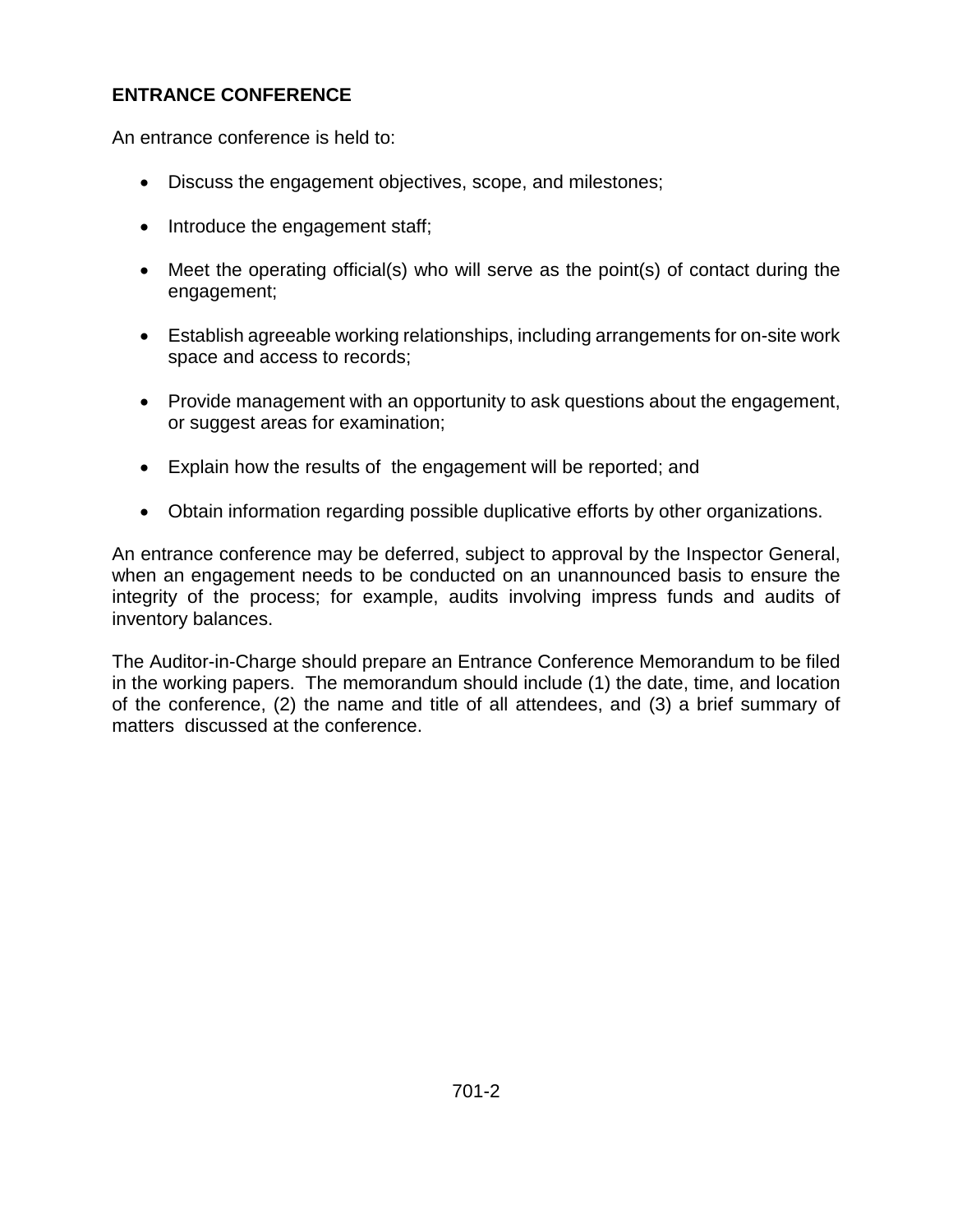# **National Endowment for the Arts OFFICE OF INSPECTOR GENERAL**

<span id="page-63-0"></span>

| <b>Audit Policy and</b>  | <b>SECTION TITLE</b>    |                       |
|--------------------------|-------------------------|-----------------------|
| <b>Procedures Manual</b> | <b>AUDIT OBJECTIVES</b> |                       |
| Chapter 700 - Audit      | <b>EFFECTIVE DATE</b>   | <b>SECTION NUMBER</b> |
| Documentation            | February 15, 2007       | 702                   |

# <span id="page-63-1"></span>*POLICY*

*Government Auditing Standards require all audits to begin with objectives and those objectives determine the type of audit to be conducted and the audit steps to be followed. The types of government audits, as defined by their objectives, are classified as financial audits and performance audits. Audits may have a combination of financial and performance audit objectives or may have objectives limited to only some aspects of one audit type.*

*As required by the standards, audit objectives are to be established to guide planning and conducting OIG audits, and reporting on the audit results. Audit objectives established during the planning phase are to be perpetuated through the remaining phases of the audit process. The objectives may be refined during the survey phase of the audit.*

# <span id="page-63-2"></span>*PROCEDURES AND RESPONSIBILITIES*

# <span id="page-63-3"></span>**DEFINITIONS**

#### <span id="page-63-4"></span>**Audit Objective**

An audit objective is a statement of what the audit is expected to accomplish. Objectives are usually phrased by using the words *"determine whether . . . .,"* or *"evaluate."*  Objectives should be stated in such a way that they can be answered in terms of *"adequate," "not adequate,"* or *"needs improvement."* Audit steps can then be designed to require sufficient audit work to be performed to enable conclusions to be reached on the objectives.

#### <span id="page-63-5"></span>**Overall and Specific Objectives**

Whether an objective is overall or specific depends on the audit scope. The term *"overall objective"* is usually reserved for the objective that addresses a broad issue -- usually to determine how well a major mission or function under review is being

702-1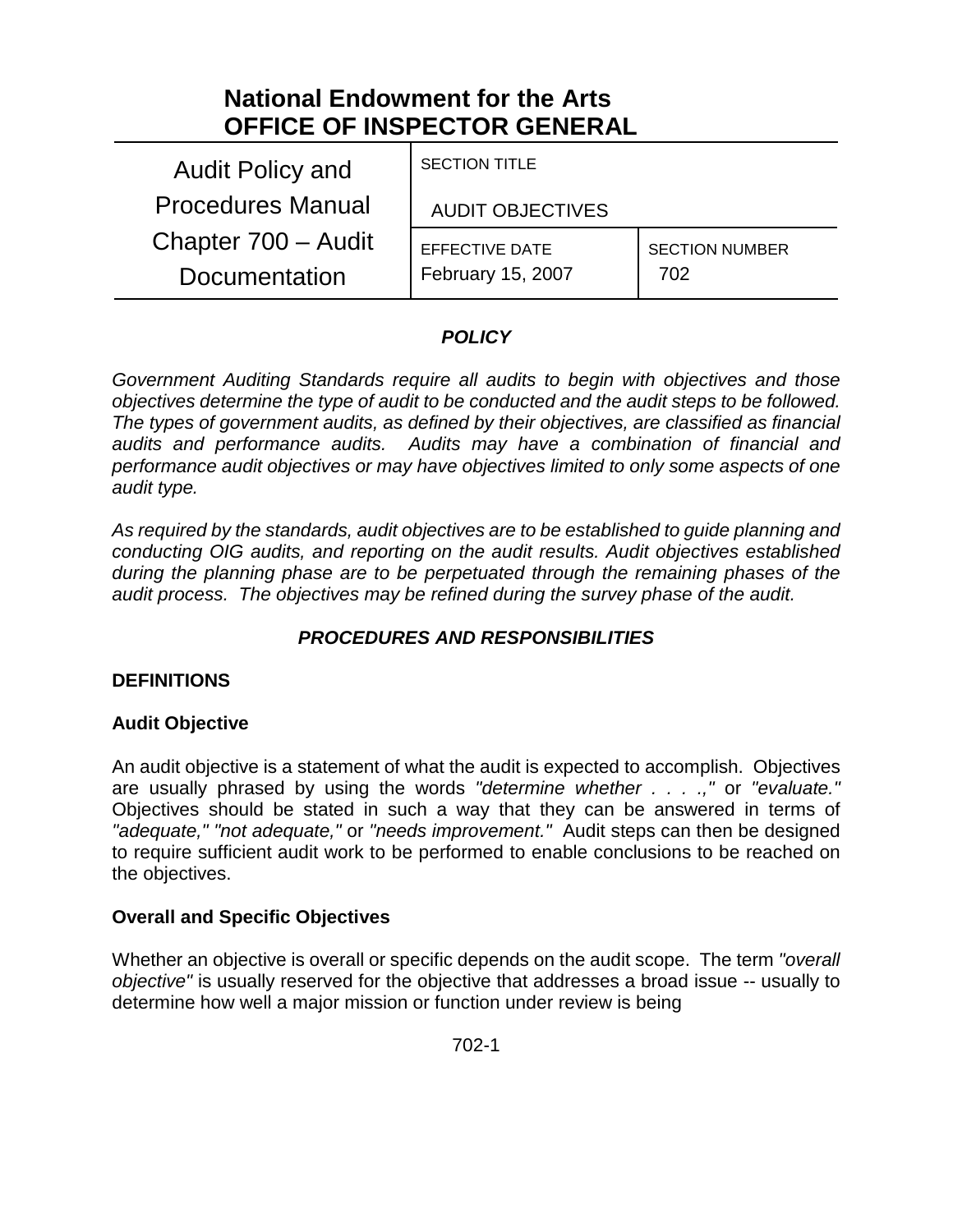accomplished. Any subdivision of that objective is then referred to as a *"specific objective."* Specific objectives follow from the overall objective and relate to the key elements and/or management areas of the mission or function under review. It may not be possible to develop an overall objective for a limited scope audit.

# <span id="page-64-0"></span>**CONCEPT**

The principal goals of focusing on well-defined audit objectives are to achieve better application of scarce auditor resources; better audit results; and better objectivity, perspective, and tonal quality in audit reports. Key to the concept is focusing on audit objectives throughout the audit cycle -- from development of the initial audit plan through preparation of the final report on the audit results. Basic elements of the concept are:

- Establishing an overall objective for the audit, if appropriate.
- Establishing specific audit objectives.
- Communicating the audit objectives to the auditee.
- Refining objectives during the audit survey phase of the audit.
- Communicating any significant changes in the objectives to the auditee.
- Constructing an audit program to address the audit objectives and to develop potential findings. (See Section 704.)
- Reporting audit results in the form of conclusions on the overall audit objective and each specific objective.

# <span id="page-64-1"></span>**ESTABLISHING OBJECTIVES**

Audit objectives are initially determined and established during the audit planning process. More objectives than those necessary to cover the essential elements of the audit subject should not be established.

# <span id="page-64-2"></span>**Overall Objectives**

Overall objectives set forth the main question to be pursued during the audit. An audit should, if possible, have an overall objective but it is not mandatory to have one. Examples of overall objectives are:

- To evaluate the adequacy of NEA's Automated Grants Management System.
- To determine the adequacy of contract preaward procedures and practices.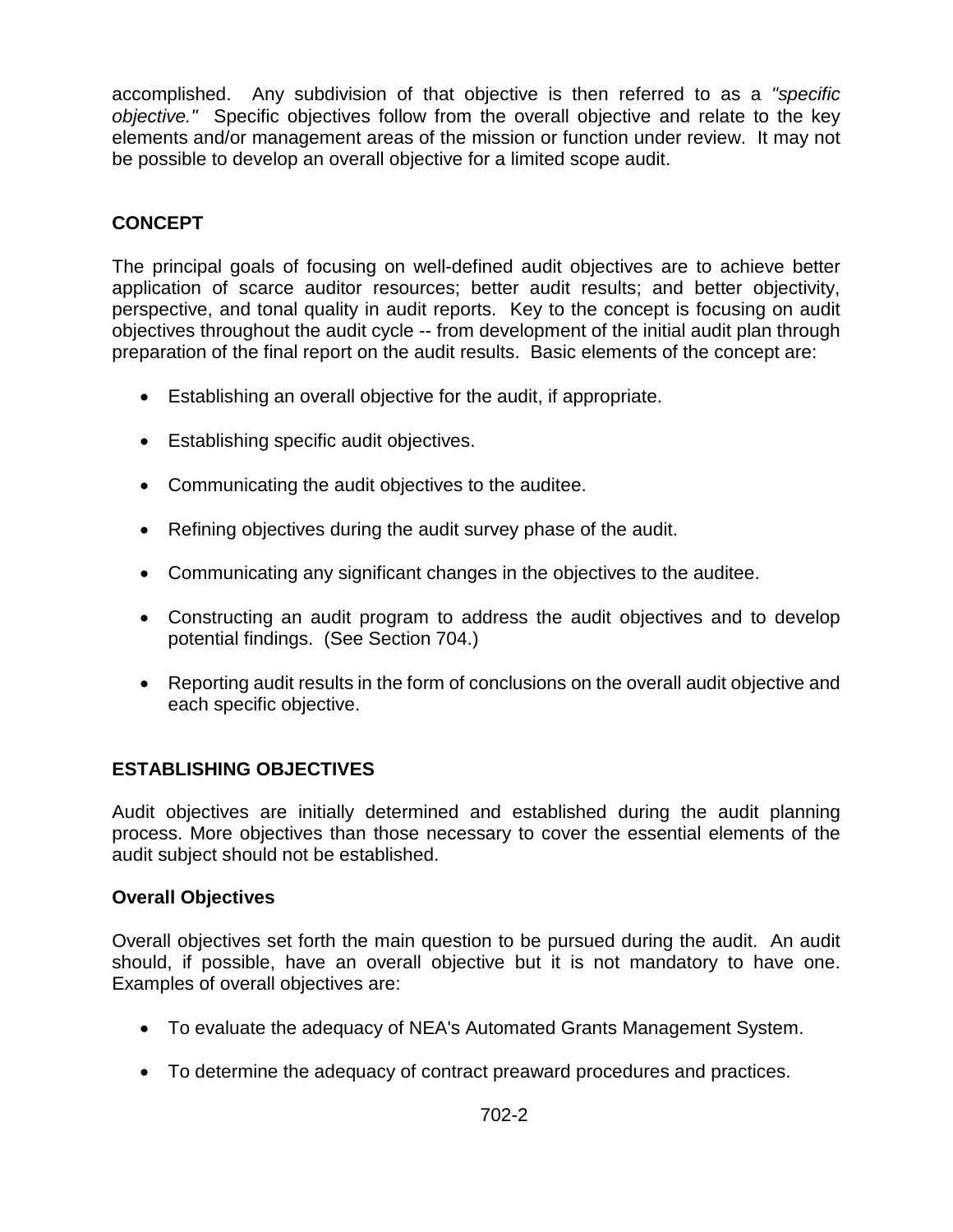# <span id="page-65-0"></span>**Specific Objectives**

Specific audit objectives should be as detailed as possible. Detailed audit objectives (i) provide little chance for misunderstanding, (ii) provide the basis for a quality audit, and (iii) identify the audit subject and the performance aspect reviewed. For examples, specific objectives for the audit of the Automated Grants Management System are to determine whether:

- Procedures for data entry validation are adequate.
- Processing controls ensure integrity and reliability of data.
- Output reports are accurate, timely and useful.

#### <span id="page-65-1"></span>**Vague Objectives**

Vague audit objectives such as *"evaluate use of resources," "identify areas for improvement," "assess the effectiveness and efficiency,"* or *"review policies, practices, and controls"* should not be used. They neither adequately describe the areas that will be included in the audit nor state what information will be obtained. It would be difficult, if not impossible, to do sufficient audit work to be able to respond in a meaningful way to such broadly worded objectives. Also, positive conclusions for vague objectives are usually based on the assumption that if problems were not identified, then none existed, although sufficient survey work or audit tests may not have been performed to support such conclusions.

#### <span id="page-65-2"></span>**Internal Control and Compliance Objectives**

- **Financial Audits.** Evaluating the adequacy of internal controls and determining compliance with laws and regulations are major purposes of financial audits and some financial-related audits. Therefore, these objectives are to be established and reported on for these type audits, along with any other specific objectives that may be established for the audits.
- **Performance Audits.** For performance audits (economy and efficiency audits and program results audits), separate internal control and compliance audit objectives are not established unless the audit deals with the evaluation of some specific internal control, or compliance with some specific law or regulation. In other cases, the inadequacy of internal controls or noncompliance with laws and regulations should be addressed in the conclusions pertaining to the appropriate objectives and in the findings that result from pursuing the objectives during the audit.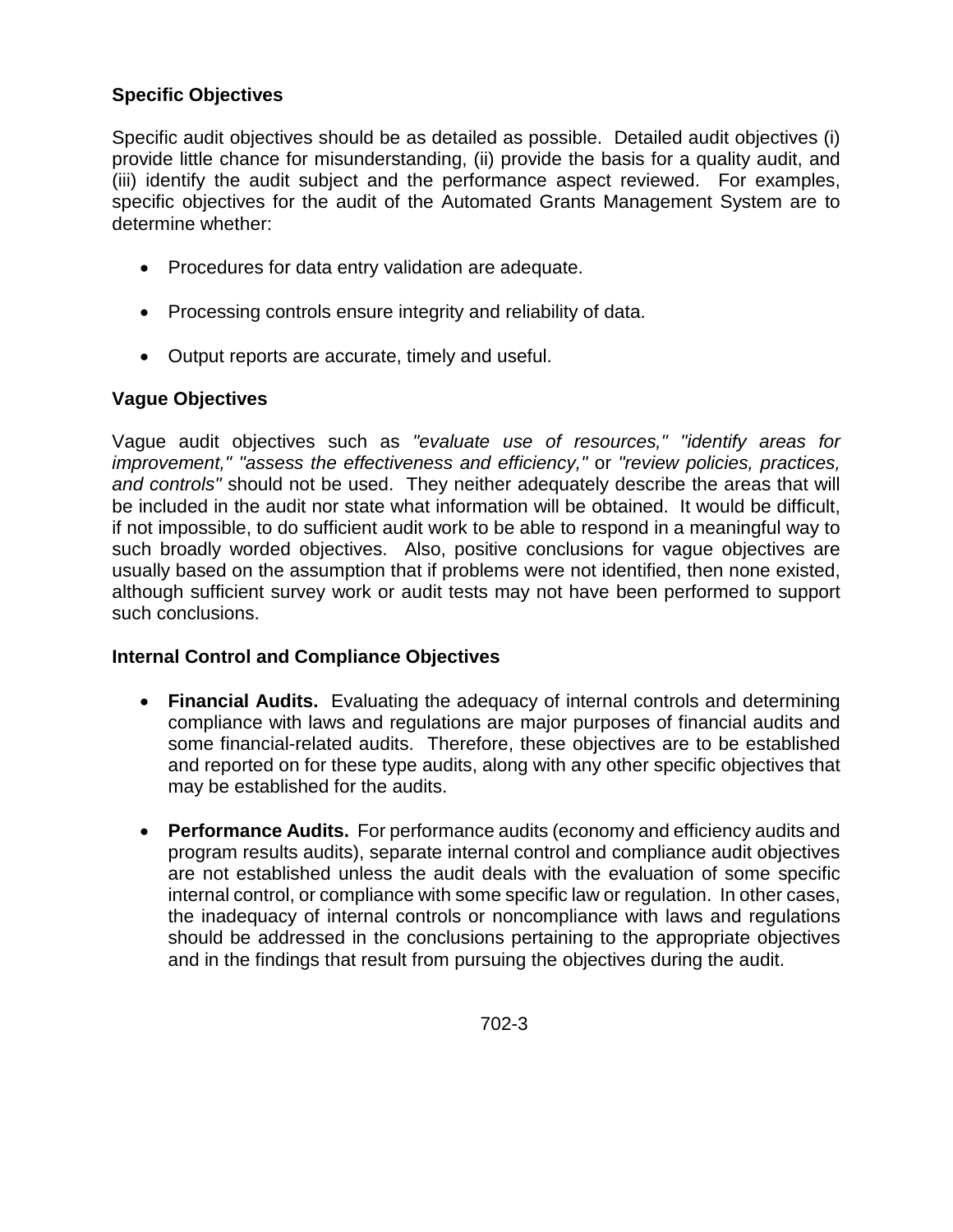#### <span id="page-66-0"></span>**MODIFICATION OF OBJECTIVES**

Audit objectives established during the planning process may be modified to clarify intent and to better focus the objectives based on the results of audit survey work. In extremely rare cases where an audit's scope is reduced significantly or audit resources are not available to provide full coverage, audit objectives may be changed or deleted. Objectives should be changed or deleted only after a thorough review is made of the audit work that has been performed up to the time of the review:

- If an objective is deleted in the early stage of the audit before any significant audit resources have been expended, it may be deleted without making reference to it in the audit report.
- If a significant potential problem is noted after performing limited work, but resources are not available to develop the problem, the objective may be deleted and the auditee and other interested managers informed, in writing, of the reason for the deletion along with either (1) an audit recommendation that the auditee look further into the potential problem area, or (2) a commitment to cover the potential problem in another audit. If the problem noted is minor in nature, informing the auditee of the limited audit scope and the problem noted would be sufficient.

#### <span id="page-66-1"></span>**COMMUNICATING OBJECTIVES**

The auditee should be kept informed of audit objectives, any significant changes to or deletions of objectives, and the reasons for changes or deletions. The Professional Judgment Standard includes obtaining a mutual understanding of the audit objectives and scope with the audited entity as well as with those who requested the audit.

#### <span id="page-66-2"></span>**UNANTICIPATED PROBLEM AREAS**

In some instances it may be appropriate to develop a finding that is unrelated to the objectives established for the audit. In this case, there would be no need to change the established objectives. The finding would be reported as one that was developed during the course of the audit. Normally, however, significant problem areas noted outside the original audit plan should be highlighted and recommended for separate audit coverage.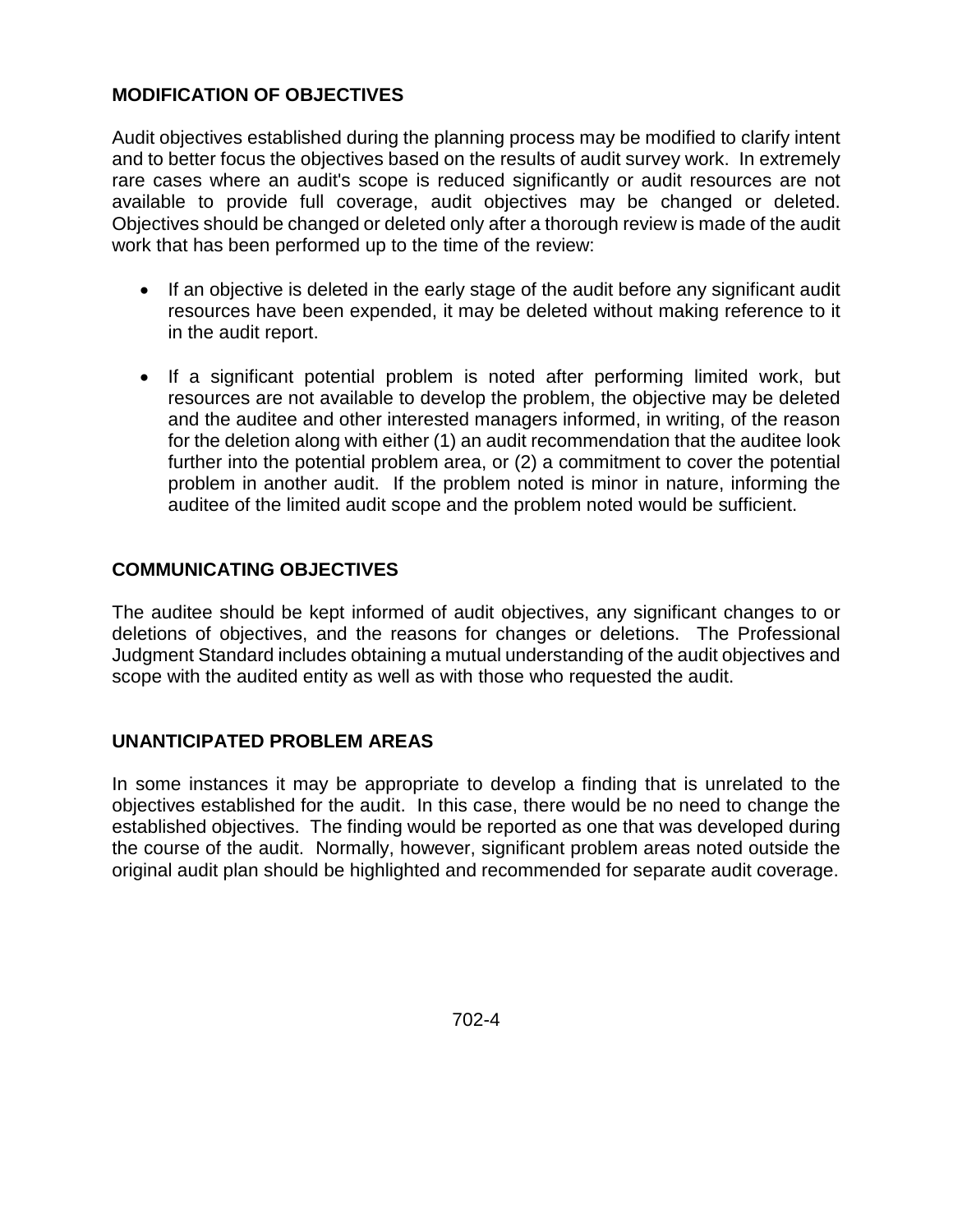# **National Endowment for the Arts OFFICE OF INSPECTOR GENERAL**

<span id="page-67-0"></span>

| <b>Audit Policy and</b>  | <b>SECTION TITLE</b> |                       |
|--------------------------|----------------------|-----------------------|
| <b>Procedures Manual</b> | <b>AUDIT SURVEYS</b> |                       |
| Chapter 700 – Audit      | EFFECTIVE DATE       | <b>SECTION NUMBER</b> |
| Documentation            | August 15, 2013      | 703                   |

# <span id="page-67-1"></span>*POLICY*

*An audit survey will be conducted when necessary to gain a working understanding of the operations or activities to be audited. When appropriate, the survey will be directed toward identifying potential problem areas to be pursued during the audit and related performance measurement criteria.*

# <span id="page-67-2"></span>*PROCEDURES AND RESPONSIBILITIES*

The Inspector General will determine the need for an audit survey based on the significance of the planned audit in terms of the commitment of auditor resources, and the availability of information at OIG concerning the audit subject.

When a survey is determined to be necessary, the Auditor-in-Charge (AIC) is responsible for planning and conducting the survey, and for assessing the results of the survey work.

#### <span id="page-67-3"></span>**FLEXIBILITY AND SCOPE**

The guidelines for audit surveys are meant to be flexible. The auditor should be resourceful, applying those techniques that fit the specific entity surveyed, but alert to additional techniques that may be effective.

The extent of the survey depends on such factors as the purpose of the planned audit; the size, nature, type, or complexity of the entity; prior audit experience; and, suspected weaknesses. The survey should be comprehensive enough to provide a good general understanding of the entity's mission, performance capabilities, important operational areas, management controls, and potential weaknesses or problem areas.

703-1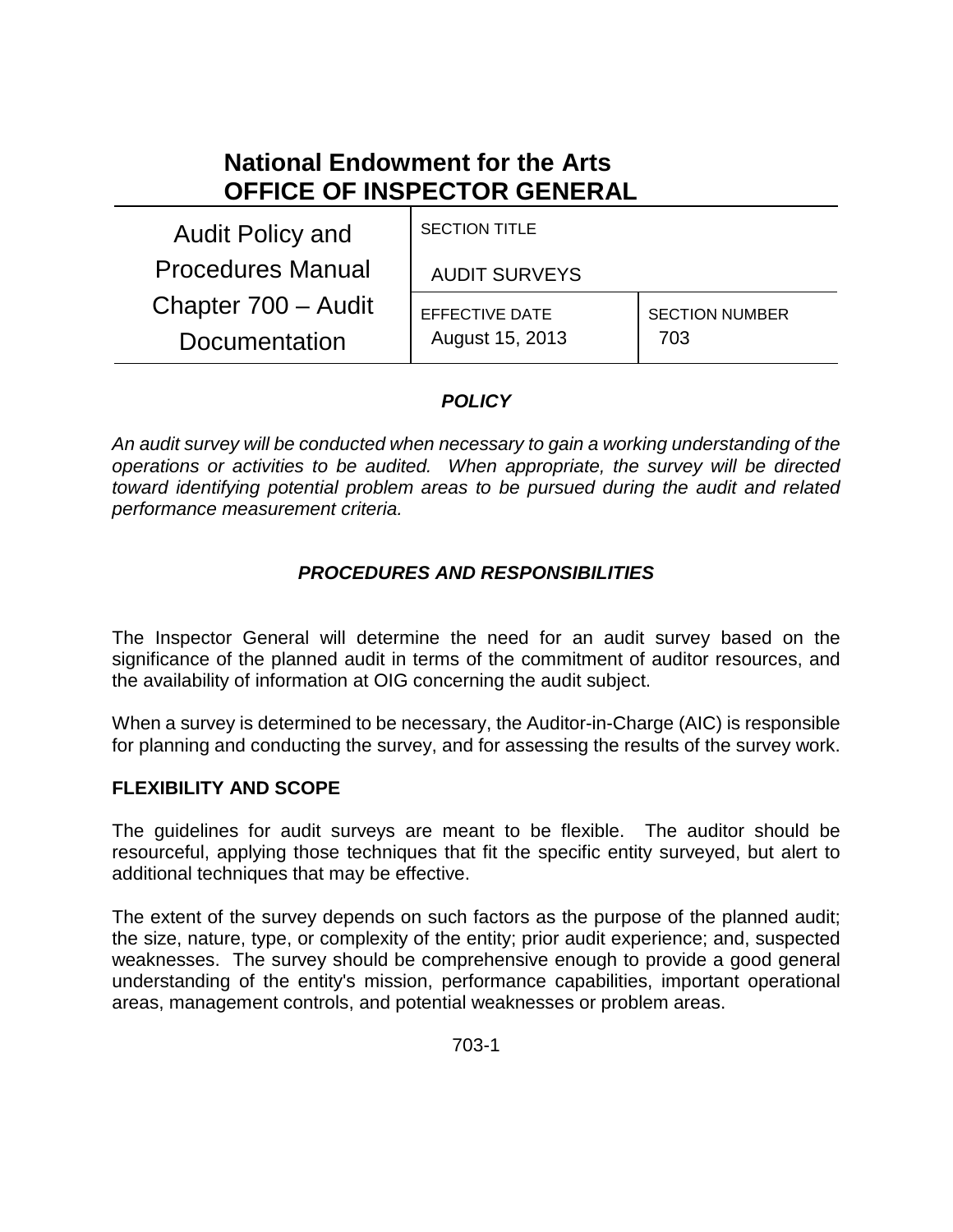# <span id="page-68-0"></span>**OBJECTIVES**

The specific objectives of the survey are to:

- Learn how the auditee is organized, what its mission is, and how it operates.
- Identify important operations, sensitive areas, weaknesses, or inefficiencies which require comprehensive audit coverage.
- Identify areas which require only limited or no additional audit coverage because operations are determined to be satisfactory or because of the relative insignificance of the areas.
- Identify performance measurement criteria, if any.
- Obtain information needed to:
	- **Prepare an audit program or tailor an existing program or guide to fit** the conditions of a specific audit.
	- **Provide the basis for dividing the audit work into manageable** segments that can be adequately supervised, performed, and reported on within a reasonable period of time.
	- **•** Determine the staffing level and time required to complete the audit effectively and efficiently.
	- Evaluate whether to use the work of other auditors, specialists, and others to address some of the audit objectives.
	- Develop a sampling methodology if applicable.
	- Determine if prior audit recommendations have been implemented.
- Refine the objectives established for the planned audit.

#### <span id="page-68-1"></span>**SURVEY PLAN**

An effective survey requires planning. The AIC should develop a brief, written plan of the work to be done. The plan becomes part of the working papers, and planned survey steps should be cross-indexed to the completed work.

The survey plan should include the scope of the survey work, as well as specific survey references, objectives, and work steps.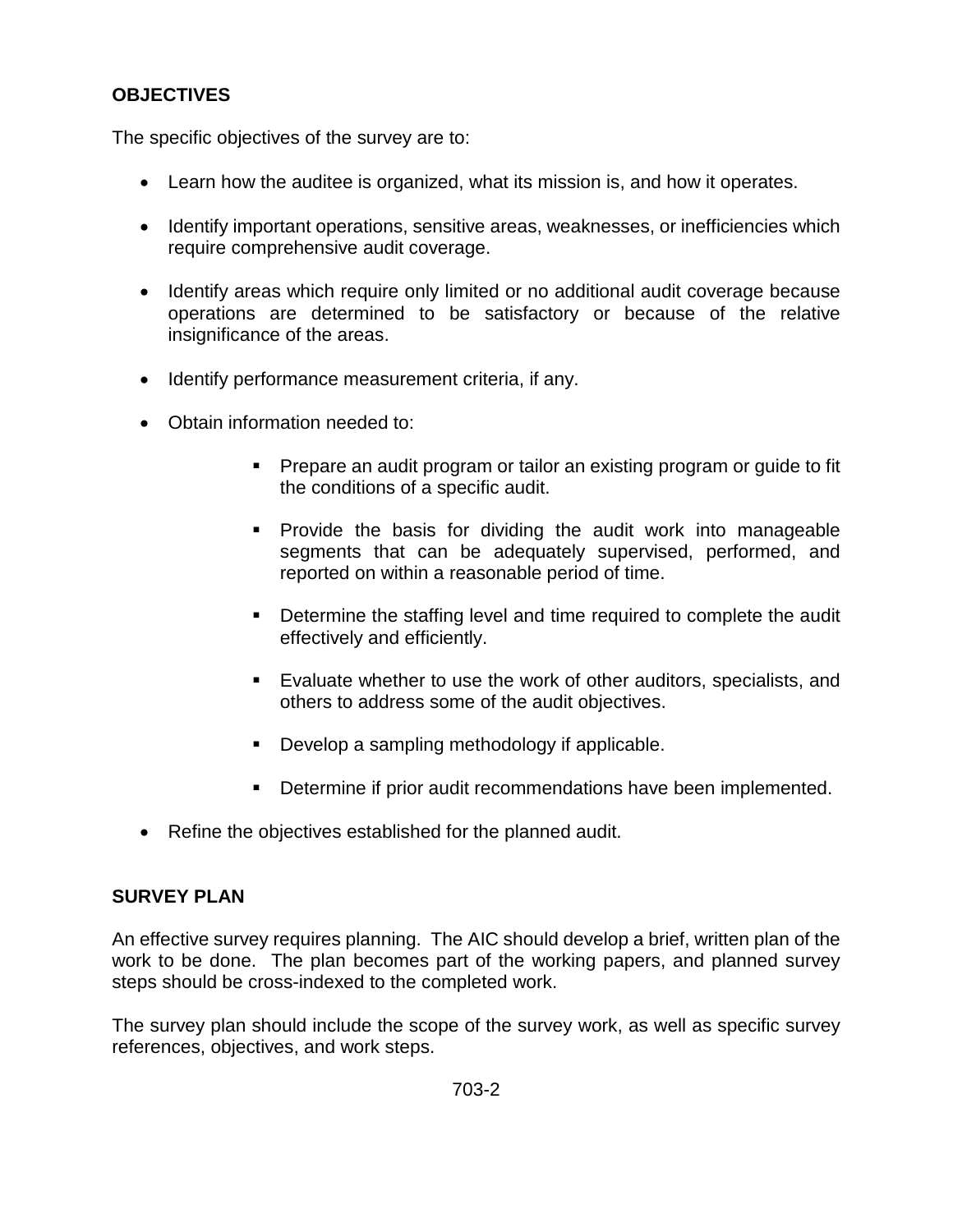# <span id="page-69-0"></span>**GENERAL GUIDELINES**

New information should be obtained only as needed to update that already accumulated. The auditor should avoid becoming overburdened with detail that cannot be productively used at this stage of the review.

Time can be saved and the potential for error reduced by getting photocopies of the needed material rather than manually copying the material.

The auditor should visualize what is to be achieved in the survey, particularly in terms of adverse effects in potential findings.

Areas of materiality and problems and weaknesses in operating practices and procedures which need audit attention should be identified. These areas should be carefully studied to ensure that the objectives and steps included in the audit program will provide information that will result in sound, convincing findings and recommendations.

The auditor should develop a clear understanding of the level of management to be audited.

# <span id="page-69-1"></span>**PREPARING FOR THE SURVEY**

Before visiting the audit site, the audit team should review information in OIG files that relate to the auditee; for example:

- Investigative reports on personnel or activities of the auditee. These reports may provide leads on inadequate controls or other problems.
- Applicable directives and memorandums pertaining to the auditee's programs, policies, procedures, and controls.
- Statistical, financial, and budget information.
- Summary information on recent surveys or audits of similar activities, and related audit findings.

Unless the survey is unannounced, the auditee should be requested to provide an orientation briefing on its operations before on-site survey work begins.

Before visiting the audit site, the audit team should review and evaluate the work of other auditors and specialists that may be relevant to the audit objectives. The results of other auditors' work may be useful sources of information for planning and performing the audit.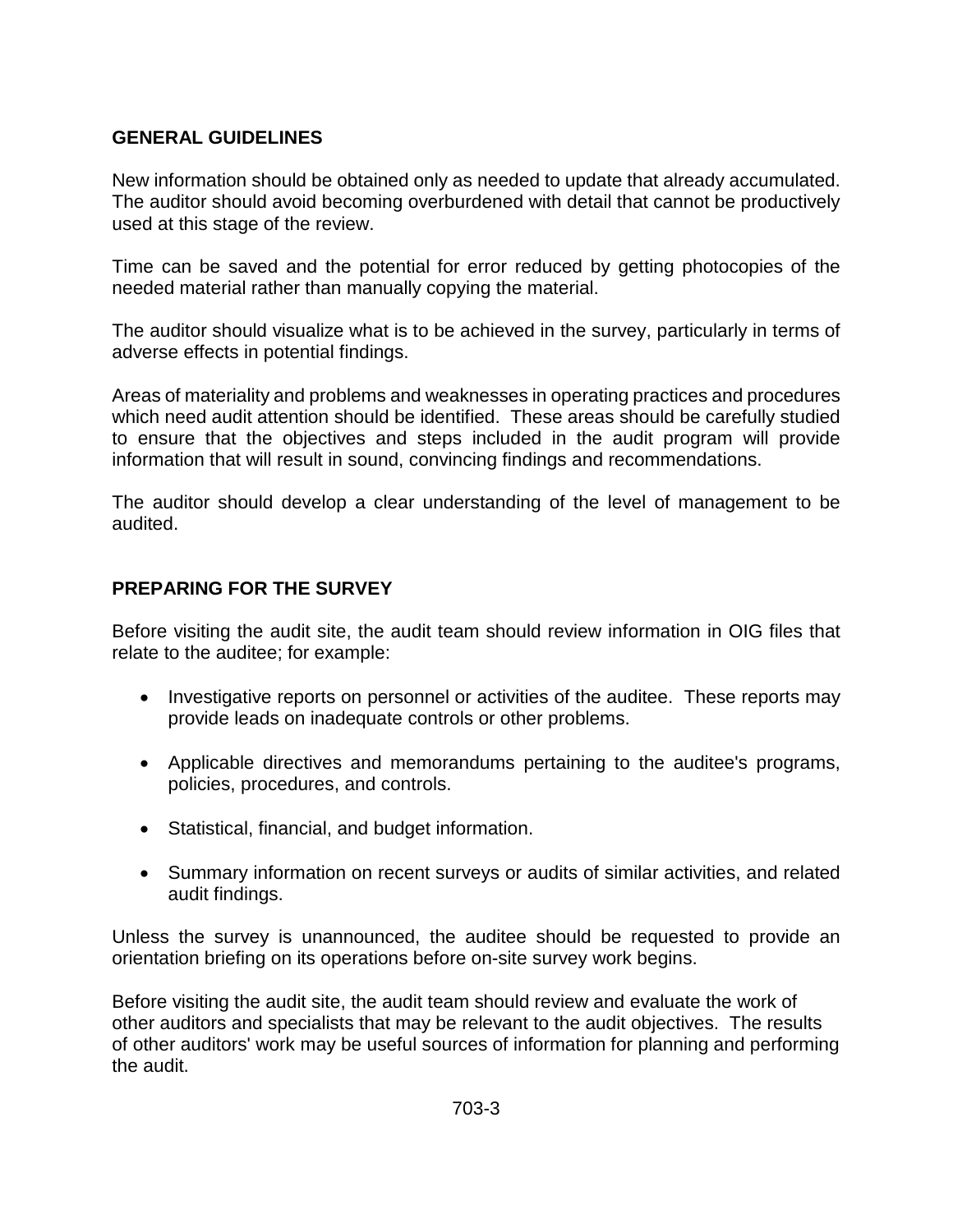If other auditors have identified areas that warrant further audit work or follow-up, their work may influence the auditors' selection of objectives, scope, and methodology.

Some audits may necessitate the use of specialized techniques or methods that require the skills of a specialist. If auditors intend to use the work of specialists, they should assess the professional qualifications and independence of the specialists.

#### <span id="page-70-0"></span>**GATHERING GENERAL INFORMATION**

Several kinds of general information may be gathered or updated during the survey.

# <span id="page-70-1"></span>**Background Information**

Information should be obtained on the background and mission of the auditee. Often an available pamphlet or directive pertaining to the auditee will provide this information.

#### <span id="page-70-2"></span>**Legal Authority**

The auditor does not have to make a complete study of legislation or other sources of the auditee's authority. However, the auditor should be familiar enough with the legal authority of the auditee to recognize unlawful practices if found.

#### <span id="page-70-3"></span>**Organization and Functions**

Copies of organization charts and functional statements should be obtained and reviewed to gain an understanding of the:

- Mission and function of each major segment of the auditee's organization.
- The people and units that control the funds and other resources.
- Division of duties and responsibilities of auditee personnel.
- Principal delegations of authority.
- Nature and size of subactivities (e.g., number of employees by organizational segment) and the volume of business and nature of the transactions processed by the subactivities.

To develop audit leads, the effectiveness of the organizational structure as a means of management control and as a means of achieving efficient and economical operations should be evaluated.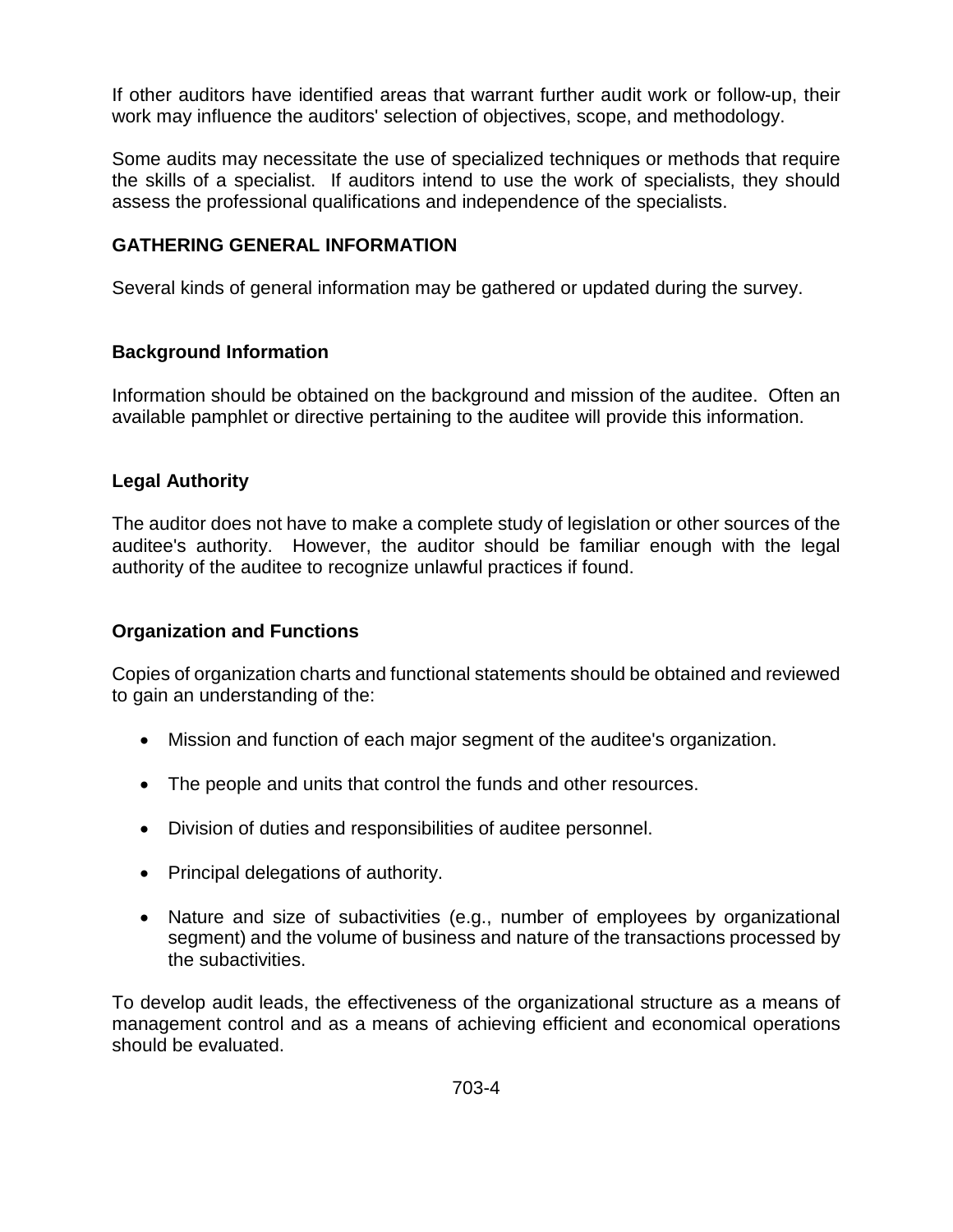#### <span id="page-71-0"></span>**Policies**

Information should be obtained concerning the policies (those established by regulation, handbook, executive direction, or management decision) applicable to the specific activities to be audited, and the overall policies, which have been prescribed by top management to govern the organization to which the auditee belongs.

#### <span id="page-71-1"></span>**Budget and Financial Data**

Copies of the current operating budget and financial reports (along with related narrative analyses) should be obtained and reviewed for indications of breakdowns in controlling and managing funds, and to identify areas of materiality.

# **REVIEW OF PLANS AND ACCOMPLISHMENTS**

Operating plans and reports on accomplishments should be reviewed to see how well they coincide with each other and whether the planning is practical. The auditor should determine whether established goals are being met. Operating programs, budgets, and other operating summaries and reports should be reviewed to identify the relative importance of the auditee's activities, significant changes or differences between past, current, and planned future operations, and large variances between planned and actual accomplishments.

# **REVIEW OF MANAGEMENT REPORTS**

Management reports on operations showing accomplishments in relation to established standards and goals should be examined. This may provide valuable information for use in selecting audit areas for detailed review. If there are no such reports, the auditor should find out how management controls its operations. This line of inquiry may point to a lack of effective management control or other administrative weaknesses.

# **TRACING TRANSACTIONS**

A limited number of transactions in each program or major functional area should be traced to find out how representative actions actually flow through the auditee's organization. This procedure makes it easier to evaluate established policies and procedures. Some examples of transaction flows are the steps leading up to (a) issuance of a purchase order, (b) award of a contract or grant, (c) payment of a vendor's invoice, or (d) disposal of property.

703-5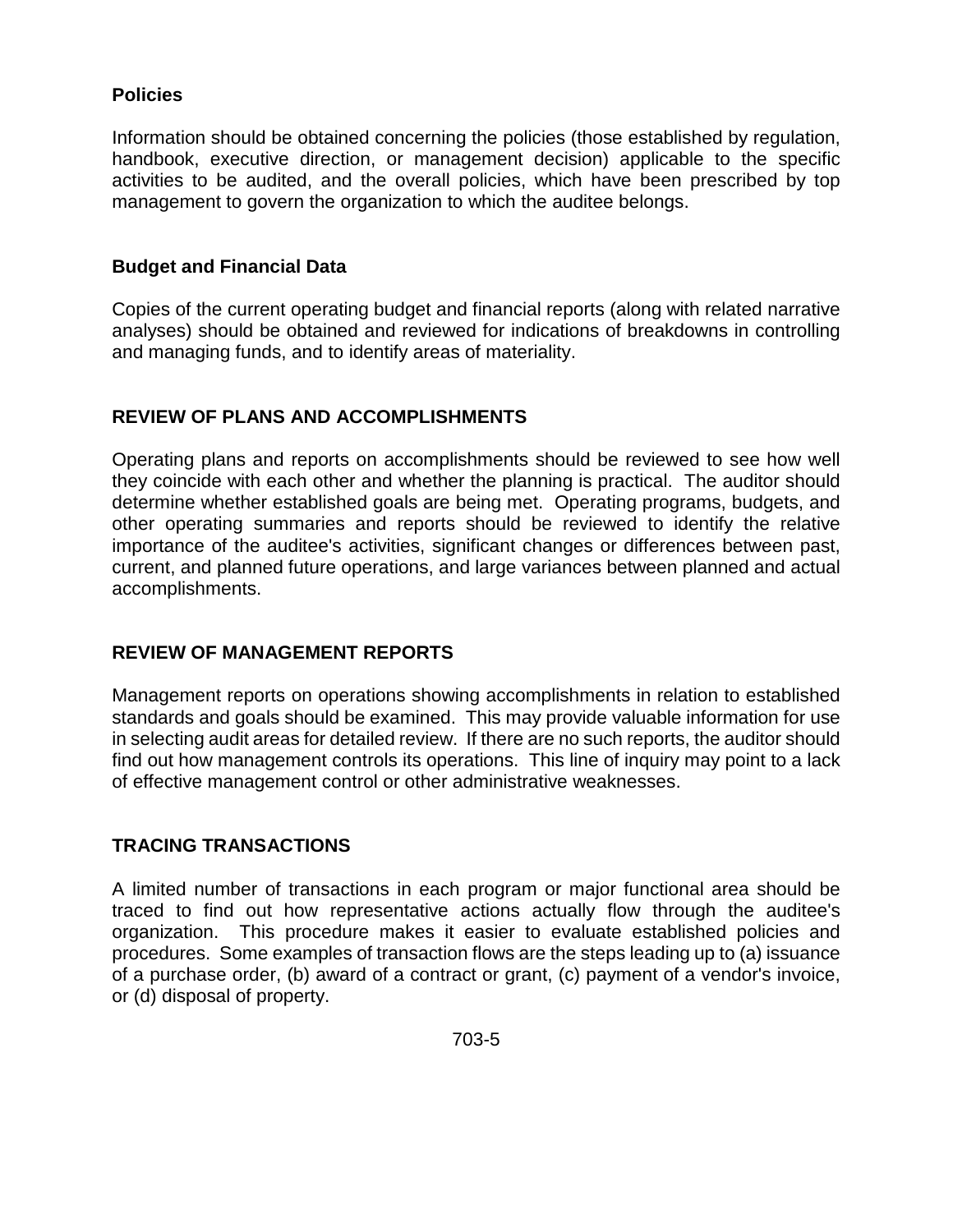#### **Work Flow**

Many organizations use functional flow charts. Where such charts are available the auditor should obtain copies. It is usually desirable to discuss work flow with an official having a broad perspective of the functions of different organizational units. The official should be asked to outline the general flow of typical transactions throughout the organization. Where functional flow charts are not available or not in the form desired, it often helps to sketch a simple flow chart to record and describe the auditor's understanding of the work flow.

#### **Transactions**

Selected transactions should be traced through the auditee's organization, noting the procedures followed and the actions taken or not taken by auditee personnel. This step is not done for the purpose of verifying what happened with respect to the particular transactions. Tracing the transactions may indicate possible weaknesses in the organization, assignments of responsibilities, capabilities of personnel, or control of funds or activities. Tracing also provides a basis for omitting or limiting audit coverage in areas not needing it. Of course, significant, high risk, or sensitive areas may warrant further audit work even if the limited examination of transactions in the survey discloses no indications of serious weakness. (See Section 705, Compliance With Laws and Regulations.)

## **OTHER SURVEY METHODOLOGIES**

Other methods of obtaining evidence during a survey include the following:

- Physical inspections: Onsite observations help to gain a quick working knowledge of an organization's operations and environment.
- Discussions with agency officials and employees: Officials and employees at various levels within the organization should be contacted to obtain an understanding of their responsibilities and methods of operations. They should be specifically asked about areas that are troublesome or that concern them.
- Interviews with others: It may be useful to interview concerned or knowledgeable persons outside the auditee organization to obtain indications of potential weaknesses.

### **EVALUATING SURVEY RESULTS**

The information obtained during the survey should be continually evaluated to ensure that the survey objectives are accomplished, that potential findings are identified, and that a basis is formed for determining the nature and extent of the additional work needed.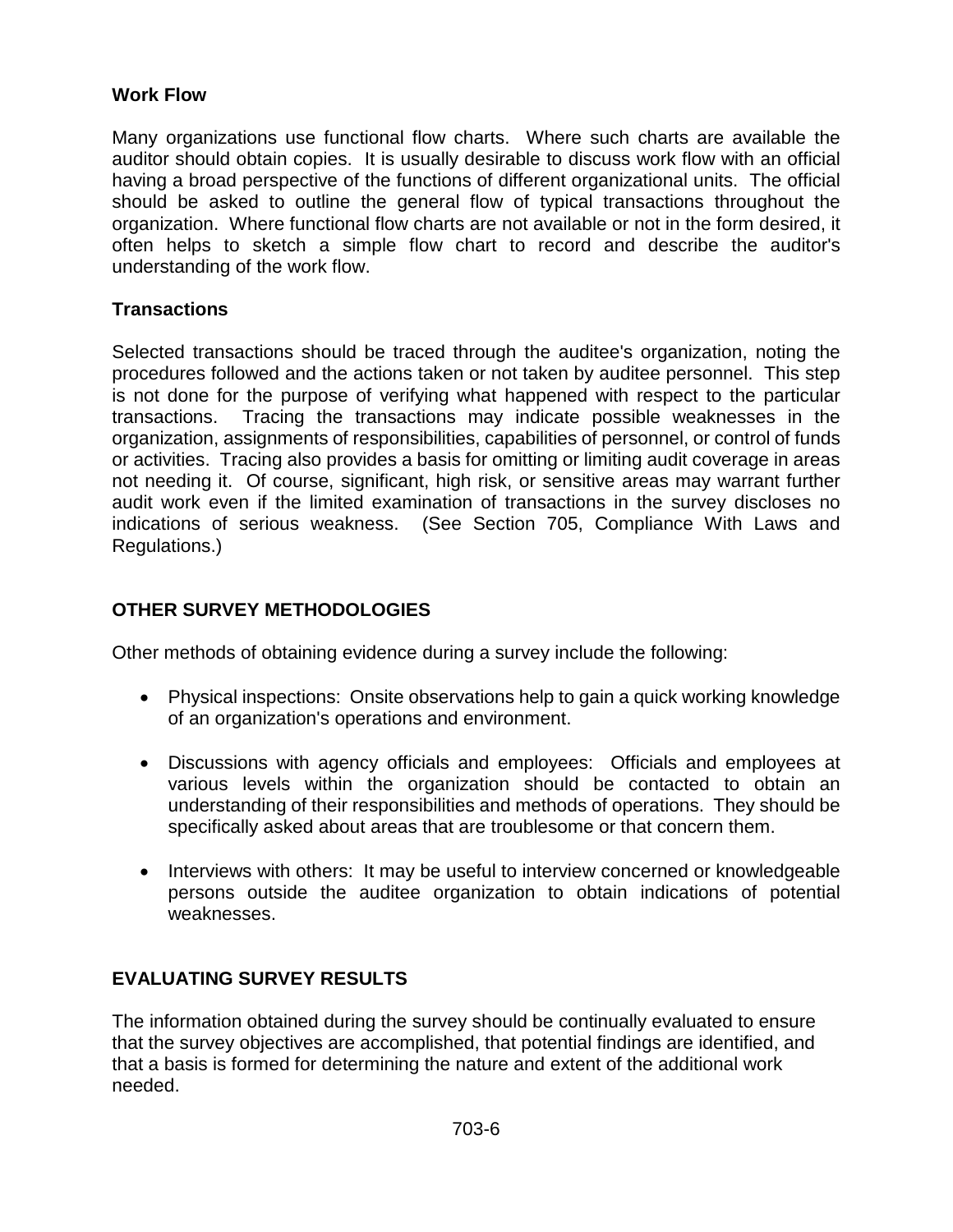## **Attributes of a Finding**

It is important for auditors and supervisors to be consistent in how they evaluate survey information. Therefore, the support for potential findings should be developed in terms of finding attributes.

- **Criteria.** Criteria tells the reader **what should be** -- i.e., the standard for measuring performance or the goals to be achieved. Examples are laws, regulations, directives, policies, procedures, management principles, and good business practices.
- **Condition.** By definition, an adverse condition (*"what is"*) differs from the criteria (*"what should be"*). It tells the reader **what was found** through factual statements. Specific examples and concrete details concerning a reported condition are needed in order to convince a manager of the need for taking corrective action.
- **Cause.** Cause is the reason for the difference between what is and what should be -- i.e., **why the condition happened.** Internal control weaknesses, inadequate management actions, or other factors, which allowed the condition to happen.
- **Effect.** Effect tells **what resulted** from the adverse condition, or *"so what,"* and its significance. Where possible, it should be expressed as a monetary amount or potential savings. Examples include unnecessary expenditures and duplication of effort.
- **Recommendation.** The recommendation describes the action that should be taken to resolve an adverse condition, when, and who should take it.

# **AUDIT FINDING WORKSHEET**

Use of the *"Audit Finding Worksheet"* illustrated at Attachment 703-A or the audit is performed utilizing electronic working papers, use of the issue (finding) feature will help to analyze potential findings identified in the survey in terms of the attributes discussed above. In most cases, it may not be possible to complete the worksheet based solely on the survey work, however, the use of the worksheet should facilitate planning for the detailed audit work required to firm up the findings. As the audit progresses, the worksheet can be updated.

### **USING SURVEY RESULTS TO PREPARE AUDIT PROGRAMS**

The results of the survey should be analyzed to determine the need for, and the areas to be covered in subsequent audit work. An audit program should be developed, detailing the audit steps and setting milestones for the audit work. (See Section 704.)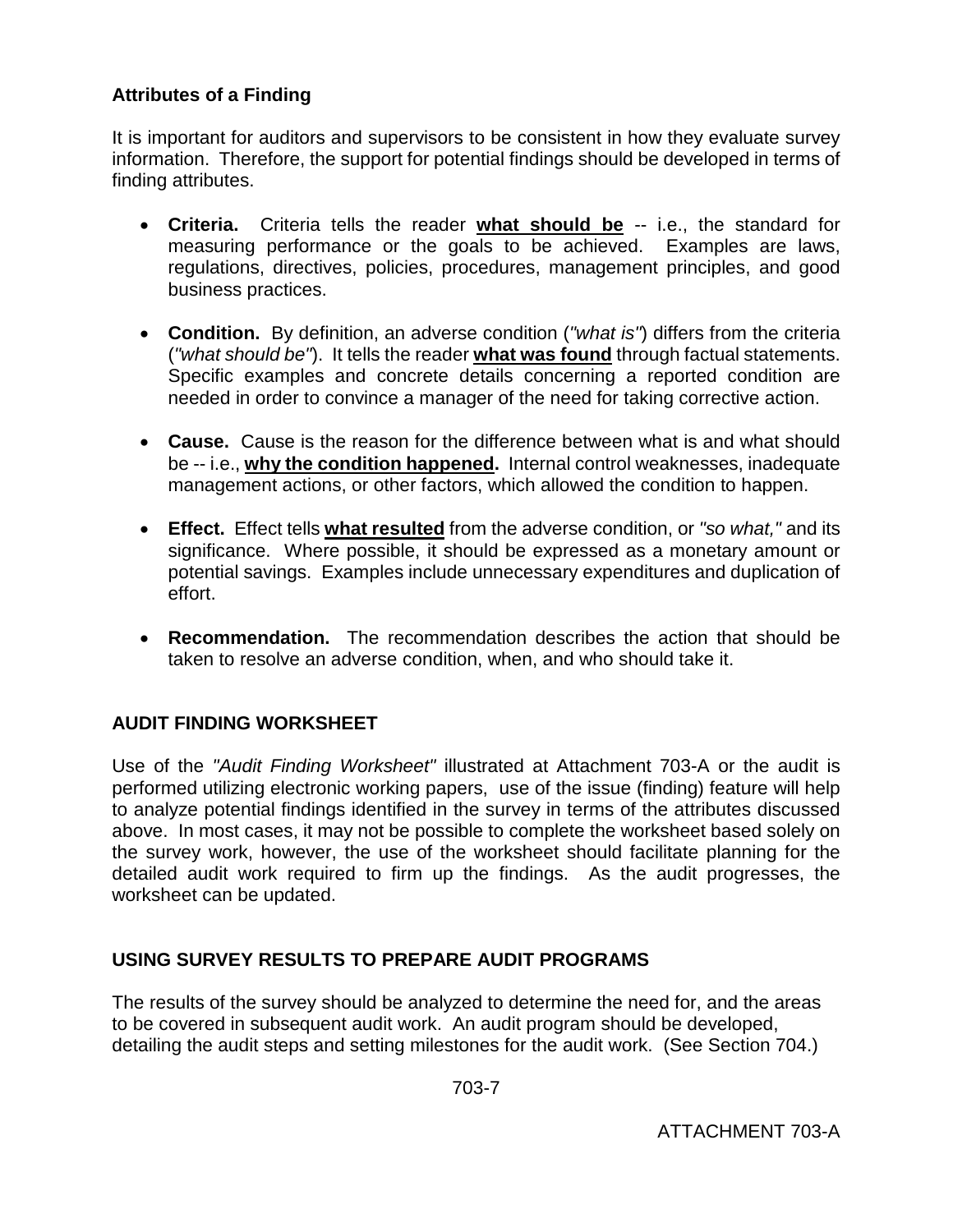# AUDIT FINDING WORKSHEET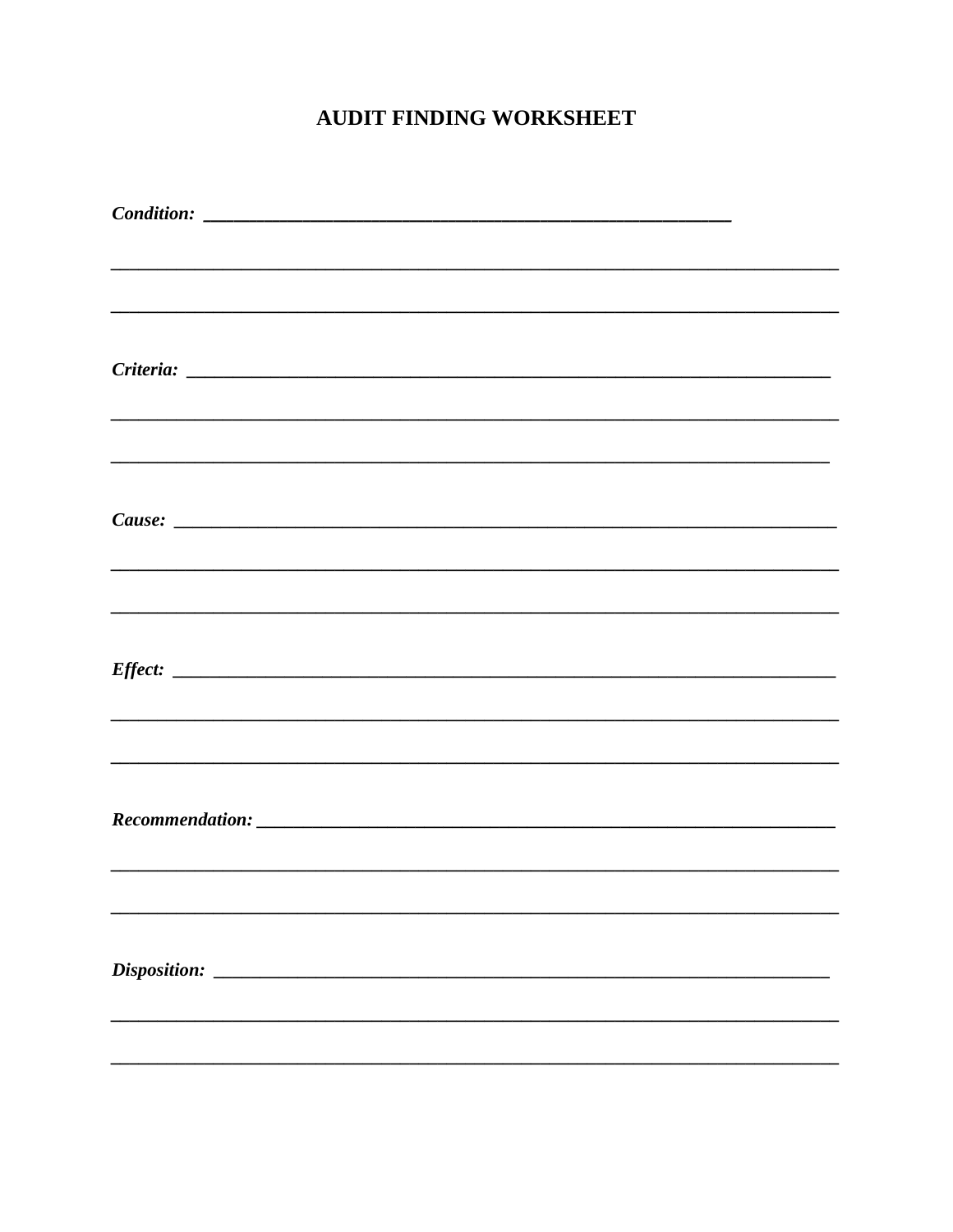# **National Endowment for the Arts OFFICE OF INSPECTOR GENERAL**

| <b>Audit Policy and</b>  | <b>SECTION TITLE</b>  |                       |
|--------------------------|-----------------------|-----------------------|
| <b>Procedures Manual</b> | <b>AUDIT PROGRAMS</b> |                       |
| Chapter $700 -$          | EFFECTIVE DATE        | <b>SECTION NUMBER</b> |
| <b>Conducting Audits</b> | February 15, 2007     | 704                   |

## *POLICY*

*All OIG audits will be conducted based on written audit programs or guides. The programs may be standardized programs for recurring type audits, or original programs that are developed based on audit survey work (Section 703). When necessary, standardized programs are to be tailored to meet the needs of particular audit assignments. The guidance provided in this section pertains primarily to the development of original audit programs.*

# *PROCEDURES AND RESPONSIBILITIES*

Auditors-in-Charge are responsible for developing results oriented audit programs. The Inspector General must approve the programs.

### **GENERAL**

The audit program provides background information and a description of the methodology (audit steps and procedures) that is to be applied in order to accomplish the audit objectives. The program should require sufficient verification work to be done to enable the auditors to reach a conclusion on each objective established for the audit. Generally, audit programs should contain:

- Background information on the audit entity's history and current objectives/ responsibilities, its legal authority, and similar information that will help the auditors to carry out the audit program.
- Definitions of unique terms used by the audit entity.
- References (e.g., regulations, laws, and standard operating procedures pertaining to the area under audit).
- Clearly stated audit objectives. (See Section 702.)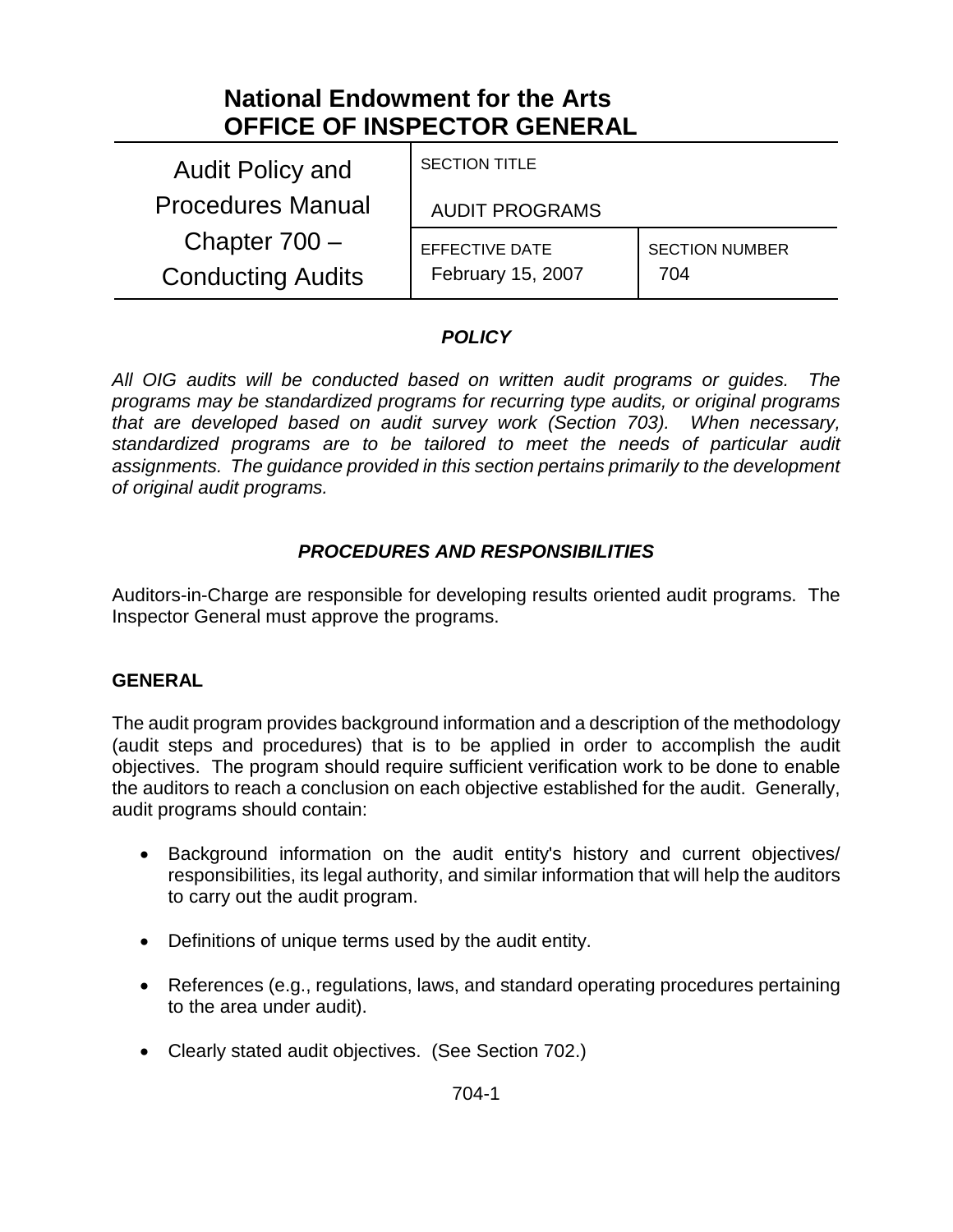- A description of the scope of the audit (e.g., time period covered by the audit, the audit entity's universe, etc.).
- Clearly described methodology to be applied in gathering and analyzing evidence to enable the auditors to reach conclusions on the audit objectives, to include developing potential findings identified during the audit survey. Normally, suggested audit steps and procedures, and sampling plans for the auditor to follow are included.
- An estimate of the auditor days, keyed to the audit steps, required to accomplish the audit program.
- Reporting requirements.
- Target dates for completing the fieldwork and preparing draft and final reports.

The audit program should be constructed in a manner that does not restrict the auditors' professional judgment with respect to curtailing nonproductive work or expanding the program to cover significant areas that come to light as the audit progresses.

### **PROBLEM-ORIENTED METHODOLOGY**

To the maximum extent possible, audit steps and procedures should be oriented toward developing, for each audit objective, the potential findings that were identified during the audit survey. Because of the variety of audit situations that can exist, it is not possible to prescribe any one formula for constructing audit steps or laying out the procedures to be followed in an audit. Also, depending on the depth of the audit survey, a greater or lesser amount of audit verification work may be required to develop findings and to satisfy the audit objectives. In general, however, the following sequence may be considered in constructing audit steps.

- First, if not already identified during the survey, establish steps or procedures to determine the scope (universe) of the problem area to be reviewed (using, whenever possible, available summary-type data).
- Second, require sufficient tests/reviews to be conducted to confirm whether a finding (condition) really exists (assumes *"criteria"* was identified in the survey, but only limited tests/reviews were conducted).
- Third, if necessary, require tests/reviews to determine the full extent of the condition.
- Fourth, require the causes and effects of the condition to be determined.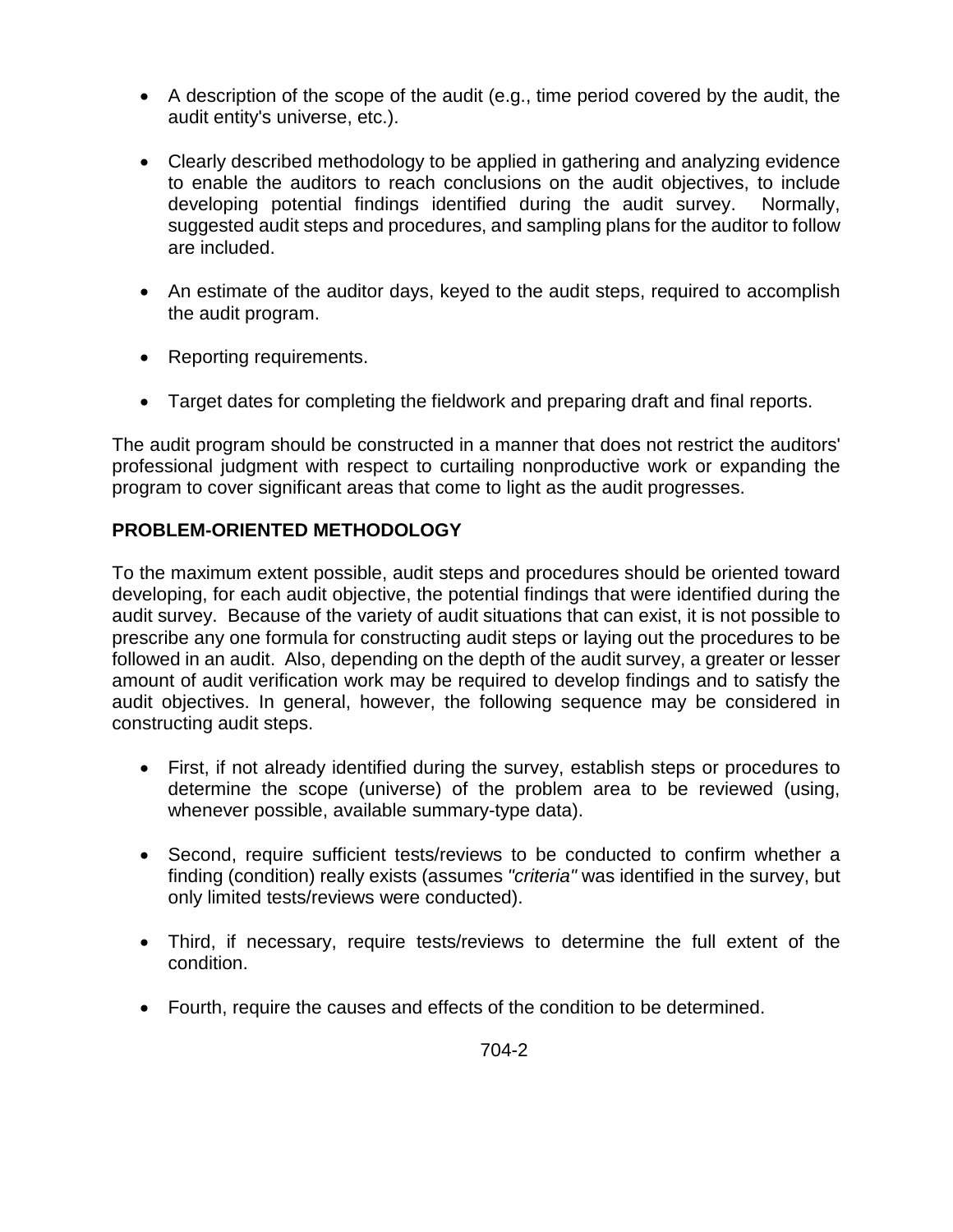## **DOCUMENTATION OF ACCOMPLISHMENTS**

Working papers prepared in response to an audit program step should be crossreferenced to the program. The auditor who prepared the working papers should initial the program and enter the date the work was completed. If work required by an audit step is curtailed or deleted, the reasons should be explained in the working papers.

### **STANDARDIZED AUDIT PROGRAMS/GUIDES**

When standardized audit programs and guides are used, an estimate of the time required to complete the steps determined to be applicable to a particular assignment should be annotated on the program or guide.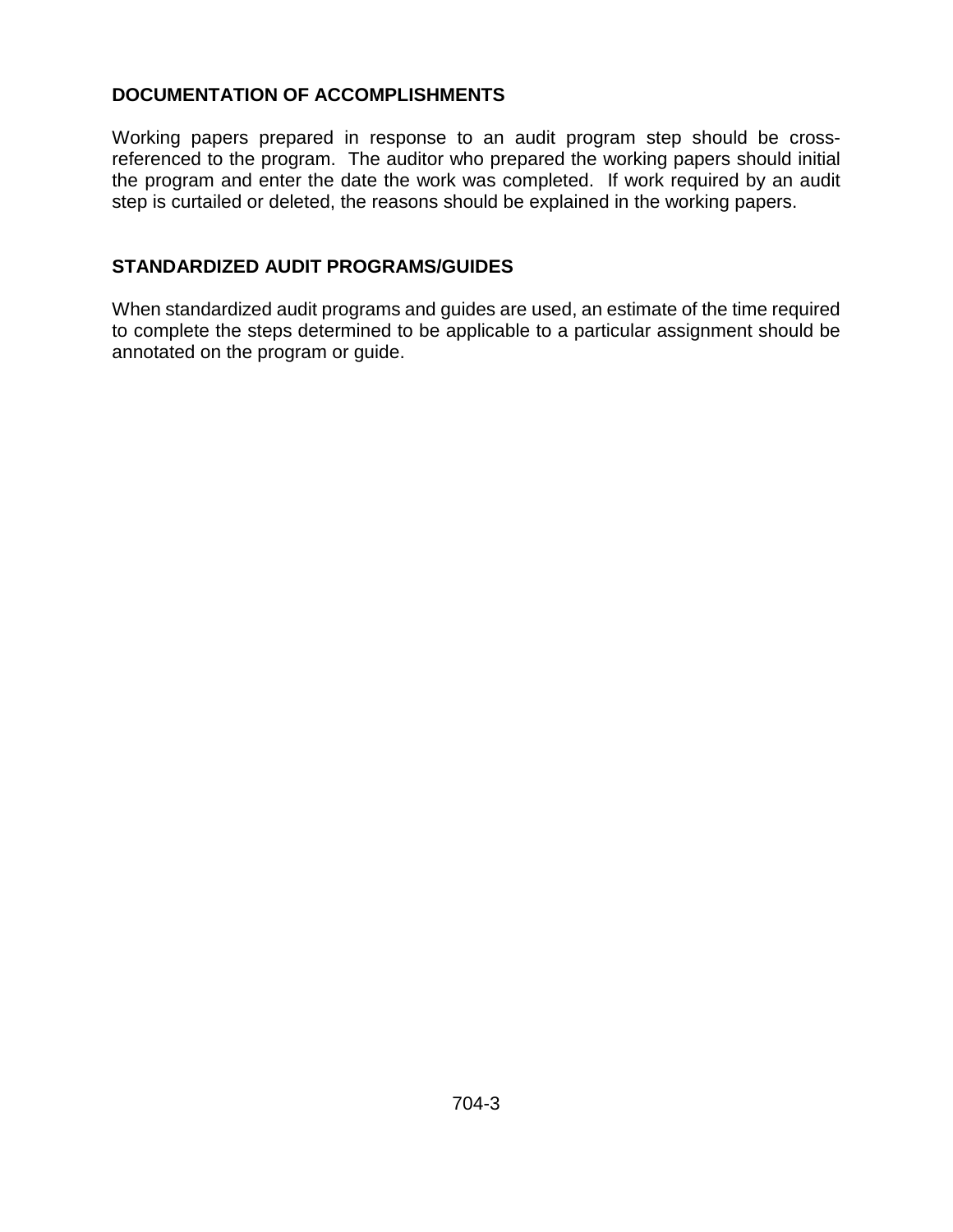# **National Endowment for the Arts OFFICE OF INSPECTOR GENERAL**

| <b>Audit Policy and</b>  | <b>SECTION TITLE</b>                     |                              |
|--------------------------|------------------------------------------|------------------------------|
| <b>Procedures Manual</b> | <b>COMPLIANCE WITH LAWS AND</b>          |                              |
| Chapter $700 -$          | <b>REGULATIONS</b>                       |                              |
| <b>Conducting Audits</b> | <b>EFFECTIVE DATE</b><br>August 15, 2013 | <b>SECTION NUMBER</b><br>705 |

## *POLICY*

*When laws, regulations, or provisions of contracts or grant agreements are significant to audit objectives, auditors should design the audit methodology and procedures to provide reasonable assurance of detecting violations that could have a significant effect on the audit results.* 

### *PROCEDURES AND RESPONSIBILITIES*

Auditors-in-Charge are responsible for determining which laws, regulations and provisions of contracts or grant agreements are significant to the audit objectives and assess the risk of illegal acts or violations of provisions of contracts or grant agreements that could occur. Based on that risk assessment, the auditors design and perform procedures to provide reasonable assurance of detecting significant instances of illegal acts or violations of provisions of contracts or grant agreements.

### **AUDITING STANDARDS**

For financial audits, AICPA standards and GAGAS require the following:

- Auditors should design the audit to provide reasonable assurance of detecting material misstatements resulting from violations of provisions of contracts or grant agreements that have a material effect on the determination of financial statement amounts or other financial data significant to the audit objectives.
- Auditors should be alert to situations or transactions that could be indicative of abuse, and if indications of abuse exist that could significantly affect the financial statement amounts or other financial data, auditors should apply audit procedures specifically directed to ascertain whether abuse has occurred and the effect on the financial statement amounts or other financial data.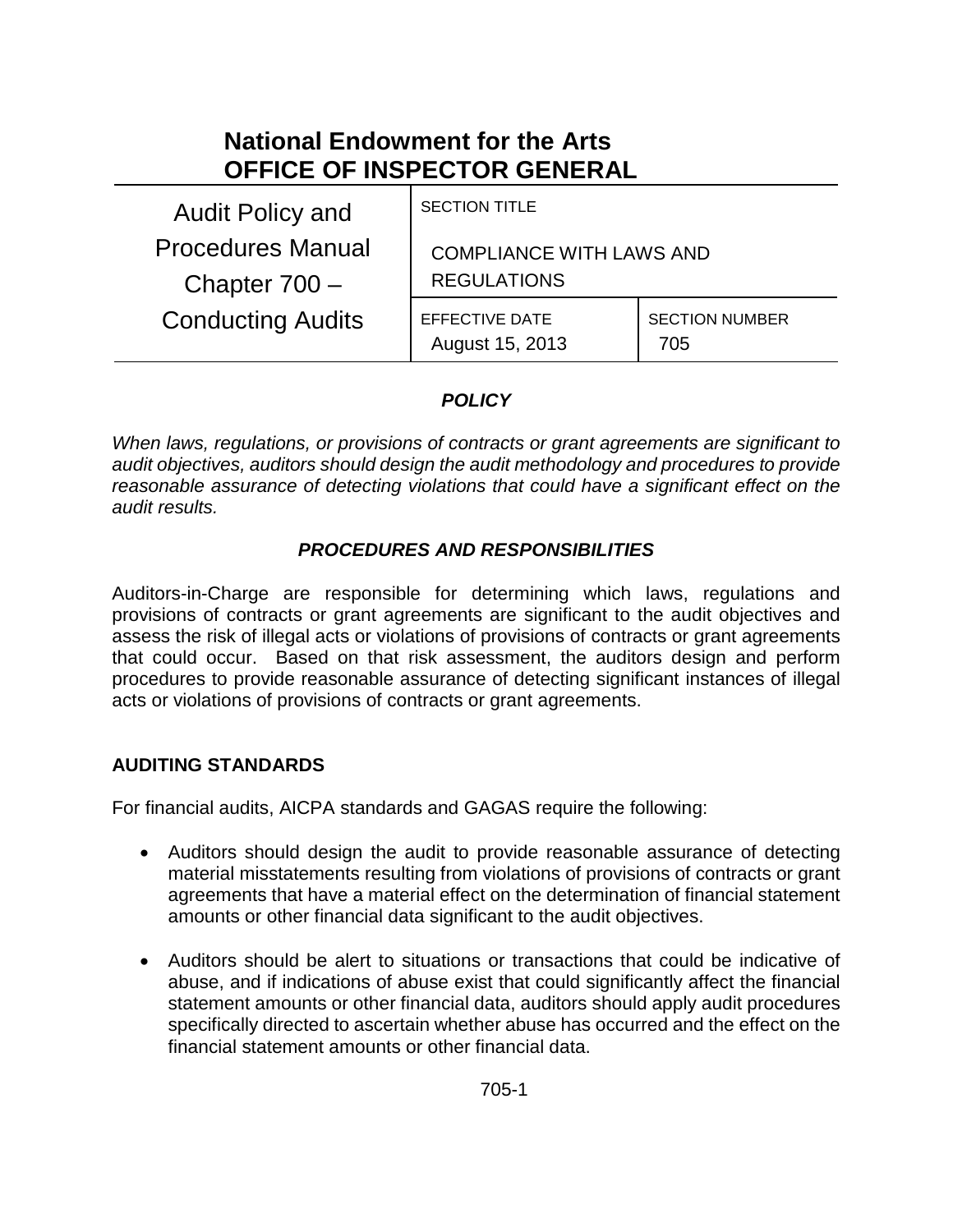For performance audits, GAGAS states:

• As stated above auditors should determine which laws, regulations, and provisions of contracts or grant agreements are significant to audit objectives and assess the risk that illegal acts or violations of provisions of contracts or grant agreements could occur. Based on that risk assessment, the auditors should design and perform procedures to provide reasonable assurance of detecting significant instances of illegal acts or violations of provisions of contracts or grant agreements.

For attestation engagements, AICPA standards and GAGAS require that:

• Auditors should plan and design the engagement to provide reasonable assurance of detecting fraud, illegal acts, or violations of provisions of contracts or grant agreements. Auditors should assess the risk and possible effects of material fraud, illegal acts, or violations of provisions of contracts or grant agreements on the subject matter of the attestation engagement. Based on that risk assessment, the auditors should design and perform procedures to provide reasonable assurance of detecting significant instances of illegal acts or violations of provisions of contracts or grant agreements.

### **IMPORTANCE OF AUDIT OBJECTIVES**

Audit objectives are key to determining the scope of the compliance testing to be performed. Objectives should be defined as precisely as possible to preclude unnecessary work, while still meeting the purpose of the audit. Audit objectives should be clearly stated and fully understood. Only those tests of compliance necessary to satisfy the audit objectives should be performed.

Where an assessment of compliance is called for by the audit objectives, the audit program must include steps and procedures that will provide reasonable assurance that the audited entity has adhered to the requirements of laws and regulations which, if not followed, could significantly affect the audit results. The risk that violations could occur may be affected by such factors as the complexity or newness of the laws, regulations, and provisions of the contracts or grant agreements. In planning the audit, auditors should consider risks due to fraud that could significantly affect the audit objectives and the results of their audit.

# **IDENTIFYING APPLICABLE LAWS AND REGULATIONS**

During the early phase of an audit where compliance assessments are called for by the audit objectives, auditors should identify the laws and regulations that apply to the subject area, and that might significantly affect responding to the objectives.

Sources of information that can help to identify applicable laws and regulations include:

- Officials of the audited entity
- Provisions of grants, cooperative agreements and contracts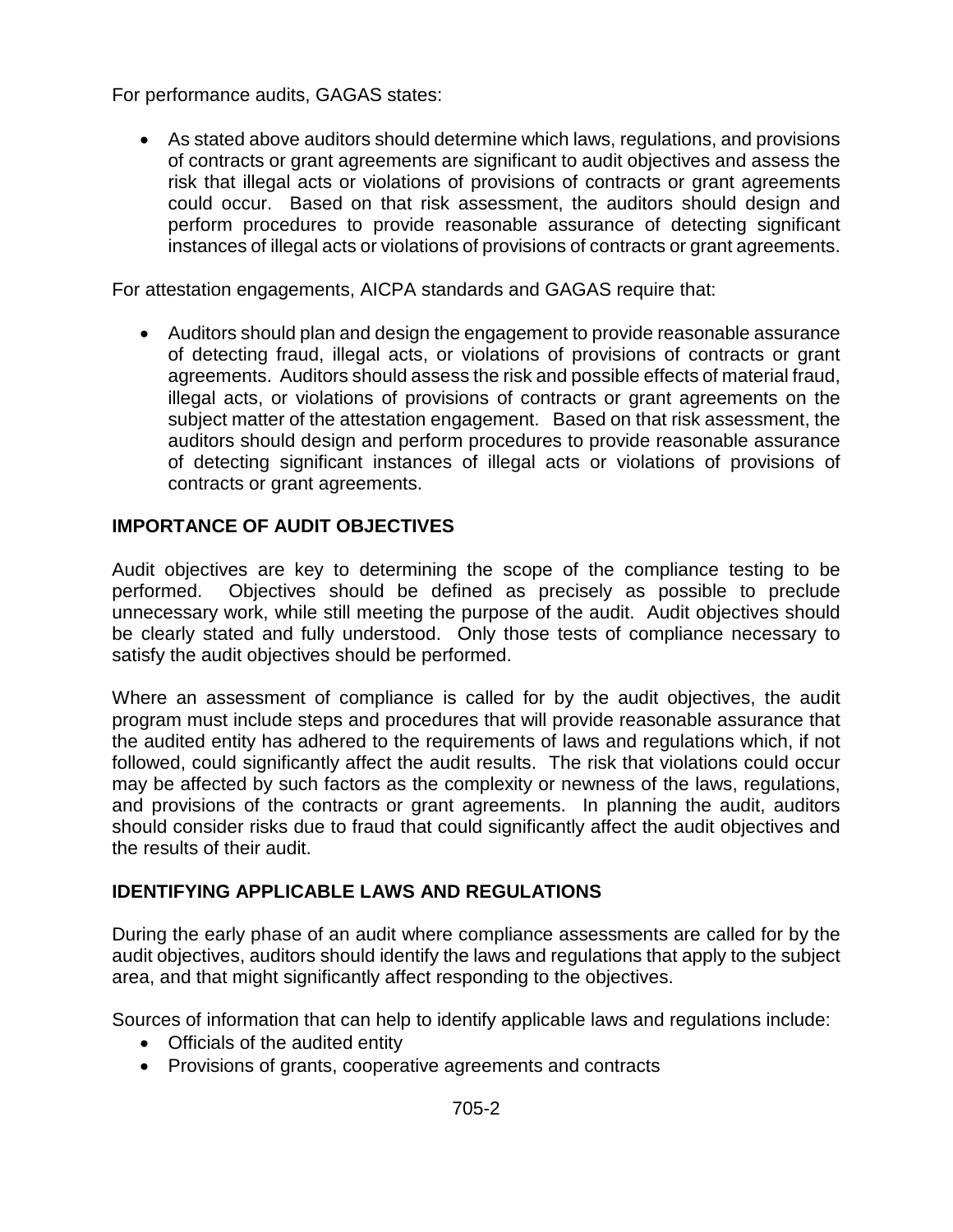- NEA General Counsel
- *Code of Federal Regulations*
- *United States Code*
- *Federal Acquisition Regulation*
- OMB guidance and other publications

## **ASSESSING RISK**

The probability or risk that noncompliance may occur and not be detected by existing internal controls are key factors in deciding how much compliance testing is required. For example, although an activity may be inherently risky to noncompliance, strong internal controls may reduce vulnerability to a relatively low level, thereby reducing necessary compliance testing to a relatively low level.

# **Types of Risk**

The types of risk are defined as follows:

- **Inherent risk** is the risk that material noncompliance with specified requirements could occur, assuming there are no related controls.
- **Control risk** is the risk that material noncompliance that could occur will not be prevented or detected on a timely basis by the entity's controls.
- **Detection risk** is the risk that the practitioner's procedures will lead him or her to conclude that material noncompliance does not exist when, in fact, such noncompliance does exist.

# **Characteristics of Illegal Acts**

In order to accurately gauge the inherent risk that noncompliance with laws or regulations relevant to audit objectives may occur without being prevented or detected, the auditor must be alert for *"characteristics"* of illegal acts. A characteristic is an observed control weakness, personal behavior, relationship, or deviation in record keeping that raises skepticism about the fidelity of a function in which there is an opportunity for illegal acts to occur.

Characteristics may be **opportunities**, such as: activities dominated and controlled by a single person or small group; or complex transactions.

Characteristics may also be **indicators**, such as: altered, missing, or otherwise suspect accounting records; unreasonable explanations to inquiries by auditors; auditee annoyance at reasonable questions by auditors; extravagant lifestyles of employees; or auditee tactics to delay the audit.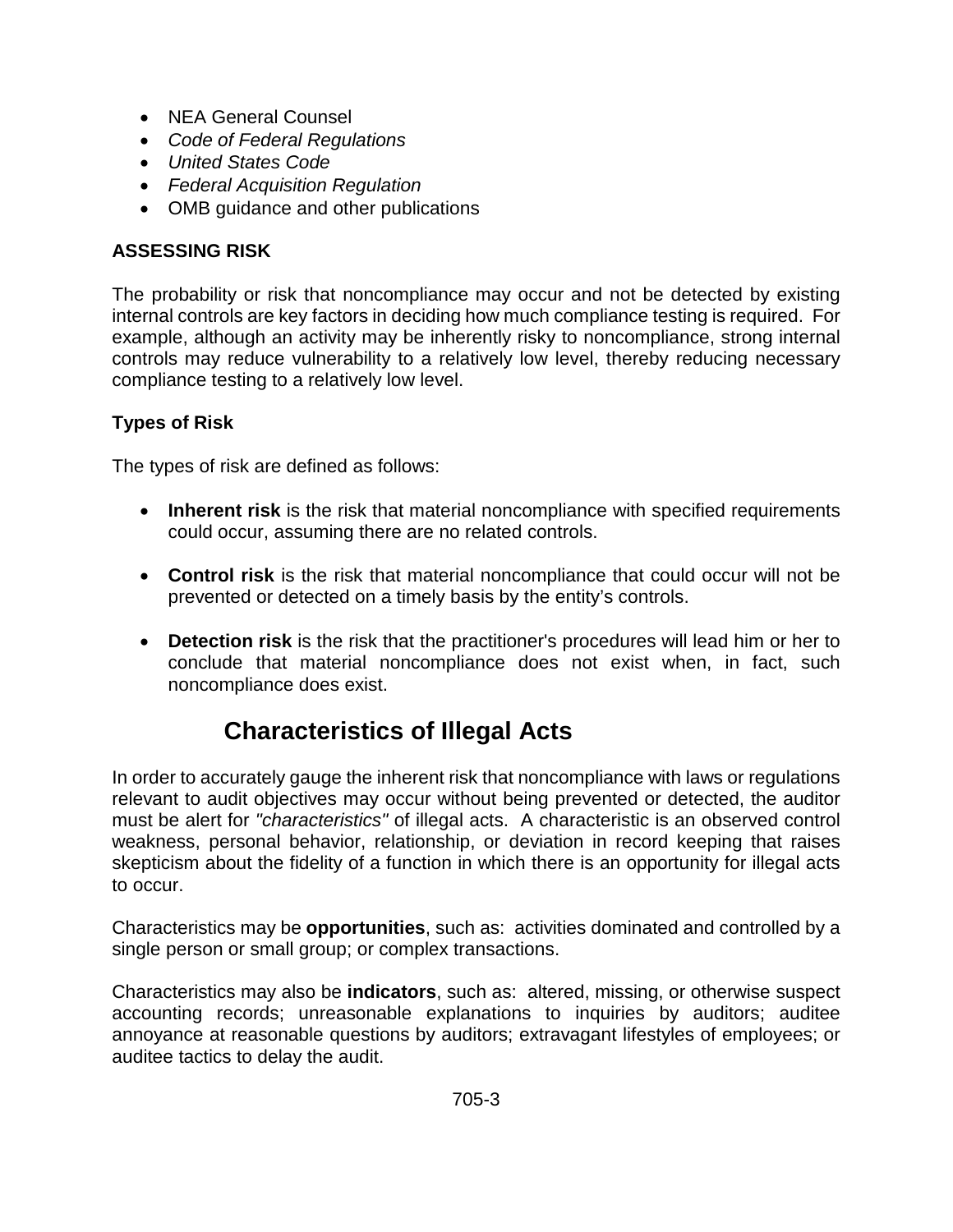For each audit objective where a compliance assessment is necessary, auditors should document in the working papers any characteristics (opportunities or indicators) of potential illegal acts that are noted. Suspected illegal acts should be reported to the Inspector General immediately for a determination of whether that aspect of the audit should continue, or whether it should be suspended pending the results of an investigation. If the Inspector General approves continuing the audit, audit steps should be designed to determine whether the acts actually occurred and, if so, to determine the extent to which these acts affect the audit results.

#### **Assessment of Fraud**

Audit team members should discuss among the team fraud risks, including factors such as individuals' incentives or pressures to commit fraud, the opportunity for fraud to occur, and rationalizations or attitudes that could allow individuals to commit fraud. Assessing the risk of fraud is an ongoing process throughout the audit and relates not only to planning the audit but also to evaluating evidence obtained during the audit. An attitude of professional skepticism in assessing these risks assists auditors in assessing which factors or risks could significantly affect the audit objectives.

When information comes to the auditors' attention indicating that fraud, significant within the context of the audit objectives, may have occurred, auditors should extend the audit steps and procedures, as necessary, to determine whether fraud has likely occurred and if so, determine its effect on the audit findings.

Abuse involves behavior that is deficient or improper when compared with behavior that a prudent person would consider reasonable and necessary business practice given the facts and circumstances. Abuse also includes misuse of authority or position for personal financial interests or those of an immediate or close family member or business associate. Abuse does not necessarily involve fraud, noncompliance with provision of laws, regulations, contracts, or grant agreements.

Because the determination of abuse is subjective, auditors are not required to detect abuse in performance audits. However, as part of a GAGAS audit, if auditors become aware of abuse that could be quantitatively or qualitatively significant to the program under audit, auditors should apply audit procedures specifically directed to ascertain the potential effect on the program under audit within the context of t he audit objectives. After performing additional work, auditors may discover that the abuse represents potential fraud or noncompliance with provisions of laws, regulations, contracts, or grant agreements.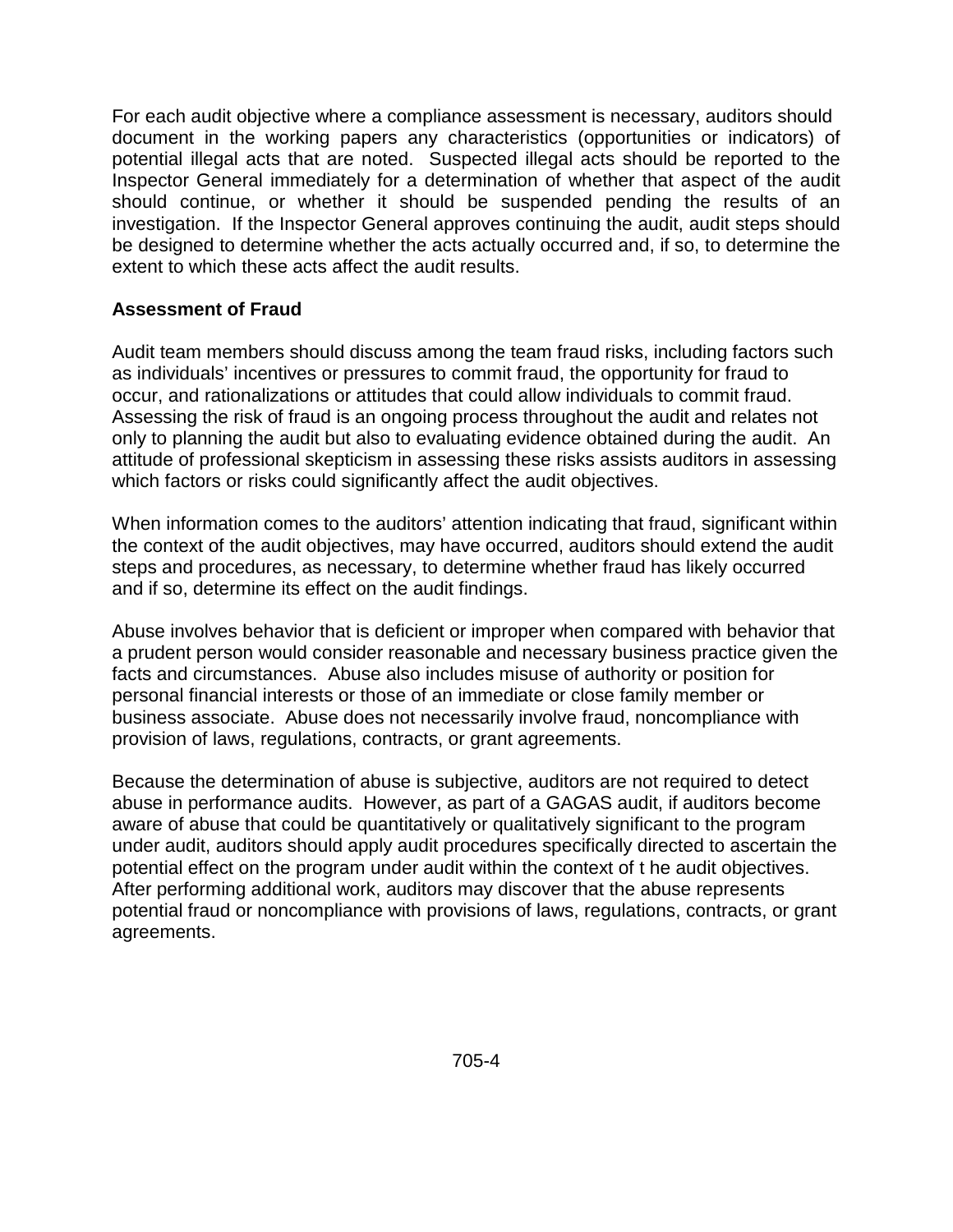## **Vulnerability Assessment**

A vulnerability assessment is the preferred technique of assessing the probability that applicable laws and regulations may not have been followed, and the internal control assessment shows the likelihood of such noncompliance being detected or prevented.

The vulnerability assessment evaluates (1) the inherent risk of a law or regulation to noncompliance and abuse before considering internal controls and (2) whether internal controls will prevent or detect noncompliance and abuse. Factors to be considered in assessing inherent risk include:

- Clarity and maturity of the law or regulation.
- Incentives or disincentives for compliance.
- Magnitude of transactions processed that are subject to the provisions of the law or regulation.
- Reasonableness and practicality of the law or regulation.
- Susceptibility of assets to improper use or theft.
- Management's commitment to compliance.

# **ASSESSING INTERNAL CONTROLS - PERFORMANCE AUDITS**

Internal controls must be assessed when necessary to satisfy the objectives of a performance audit. Once the auditor identifies inherent risks, an assessment must be made as to the effectiveness of the internal controls designed to prevent or detect noncompliance. Internal controls consist of policies and procedures that are followed to provide reasonable assurance that goals and objectives are met; resources are adequately safeguarded, efficiently used, and reliably accounted for; and, laws and regulations are complied with.

Where an internal control assessment is called for by the audit objectives, the auditor should:

- Identify and document internal control policies that management has designed to ensure that the relevant laws and regulations are complied with.
- Observe the control environment and document observations of unusual activities in the working papers.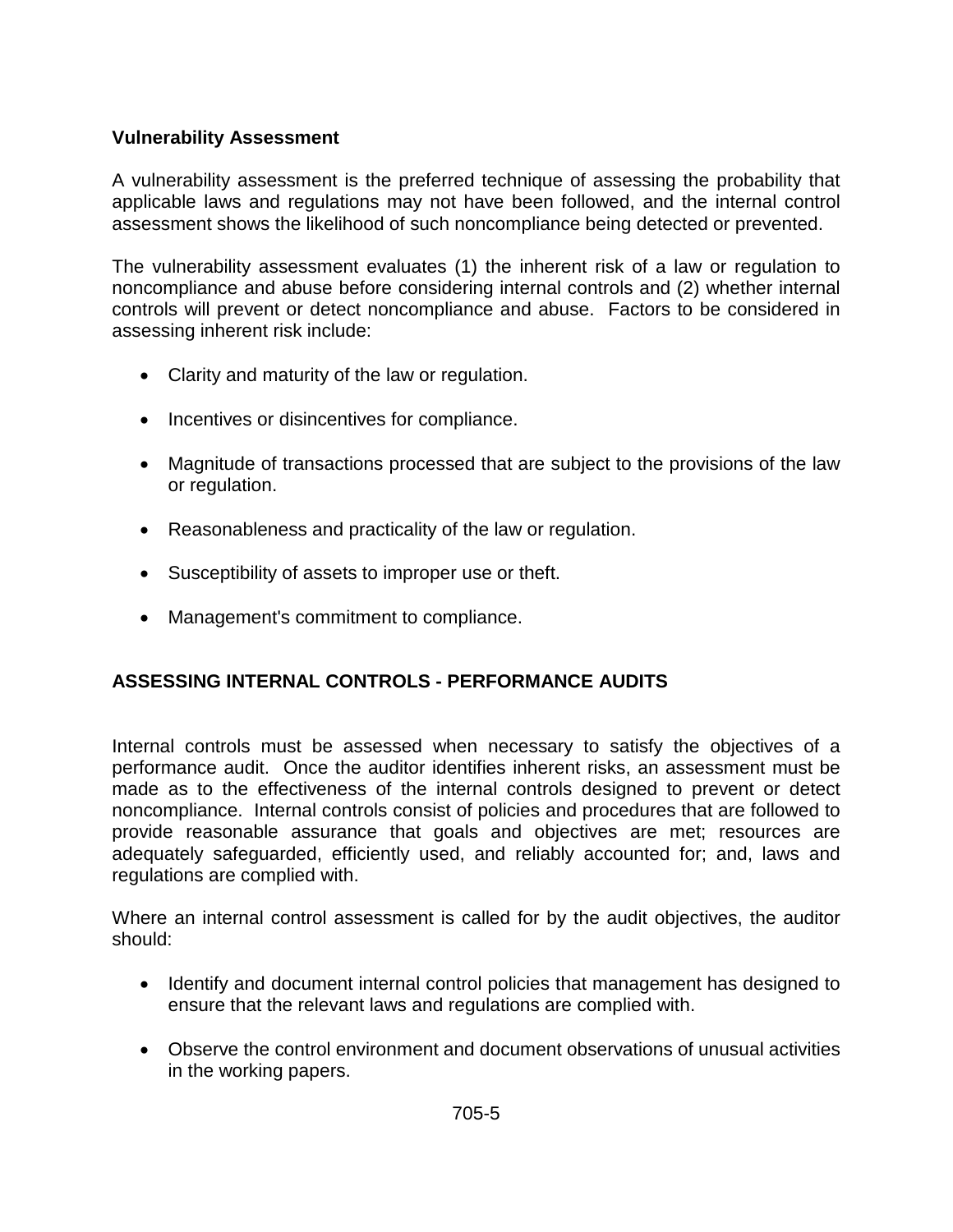- Identify key internal control procedures that management has established to achieve objectives.
- Test control procedures.
- Identify needed follow-on actions.

To re-emphasize, clearly defined audit objectives are critical in determining (1) **if** an assessment of compliance and internal controls is necessary, and (2) if so, the extent of the assessment and audit steps required. For every performance audit, the auditor should document in the working papers the determination as to whether compliance and internal control assessments are required in light of the audit objectives and the results of any required assessments.

## **ASSESSING INTERNAL CONTROLS - FINANCIAL AUDITS**

With respect to financial audits, AICPA standards and GAGAS require that, in all audits, auditors obtain an understanding of internal control sufficient to plan the audit by performing procedures to understand (1) the design of the controls relevant to an audit of financial statements and (2) whether the controls have been placed in operation. This understanding should include a consideration of the methods an entity uses to process accounting information because such methods influence the design of internal control. The extent to which computerized information systems are used in significant accounting applications, as well as the complexity of that processing, may also influence the nature, timing, and extent of audit procedures. Accordingly, in planning the audit and in obtaining an understanding of internal control over an entity's computer processing, auditors should consider such matters as:

- The extent to which computer processing is used in each accounting application.
- The complexity of the entity's computer operations.
- The organizational structure of the computer processing activities.
- The kinds and competence of available evidential matter, in electronic and in paper formats to achieve audit objectives.

### **Elements of Internal Control Structure**

An internal control structure consists of the (1) control environment, (2) accounting system, and (3) control procedures.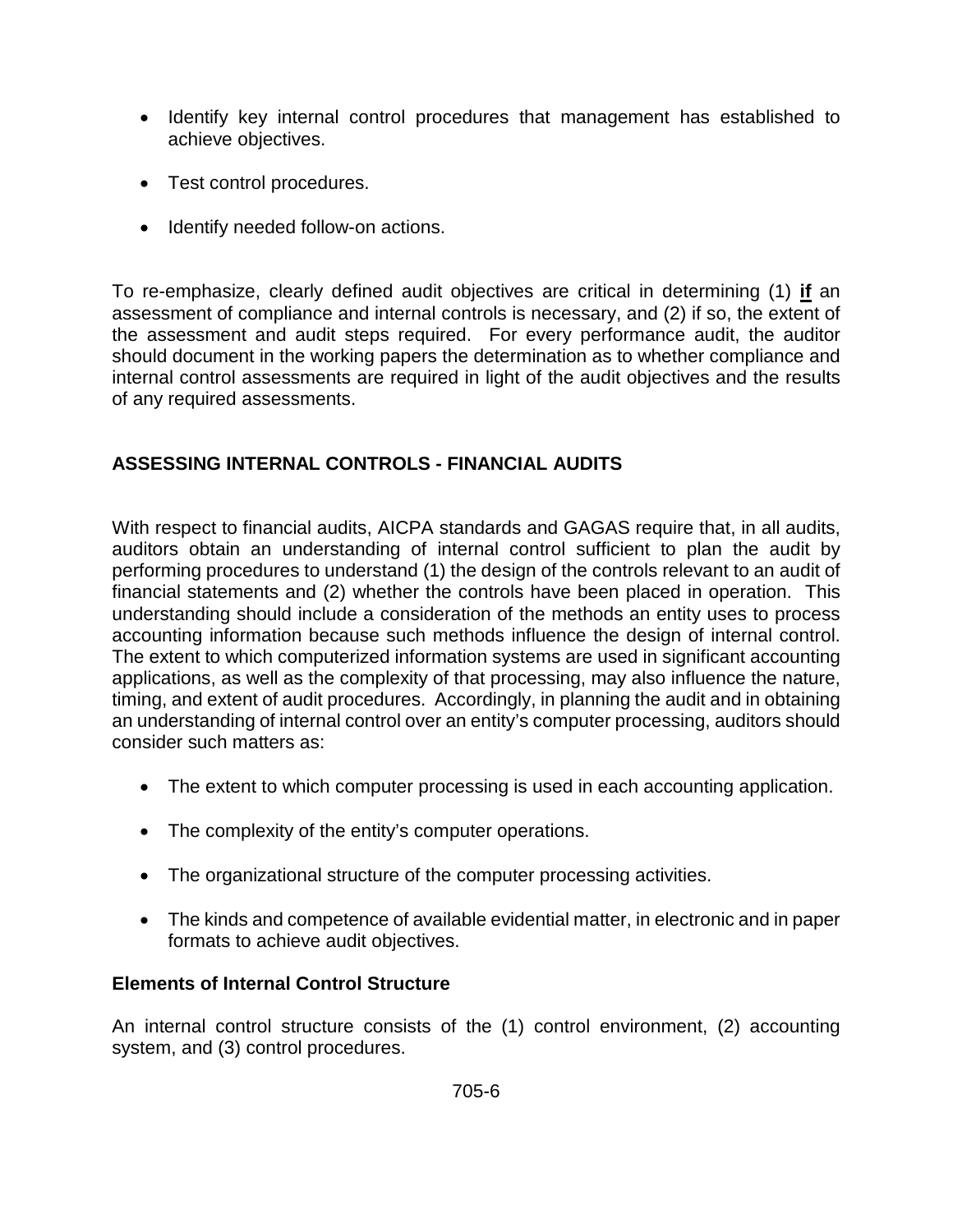Control Environment. The control environment may be thought of as the overall attitude of management concerning the importance of control. This includes management's philosophy and operating style, the organizational structure of the audited entity, and management's control methods.

Accounting System. An entity's accounting system includes the methods and records established to identify, assemble, analyze, classify, record, and report transactions and to maintain accountability.

Control Procedures. Control procedures are those policies and procedures -- in addition to the control environment and accounting system -- established to provide reasonable assurance that specific objectives will be achieved. Examples of control procedures include: proper authorization of transactions; design, use, and control of accounting documents; protection of assets; segregation of duties; and independent checks.

#### **Documenting Understanding of the Internal Control Structure**

Auditors should document in the working papers their understanding of the internal control structure. Methods of documentation include flowcharts, internal control questionnaires, and narrative descriptions. Auditors should use professional judgment in determining how best to document their understanding of the internal control structure.

### **Documenting Understanding of Information Systems Controls**

Understanding information systems controls is important when information systems are used extensively throughout the program under audit and the fundamental business processes related to the audit objectives rely on information systems. Information systems controls consist of those internal controls that are dependent on information systems processing and include general controls, application controls, and user controls.

Audit procedures to evaluate the effectiveness of significant information systems controls include (1) gaining an understanding of the system as it relates to the information and (2) identifying and evaluating the general, application, and user controls that are critical to providing assurance over the reliability of the information required for the audit.

Auditors should determine which audit procedures related to information systems controls are needed to obtain sufficient, appropriate evidence to support the audit findings and conclusions.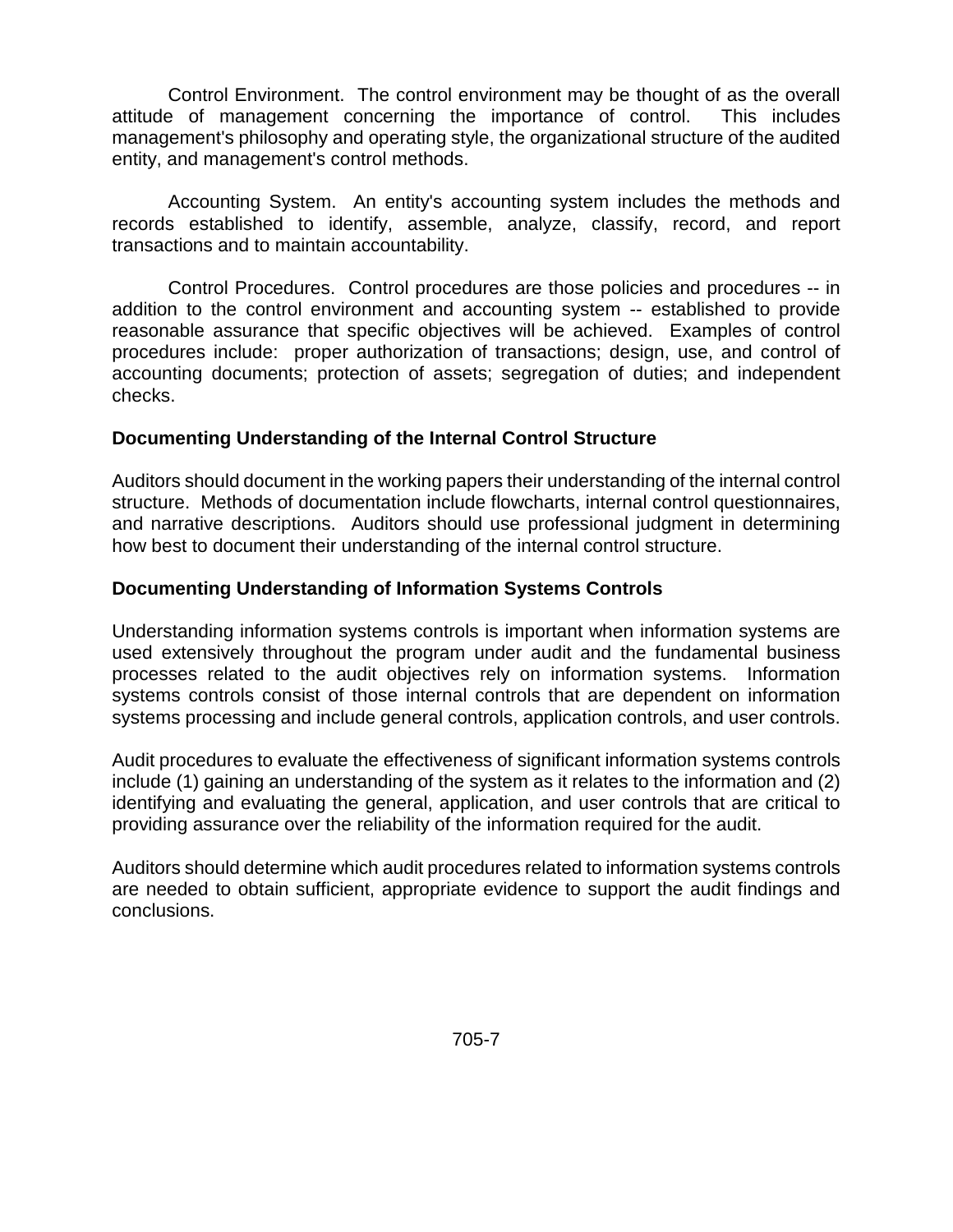## **Assessing and Documenting Control Risk**

After considering inherent risk and understanding of the internal control structure, an assessment of relevant internal controls and the likelihood that such controls will be effective should be documented in the working papers. If maximum risk is assessed with little potential for a reduced level of assessment, the auditor should forgo testing of controls and proceed to substantive testing.

#### **Tests of Controls and Reassessment of Risk**

If, after assessing control risk, it is determined that the internal control structure cannot be relied on, no tests of controls are required and auditors may proceed to substantive testing of accounts and balances. However, if the auditor believes that the internal control structure can be relied on, tests of controls are required. Testing consists of (1) evaluating implementation of the control system (are the controls in place?), and (2) testing the operational effectiveness of the controls by tracing a limited number of transactions through the system (are the controls working as intended?). Auditors should document these tests in the working papers.

Based on the results of the tests of controls, auditors should determine whether the initial assessment of control risk was accurate, and whether the controls are still considered reliable. This reassessment will determine the extent of substantive testing required to complete the audit.

#### **Designing Substantive Tests**

Based on the assessment of inherent risk and control risk, the auditor should then determine an acceptable level of detection risk and design substantive tests accordingly. Substantive tests are detailed tests of transactions and the analytical procedures performed to detect material misstatements in account balances, transaction classes, and the disclosure components of financial statements; and, noncompliance with laws and regulations.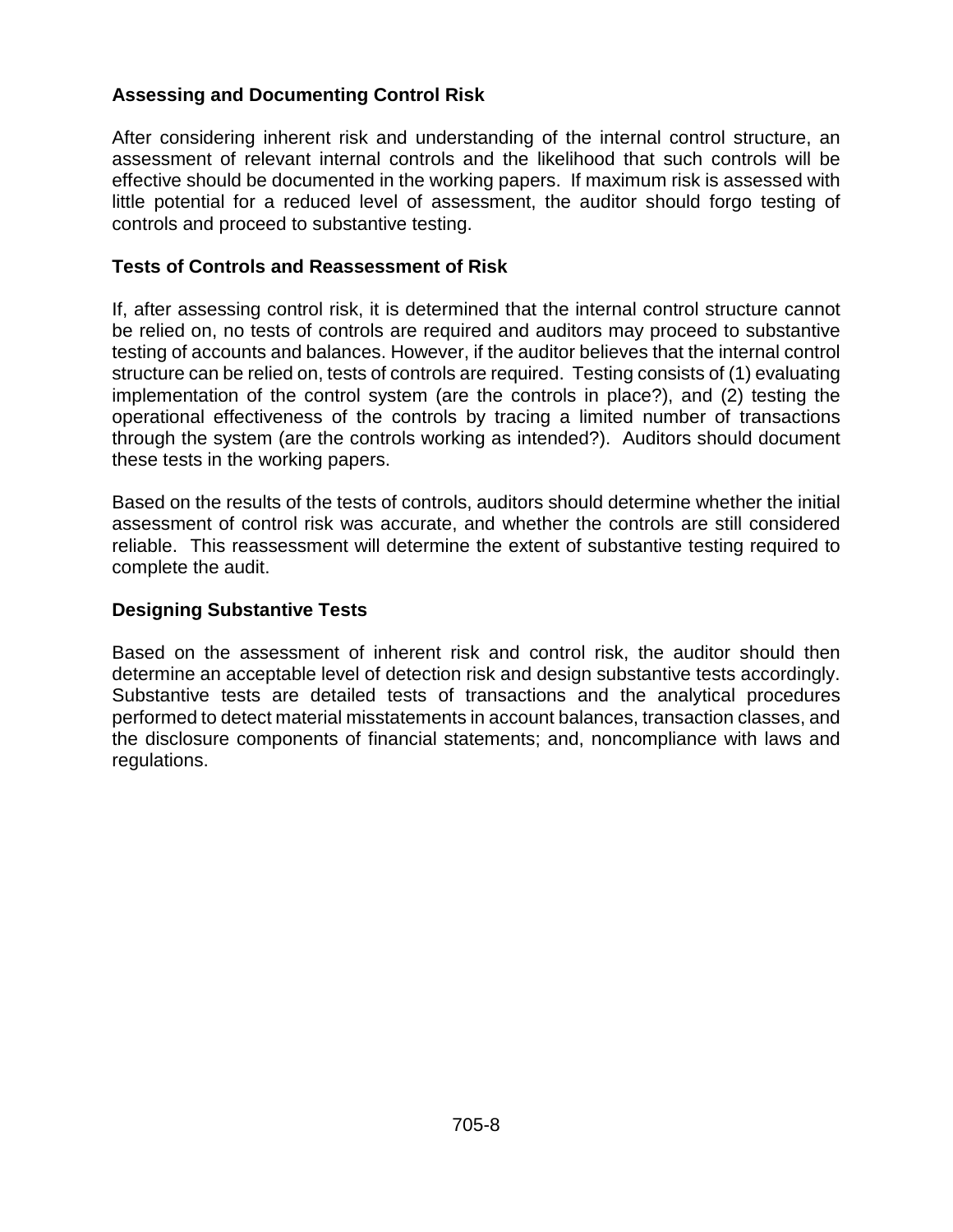## **RISK/TESTING RELATIONSHIPS**

Risk and testing relationships with respect to evaluating compliance with laws and regulations and the adequacy of internal controls are shown in the table that follows:

| <b>ASSESS</b><br><b>INHERENT</b><br><b>RISK</b> | <b>EVALUATE</b><br><b>INTERNAL</b><br><b>CONTROLS</b> | <b>ASSESS</b><br><b>CONTROL</b><br><b>RISK</b> | <b>ASSESS</b><br><b>VULNERABILITY</b><br><b>AND DETERMINE</b><br><b>TESTING EXTENT</b> | <b>ASSESS</b><br><b>DETECTION</b><br><b>RISK</b> |
|-------------------------------------------------|-------------------------------------------------------|------------------------------------------------|----------------------------------------------------------------------------------------|--------------------------------------------------|
|                                                 | <b>WEAK/HIGH</b>                                      |                                                | <b>HIGH</b>                                                                            | <b>LOW</b>                                       |
| <b>HIGH</b>                                     | ADEQUATE/MODERATE                                     |                                                | <b>MODERATE TO HIGH</b>                                                                | <b>MODERATE</b>                                  |
|                                                 | <b>STRONG/LOW</b>                                     |                                                | <b>LOW TO MODERATE</b>                                                                 | <b>HIGH</b>                                      |
|                                                 | <b>WEAK/HIGH</b>                                      |                                                | <b>MODERATE TO HIGH</b>                                                                | <b>LOW</b>                                       |
| <b>MODERATE</b>                                 | ADEQUATE/MODERATE                                     |                                                | <b>MODERATE</b>                                                                        | <b>MODERATE</b>                                  |
| <b>STRONG/LOW</b>                               |                                                       | <b>LOW</b>                                     | <b>HIGH</b>                                                                            |                                                  |
|                                                 | <b>WEAK/HIGH</b>                                      |                                                | <b>LOW TO MODERATE</b>                                                                 | <b>LOW</b>                                       |
| <b>LOW</b>                                      | ADEQUATE/MODERATE                                     |                                                | <b>LOW</b>                                                                             | <b>MODERATE</b>                                  |
|                                                 | <b>STRONG/LOW</b>                                     |                                                | <b>VERY LOW</b>                                                                        | <b>HIGH</b>                                      |

As the above table indicates, high inherent risk and weak internal controls require increased compliance testing. Reduced testing, while highly desirable given scarce audit resources, increases detection risk.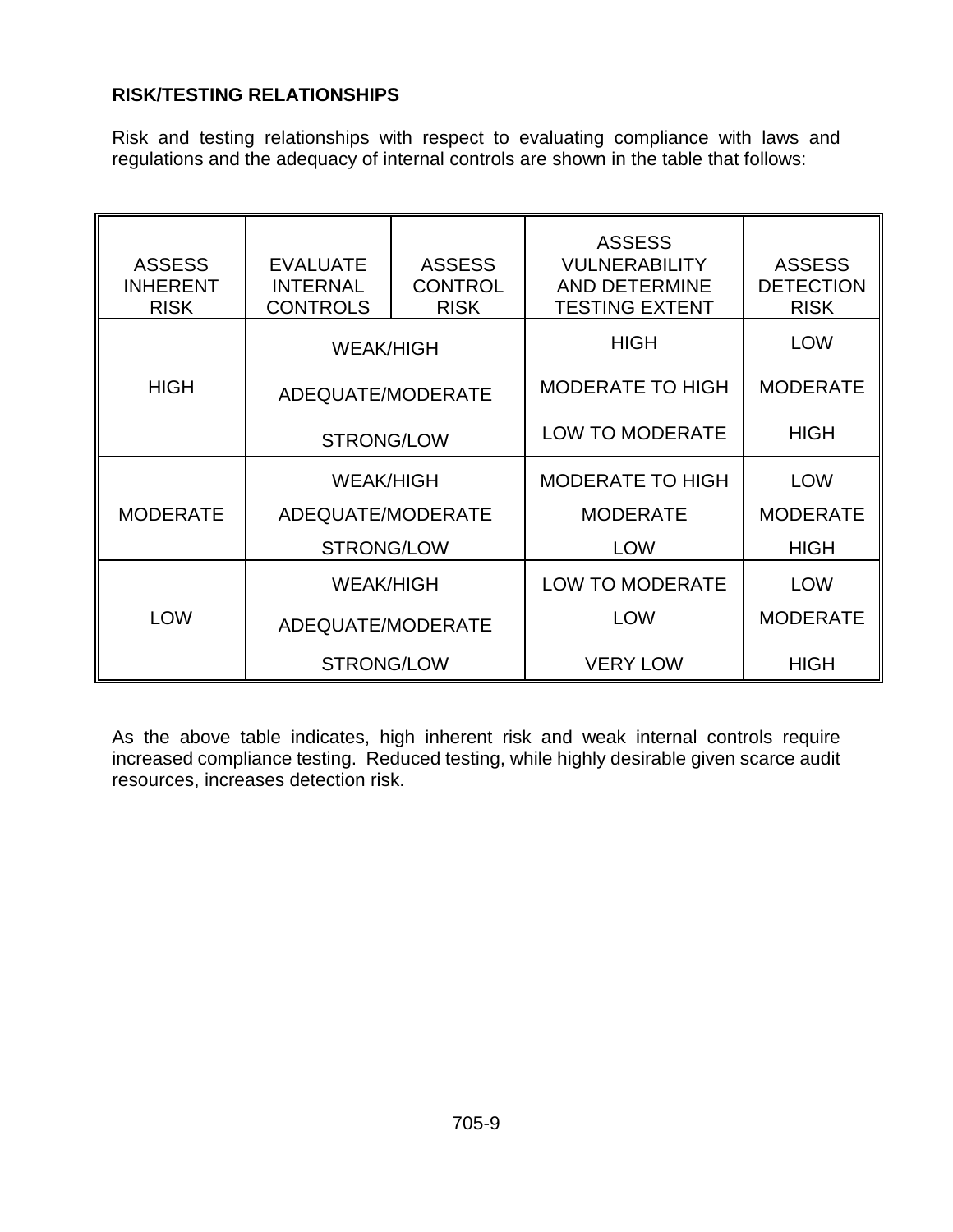# **National Endowment for the Arts OFFICE OF INSPECTOR GENERAL**

| <b>Audit Policy and</b>  | <b>SECTION TITLE</b>  |                       |
|--------------------------|-----------------------|-----------------------|
| <b>Procedures Manual</b> | <b>AUDIT SAMPLING</b> |                       |
| Chapter $700 -$          | EFFECTIVE DATE        | <b>SECTION NUMBER</b> |
| <b>Conducting Audits</b> | February 15, 2007     | 706                   |

### *POLICY*

*OIG auditors will use judgmental sampling or statistical sampling techniques to obtain evidence when it is impractical, inefficient, or economically prohibitive to review all elements in a universe subject to audit. The most effective and economical sampling technique will be determined for each audit, or part of an audit.*

# *PROCEDURES AND RESPONSIBILITIES*

The Auditors-in-Charge, in coordination with the audit supervisor, is responsible for defining sampling objectives and selecting the sampling technique to accomplish the objectives.

The sampling technique will vary with the audit objective. If the objective requires the auditor to express an opinion on some characteristic(s) of the total universe that is under review, statistical (probability) sampling will be employed. If the audit objective can be satisfied by some subjectively defined selection criteria, judgmental sampling will be employed.

# **SCOPE AND DEGREE OF TESTING**

The scope and degree of testing is a matter of professional judgment. The decision will be influenced by such factors as: prior experience with the auditee or subject matter of the audit; and, the materiality and sensitivity of the transactions subject to review. The following general guidelines should be considered in selecting items to be tested and in determining the extent of the examination.

- All large transactions should be considered for examination (*"large"* is a relative term that will need to be defined based on the particular audit situation).
- Transactions of an unusual or sensitive nature should be reviewed.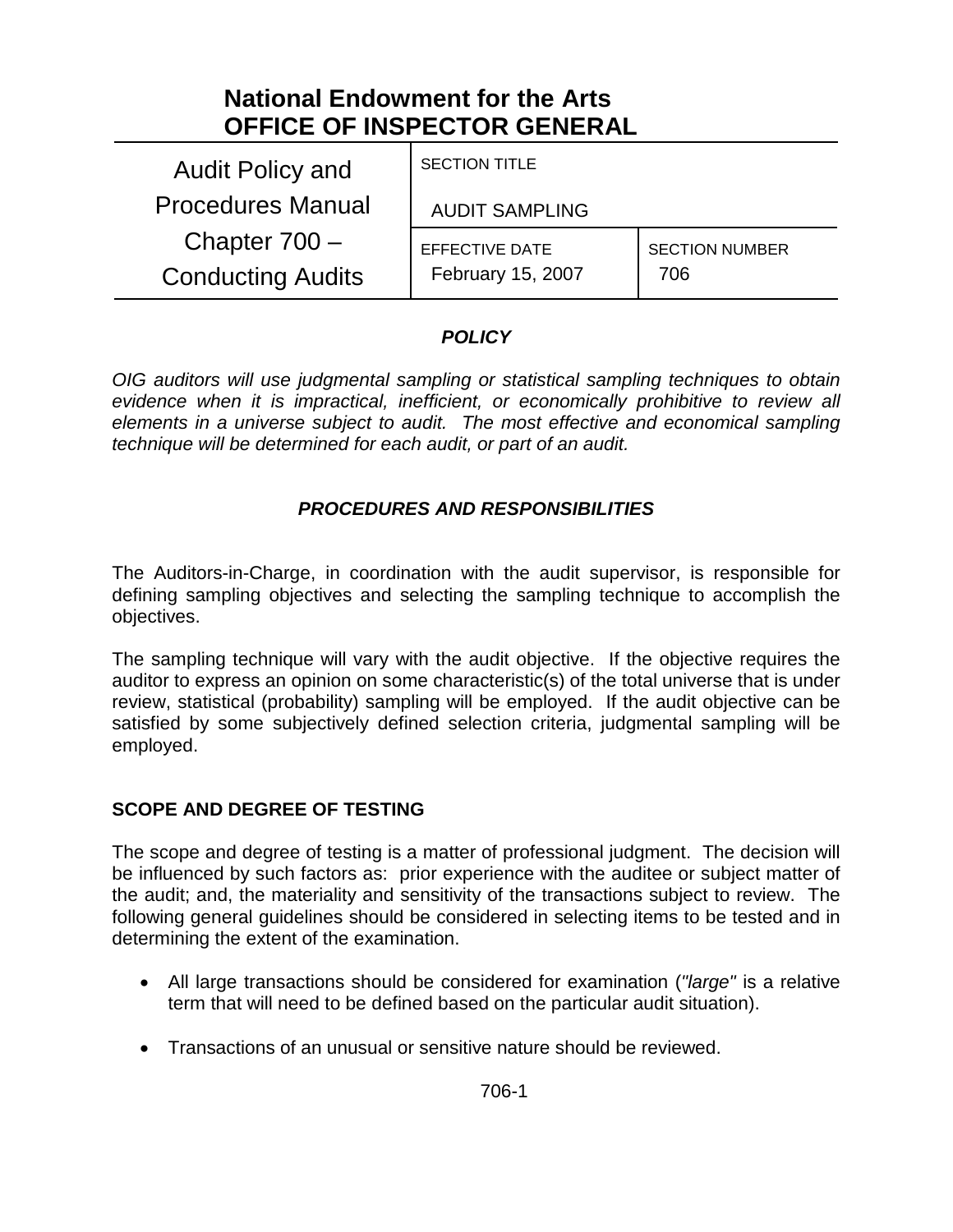## **JUDGMENTAL SAMPLING**

Judgmental sampling involves selecting items from a universe for examination based on some subjective decision made by the auditor. This sampling technique is mainly used when it is not necessary to generalize (project) the sample results to the universe. The technique may be used as a form of discovery sampling to increase the auditors' knowledge about certain portions of the universe (such as sampling to show vulnerability to noncompliance with laws or regulations, or weaknesses in internal controls). Also, auditors may deliberately select cases in a particular universe that represent the largest dollar amount or greatest potential for error. The sample results, however, must be used with care and may not be used to draw statistically defensible conclusions about an entire universe. If an estimate is derived from the results of a judgmental sample, the audit report should fully disclose the details of the sample and the basis of the estimate. The report should clearly demonstrate that while the sample is not a statistical sample, it is representative and the estimate is reasonable.

## **STATISTICAL SAMPLING**

Statistical sampling involves a random selection of items from a universe in such a way that personal bias or subjective considerations are eliminated; every item in the universe to which the sample results are to be generalized has an equal or known probability of being selected, and items are selected independently. It is used when the audit objective is to draw conclusions about a universe.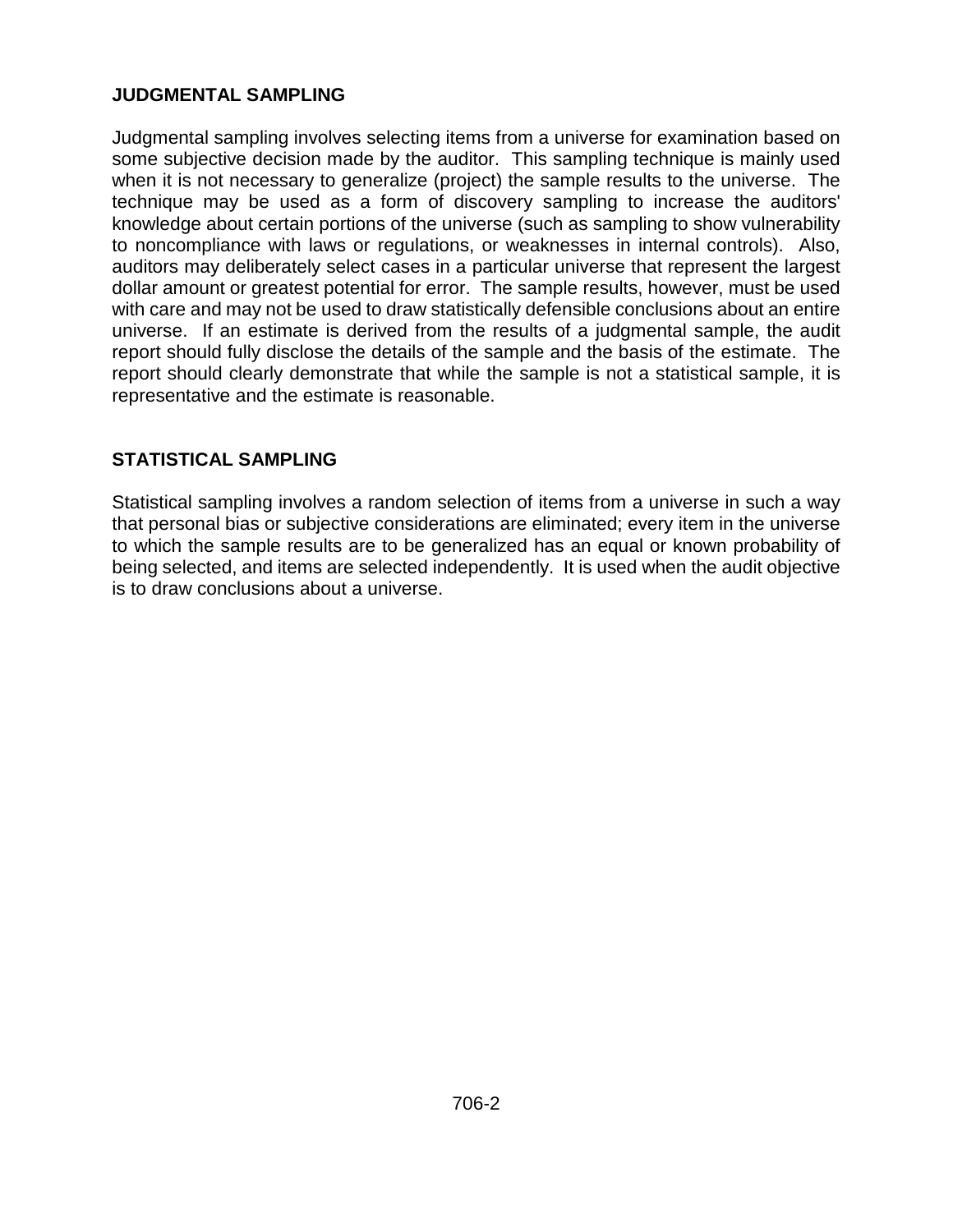# **National Endowment for the Arts OFFICE OF INSPECTOR GENERAL**

| <b>Audit Policy and</b>  | <b>SECTION TITLE</b>   |                       |
|--------------------------|------------------------|-----------------------|
| <b>Procedures Manual</b> | <b>EXIT CONFERENCE</b> |                       |
| Chapter $700 -$          | <b>EFFECTIVE DATE</b>  | <b>SECTION NUMBER</b> |
| <b>Conducting Audits</b> | February 15, 2007      | 707                   |

# *POLICY*

*At the conclusion of audit fieldwork, the audit team will present preliminary audit findings and recommendations to auditee representatives at an exit conference. The exit conference proceeding are to be documented in the working papers.*

# *PROCEDURES AND RESPONSIBILITIES*

The audit team is responsible for explaining to the auditee's representatives that:

- The preliminary findings and recommendations presented at the exit conference may change after further audit analysis.
- The auditors are willing to consider any management explanations or clarifications of issues raised in the audit that they may wish to present.

The team should also explain the audit report process to the auditee's representatives.

A written record of the exit conference proceedings should be prepared and placed in the working papers. The date, time and place of the exit conference, and the names and titles of the auditee's representatives should be included in the record.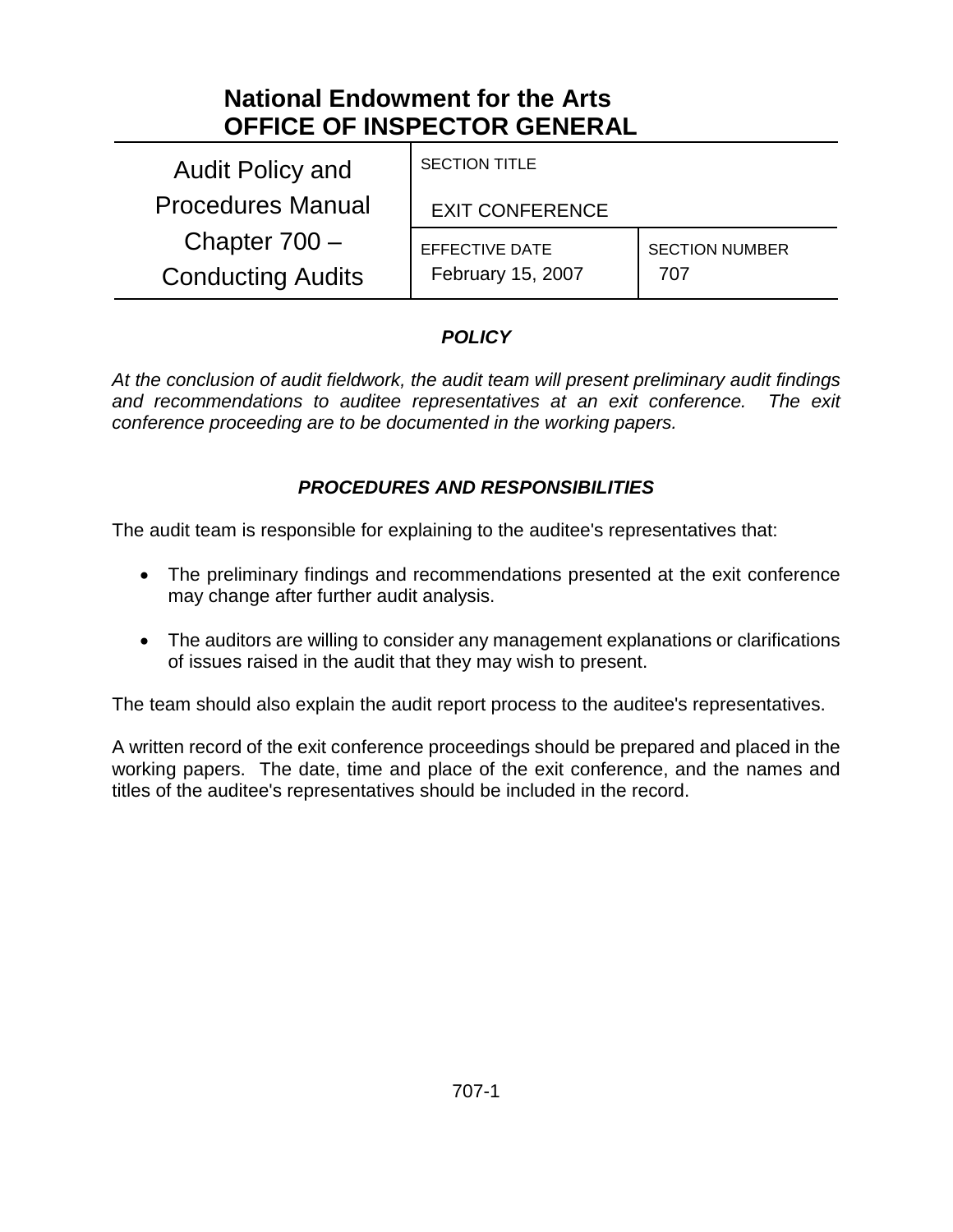#### *AUDIT POLICY AND PROCEDURES MANUAL*

#### **TABLE OF CONTENTS CHAPTER 800 - AUDIT REPORTING**

|                                           | $801 - 1$ |
|-------------------------------------------|-----------|
|                                           | $801 - 1$ |
|                                           | $801 - 1$ |
|                                           | $801 - 1$ |
|                                           | $801 - 1$ |
|                                           | $801 - 2$ |
|                                           | 801-2     |
|                                           | 801-2     |
|                                           | $801 - 2$ |
|                                           | $801 - 3$ |
|                                           | $801 - 3$ |
|                                           | $801 - 4$ |
| <b>GENERAL GUIDELINES ON FINDINGS AND</b> |           |
|                                           | $801 - 4$ |
|                                           | $801 - 4$ |
|                                           | $801 - 4$ |
|                                           | $801 - 4$ |
|                                           | 801-4     |
| Statements or Representations by Others   | 801-5     |
|                                           | 801-5     |
|                                           | 801-5     |
| GUIDELINES ON PRESENTING FINDINGS         | 801-5     |
|                                           | 801-5     |
|                                           | $801 - 6$ |
| GUIDELINES ON PRESENTING RECOMMENDATIONS  | $801 - 6$ |
|                                           | 801-7     |
| MANAGEMENT COMMENTS AND OIG EVALUATION    | 801-7     |
|                                           | $801 - 8$ |
|                                           | $801 - 8$ |
|                                           | 801-9     |
| OTHER REPORTING REQUIREMENTS              | 801-9     |
| Auditor's Opinion on Financial Statements | 801-9     |
|                                           | $801 - 9$ |
|                                           | 801-10    |
|                                           | 801-10    |
| Attachment 801-A, Example, Auditor's      |           |
| <b>Opinion on Financial Schedules</b>     | 801-11    |
| Attachment 801-B, Example, Auditor's      |           |
|                                           | 801-12    |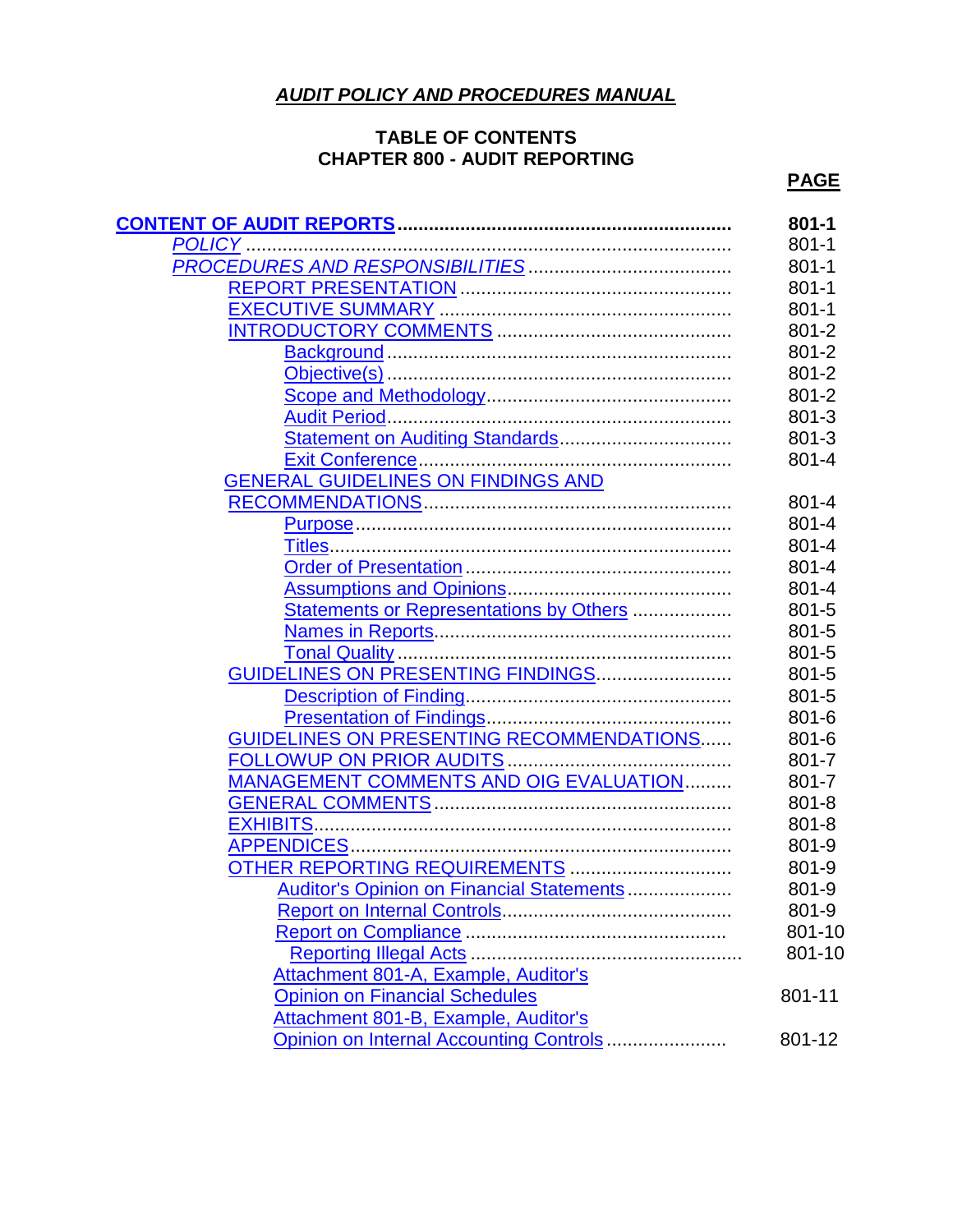#### **TABLE OF CONTENTS - Continued CHAPTER 800 - AUDIT REPORTING**

**PAGE**

<span id="page-91-3"></span><span id="page-91-2"></span><span id="page-91-1"></span><span id="page-91-0"></span>

| Attachment 801-C, Example, Summary                        |           |
|-----------------------------------------------------------|-----------|
| Report on Internal Controls (Performance Audit)           | 801-14    |
| Attachment 801-D, Example, Auditor's Opinion on           |           |
| Compliance with Federal Laws and Regulations              | 801-15    |
| <b>REVIEW, APPROVAL AND RELEASE OF REPORTS </b>           | 802-1     |
| POLICY                                                    | $802 - 1$ |
|                                                           | $802 - 1$ |
|                                                           | 803-1     |
| <b>POLICY</b>                                             | 803-1     |
|                                                           | 803-1     |
|                                                           | 803-1     |
|                                                           | 803-1     |
|                                                           | 803-2     |
| Attachment 803A - Example, Draft                          |           |
| Report Transmittal Memorandum                             | 803-3     |
| Attachment 803B - Example, Final                          |           |
| Report Transmittal Memorandum                             | 803-4     |
| Attachment 803C - Example, Letter Transmitting            |           |
|                                                           | 803-5     |
|                                                           | 804-1     |
|                                                           | 804-1     |
|                                                           | $804 - 1$ |
|                                                           | $804 - 1$ |
|                                                           | 804-1     |
| REFERENCER NOTATIONS AND EXCEPTIONS                       | 804-2     |
| RESOLUTION OF REFERENCER EXCEPTIONS                       | 804-3     |
| Attachment 804-A - Audit Report                           |           |
|                                                           | 804-4     |
|                                                           |           |
| <b>REVIEW AND OVERSIGHT OF FINANCIAL STATEMENT AUDITS</b> | 805-1     |
| <b>POLICY</b>                                             | 805-1     |
|                                                           | 805-2     |
|                                                           | 805-3     |
|                                                           | 805-4     |
|                                                           | 805-4     |
|                                                           | 805-4     |
| Attachment 805-A, Example Auditing Standards              |           |
|                                                           | 805-5     |
| Attachment 805-B, Example of Checklist for                |           |
| <b>OIG Monitoring of Financial Statement Audits</b>       |           |
|                                                           | 805-6     |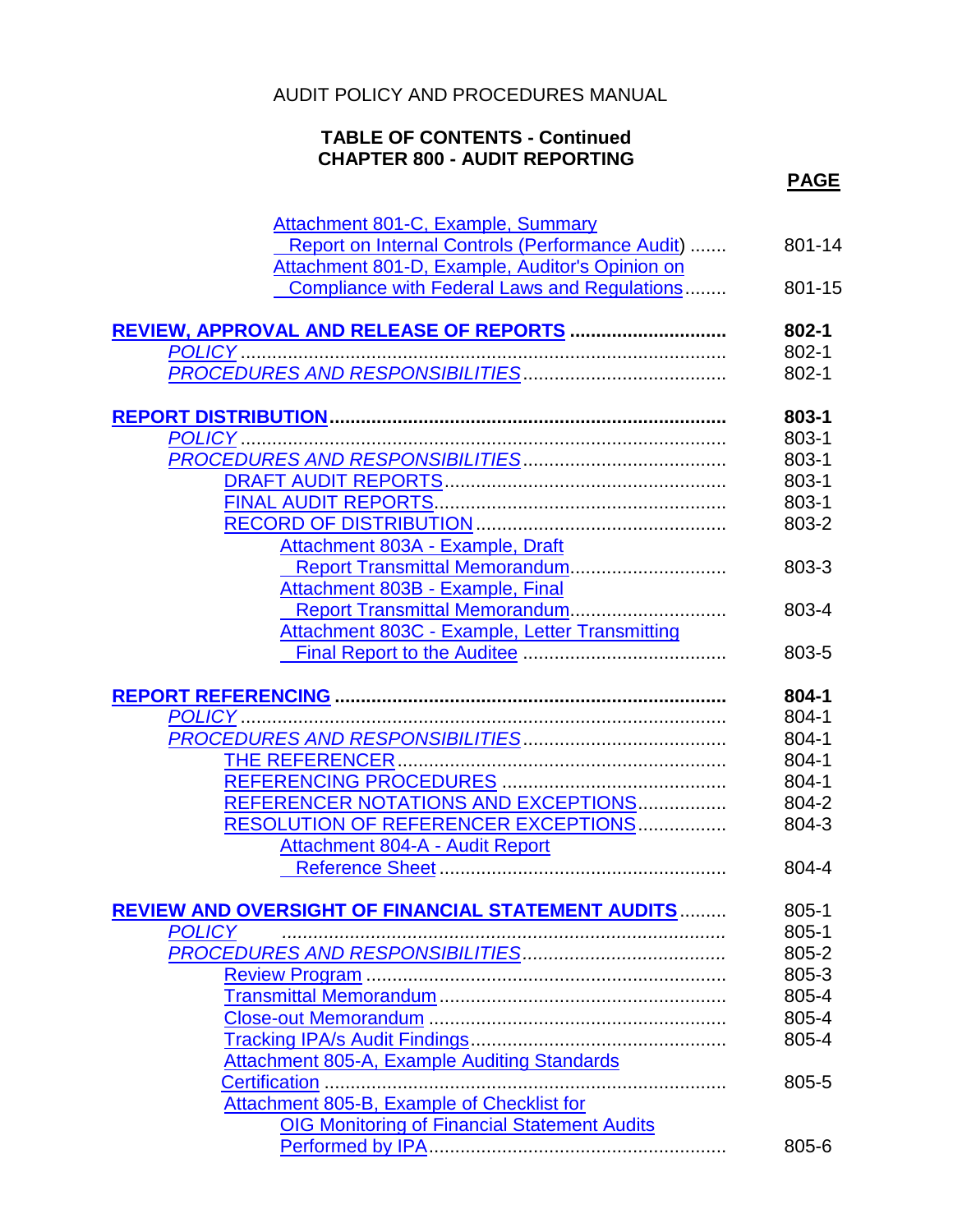<span id="page-92-0"></span>

|               | Attachment 805-C, Example of Memo to Chairman |       |
|---------------|-----------------------------------------------|-------|
|               |                                               | 805-7 |
|               |                                               |       |
|               |                                               |       |
|               |                                               | 806-1 |
| <b>POLICY</b> |                                               | 806-1 |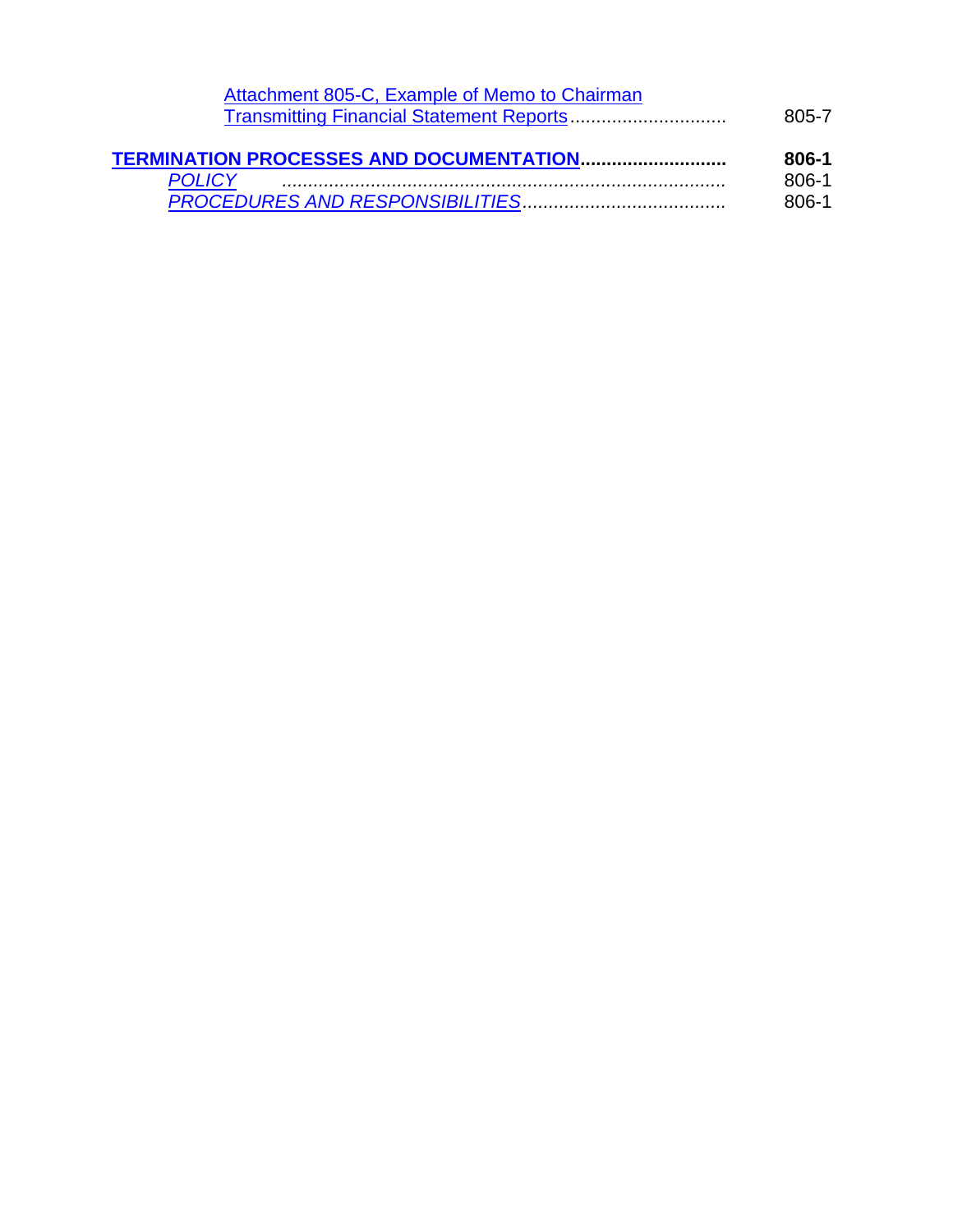# **National Endowment for the Arts OFFICE OF INSPECTOR GENERAL**

<span id="page-93-0"></span>

| <b>Audit Policy and</b>  | <b>SECTION TITLE</b>            |                       |
|--------------------------|---------------------------------|-----------------------|
| <b>Procedures Manual</b> | <b>CONTENT OF AUDIT REPORTS</b> |                       |
| Chapter 800 – Content    | EFFECTIVE DATE                  | <b>SECTION NUMBER</b> |
| of Audit Reports         | August 15, 2013                 | 801                   |

## <span id="page-93-1"></span>*POLICY*

*The results of audits, attestation engagements and other reviews will be reported to management in writing or in some other retrievable form.*

*To provide for flexibility in reporting the results of audits and other reviews, standard report*  formats are not prescribed. However, OIG policy is to fully implement the applicable *Government Auditing Standards of reporting for financial, attestation engagements and performance audits.*

### <span id="page-93-2"></span>*PROCEDURES AND RESPONSIBILITIES*

OIG auditors should read and become familiar with the standards of reporting for financial, attestation engagements and performance audits established by the Government Auditing Standards.

While standard report formats are not prescribed, what follows are the essential reporting elements that should be observed by the OIG staff.

### <span id="page-93-3"></span>**REPORT PRESENTATION**

Reports should be complete, accurate, objective, convincing, and as clear and concise as the subject matter permits.

Reporting Confidential and Sensitive Information

If certain pertinent information is prohibited from public disclosure or is excluded from a report due to the confidential or sensitive nature of the information, auditors should disclose in the report that certain information has been omitted and the reason or other circumstances that make the omission necessary. The auditors should consult with OIG General Counsel regarding any requirements or circumstances that may necessitate the omission of certain information. When circumstances call for the omission of certain information, auditors should evaluate whether this omission could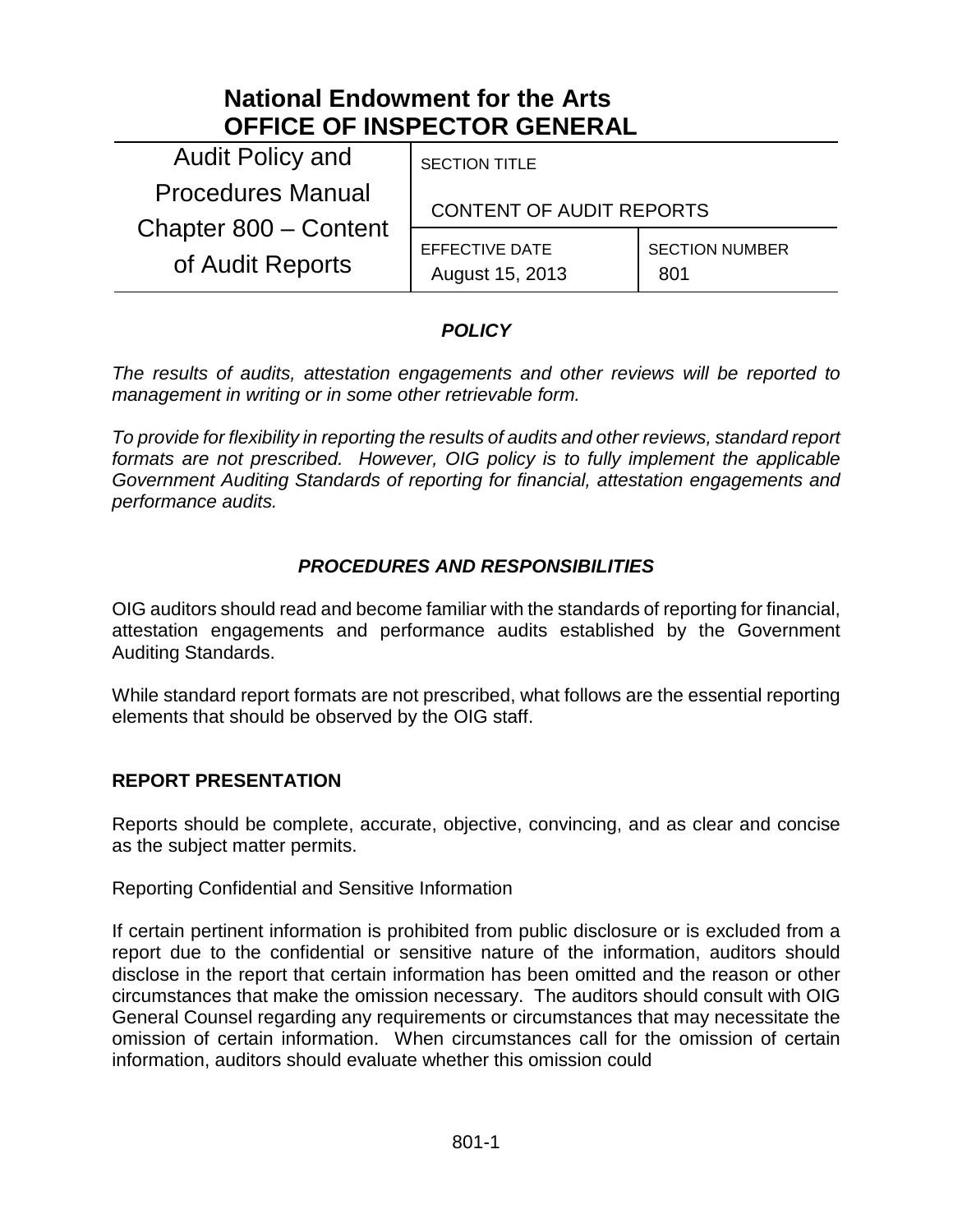distort the audit results or conceal improper or illegal practices. Auditors may issue a limited use report containing such information and distribute the report only to those parties responsible for acting on the auditors' recommendations. The auditors should also determine whether public laws could impact the availability of classified or limited use reports and determine whether other means of communication with management and those charged with governance would be more appropriate.

## <span id="page-94-0"></span>**EXECUTIVE SUMMARY**

For significant audits, it may be appropriate to synopsize the report in the form of an *"Executive Summary."* The purpose of the summary is to convey to the reader information on the major audit conclusions without the reader having to read the entire report. Generally, the summary should: identify the activity or entity audited, explain the purpose of the audit, and state the major audit conclusions. To the extent practicable, the audit conclusions should be related to the objectives established for the audit. For example, if the audit objective is to determine how well some management goal was achieved, the summary should present clearly the auditor's judgment of the degree to which the goal was achieved. Since the object of the report is to convey a constructive evaluation of the thing audited, audit conclusions, particularly adverse conclusions, should be presented employing the proper tone of voice.

Adverse conclusions should always be substantiated by findings in the report. Do not list or summarize individual findings. Instead, explain the general conditions disclosed by the audit in terms that place them in perspective, and bring out the materiality and significance of the audit results.

# <span id="page-94-1"></span>**INTRODUCTORY COMMENTS**

An *"Introduction"* or some similarly captioned section of the report may be used to provide background information, and to describe the objectives, scope and methodology of the audit, the audit period, and the auditing standards followed. Also, information on the exit conference should be included when applicable. The extent of detail provided will depend on the nature and significance of the audit.

# <span id="page-94-2"></span>**Background**

This section is used to help the reader understand the nature and size of the program, function, or activity audited, and any special problems, circumstances, or events related to the audit. For example, this section may include legislative implementing criteria affecting the program, function, or activity. Data on available resources, such as personnel and funding, may also be included. Care should be taken to include only that background information that is relevant to the audit performed.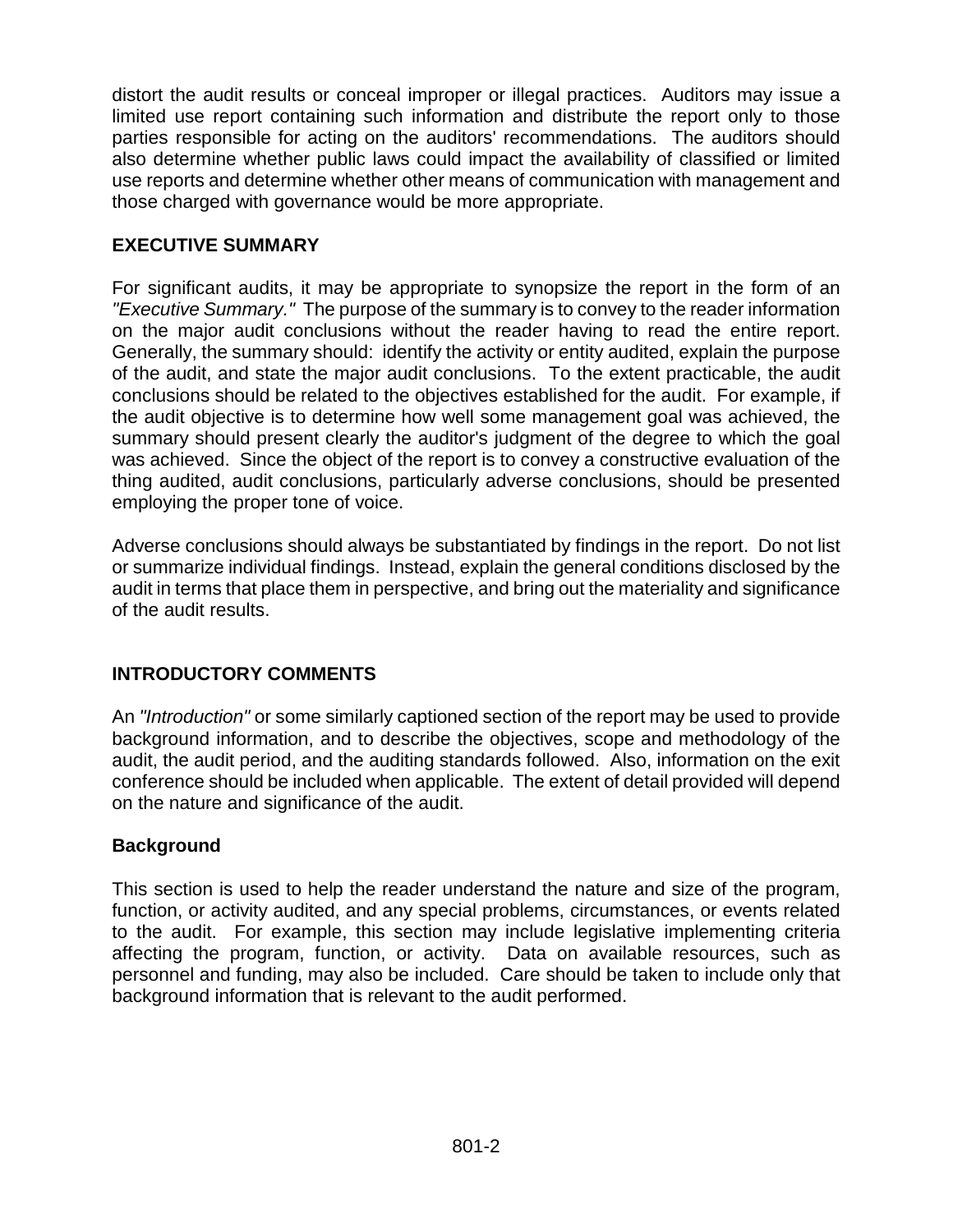## <span id="page-95-0"></span>**Objective(s)**

Reports should state the objective(s) of the audit work performed in order to clearly place the reports content in the proper perspective. The auditors' summary conclusions should specifically address, in either a positive or negative fashion, each objective established for the audit. (See Section 702.)

#### <span id="page-95-1"></span>**Scope and Methodology**

The report should describe the coverage and the depth of the audit work performed, as well as the techniques used for gathering and analyzing evidence. This information should be tailored to describe the work actually done and should relate to the objectives established for the audit. It should, as applicable:

- Explain the relationship between the universe and what was audited;
- Identify the time period covered by the audit;
- Identify organizations and geographic locations at which audit work was conducted;
- Cite the kinds and sources of the evidence obtained, and the techniques applied to verify and analyze the evidence.

Any limitations on the scope of the audit should be identified and, when necessary for clarification, areas not examined or specifically excluded from the audit should be identified. Every effort should be made to avoid any miscommunications concerning the work that was done to achieve the audit objectives.

#### <span id="page-95-2"></span>**Audit Period**

The period during which the audit was conducted should be included in the audit report.

#### <span id="page-95-3"></span>**Statement on Auditing Standards**

A statement on the auditing standards followed should be included in the scope section of audit reports on both financial and performance audits. When the applicable Government Auditing Standards were followed, the report should include statements along the lines of the following:

#### Financial Statement Audit

The examination was made in accordance with generally accepted Government Auditing Standards for financial audits and included tests of internal controls and compliance with laws and regulations to the extent necessary to provide reasonable assurance that the financial statements were free of material misstatement.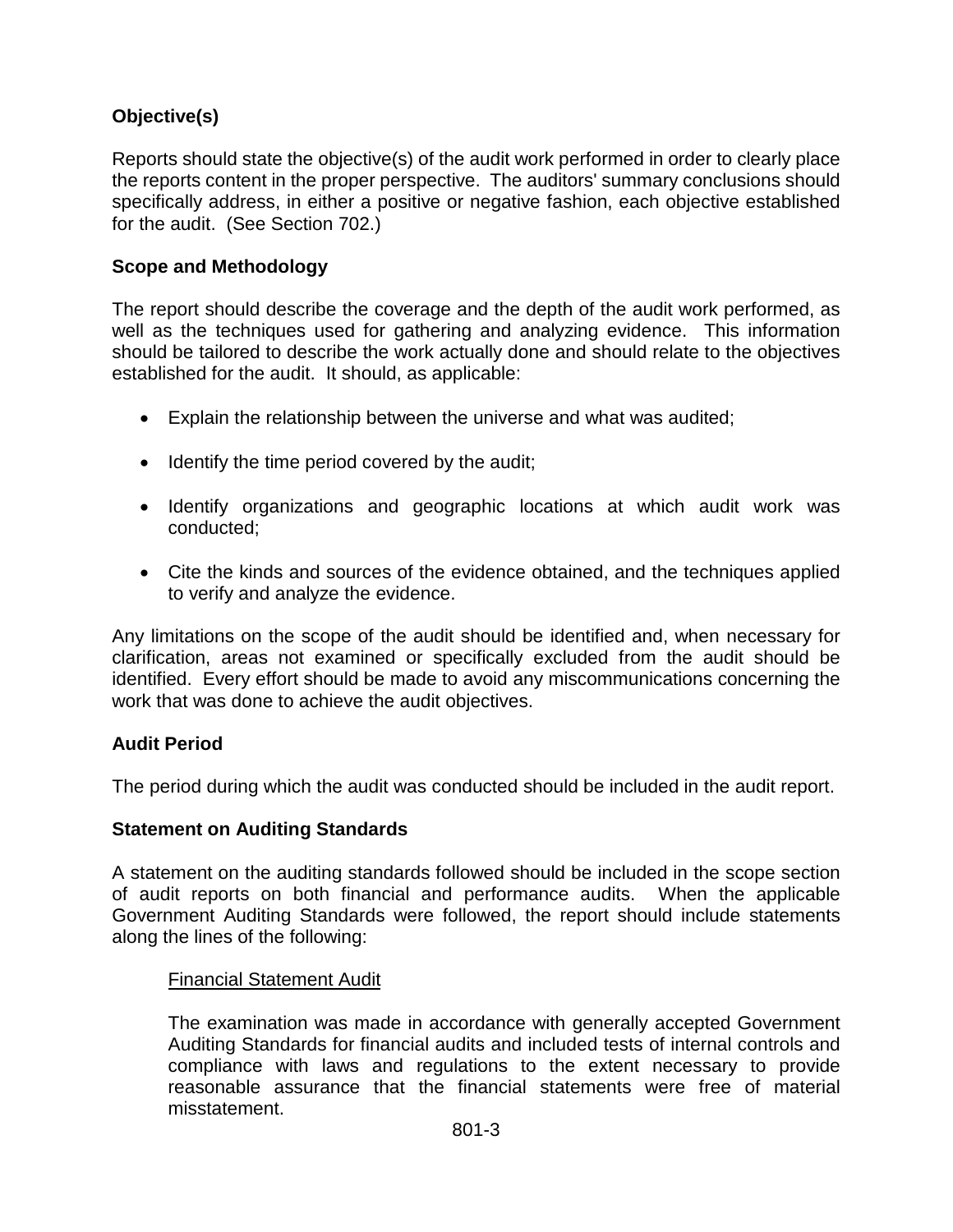## Performance and Financial Related Audits

We conducted this audit in accordance with generally accepted government auditing standards. Those standards require that we plan and perform the audit to obtain sufficient, appropriate evidence to provide a reasonable basis for our findings and conclusions based on our audit objectives. We believe that the evidence obtained provides a reasonable basis for our findings and conclusions based on our audit objectives.

Any departures from applicable Government Auditing Standards should be explained in the report. The reason for the departure, and the known effect on the audit as a result of not following an applicable standard should be disclosed. The statement on auditing standards need not be qualified when standards that were not applicable were not followed.

### <span id="page-96-0"></span>**Exit Conference**

The date of the exit conference, and the position/title of auditee personnel who participated in the conference should normally be included in the report.

# <span id="page-96-1"></span>**GENERAL GUIDELINES ON FINDINGS AND RECOMMENDATIONS**

The following are some general guidelines on findings and recommendations. The guidelines should be applied, where appropriate, when developing and reporting findings and recommendations.

### <span id="page-96-2"></span>**Purpose**

The Findings and Recommendations section of the report provides the reader a complete picture of each finding, including the condition disclosed by the audit, causative factors, adverse effects, and recommendations for corrective actions. This section should contain sufficient factual data to fully convince the reader that significant problems exist, that the major causative factors have been identified, and that the auditors' conclusions are valid. The presentation should be complete, but concise. In this regard, report writers and reviewers will have to use their professional judgment to decide when they have the proper balance between completeness and conciseness.

# <span id="page-96-3"></span>**Titles**

Each finding should be given a brief title that identifies its subject matter.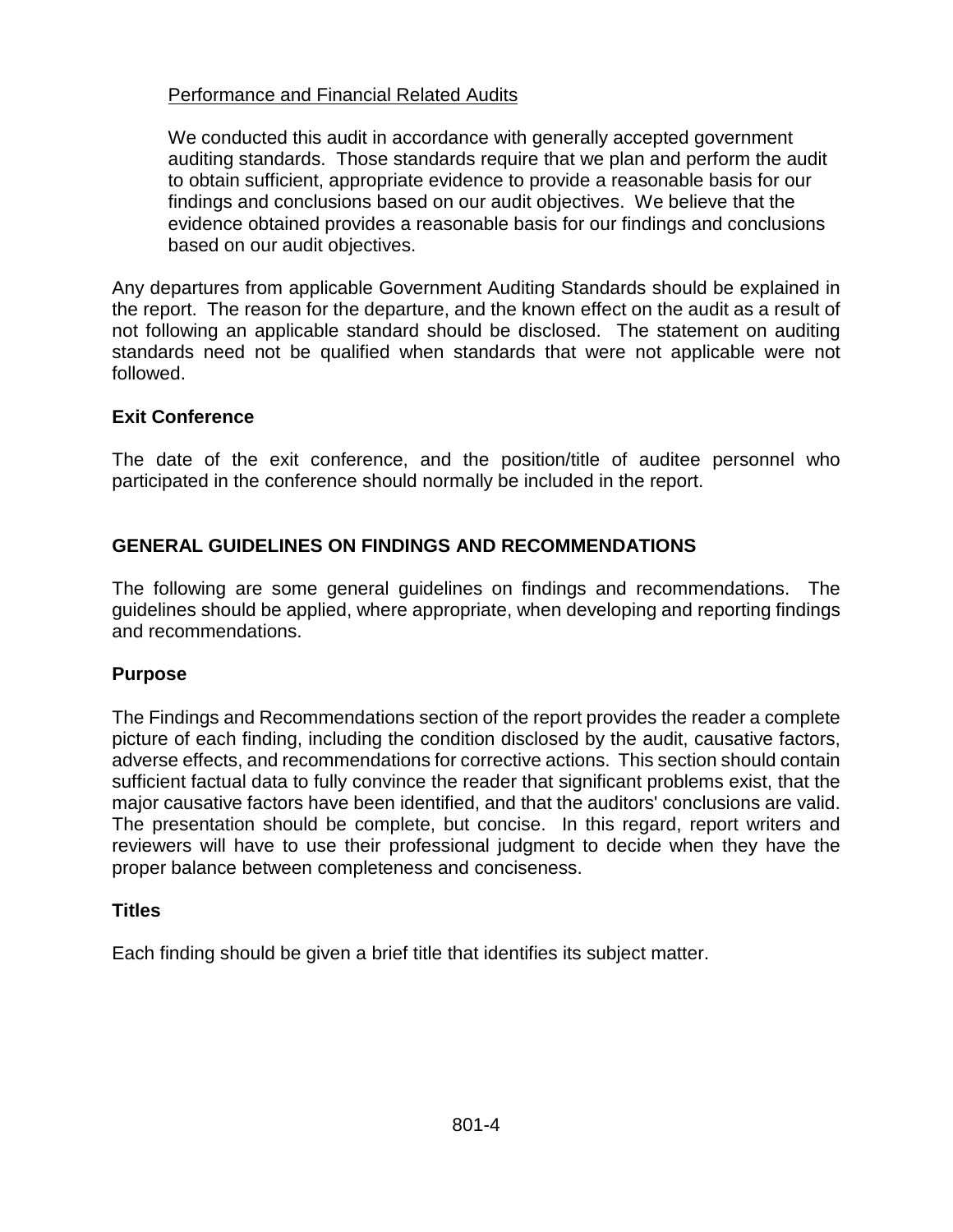#### <span id="page-97-0"></span>**Order of Presentation**

The findings should normally be presented in order of their significance. It is important that the findings reported be limited to those having a material effect on the auditee's operations or those of interest to higher management levels because of their broad application. Including unimportant findings can impair auditees' confidence in the OIG, make reports unduly long, and obscure the really important findings. All levels involved in report preparation should, therefore, apply professional judgment in deciding whether a finding is important enough to be included in the report.

#### <span id="page-97-1"></span>**Assumptions and Opinions**

If a comment in a finding represents the auditor's opinion or an assumption, it should be identified as such. The basis for the opinion or assumption should be explained in the report.

#### <span id="page-97-2"></span>**Statements or Representations by Others**

Information provided orally should be used with caution and only when germane to the finding. The source of the information should be clearly identified.

#### <span id="page-97-3"></span>**Names in Reports**

References that name individuals should not be included in findings or other parts of reports. Appropriate position titles may be used. Auditees' comments and reactions to findings should be credited to the responsible official by title or position to the maximum extent possible. If the identification of individuals by name is necessary for understanding or to effect corrective action, this information should be furnished separately to the auditee.

### <span id="page-97-4"></span>**Tonal Quality**

Auditing might be thought of as the art of independently finding out what people are doing, evaluating their actions in the light of some standard, and, then, if change is warranted, getting them to do so. Simply telling people to change because the auditor thinks they should or because the *"regulations" say* they should, will not convince them sufficiently of the need to change. Enough information (evidence) has to be presented to demonstrate to the addressees of the report that the adverse condition described does in fact exist and to convince them that it is serious enough (significance) to make it worth the effort of trying to change or correct that condition. This is best accomplished through the use of *"tonal language."* Even though audit reporting involves criticism, the criticism must be presented in a constructive manner. Wording should not be sarcastic or antagonistic. The finding should merely state the facts in a forthright manner along with the auditor's conclusions.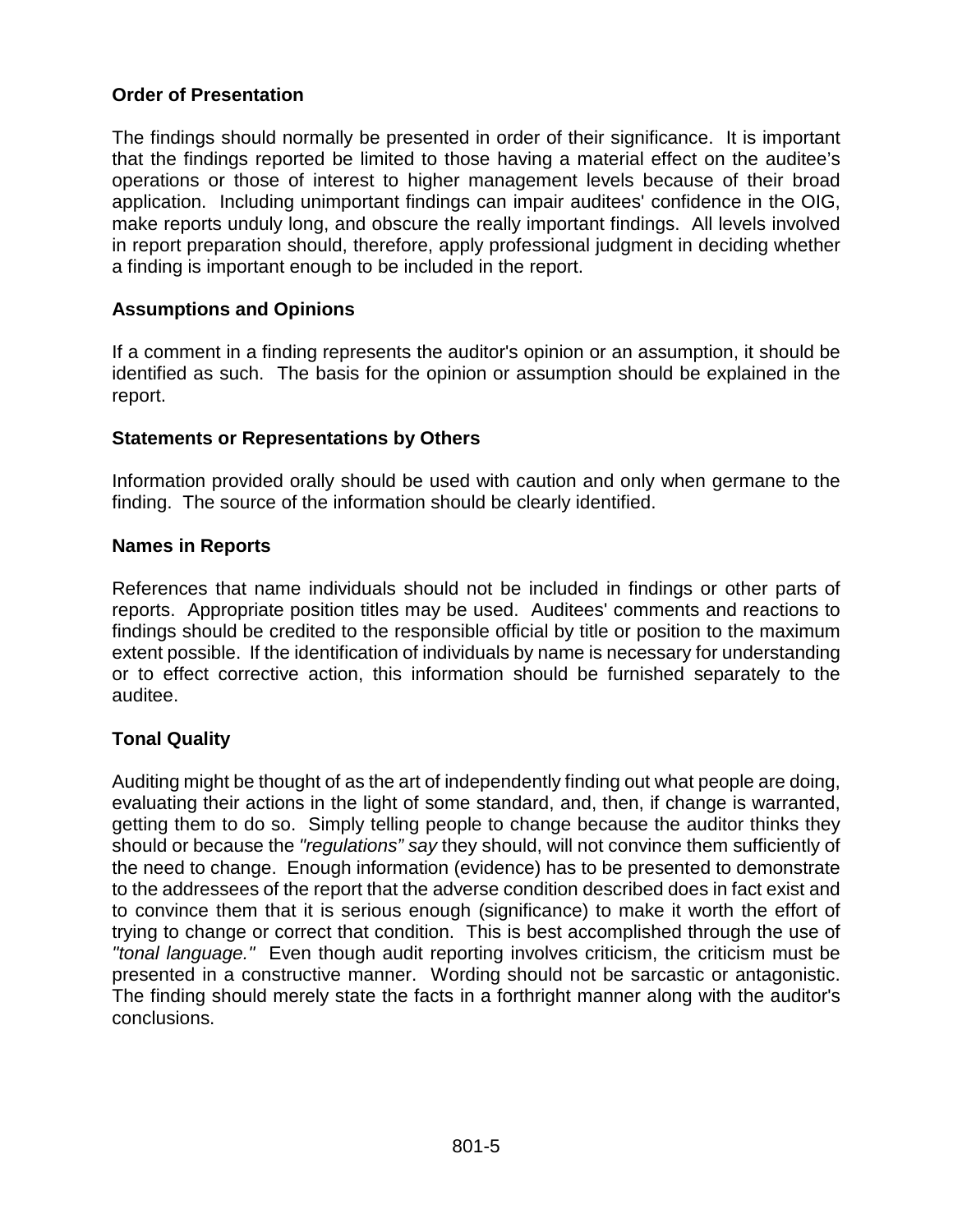## **GUIDELINES ON PRESENTING FINDINGS**

The presentation of findings in the report may vary depending on the nature of the audit, the report's intended audience, the sensitivity of the subject matter reported on, and other special circumstances. For these reasons, standard formats for the presentation of findings are not prescribed. The following, however, are general guidelines that may be adapted to fit particular reporting objectives and to satisfy the report presentation standard.

### <span id="page-98-0"></span>**Description of Finding**

Normally, a finding consists of the: *"condition"* disclosed by the audit (what was found to be wrong or in need of improvement), *"criteria"* (what should be) that was applied to develop the condition, *"cause"* (reason for the condition), and *"effect"* (actual or potential harm resulting from the condition). Professional judgment will have to be exercised in determining the extent of detail that needs to be presented for each element of the finding in order to provide complete, accurate, objective and convincing reporting, while maintaining a clear and concise presentation.

#### <span id="page-98-1"></span>**Presentation of Findings**

The following should be considered in forming judgments concerning the presentation of findings.

- Condition. This element presents the significant problem identified by the audit. Normally, a clear and accurate statement of the condition evolves from the auditor's comparison of the results of fact-finding procedures with appropriate evaluation criteria.
- Criteria. Criteria are the standards, rules, or tests applied to measure performance in order to identify the condition. Published criteria may be quoted, summarized or paraphrased, depending on its length, relevance, and clarity. Some examples of criteria are:
	- Written requirements (laws, regulations, instructions, manuals, directives, etc.).
	- Independent opinion of experts outside of the audited activity.
	- Prudent business practice provided the practice cited as a criterion is a valid and logical standard to apply to the case in point.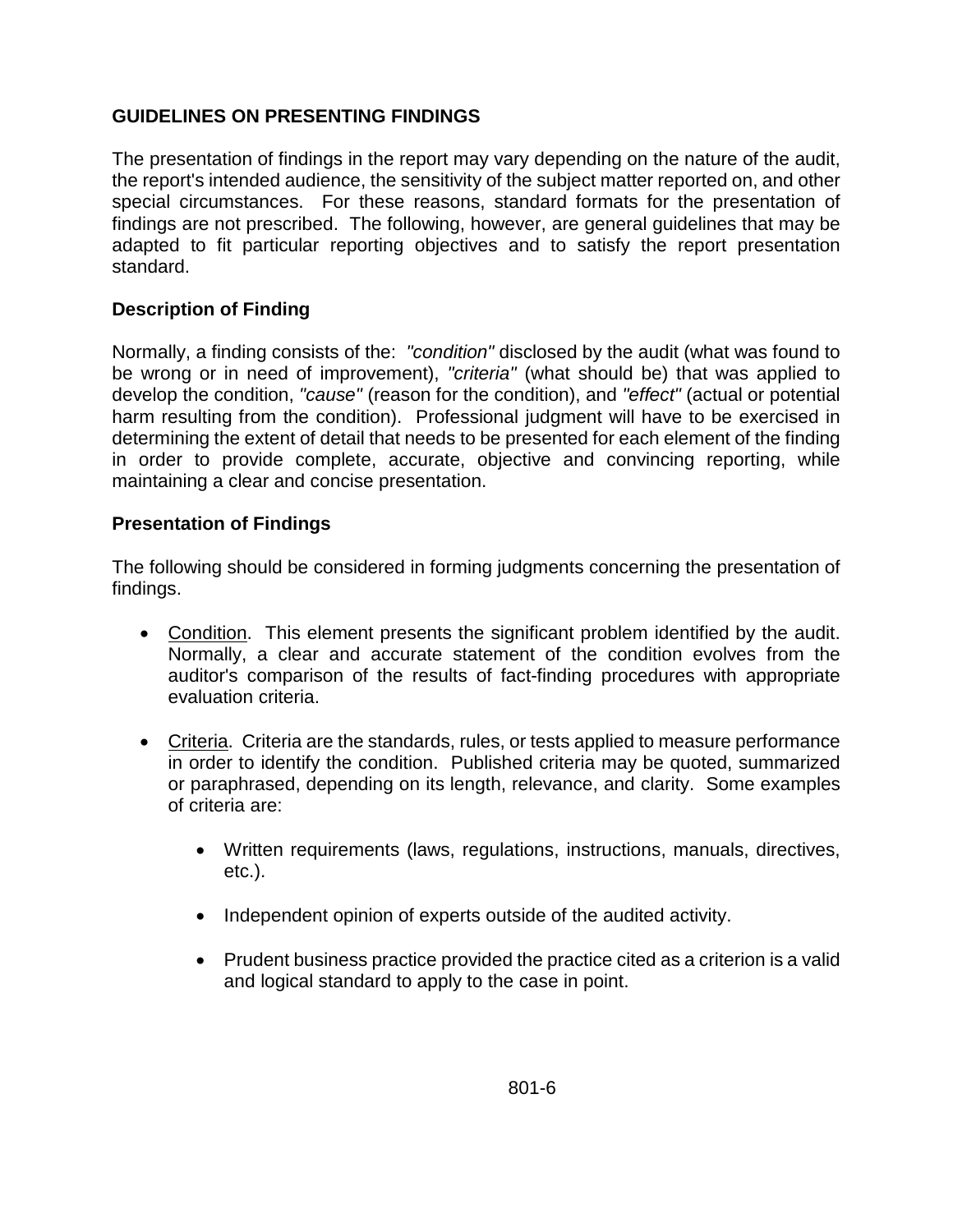- Good judgment (least desirable criteria). Good judgment or other subjective criteria should make sense, be logical, and convincing to the reader.
- Cause. Cause is the underlying action, lack of action, weakness, deficiency, or inadequacy leading to the condition. Identifying causes may be difficult in some cases, but a reasonable amount of effort should be exerted to get as close to the real cause(s) of the problem as possible in order to put the finding in perspective, make the finding convincing, and lead to a sensible, specific recommendation(s) for corrective action. It is difficult to devise a meaningful recommendation if the cause, or causes of a problem are not known.
- Effect. Effect is what has resulted, or could result from the condition identified in dollar or other terms. Effect answers the question: *"So what?"*

### <span id="page-99-0"></span>**GUIDELINES ON PRESENTING RECOMMENDATIONS**

Each finding should contain one or more recommendations. They should be specific with respect to the actions that are needed to eliminate or reduce the condition(s)  $-$  they should address the cause or causes of the reported problems.

Recommendations should cover only the causative factors discussed in the finding, and should follow logically from what was presented in the finding. Background information or reasons for making the recommendations should not be included. Most important, recommendations should be reasonable, and their implementation should be practical.

# <span id="page-99-1"></span>**FOLLOWUP ON PRIOR AUDITS**

The report should include a discussion of follow-up actions on audit recommendations made in prior audits that are related to the subject matter of the current audit. If appropriate corrective actions were taken on the prior recommendations, and the actions were lasting, so state in the current report. If the current audit shows that a condition previously reported continues to exist because adequate corrective actions were not taken on the prior recommendation(s), or the actions taken were not lasting, provide the following information in the current report:

- Title, report number and date of the prior report.
- Actions management agreed to take on the prior recommendation(s).
- Reference to the current condition reported as it relates to the prior condition.
- To the extent known, the reasons why only partial or no action was taken on the prior recommendation(s) or the reasons the action taken was not lasting.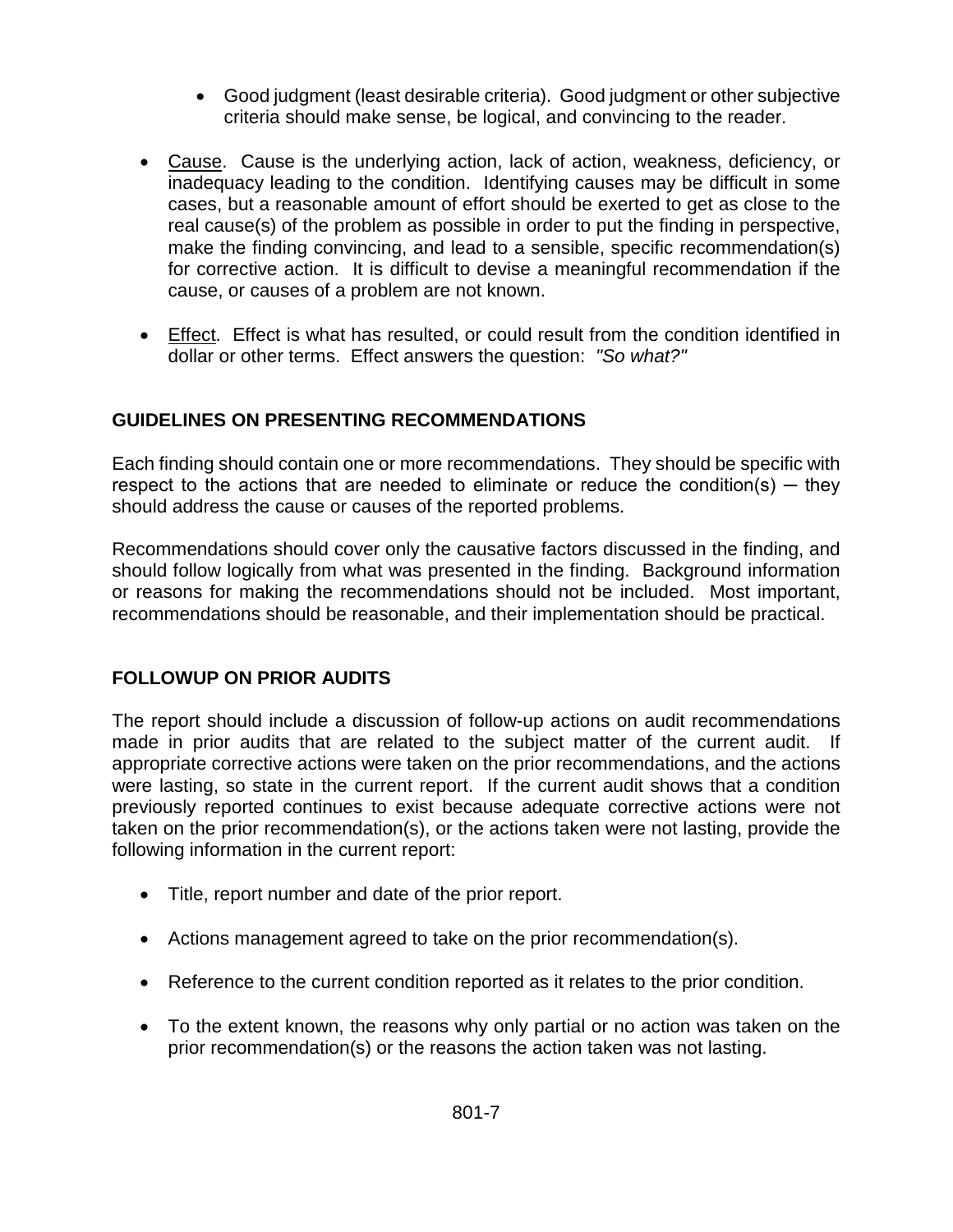Reasons action still needs to be taken to correct the condition reported. If the cause or causes of the condition reported in the current report are different from those existing at the time of the prior audit, this should be explained in the report. In this case, the conditions would not be treated as a repeat condition.

### <span id="page-100-0"></span>**MANAGEMENT COMMENTS AND OIG EVALUATION**

Normally, management comments on findings and recommendations will appear only in final reports. Comments will either be obtained at the exit conference or through an official request for comments on the draft report. The Inspector General may request management comments before draft reports are issued if deemed appropriate.

The presentation in the final report of management comments on the draft report, and OIG's evaluation of the comments, will depend on the length and relevance of the comments, and on whether management agrees with the findings and recommendations. If the comments are brief and germane, they may be presented verbatim in the report. Otherwise, the comments should be summarized for presentation in the report. The full text of management's comments may be included in an appendix to the report at the discretion of the Inspector General.

If management's comments are summarized, the summary should be a fair representation of management's position. It should state whether management agreed or disagreed with the findings and recommendations, and the reasons for any disagreements. It should show the corrective actions management agreed to take on the recommendations, if applicable.

An extensive OIG evaluation need not be shown in the report when management expresses concurrence with the findings and recommendations and outlines responsive corrective actions that have been taken, or that are planned. A simple statement that summarizes the OIG's evaluation is generally sufficient.

When the OIG evaluation shows that a management position on a finding and/or a recommendation is not meritorious, a rebuttal will need to be placed in the audit report. The rebuttal should state the reasons for maintaining the audit position and explain, in convincing and objective terms, why the management position is at odds with the audit position. The reasoning presented in the rebuttal should be such that the reader is not faced with the task of deciding whether the management or auditor position is correct.

If the OIG evaluation of the management comments shows that a recommendation is not valid or no longer appropriate, the recommendation and related finding should be excluded from the final report. If a decision is made to include the full text of the management comments in the report, it may be appropriate to retain the recommendation in the report along with the OIG evaluation that resulted in dropping the recommendation.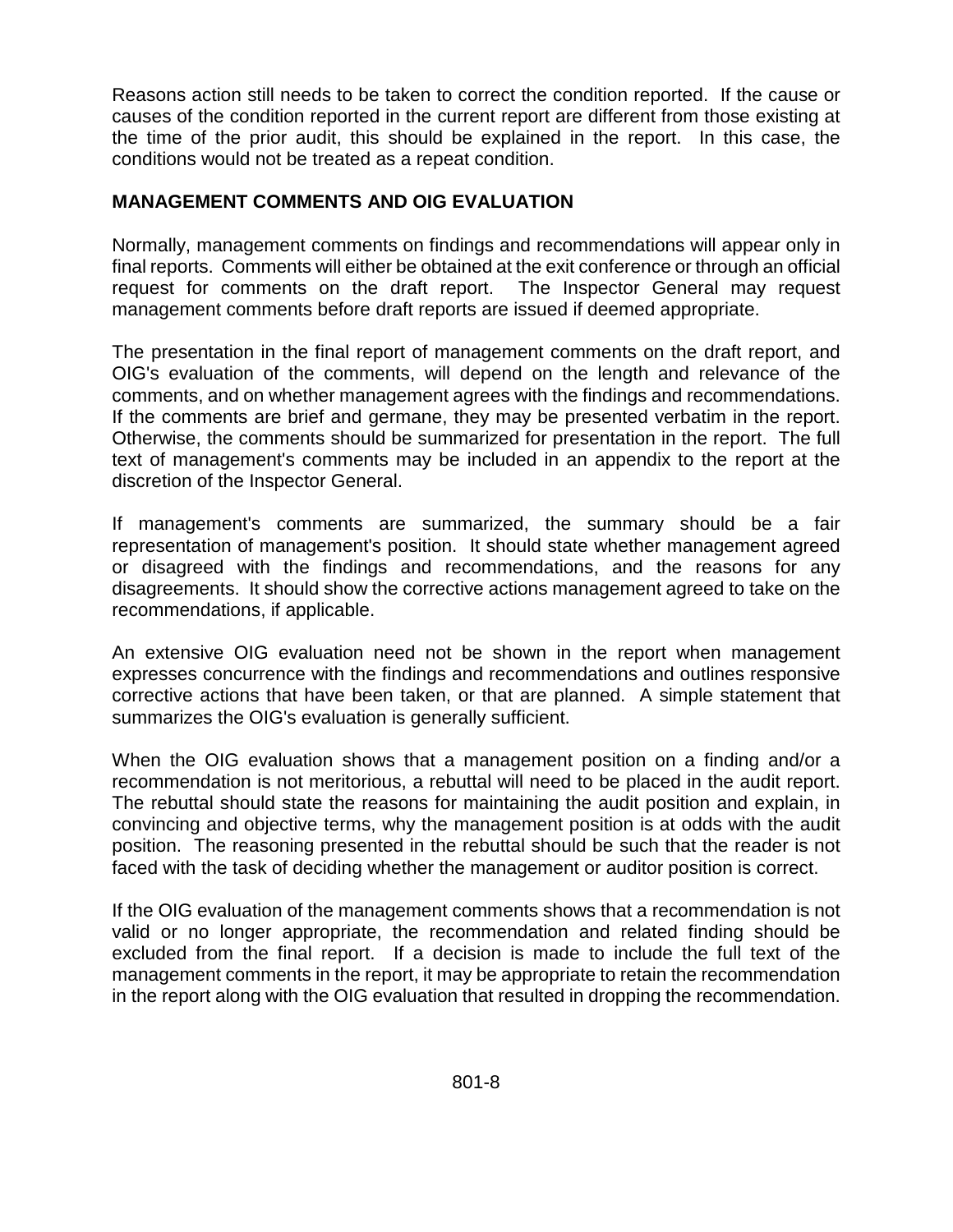## <span id="page-101-0"></span>**GENERAL COMMENTS**

In some reports, it may be useful to include General Comments concerning observations made during the audit that may be of interest to users of the report; for example:

- Recognition of specific noteworthy accomplishments particularly management improvements in one program or activity that may apply elsewhere.
- Observations of conditions for which a recommendation is not appropriate, or timely, but which would be of interest to agency officials. The conditions might include outstanding or potential litigation, financial trends, potential budget overruns, or any other observations concerning potential or existing problem areas that required little, if any, audit analysis but that are relevant to the audit.

# <span id="page-101-1"></span>**EXHIBITS**

Schedules, tables, charts, graphs and other documents that explain or supplement other parts of the report may be attached as Exhibits.

# <span id="page-101-2"></span>**APPENDICES**

Lists, copies of correspondence and other documents that support the report may be attached as Appendices.

### <span id="page-101-3"></span>**OTHER REPORTING REQUIREMENTS**

### <span id="page-101-4"></span>**Auditor's Opinion on Financial Statements**

For financial and applicable financial related audits (e.g., audits of grants), the report should contain a statement of the auditor's opinion on the fairness with which the financial statements examined were presented. (See Attachment 801-A for an example of the auditor's opinion on financial schedules for a financial related audit.)

### <span id="page-101-5"></span>**Report on Internal Controls**

The Government Auditing Standards require reporting on the review of internal controls.

Financial and Financial Related Audits. The report on internal controls should include as a minimum: (1) the scope of the auditor's work in obtaining an understanding of the internal control structure and in assessing the control risk; (2) the entity's significant internal controls or control structure including the controls established to ensure compliance with laws and regulations that materially affect the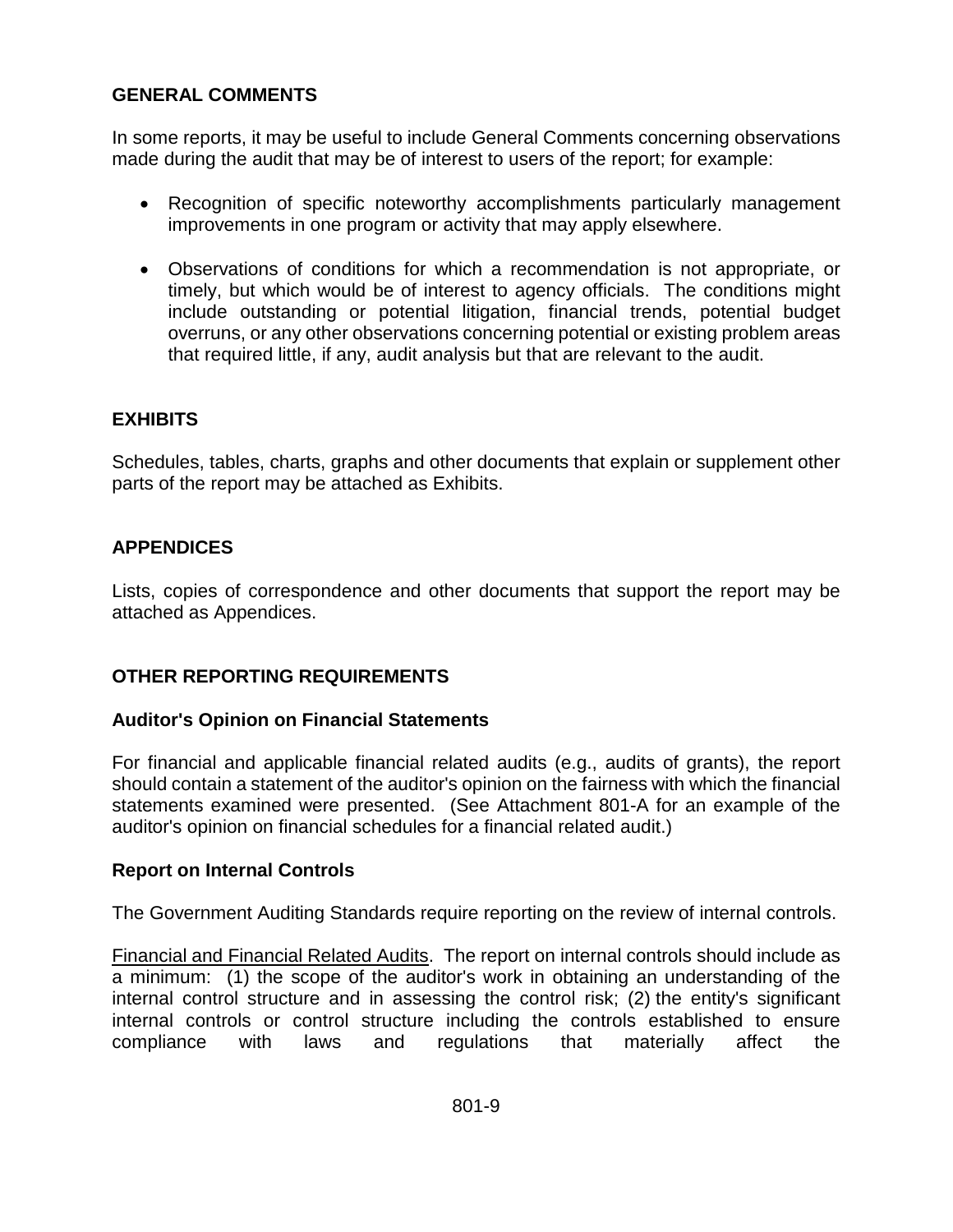- financial statements and results of the financial related audit; and (3) the internal control weaknesses identified by the audit. (See Attachment 801-B for an example of a report on internal controls.)
- Attestation Engagements. The report should disclose deficiencies in internal control, including internal control over compliance with laws, regulations, and provisions of contracts or grant agreements that are material to the subject matter of assertion.
- Performance Audits. Normally, internal controls are reviewed in relationship to the audit objectives established for the performance audit. Significant weaknesses in internal controls that are identified would be reported in findings as the cause of the deficient performance identified during the audit, along with recommendations for corrective action. A separate report on the review of internal controls is not normally required for performance audits; however, the audit report may include summary comments that draw attention to the review of internal controls and those findings that deal with breakdown in internal controls. (See Attachment 801-C for an example of a report summary on internal controls.)

## <span id="page-102-0"></span>**Report on Compliance**

The Government Auditing Standards require reporting on tests of compliance with laws and regulations.

- Financial and Financial Related Audits. The report on compliance with laws and regulations is to contain a statement of positive assurance on those items which were tested for compliance and negative assurance on those items not tested. It should include all instances of noncompliance, and all instances or indications of illegal acts that could result in criminal prosecution that have been cleared for reporting by competent authority. (See Attachment 801-D for an example of a report on compliance.)
- Performance Audits. For audits that require an assessment of compliance with laws and regulations to satisfy an audit objective, audit findings should include all significant instances of noncompliance. Findings should identify the specific laws or regulations not complied with, and the cause and effect of the noncompliance. A separate report on the review of compliance with laws and regulations is not normally required, but, as in the case of the review of internal controls, the audit report may include summary comments that draw attention to findings that deal with noncompliance with laws and regulations.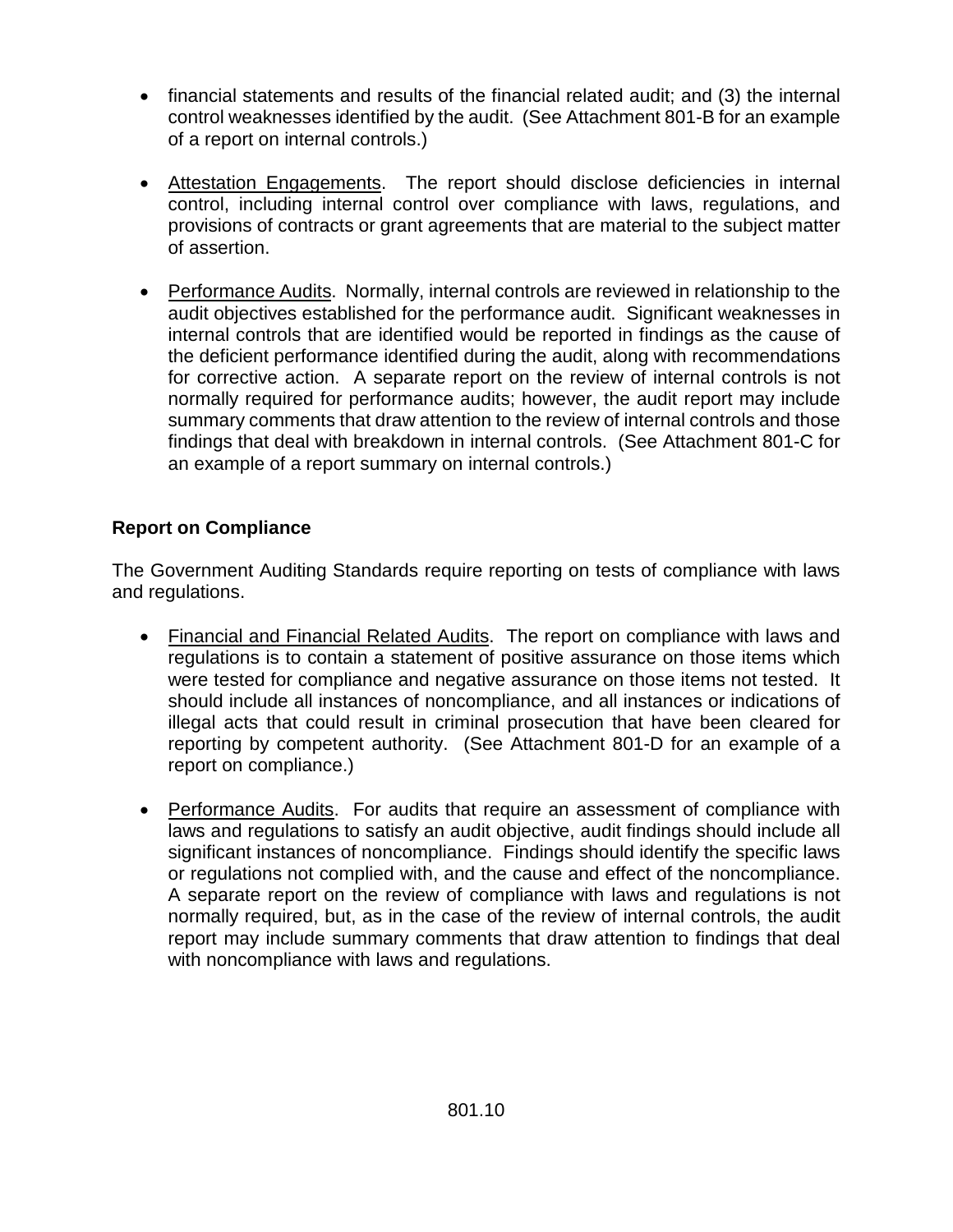## <span id="page-103-0"></span>**Reporting Illegal Acts & Fraud**

Government Auditing Standards require the reporting of all instances of illegal or potentially illegal acts that could result in the audited entity, or an officer or employee of the entity to be subjected to criminal prosecution. The standards recognize, however, that certain disclosures may interfere with investigative and legal processes, subject implicated individuals to undue publicity, or subject the auditor to potential legal action. For these reasons, draft and final reports will not contain any reference to illegal acts without the express consent of the Inspector General.

When auditors conclude, based on sufficient, appropriate evidence, that fraud, noncompliance with provisions of laws, regulations, contracts or grant agreements, or abuse either has occurred or is likely to have occurred which is significant within the context of the audit objectives, they should report the matter as a finding. Whether a particular act is, in fact, fraud or noncompliance with provisions of laws, regulations, contracts or grant agreements may have to await final determination by a court of law or other adjudicative body.

When auditors detect instances of fraud, noncompliance with provisions of laws, regulations, contracts, or grant agreements, or abuse that are not significant within the context of the audit objectives but warrant the attention of those charged with governance, they should communicate those findings in writing to audited entity officials. When auditors detect any instances of fraud, noncompliance with provisions of laws, regulations, contracts, or grant agreements, or abuse that do not warrant the attention of those charged with governance, the auditors' determination of whether and how to communicate such instances to audited entity officials is a matter of professional judgment.

When fraud, noncompliance with provisions of laws, regulations, contracts, or grant agreements, or abuse either have occurred or are likely to have occurred, auditors may consult with authorities or legal counsel (OIG General Counsel) about whether publicly reporting such information would compromise investigative or legal proceedings. Auditors may limit their public reporting to matters that would not compromise those proceedings and, for example, report only on information that is already a part of the public record.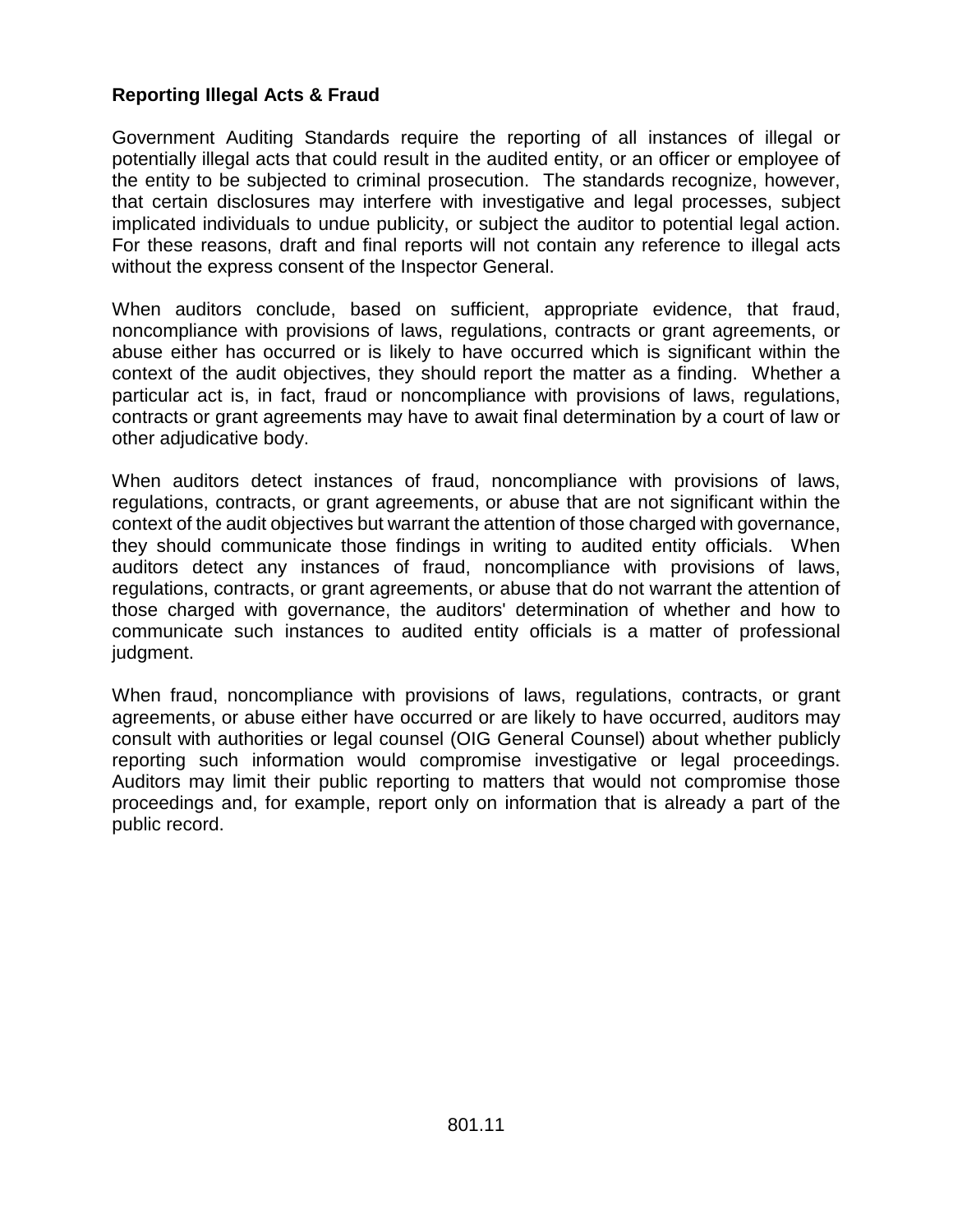#### <span id="page-104-0"></span>ATTACHMENT 801-A

#### *EXAMPLE, AUDITOR'S OPINION ON FINANCIAL SCHEDULES*

We have audited the costs claimed by Grantee X and reported to the NEA on Final and Interim Financial Status Reports (FSRs) for the five grants active during the period under audit (see Schedule 1). The expenditures for these awards are summarized in Schedules A-1 through A-5, which show reported financial results during each award's respective grant period.

We conducted our audit in accordance with the standards for financial related audits contained in the *Government Auditing Standards*, issued June 2003 by the Comptroller General of the United States, and, accordingly, included such tests of the accounting records and such other auditing procedures that we considered necessary for the specific circumstances.

In our opinion, Schedules A-1 through A-5 present fairly, in all material respects, the financial results of operations in conformity with NEA requirements except as noted under the questioned costs (See Section B). Consequently, we are recommending that Grantee X refund \$231,159.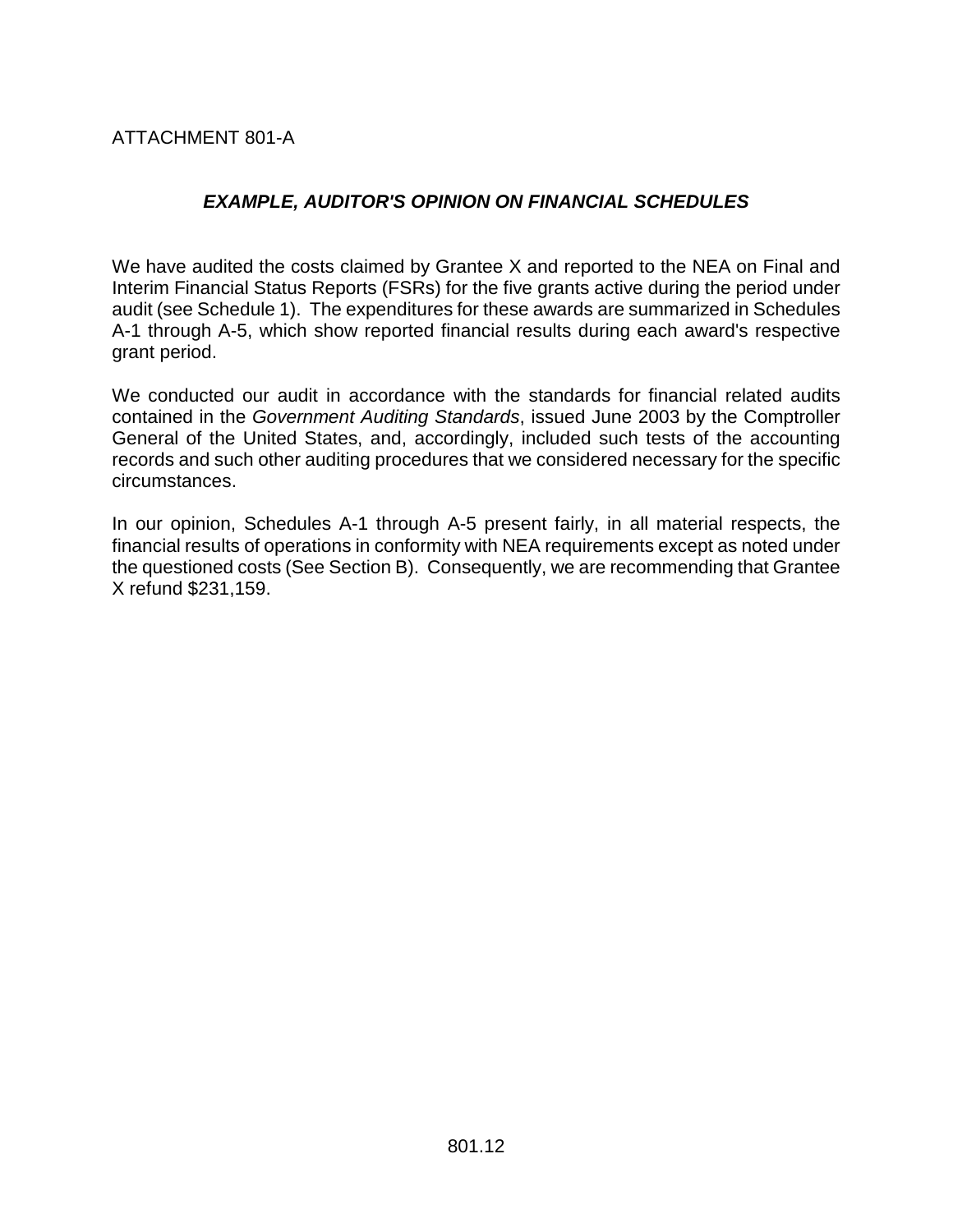### <span id="page-105-0"></span>*EXAMPLE, AUDITOR'S OPINION ON INTERNAL ACCOUNTING CONTROLS*

As part of our audit, we made a study and evaluation of Grantee X's system of internal accounting control to the extent we considered necessary to evaluate the system as required by the standards for financial related audits contained in the *Government Auditing Standards*. For the purpose of this report, we have classified significant internal controls in the following categories:

> General Administration Cash Receipts Cash Disbursements General Ledger Financial Reporting

The purpose of our study and evaluation was to determine the nature, timing and extent of the auditing procedures necessary for expressing an opinion on Schedules A-1 through A-5. Our study and evaluation was more limited than would be necessary to express an opinion on the system of internal accounting control taken as a whole.

Grantee X's management is responsible for establishing and maintaining a system of internal accounting control. In fulfilling this responsibility, management is required to make estimates and judgments to assess the expected benefits and related costs of control procedures. The objectives of an internal accounting control system are to provide management with reasonable, but not absolute, assurance that assets are safeguarded against loss from unauthorized use or disposition, and that transactions are executed in accordance with management's authorization and recorded properly. Transactions that are properly authorized and recorded permit the preparation of financial statements in accordance with the award terms and conditions.

Because of inherent limitations in any system of internal accounting control, errors or irregularities may occur and not be detected. Also, projection of any evaluation of the system to future periods is subject to the risk that procedures may become inadequate because of changes in conditions, or that the degree of compliance with the procedures may deteriorate.

Our study and evaluation made for the limited purpose described in the above paragraphs would not necessarily disclose all material weaknesses in the system. Accordingly, we are not expressing an opinion on Grantee X's system of internal accounting control taken as a whole. However, our study and evaluation did disclose the following conditions that we believed to be material weaknesses.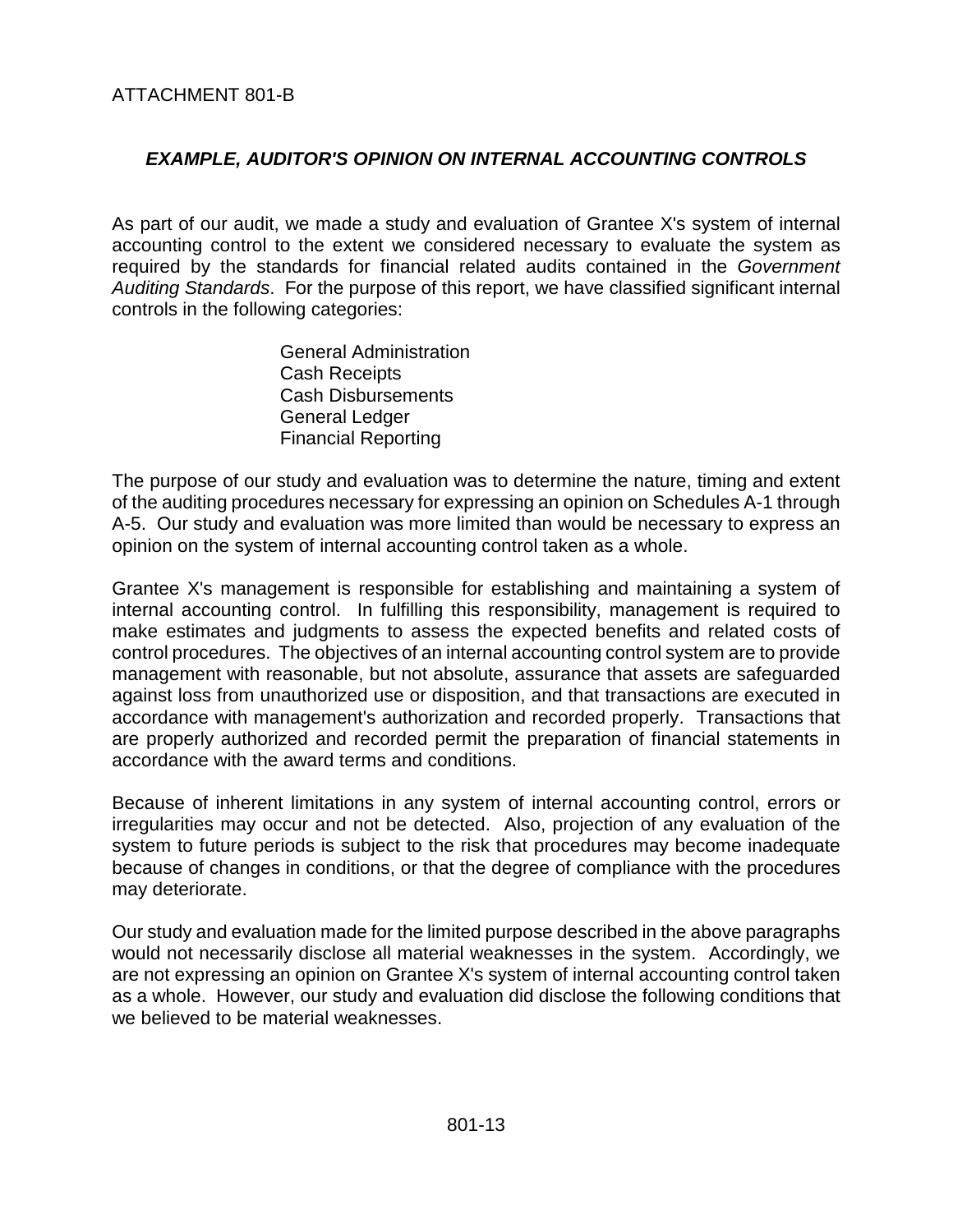#### A. Written Accounting Procedures Were Not Maintained

Grantee X maintained a chart of accounts, but did not maintain a manual for accounting policies and procedures.

## RECOMMENDATION NO. 1

We recommend that the NEA require Grantee X to establish and maintain an accounting manual for its policies and procedures.

(Additional findings and recommendations would follow.)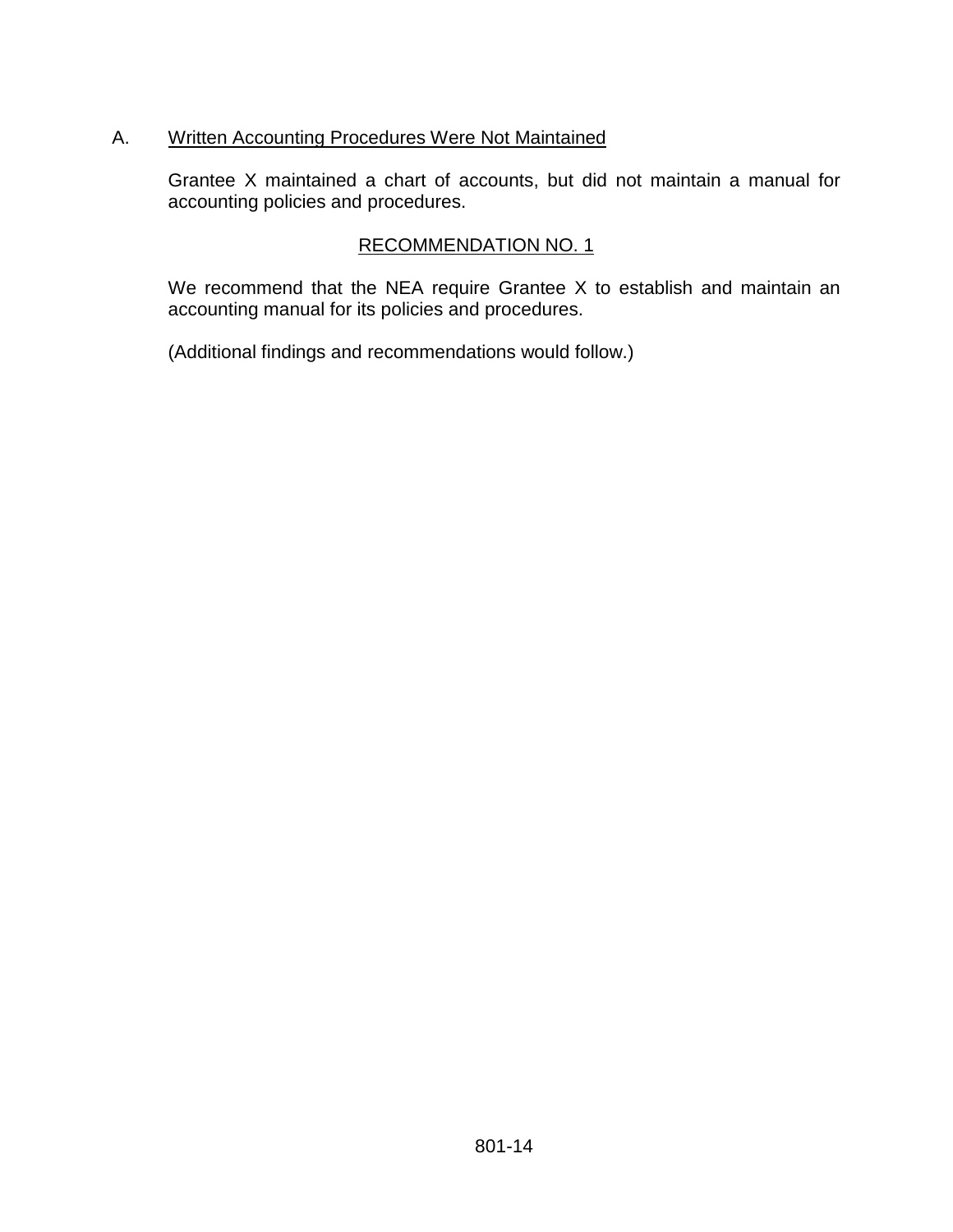#### <span id="page-107-0"></span>*EXAMPLE, SUMMARY REPORT ON INTERNAL CONTROLS (Performance Audit)*

#### **INTERNAL CONTROLS**

Since our review of internal controls was limited as described in the *Scope and Methodology* section of this report, it would not necessarily disclose all material weaknesses in Program X's overall internal control system. However, the conditions reported on in Finding and Recommendations A of this report dealing with grant fund balances and other fund control problems, and Finding and Recommendations B dealing with noncompliance with Federal requirements concerning the evaluation of grant proposals constitute material internal control weaknesses that, unless corrected, should be reported in the year-end assurance statement on internal controls. As discussed in the *Results of Review* section of this report, our review also disclosed some nonmaterial internal control weaknesses that warrant corrective action.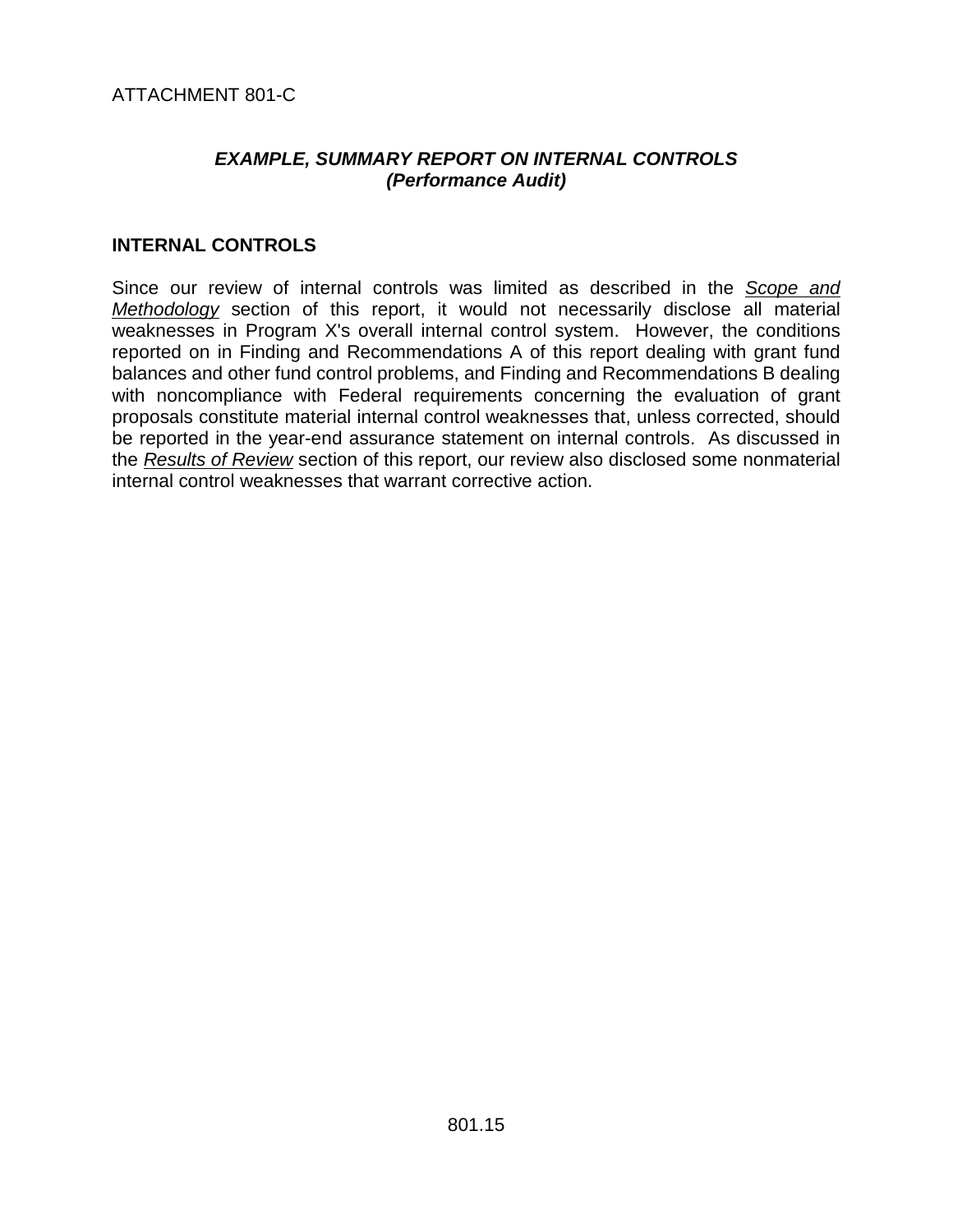# ATTACHMENT 801-D

#### *EXAMPLE, AUDITOR'S OPINION ON COMPLIANCE WITH FEDERAL LAWS AND REGULATIONS*

Grantee X's management is responsible for complying with NEA requirements and other appropriate NEA and federal compliance requirements. In connection with the examination referred to above, we selected and tested transactions and records to determine Grantee X's compliance with those requirements. The purpose of our testing transactions and records was to obtain reasonable assurance that Grantee X had complied, in all material respects, with the appropriate laws and regulations.

The results of our tests indicated that for the transactions and records tested, Grantee X complied with the compliance requirements, except as noted below. Regarding the transactions and records that were not tested by us, nothing came to our attention to indicate that Grantee X had not complied with the appropriate compliance requirements.

#### Failure to Submit Required Reports

Grantee X failed to submit monthly and quarterly activity reports as required by CA 05-1. We found that Grantee X was also delinguent in filing such reports for previous CAs, which were closed out by the NEA Grants & Contracts Office. As a result, the NEA has no assurance that evaluators are being timely compensated for services rendered.

#### Recommendation No. 2

We recommend that the NEA require Grantee X to compile and submit, immediately, all required monthly and quarterly activity reports due as of the date of this audit report for ongoing CA 05-1.

(Other findings and recommendations would follow.)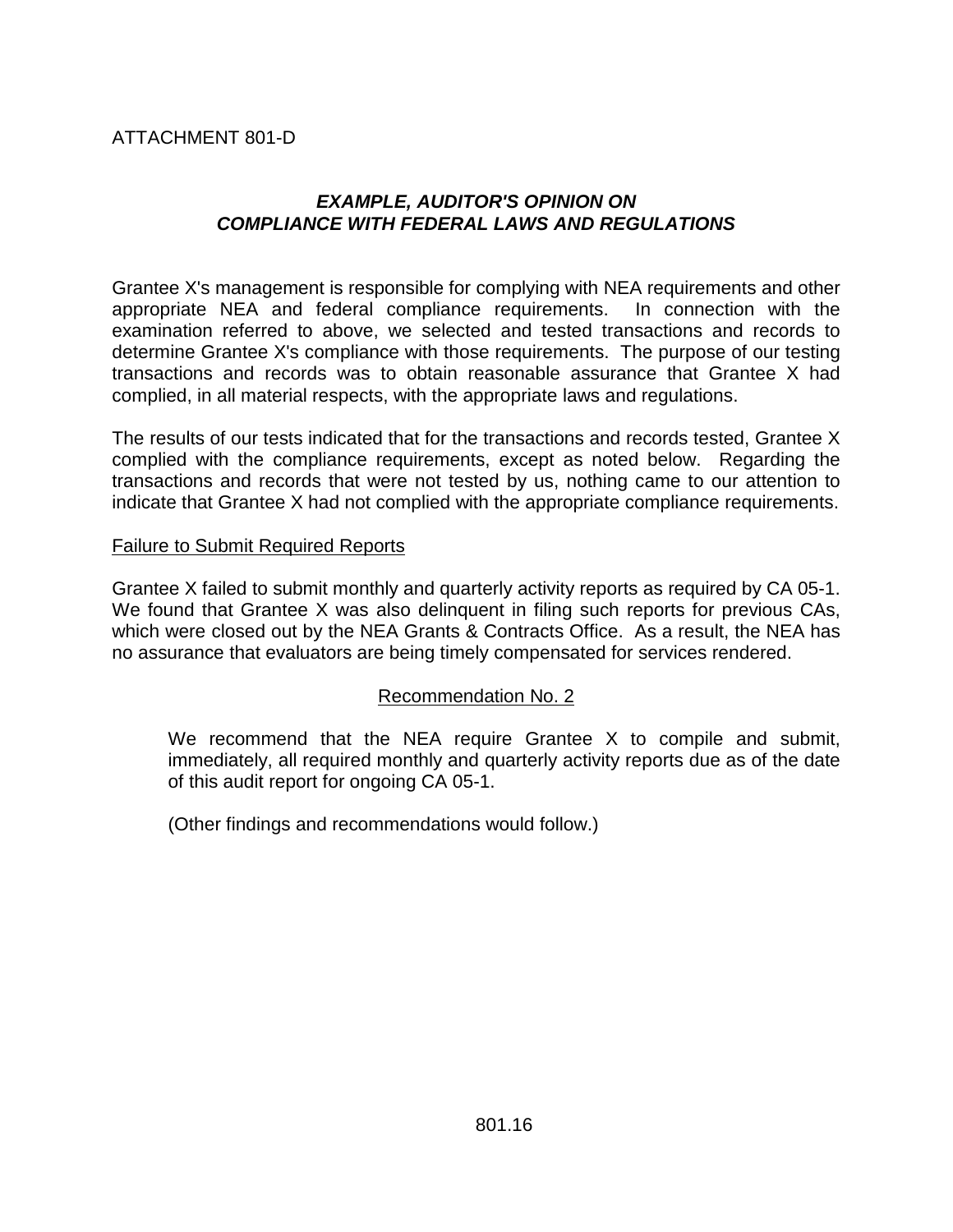# **National Endowment for the Arts OFFICE OF INSPECTOR GENERAL**

| <b>Audit Policy and</b>                           | <b>SECTION TITLE</b>                       |                              |  |  |
|---------------------------------------------------|--------------------------------------------|------------------------------|--|--|
| <b>Procedures Manual</b><br>Chapter 800 – Content | REVIEW, APPROVAL AND RELEASE<br>OF REPORTS |                              |  |  |
| of Audit Reports                                  | <b>EFFECTIVE DATE</b><br>February 15, 2007 | <b>SECTION NUMBER</b><br>802 |  |  |

# *POLICY*

*Draft and final audit reports are to be reviewed and approved by the Inspector General prior to release to NEA managers. (See also Section 601-3.)*

# *PROCEDURES AND RESPONSIBILITIES*

The IG is responsible for reviewing, approving and recommending the release to NEA managers' draft and final reports on both external and internal reports. The Inspector General may delegate this retained authority to other OIG staff members on a case-bycase basis.

Evidence of reviews and approvals are to be annotated on file copies of the reports or electronic audit work paper files.

# **REISSUING AND REPOSTING REPORTS**

If, after the report issued, the auditors discover that they did not have sufficient, appropriate evidence to support the reported findings or conclusions, they should communicate in the same manner as that used to originally distribute the report to those charged with governance, the appropriate officials of the audited entity, the appropriate officials of the organizations requiring or arranging for the audits, and other known users, so that they do not continue to rely on the findings or conclusions that were not supported. If the report was previously posted to the auditors' publicly accessible website, the auditors should remove the report and post a public notification that the report was removed. The auditors should then determine whether to conduct additional audit work necessary to reissue the report, including any revised findings or conclusions or repost the original report if the additional audit work does not result in a change in findings or conclusions.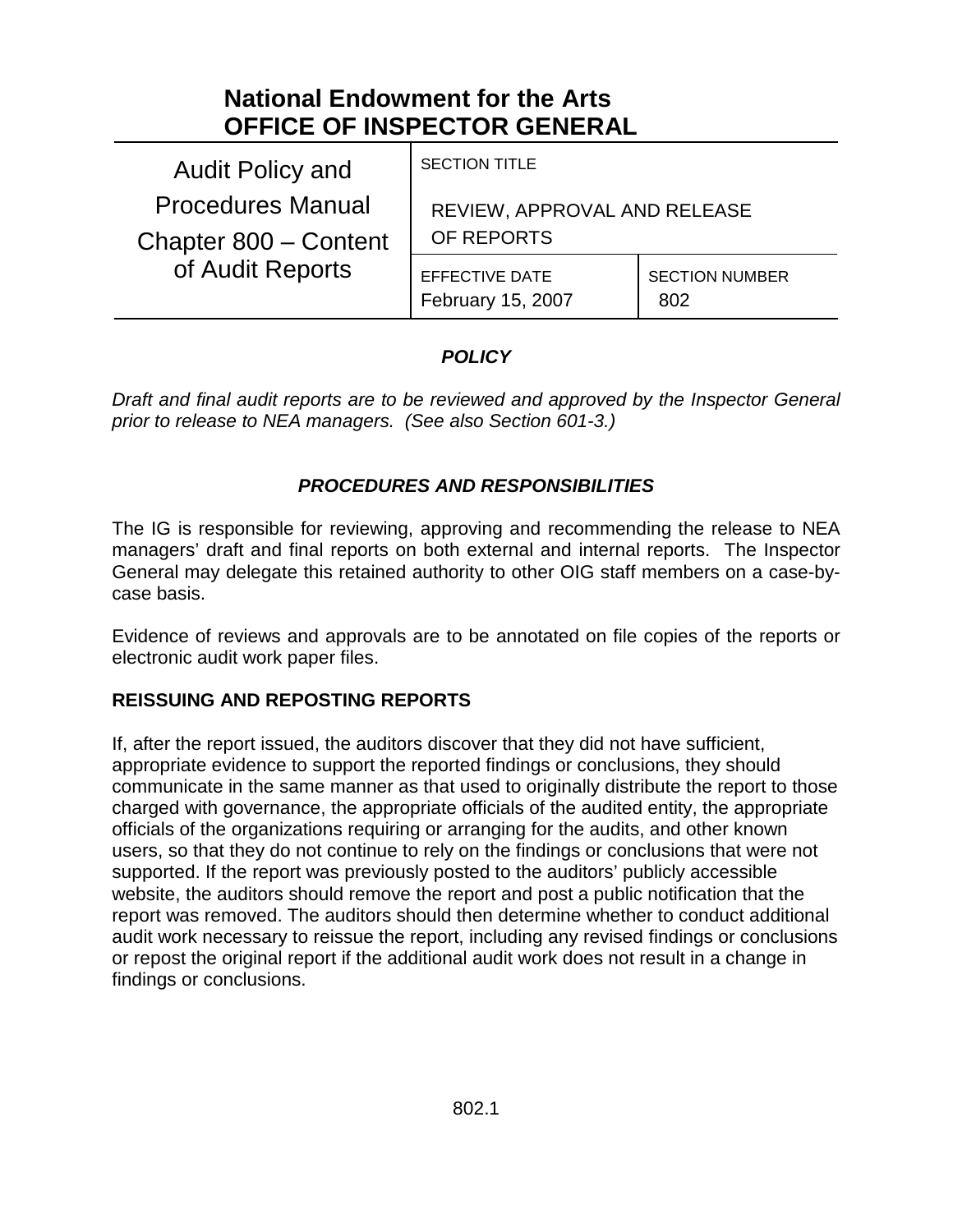# **National Endowment for the Arts OFFICE OF INSPECTOR GENERAL**

| <b>Audit Policy and</b>  | <b>SECTION TITLE</b>       |                       |  |  |
|--------------------------|----------------------------|-----------------------|--|--|
| <b>Procedures Manual</b> | <b>REPORT DISTRIBUTION</b> |                       |  |  |
| Chapter 800 – Content    | <b>EFFECTIVE DATE</b>      | <b>SECTION NUMBER</b> |  |  |
| of Audit Reports         | February 15, 2007<br>803   |                       |  |  |

# *POLICY*

*Draft and final audit reports are to be distributed to NEA officials who are expected to take action on the audit recommendations or who may have an interest in the contents of the reports.*

# *PROCEDURES AND RESPONSIBILITIES*

# **DRAFT AUDIT REPORTS**

Drafts of internal and external audit reports are to be distributed for review and comment to all NEA officials who are expected to take action on the audit recommendations or who are referred to in the reports.

Each page of the report is to be stamped *"DRAFT."* The Auditor-in-Charge is responsible for preparing a transmittal memorandum (it may be an email) requesting NEA officials to review and comment on the draft report. An example of a draft report transmittal memorandum is at Attachment 803-A.

## **FINAL AUDIT REPORTS**

Final audit reports are to be dated and issued to the Chairman and/or the Audit Followup Official (AFO). Also, copies (emails) of the reports are to be distributed to all NEA officials who are expected to take action on audit recommendations or who are referred to in the reports. In addition, final reports are to be provided to other officials who may benefit from their contents.

The Auditor-in-Charge is responsible for preparing a transmittal memorandum forwarding the report to the Chairman and/or the AFO. Normally, the transmittal memorandum is a simple mechanism used to transmit an audit report from the Inspector General to the Chairman and/or the AFO. However, at times it may be used to communicate information, which is known to be of particular interest to the Chairman and/or the AFO, or to highlight a particular situation such as when the Agency and the Inspector General are not in agreement and resolution is being sought. An example of a final report transmittal memorandum is at Attachment 803-B.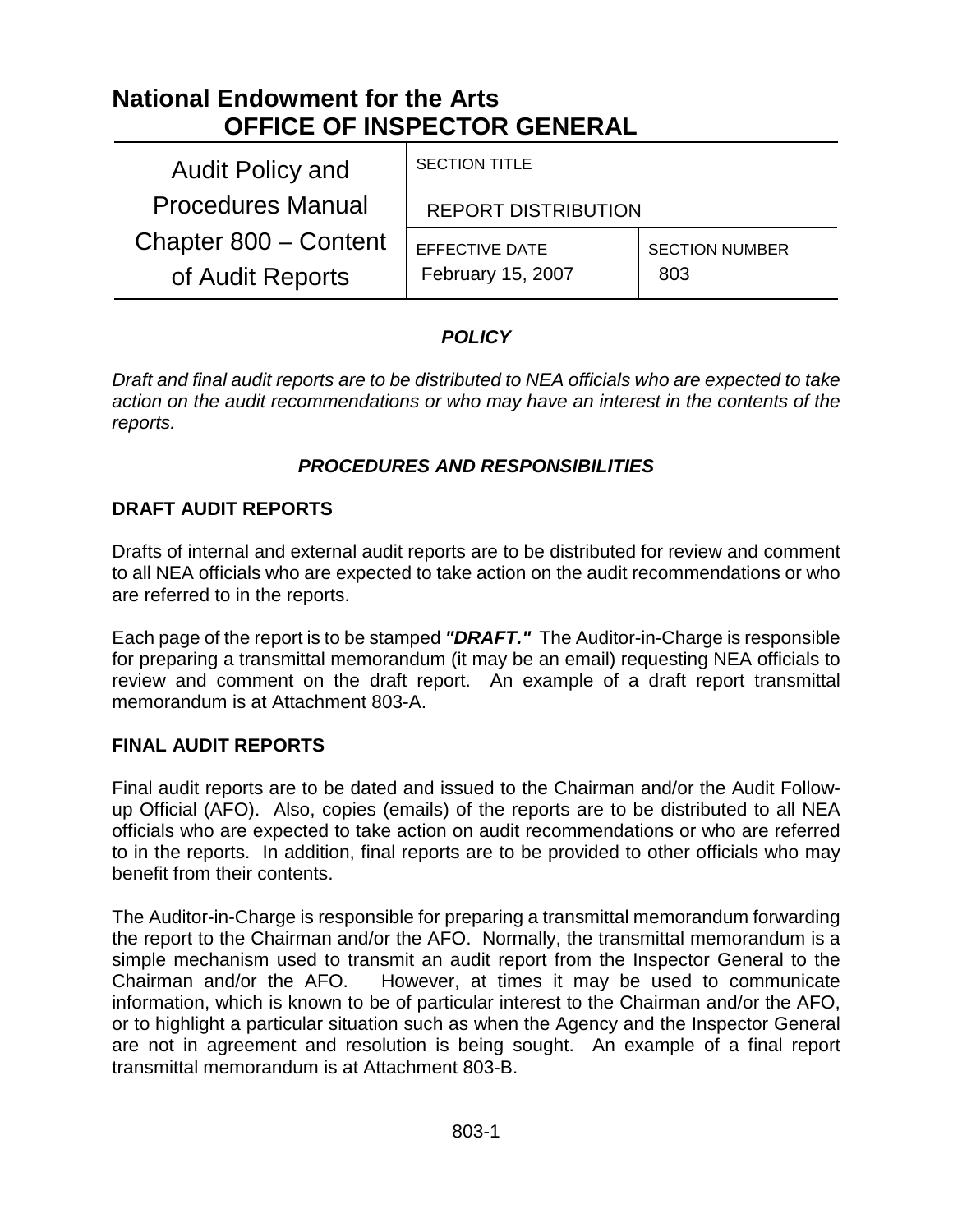In the case of a final external audit report, the Auditor-in-Charge is also responsible for preparing a letter to transmit the report to the auditee. The letter should be prepared for the signature of the IG. An example of a letter transmitting the report to the auditee is at Attachment 803-C.

# **RECORD OF DISTRIBUTION**

The transmittal letter will indicate those individuals that are to receive copies of the transmittal letter and the final report.

Within the OIG, copies of the transmittal letter and final report are placed in the report folder of the electronic file.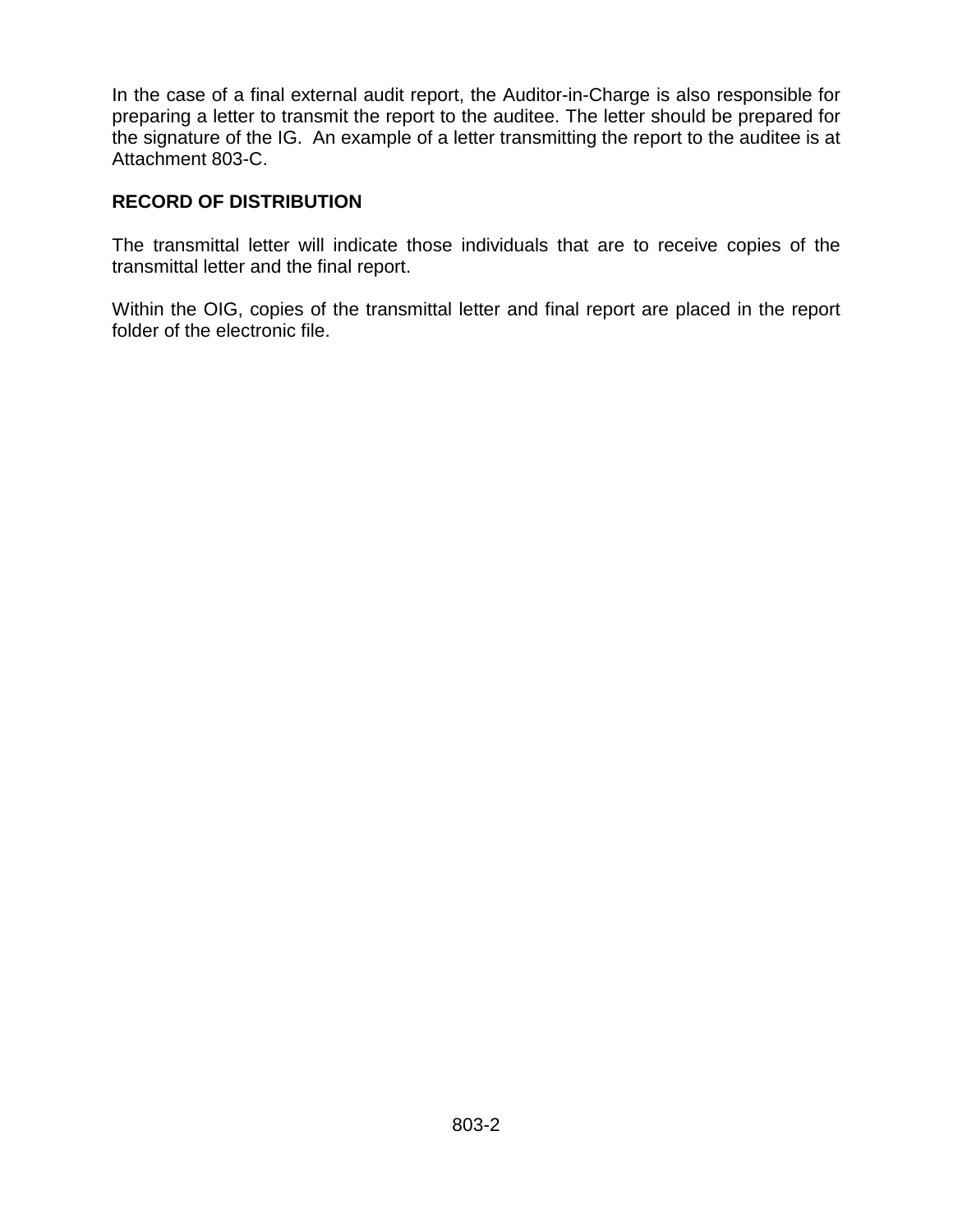#### MEMORANDUM

- Date: January 30, 2007
	- To: Director, Folk & Traditional Arts Program
- From: XXXXX Inspector General

Subject: Draft Special Review Report on the X Institute, Oakland, California

The Office of Inspector General has conducted a review of the X Institute (Institute). Our findings and recommendations are outlined in the attached draft report.

Prior to issuing the final report to the grantee, we circulate the report to the affected NEA offices for review and comment.

We ask that you carefully review this report and notify us if we (1) omitted any pertinent information, and (2) were unaware of any conditions which have changed since the review was undertaken (e.g., changes in program guidelines).

As appropriate, your comments will be considered before the final report is issued.

The NEA Administrative Directive on "Audit Issuance, Resolution and Followup" establishes specific time frames within which various actions must be taken. In order to comply with these deadlines, we must receive your comments within ten days from the date of this memorandum. Please set forth your position on the report in the appropriate space below, and return February 10, 2007.

I have read the report and have no comments.

I have read the report and would like to make the following (attached) comments:

\_\_\_\_\_\_\_\_\_\_\_\_\_\_\_\_\_\_\_\_\_\_\_\_\_\_\_\_\_\_\_\_\_\_\_\_\_\_\_\_\_\_\_\_\_ Name and Title

\_\_\_\_\_\_\_\_\_\_\_\_\_\_\_\_\_\_\_\_\_\_\_\_\_\_\_\_\_\_\_\_\_\_\_\_\_\_\_\_\_\_\_\_\_ Date

803-3

ATTACHMENT 803-B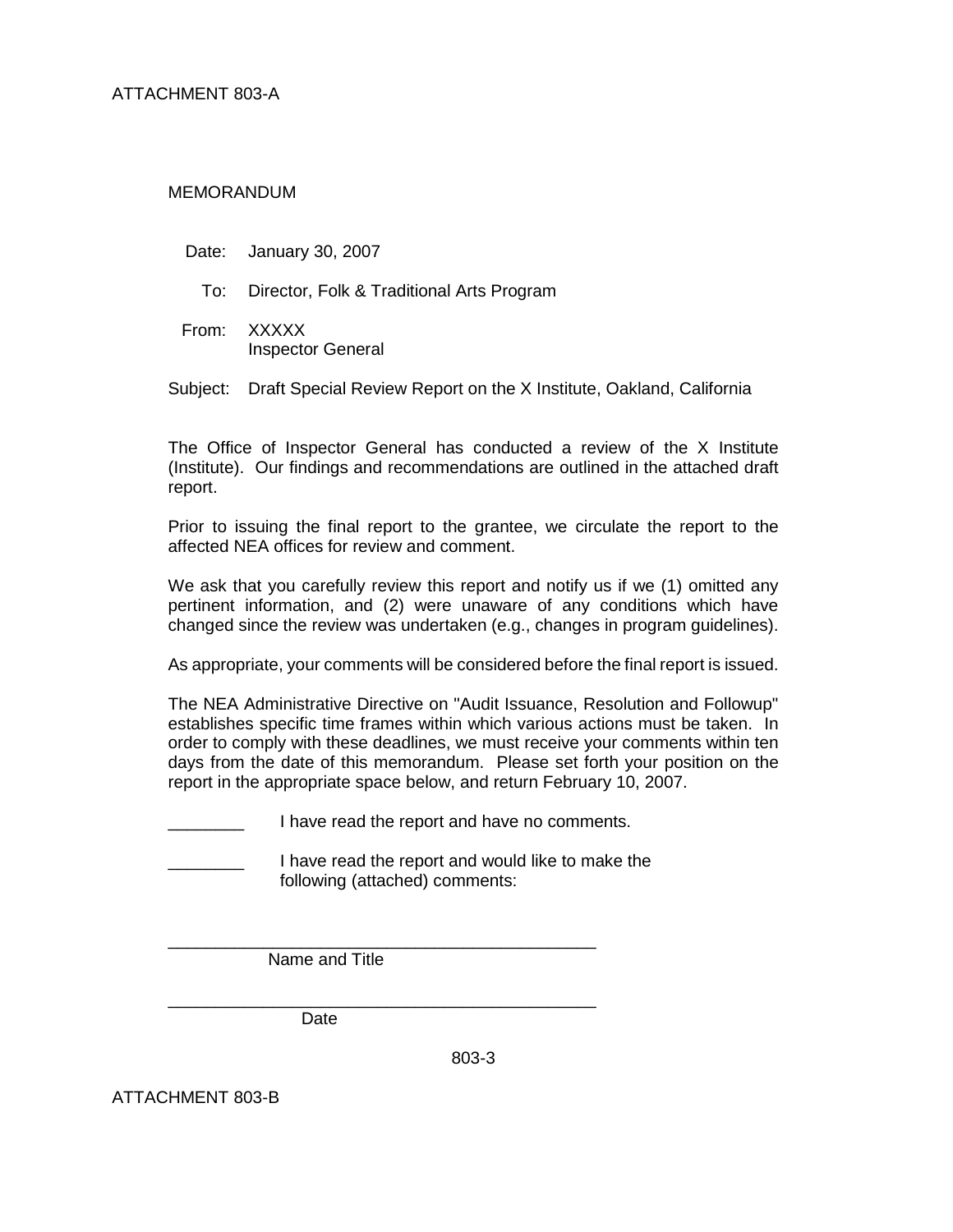#### **MEMORANDUM**

Date: January 30, 2007

To: Audit Followup Official

From: XXXXXX Inspector General

Subject: Special Review Report No. R-07-03 on the X Institute, Oakland, California

Attached is a copy of our review report on the X Institute.

In our opinion, at the time of our review, the Institute's accounting system, internal control and management policies provided reasonable assurance that it could adequately manage and account for grant funds in accordance with NEA requirements, the financial management standards prescribed by the Uniform Guidance, other applicable regulations and generally accepted accounting principles, except as follows:

- 1) The Institute failed to maintain time and effort reports supporting salary allocations;
- 2) The Institute claimed certain expenditures incurred outside the approved project period; and
- 3) The Institute failed to have a financial and compliance audit of its books and records.

Interested program offices and the Grants Office have reviewed a draft copy of this report. They had no significant comments except the Folk Arts office indicated they were sending in a site visitor to check on the progress of grant number 06- 3400-0158.

Please review the final draft and let us know within three days of the above date. Do not hesitate to contact me if you have any questions about the report.

After the transmittal letter has been finalized and signed, we will date the report and forward the report to the Institute.

**Attachments** Report

803-4

Dr. Grantee Executive Director ATTACHMENT 803-C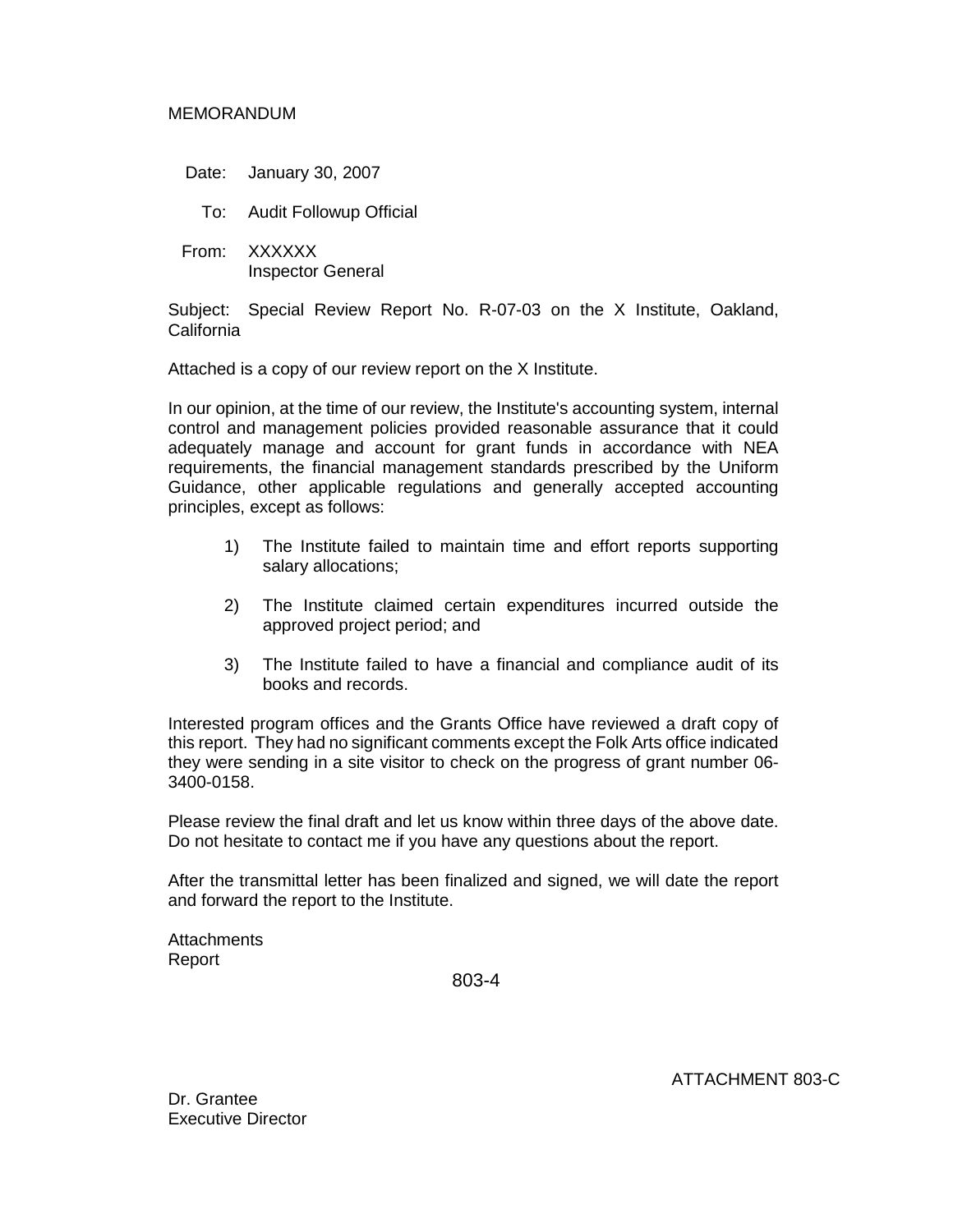X Institute Oakland, California 94612

Dear Dr. Grantee:

The National Endowment for the Arts (NEA) Inspector General (IG) recently issued special review report no. SR-07-03 on NEA grants awarded to the X Institute (Institute) during the fiscal years 2005 - 2006. The objectives of the review were to determine the adequacy of internal controls, the accuracy of financial reports and the adequacy of procedures and controls to ensure compliance with Federal laws, NEA regulations and award conditions.

In the IG's opinion, the X Institute's accounting system, internal controls and management policies did provide reasonable assurance that the Institute could adequately manage and account for grant funds in accordance with NEA requirements, the financial management standards prescribed by OMB 2 CFR 200, other applicable regulations and generally accepted accounting principles. However, the Institute did not have adequate documentation supporting \$37,922 in salary and related costs and claimed \$15,197 in project expenditures incurred outside the approved project period for grant no. 06-3400-0158. No refund of Federal funds is required since the Institute met the matching requirements of the grant exclusive of the questioned costs.

The aforementioned deficiencies did cause the IG to make the following recommendations:

- 1) The NEA should require the Institute to determine if salaries were charged to the other awards listed on Exhibit A of the report and make the appropriate refund unless the Institute can document that salary charges were incurred for personnel engaged in grant-related activities; or the grants were overmatched exclusive of salary charges; and
- 2) The NEA should require the Institute to determine if costs charged to other NEA awards during the period under review had been incurred outside of the approved project periods. If so, the Institute should determine the amount of such charges and make the appropriate refund, in conjunction with recommendation no. 1 above, where appropriate.

In addition, the IG observed that the Institute does not have an annual financial and compliance audit of their records as required by the Uniform Guidance Accordingly, the IG has recommended that the Institute comply with those requirements.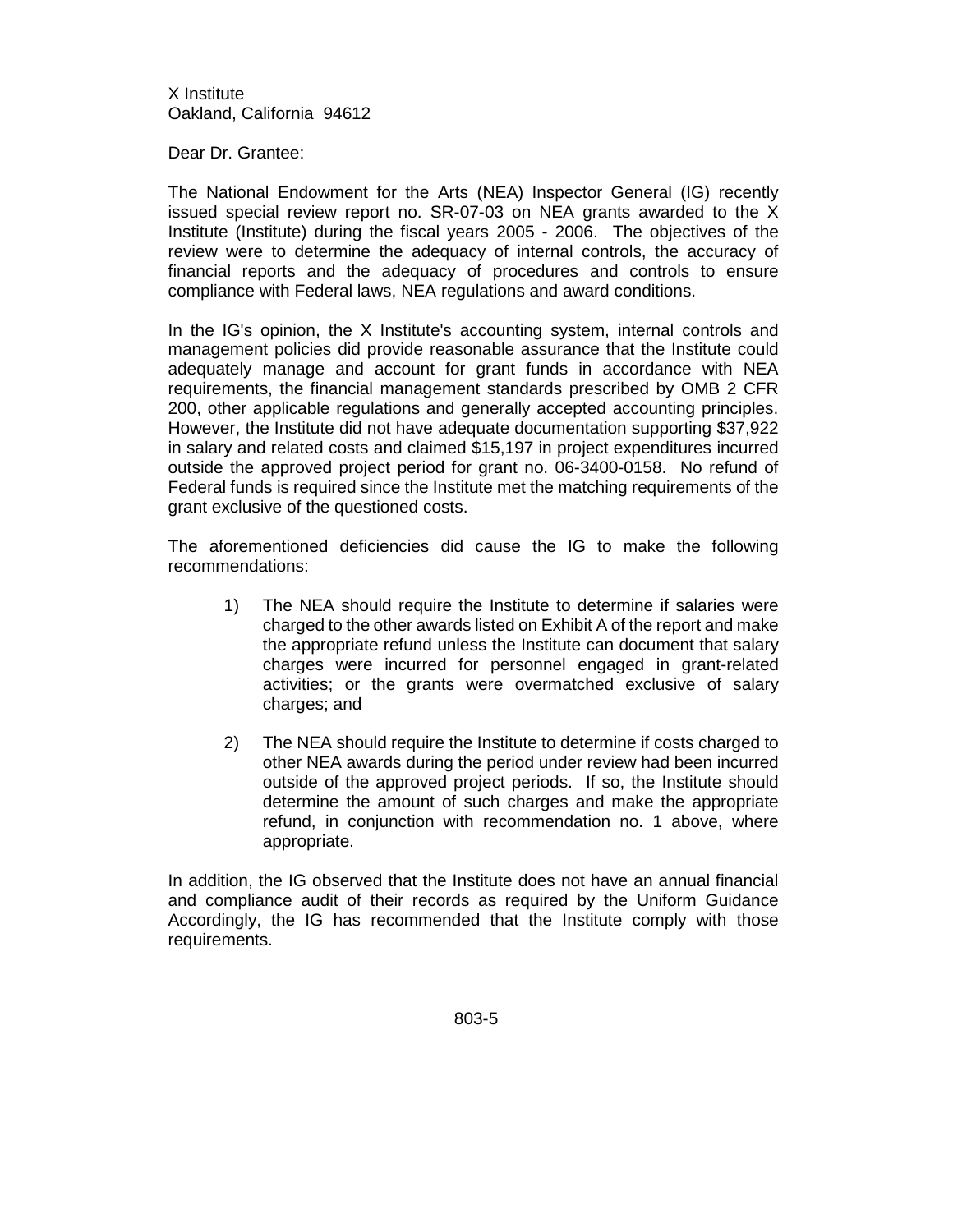Please review the report and provide us with any information or comments which you feel should be considered by the NEA in developing a position on the report findings and recommendations. Calling the auditor, referred to below, can facilitate this process.

You should address your response to Auditor A, CPA, National Endowment for the Arts, Office of Inspector General, 1100 Pennsylvania Avenue, N.W., Room 601, Washington, D.C. 20506. Mr. A can also be reached at (202) 682-5402. Mr. A's fax number is (202) 682-5649.

Sincerely,

Inspector General

**Enclosure** 

cc: Chairman Senior Deputy Chairman Deputy Chairman for Management and Budget Director, Arts Education Program Director, Design Program Director, Folk & Traditional Arts Program Grants & Contracts Officer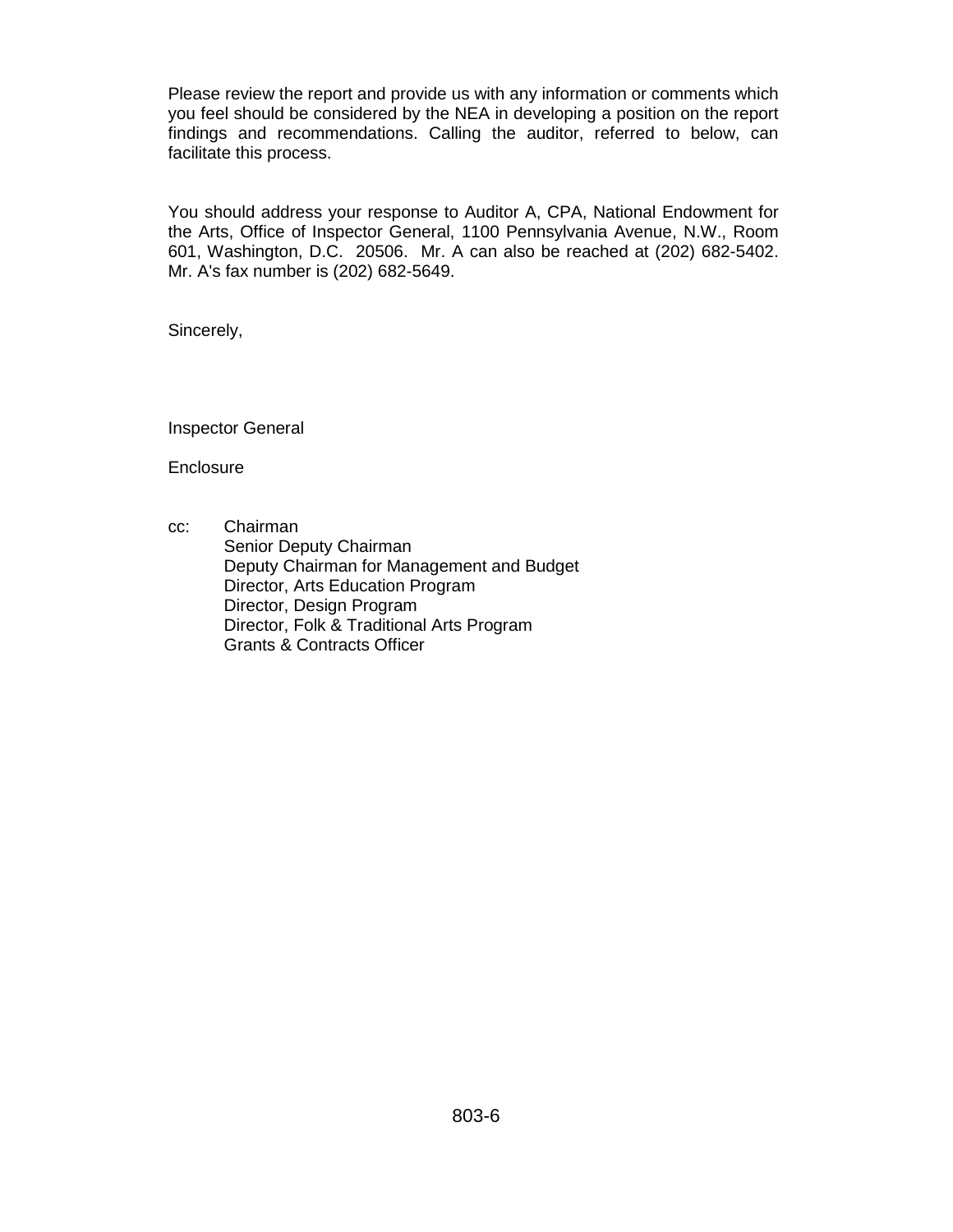# **National Endowment for the Arts OFFICE OF INSPECTOR GENERAL**

| <b>Audit Policy and</b>  | <b>SECTION TITLE</b>                           |     |  |  |  |
|--------------------------|------------------------------------------------|-----|--|--|--|
| <b>Procedures Manual</b> | <b>REPORT REFERENCING</b>                      |     |  |  |  |
| Chapter 800 – Content    | <b>EFFECTIVE DATE</b><br><b>SECTION NUMBER</b> |     |  |  |  |
| of Audit Reports         | February 20, 2009                              | 804 |  |  |  |

# *POLICY*

*Independent referencing is a documented review of an audit report by an auditor not previously assigned to or associated with the audit. (Due to the limited size of the OIG staff it may not be possible to assign an auditor not previously assigned or associated with the audit. Therefore, to ensure compliance with Government Auditing Standards, Section 3.5, the OIG established a Memorandum of Understanding between the NEA OIG and the National Endowment for the Humanities OIG. The Memorandum initiates an independent quality assurance program for audit related products completed by auditors of the respective OIG – see attached Memorandum under MOU folder of the OIG H Drive.) Referencing ensures that the audit report is complete and accurate, and is supported by adequate evidence in the workpapers.*

*All draft audit reports will be referenced and all questions raised by the referencer should be disposed of before the report is issued.*

*Referencing is solely a verification process; it is not an editorial process or a substitute for supervisory review.*

# *PROCEDURES AND RESPONSIBILITIES*

## **THE REFERENCER**

The Inspector General will designate the referencer. The referencer should be an auditor who was not previously assigned to or associated with the audit. Because of the limited number of auditors available to serve as referencers, however, it may be necessary in some cases to designate as referencer an auditor who was associated with the audit, but who was not responsible for the supervisory review of the final version of the draft report.

# **REFERENCING PROCEDURES**

Referencing should occur only after supervisory review of the working papers and the cross-indexed final version of the draft report has been completed. If significant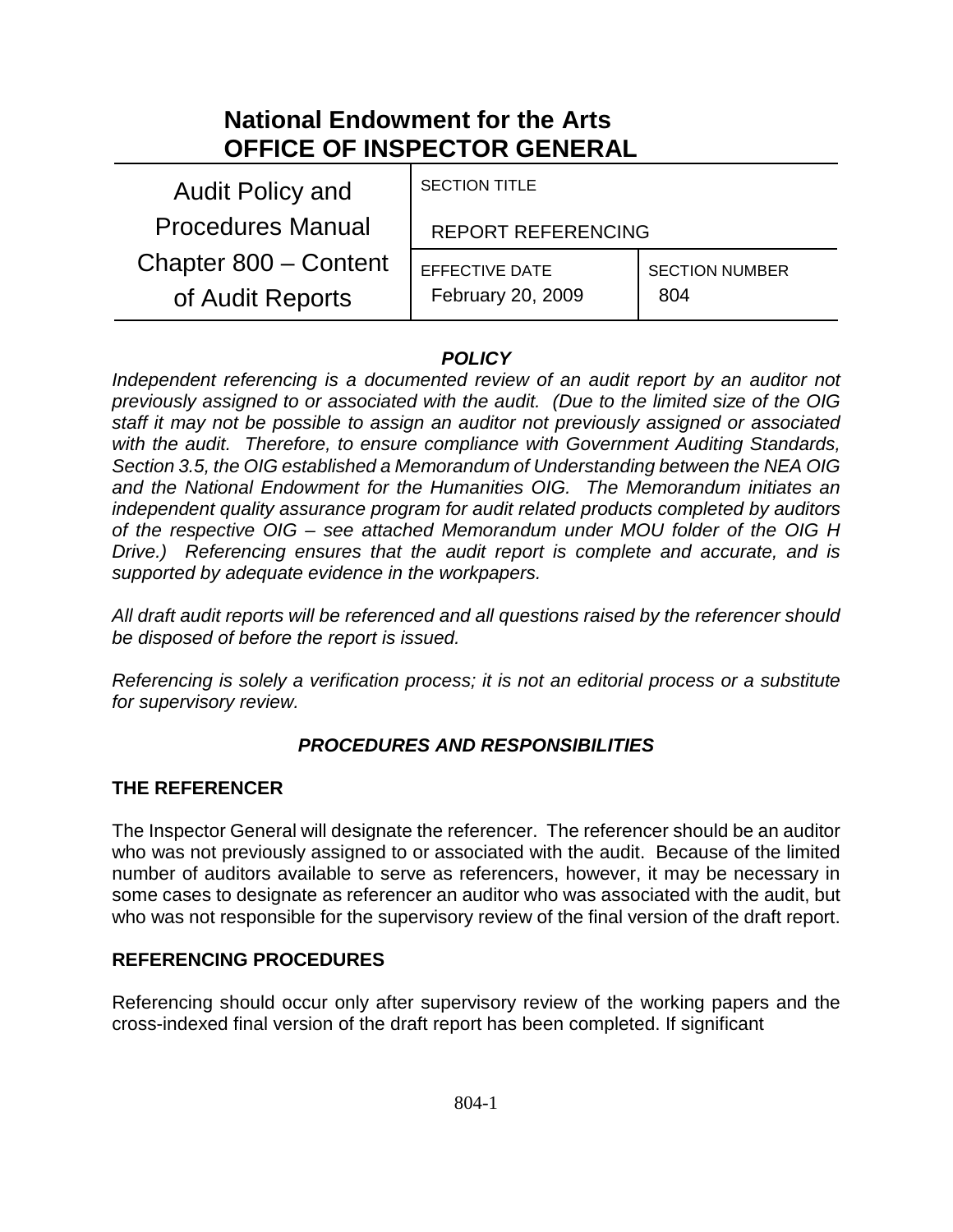revisions are made to the draft report, those changes should be referenced before the final report is issued. (In those instances where the IG wrote the report and did the audit, the supervisory review may be performed by a subordinate or a contractor.) The referencer should verify that factual items in the draft audit report are supported by the cross-indexed working papers. For example:

- Numbers and dollar amounts are checked for accuracy. All numbers and dollar amounts set forth in schedule form in the report narrative, or shown on exhibits and schedules attached to the report, are footed, cross-footed, and checked to the supporting working papers.
- Factual statements are checked to ensure that they are factual, rather than allegations, suppositions, opinions, or conclusions.
- References to statutes, executive orders, regulations, and directives are checked to ensure that each reference is accurate.
- Names of organizations, places, and publications are checked to ensure that each name and its spelling is correct.
- Quotations are checked for verbatim accuracy and to ensure that they are not used out of context.

The referencer will examine:

- Narrative summaries in the report to determine if they are consistent with details provided in the report.
- Report findings to determine whether:
	- The condition, criteria, cause, and effect of the findings are supported by the working papers.
	- Report recommendations address the causes of the conditions found.
- Exhibits and appendixes to determine whether they are consistent with the body of the report.
- Grammar and the choice of words only if the report meaning is unclear and needs to be clarified.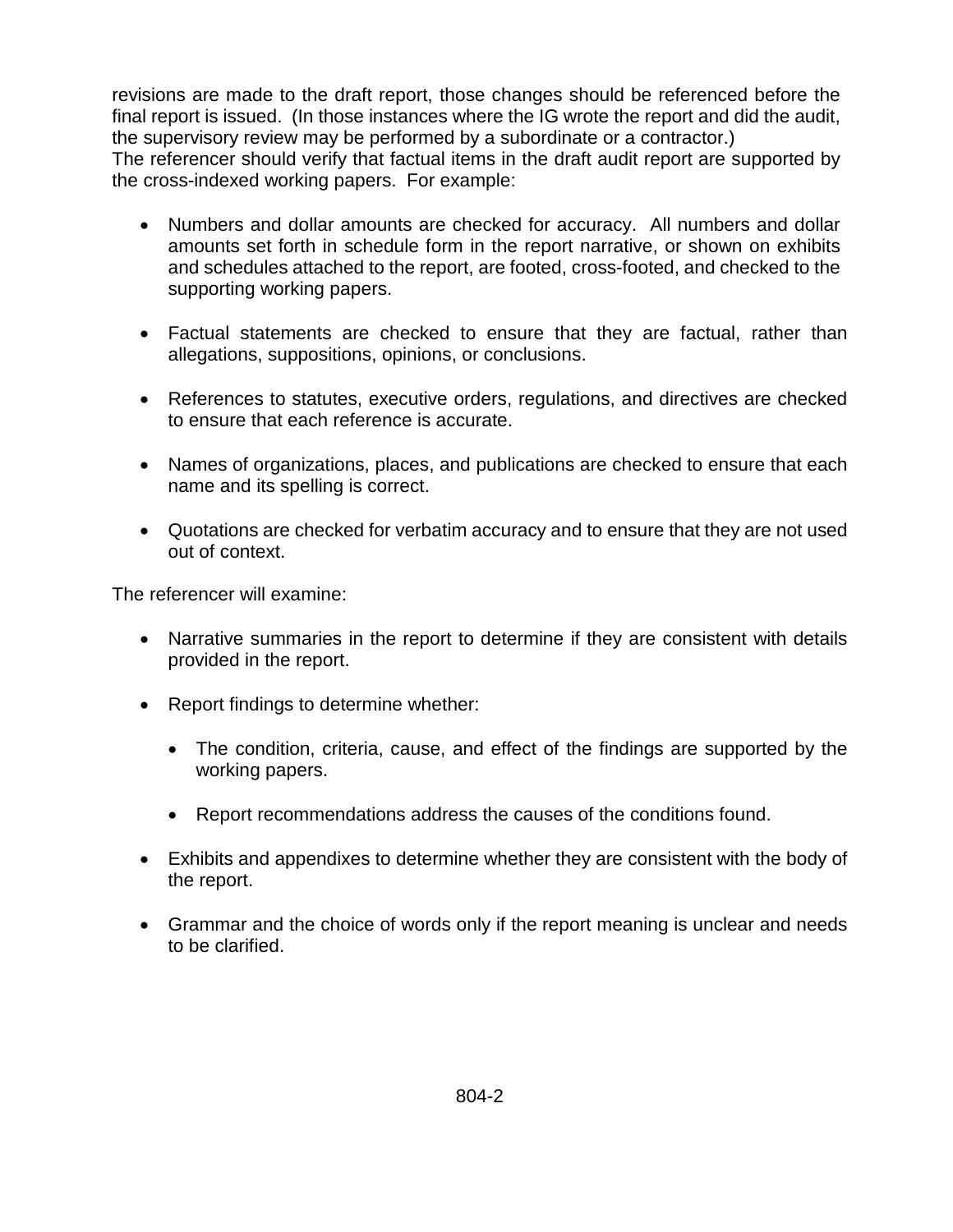#### **REFERENCER NOTATIONS AND EXCEPTIONS**

The referencer should note on the draft report each factual item that was verified to the supporting working papers. This might be accomplished by placing a tick mark above the item that was verified.

If the referencer notes an exception to an item in the report, he/she should note the exception using the comment feature of AutoAudit or within the Word document. The reason for the exception should be clearly stated.

#### **RESOLUTION OF REFERENCER EXCEPTIONS**

When referencing is completed, the draft report should be submitted electronically to the auditor responsible for the audit. The auditor should review each item and prepare additional working paper support or revised report language, as appropriate, and then note his/her response to each item.

The revised draft report should be returned to the referencer. The referencer should note his/her agreement or disagreement with the responses on the report and sign off as appropriate.

If there is a disagreement on some item, the referencer and the auditor should seek to resolve the issue. If resolution is achieved, the nature and facts of the agreement should be noted.

If resolution is not achieved, the referencer should refer the matter to the IG who makes the final decision on the matter.

After all changes are incorporated in the report, the referenced draft audit report and the should be retained in the working papers

After all changes are incorporated in the report, the referenced draft audit report, including the referencer's comments should be retained in the working papers. The reference should prepare a summary statement as to whether all issues were resolved and whether the audit documentation, based on the referencer's review, adequately supported the facts, conclusions, and recommendations included in the report.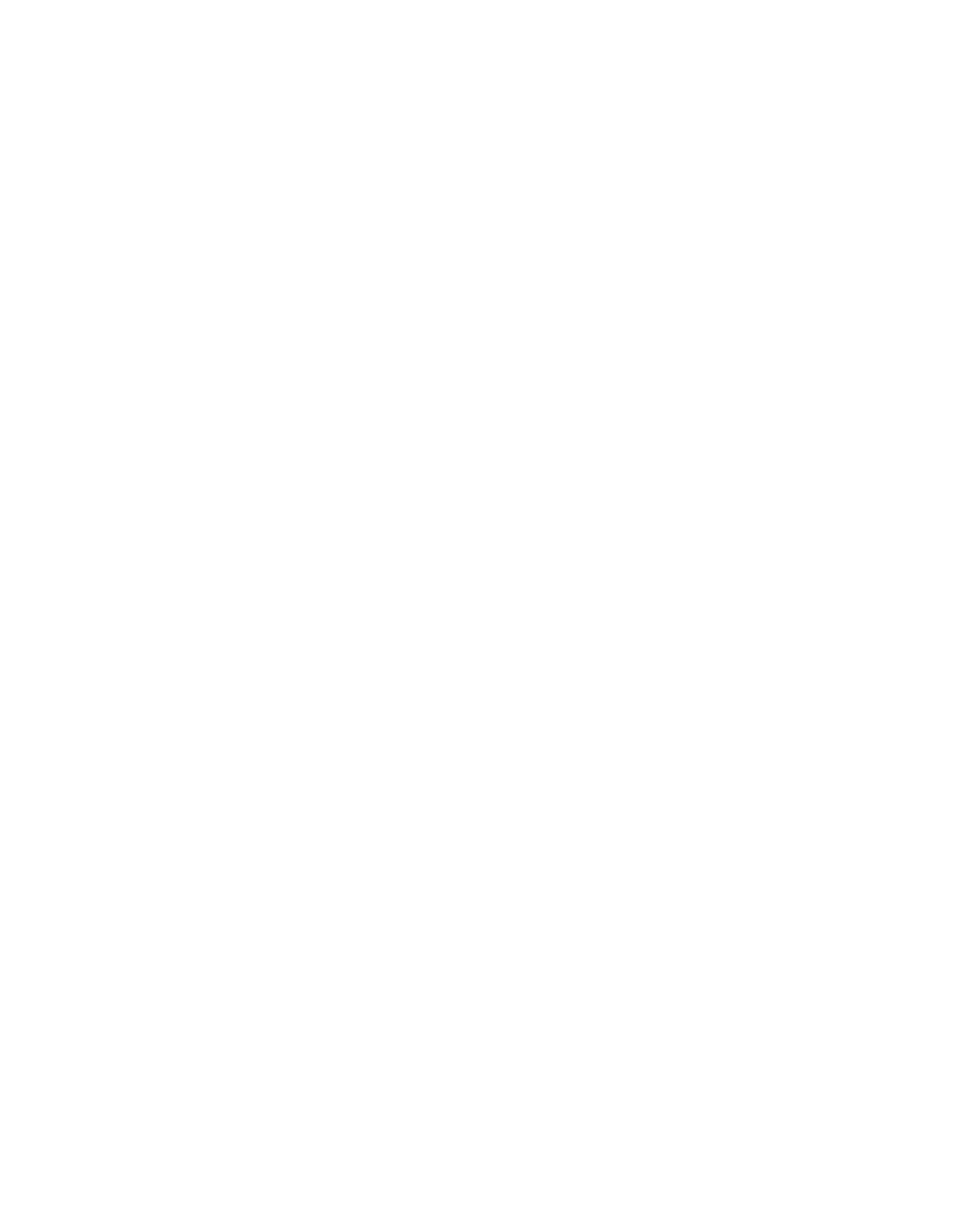# **National Endowment for the Arts OFFICE OF INSPECTOR GENERAL**

| <b>Audit Policy and</b>                           | <b>SECTION TITLE</b>                                         |                              |  |  |  |
|---------------------------------------------------|--------------------------------------------------------------|------------------------------|--|--|--|
| <b>Procedures Manual</b><br>Chapter 800 – Content | REVIEW AND OVERSIGHT OF FINANCIAL<br><b>STATEMENT AUDITS</b> |                              |  |  |  |
| of Audit Reports                                  | <b>EFFECTIVE DATE</b><br>August 13, 2013                     | <b>SECTION NUMBER</b><br>805 |  |  |  |

# *POLICY*

*This chapter provides policies and procedures for the NEA Office of Inspector General (OIG) review and oversight of the independent public accountant (IPA) conducting the annual audit of NEA's financial statements. This chapter implements the quality control program to ensure the guidance contained in the Financial Audit Manual (FAM), Section 650, "Using the Work of Others," developed by GAO and the President's Council on Integrity and Efficiency (PCIE), and the guidance for audits of Federal financial statements developed by the Office of Management and Budget (OMB) are met.*

*FAM 650 provides guidance in making the judgments necessary for the auditor to use the work of others, including the* 

- *type of reporting (FAM 650.09-.10);*
- *evaluation of the other auditors' or specialists' independence and objectivity (FAM 650.11-.24);*
- *evaluation of the other auditors' or specialists' qualifications (FAM 650.25-.35);*
- *determination by the auditor on the level of review (FAM 650.36-.42 and FAM 650 A);*
- *documentation required for each level of IPA monitoring (IPA FAM 650-57 and FAM 650A and FAM 100); and*
- *a Financial Statement Audit Completion Checklist to be used as a tool to determine whether they have complied with GAGAS, OMB audit guidance, and the FAM.*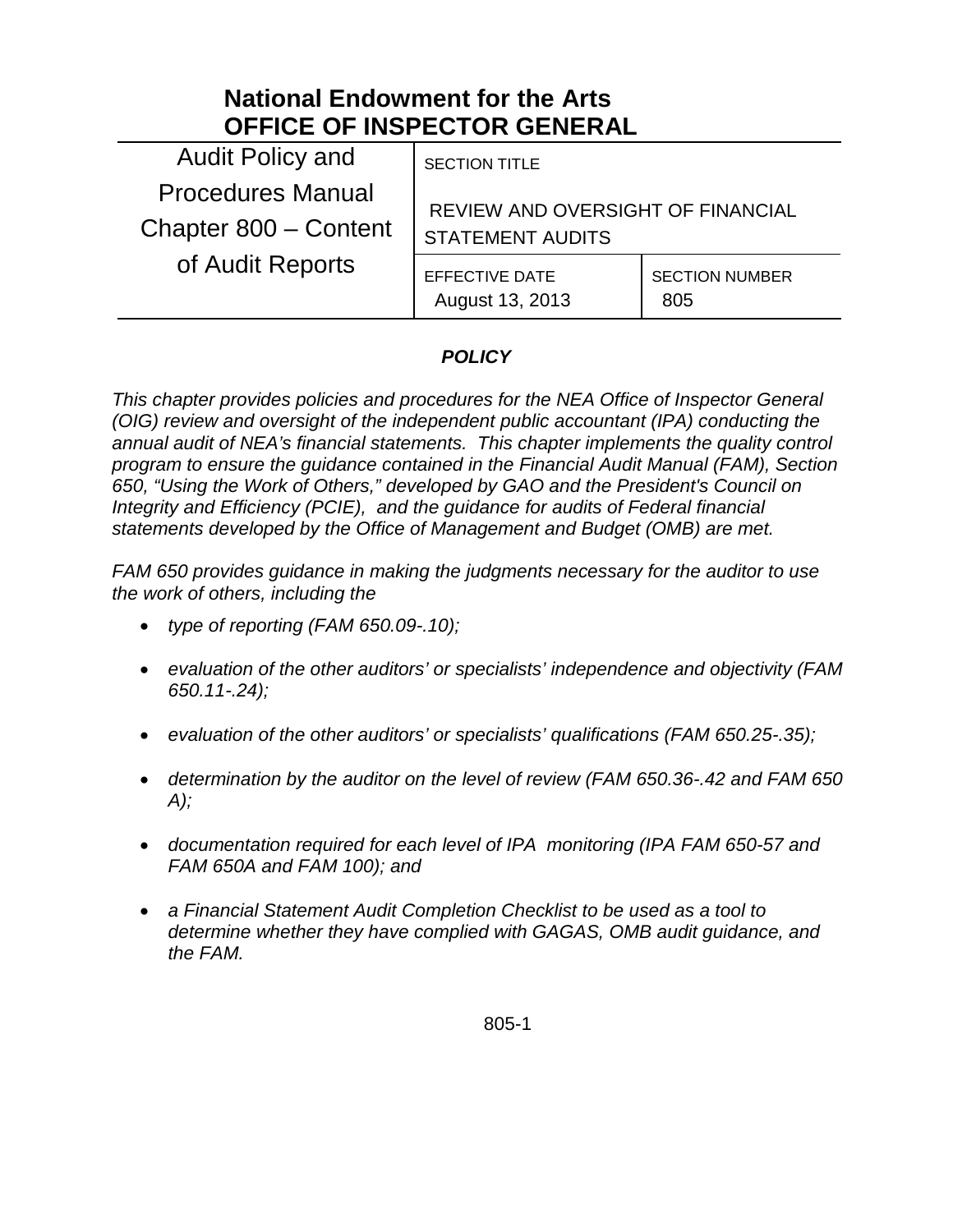*The Chief Financial Officers (CFO) Act of 1990 requires the NEA Inspector General or an independent external auditor (as determined by the Inspector General) to audit the Agency's financial statements. This audit must be performed in accordance with Government Auditing Standards issued by the Comptroller General of the United States.* 

*The OIG contracts with an IPA to conduct NEA's financial statements audits. To fulfill its audit responsibilities under the CFO Act, the OIG will review the IPA's audit work to ensure that NEA's annual financial statement audits are performed in accordance with the contractual requirements, which includes the requirements that the audits are performed in accordance with:*

- *standards for financial audits contained in the Government Auditing Standards, and*
- *requirements of OMB Bulletin Number 07-04, "Audit Requirements for Federal Financial Statements," as amended.*

# *PROCEDURES AND RESPONSIBILITIES*

The COTR is authorized to perform the following activities under the contract:

- Interpret the Statement of Work;
- Direct the performance of the Contractor's efforts within the scope of the Statement of Work;
- Control all Government technical interface with the Contractor;
- Review and investigate any delays or proposed contract changes and make recommendations to the Contracting Officer regarding corrective action; and terms and conditions of the contract.

The COTR will work to ensure that all contractor personnel assigned to work at NEA or who will have access to NEA information systems are subject to the NEA "Identity Proofing and Registration Process."

• The extent of the review of the IPA's workpapers and supplemental testing will be based on (1) any standards or requirements pertaining to the audit, (2) results of prior reviews, and (3) concerns of OIG management.

The Inspector General, or designee, is responsible for reviewing the audit report and corresponding work performed by the IPA and COTR.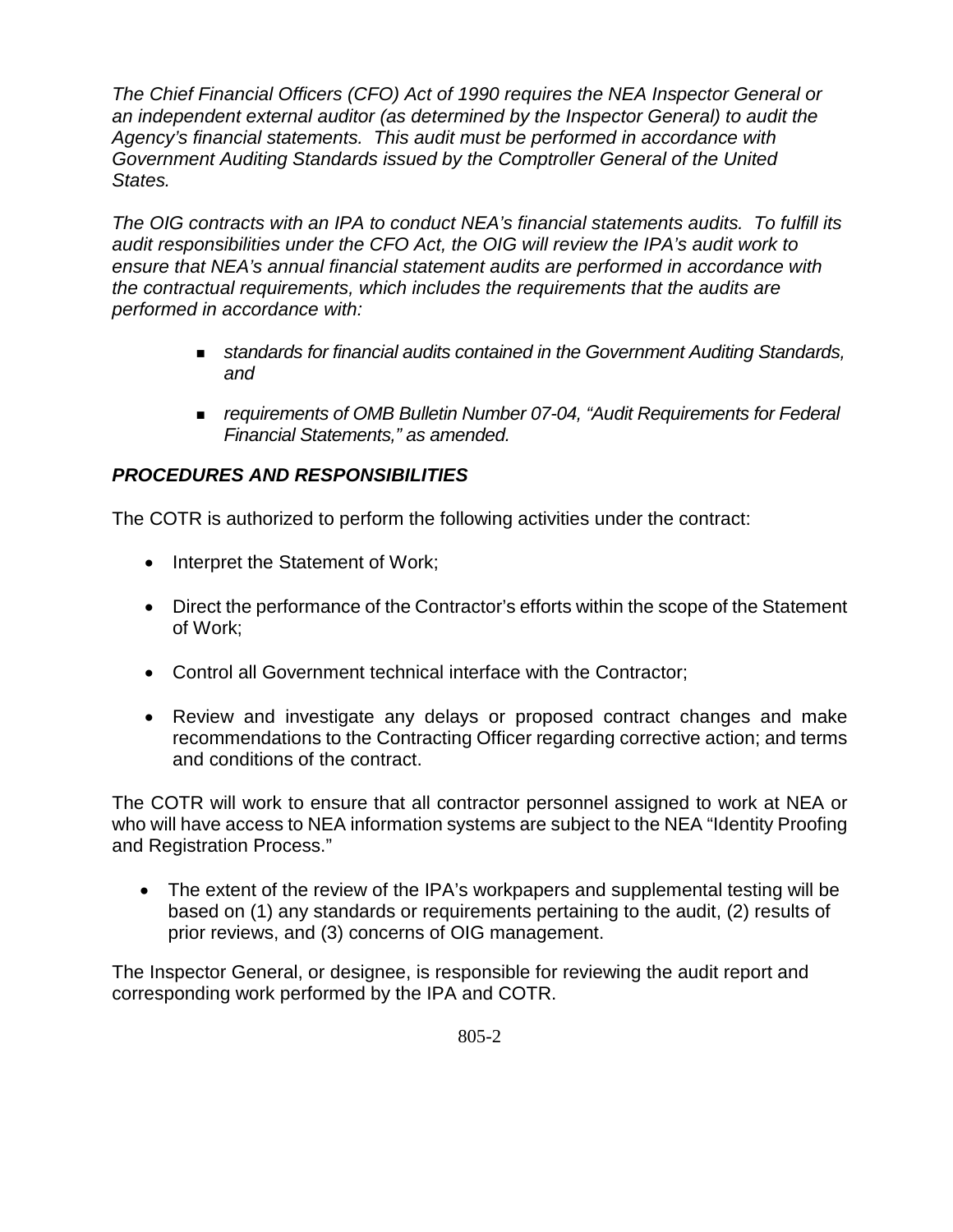# *Review Program*

A review program should be developed that provides for the:

- Evaluation of the IPA's independence and objectivity.
- **Exaluation of the IPA's qualifications.**
- Evaluation of the IPA's system of quality control.
- Review of the IPA's audit workpapers.
- **Performance of supplemental tests (if required).**

The extent of the review of the IPA's workpapers and supplemental testing will be based on (1) any standards or requirements pertaining to the audit, (2) results of prior reviews, and (3) concerns of OIG management.

The oversight of the IPA's performance of the annual financial statement audit is not a financial audit as described in Government Auditing Standards paragraph 1.19. That paragraph states, "…if the audit objective is to express an opinion on financial statements, the standards for financial audits apply." The objective of OIG's oversight is not to express an opinion on financial statements but to ensure the IPA meets contractual requirements when performing its audit.

The COTR will perform certain procedures and retain certain documentation as described in the GAO/PCIE FAM Section 650 A, "Summary of Audit Procedures and Documentation for Review of Other Auditors' Work," such as:

- Any correspondence and notes of a meeting should be maintained. (The COTR will work with the contractor to coordinate any meetings.)
- Copies of any letters or memorandums from the NEA to the contractor should be maintained.
- A copy of the Audit Planning Memo should be maintained.
- A copy of any draft reports should be maintained.
- A copy of the Auditor Independence should be maintained.
- A copy of the contract should be maintained.
- A copy of the auditors' resumes should be maintained.
- Any letters or reports to or from Congress should be maintained.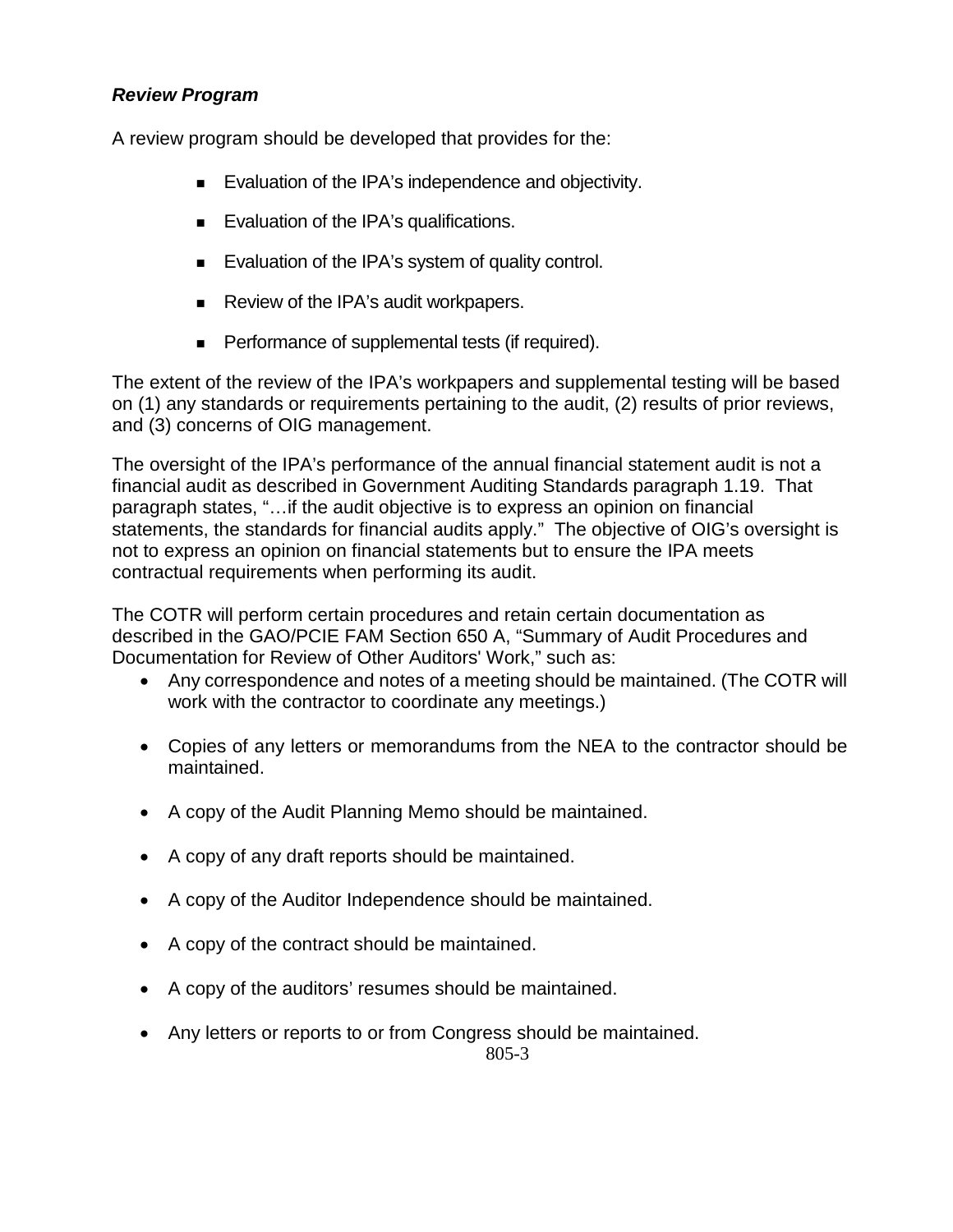To ensure that monitoring of the IPA's work has been properly accomplished, the COTR will complete the Certification and Checklist for OIG Monitoring of Financial Statement Audits.

# **Transmittal Memorandum**

The COTR will prepare a memorandum for the Inspector General's signature officially transmitting the IPA's audit reports to the NEA Chairman and the Senior Deputy Chairman. The memorandum will follow the format shown in the GAO Financial Audit Manual, Section 650 C, "Example Reports When Using the Work of Others." The memorandum will state that because the OIG did not perform an audit, the OIG does not express opinions on NEA's financial statements or internal control, or on whether financial management systems substantially complied with the Federal Financial Management Improvement Act of 1996 (FFMIA); or conclusions on compliance with laws and regulations.

The report will also be sent to the CIGIE Audit Committee.

# **Close-out Memorandum**

The COTR will notify the Inspector General, or designee, when all contract requirements have been met. If IG agrees that the contract requirements have been satisfied, the COTR will prepare a closeout Memorandum for Record stating that the requirements have been met and the quality assurance review is complete. The COTR will then authorize the contracting officer to make final payment to the contractor. In addition, the

COTR is responsible for preparing the Past Performance Form and providing it to the Contracting Officer as additional documentation of the quality of work performed under the contract.

# **Tracking IPA's Audit Findings**

In addition to its audit reports, the IPA is also required to report various matters concerning NEA's internal control structure noted during the audit. The IPA reports its findings in the *Report on Internal Control*, the *Report on Compliance with Laws and Regulations*, and in management letters. The IPA classifies these findings as material weaknesses, significant deficiencies, or control deficiencies. As part of our oversight responsibilities, the COTR will monitor and report on management's progress in resolving audit findings identified by the IPA.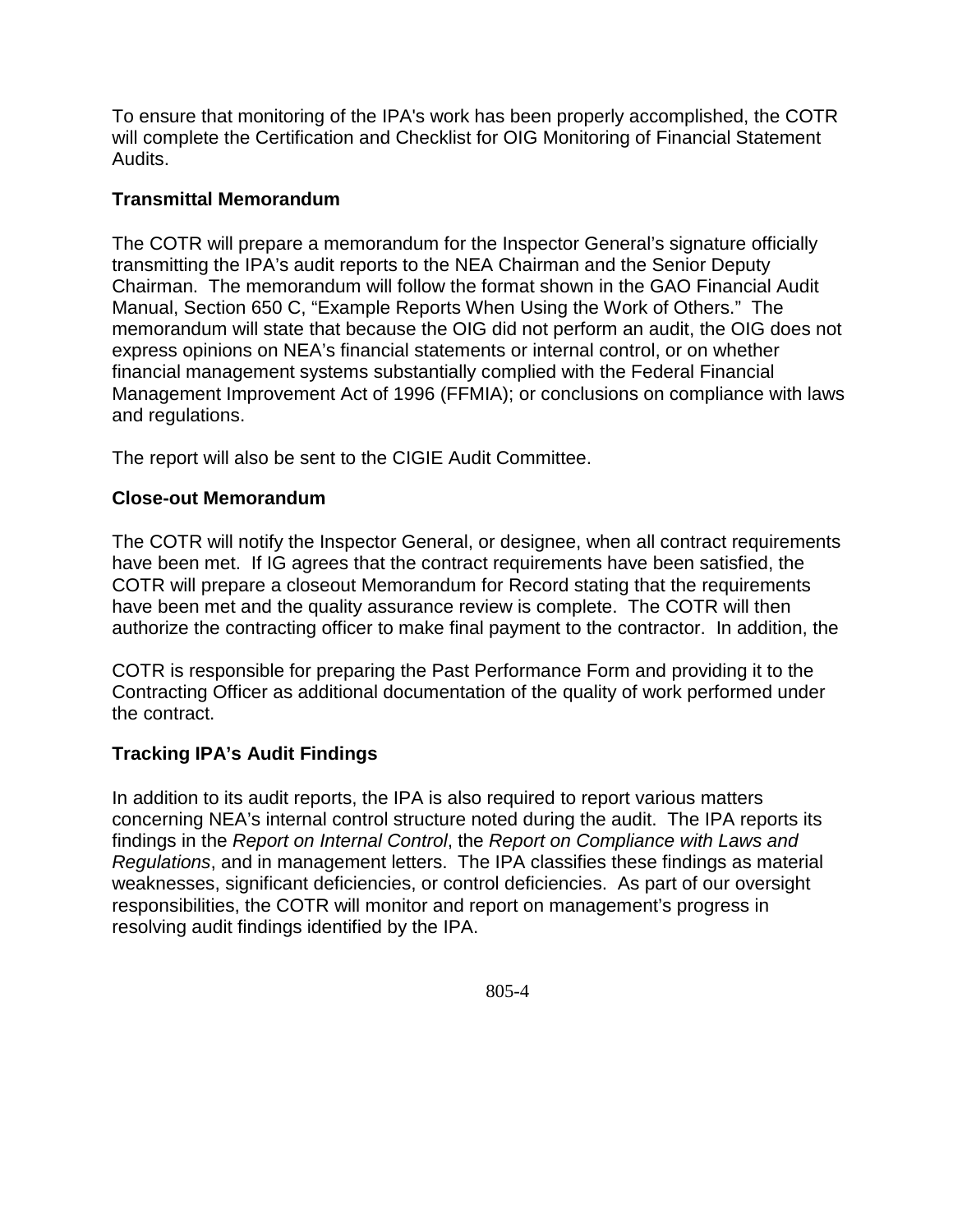# ATTACHMENT 805-A

# **AUDITING STANDARDS CERTIFICATION AND CHECKLIST FOR OIG MONITORING OF FINANCIAL STATEMENT AUDITS PERFORMED BY AN INDEPENDENT PUBLIC ACCOUNTANT**

NAME OF ASSIGNMENT:

ASSIGNMENT NO.:

#### **COTR**

I have completed the attached checklist, and I certify that monitoring (or quality assurance review) of the audit work performed on this assignment in accordance with Government Accountability Office and Office of Management and Budget guidance, and NEA Office of Inspector General (OIG) policies and procedures, unless otherwise indicated below.

> \_\_\_\_\_\_\_\_\_\_\_\_\_\_\_\_\_\_\_\_\_\_\_\_\_\_\_\_\_\_\_\_\_\_\_\_\_\_\_\_ COTR/Date

#### **Inspector General/Designee**

I have reviewed workpapers, discussed the monitoring (or quality assurance review) of the audit with the COTR, and applied other supervisory methods needed to obtain assurance that the monitoring of the audit work performed on this assignment was conducted in accordance with Government Accountability Office and Office of Management and Budget guidance, and OIG policies and procedures. I have also reviewed the attached checklist. Any exceptions are indicated below.

**\_\_\_\_\_\_\_\_\_\_\_\_\_\_\_\_\_\_\_\_\_\_\_\_\_\_\_\_\_\_\_\_\_\_\_\_\_\_\_\_\_\_\_\_\_\_\_\_\_\_\_\_\_\_\_\_\_\_\_\_\_\_\_\_\_\_\_ \_\_\_\_\_\_\_\_\_\_\_\_\_\_\_\_\_\_\_\_\_\_\_\_\_\_\_\_\_\_\_\_\_\_\_\_\_\_\_\_\_\_\_\_\_\_\_\_\_\_\_\_\_\_\_\_\_\_\_\_\_\_\_\_\_\_\_ \_\_\_\_\_\_\_\_\_\_\_\_\_\_\_\_\_\_\_\_\_\_\_\_\_\_\_\_\_\_\_\_\_\_\_\_\_\_\_\_\_\_\_\_\_\_\_\_\_\_\_\_\_\_\_\_\_\_\_\_\_\_\_\_\_\_\_**

**\_\_\_\_\_\_\_\_\_\_\_\_\_\_\_\_\_\_\_\_\_\_\_\_\_\_\_\_\_\_\_\_\_\_\_\_\_\_\_\_\_\_\_\_\_\_\_**

\_\_\_\_\_\_\_\_\_\_\_\_\_\_\_\_\_\_\_\_\_\_\_\_\_\_\_\_\_\_\_\_\_\_\_\_\_\_\_\_ Inspector General/Date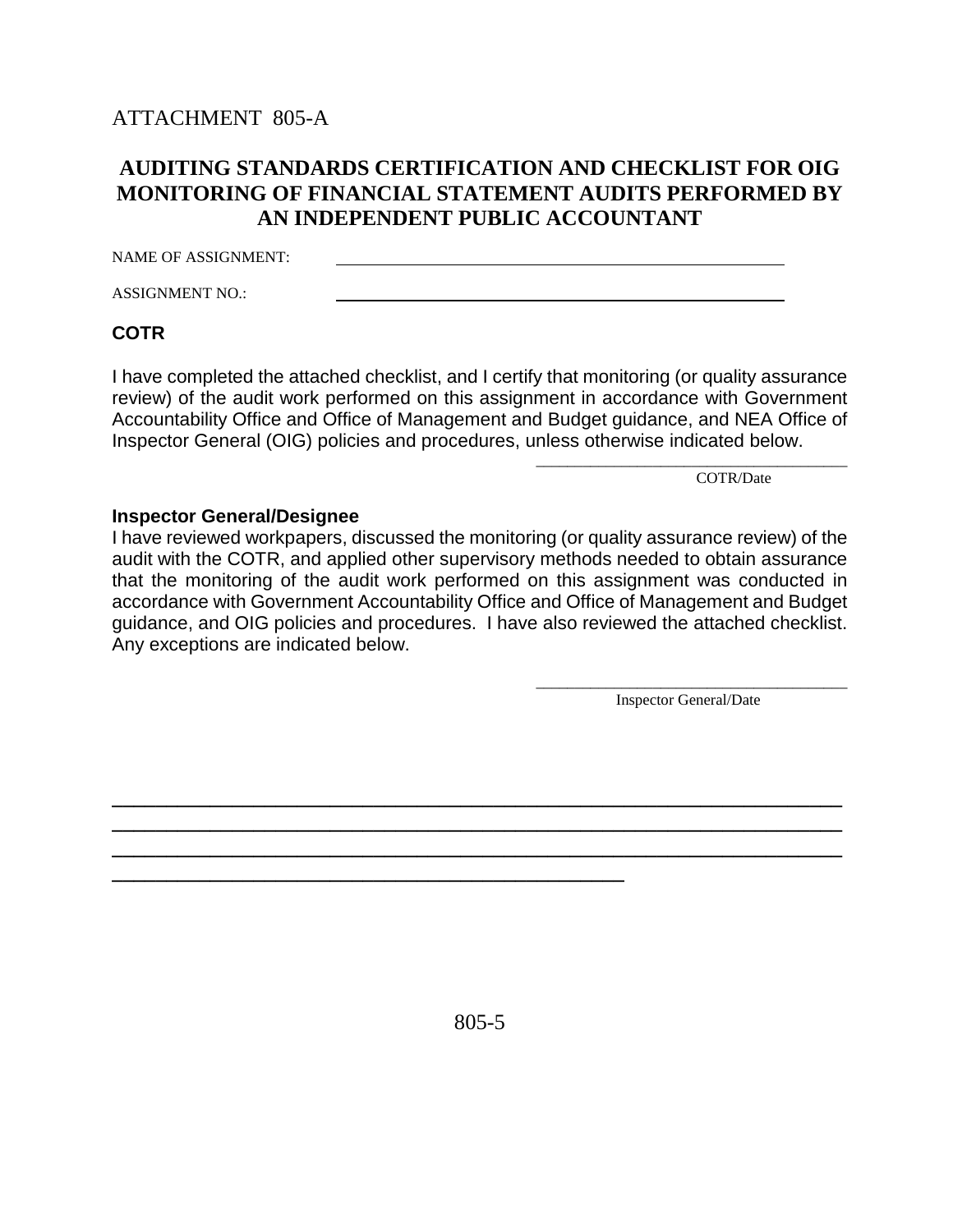# **ATTACHMENT 805-B**

#### **CHECKLIST FOR OIG MONITORING OF FINANCIAL STATEMENT AUDITS PERFORMED BY AN INDEPENDENT PUBLIC ACCOUNTANT**

This checklist is appropriate when using the work of other auditors or the work of specialists to perform a full or partial audit of financial statements. The steps should be tailored to the circumstances and the planned level of review by explaining why certain steps are not applicable, modifying the steps, and adding additional steps.

| appropriate)<br>1. GENERAL<br>1.1 Did the COTR/OIG staff follow OIG Policy 8-5, Review<br>and Oversight of Financial Statement Audits regarding the<br>use of independent public accountants (IPAs) and<br>monitoring of contract performance?<br>1.2 Were internal quality assurance procedures (that is,<br>checklist or other documents) followed for monitoring IPAs?<br>2. CONTRACTING PROCESS<br>2.1 If OIG issued a new contract or competitive task order<br>during the review period, did the process address the<br>following items:<br>- Qualifications and experience of the firm.<br>- Qualification and experience of the proposed staff.<br>- Technical approach.<br>- The need for the auditor to use professional judgment.<br>- Independence of the firm to consider any existing, ongoing,<br>or planned non-audit services.<br>- Request an explanation of the firm's internal quality<br>assurance system to include such items as workpaper review<br>procedures, and continuing professional education<br>requirements.<br>- Request for the firm's latest peer review report, related<br>letter of comment, and the firm's response to those<br>comments. | Yes | <b>No</b> | N/A | Reference (if |
|-----------------------------------------------------------------------------------------------------------------------------------------------------------------------------------------------------------------------------------------------------------------------------------------------------------------------------------------------------------------------------------------------------------------------------------------------------------------------------------------------------------------------------------------------------------------------------------------------------------------------------------------------------------------------------------------------------------------------------------------------------------------------------------------------------------------------------------------------------------------------------------------------------------------------------------------------------------------------------------------------------------------------------------------------------------------------------------------------------------------------------------------------------------------------------------|-----|-----------|-----|---------------|
|                                                                                                                                                                                                                                                                                                                                                                                                                                                                                                                                                                                                                                                                                                                                                                                                                                                                                                                                                                                                                                                                                                                                                                                   |     |           |     |               |
|                                                                                                                                                                                                                                                                                                                                                                                                                                                                                                                                                                                                                                                                                                                                                                                                                                                                                                                                                                                                                                                                                                                                                                                   |     |           |     |               |
|                                                                                                                                                                                                                                                                                                                                                                                                                                                                                                                                                                                                                                                                                                                                                                                                                                                                                                                                                                                                                                                                                                                                                                                   |     |           |     |               |
|                                                                                                                                                                                                                                                                                                                                                                                                                                                                                                                                                                                                                                                                                                                                                                                                                                                                                                                                                                                                                                                                                                                                                                                   |     |           |     |               |

| . .<br>Yes | No | N/A | $\cdots$<br>$-+$ - $-$ noo' $-$<br>eterence (if<br>w |
|------------|----|-----|------------------------------------------------------|
|            |    |     | appropriate)                                         |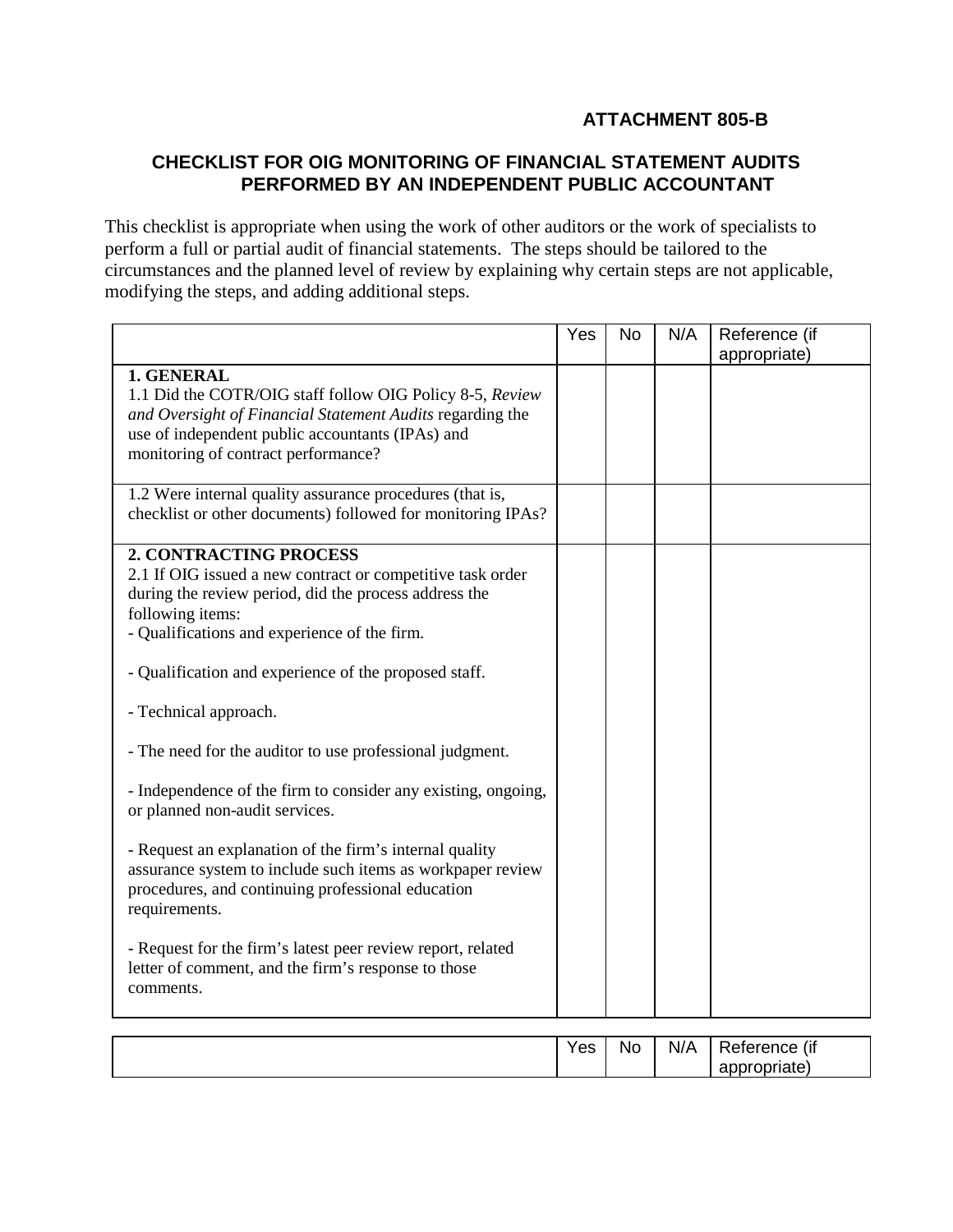| (Note: If the peer review is more than 1 year old, the COTR<br>should inquire about the firm's internal inspection program<br>or equivalent and the results of the most recent review. If the<br>firm will not provide specific information to the COTR's<br>request, the COTR should perform other procedures to<br>assess the firm's internal quality assurance procedures.)<br>- Audit scope and objectives.<br>- Requirement to perform the audit in accordance with<br>Government Auditing Standards and other statutory,<br>regulatory, or OMB requirements. |     |           |     |                               |
|--------------------------------------------------------------------------------------------------------------------------------------------------------------------------------------------------------------------------------------------------------------------------------------------------------------------------------------------------------------------------------------------------------------------------------------------------------------------------------------------------------------------------------------------------------------------|-----|-----------|-----|-------------------------------|
| - Establishment of milestones for completion of the audit (or<br>major portions) and the submission of deliverables.                                                                                                                                                                                                                                                                                                                                                                                                                                               |     |           |     |                               |
| - Provisions for the review of deliverables and access to the<br>audit workpapers by the COTR.                                                                                                                                                                                                                                                                                                                                                                                                                                                                     |     |           |     |                               |
| 2.2 If OIG did not issue a new contract or competitive task<br>order (that is, OIG exercised a contract option), did the<br>COTR:                                                                                                                                                                                                                                                                                                                                                                                                                                  |     |           |     |                               |
| - Update their assessment of the firm's independence to<br>consider any existing, ongoing, or planned non-audit<br>services?                                                                                                                                                                                                                                                                                                                                                                                                                                       |     |           |     |                               |
| - Update their understanding of the firm's internal quality<br>control system to consider such items as workpaper review<br>procedures, and continuing professional education<br>requirements?                                                                                                                                                                                                                                                                                                                                                                     |     |           |     |                               |
| - Request a copy of the firm's latest peer review report,<br>related letter of comment, and the firm's response to those<br>comments?                                                                                                                                                                                                                                                                                                                                                                                                                              |     |           |     |                               |
| (Note: If the peer review is more than 1 year old, the COTR<br>staff should inquire about the firm's internal inspection<br>program or equivalent and the results of the most recent<br>review. If the firm will not provide specific information to<br>the COTR's request, the COTR should perform other<br>procedures to assess the firm's internal quality assurance<br>procedures.)                                                                                                                                                                            |     |           |     |                               |
| - Update their assessment of the other auditors'<br>qualifications including the qualifications of key staff?                                                                                                                                                                                                                                                                                                                                                                                                                                                      |     |           |     |                               |
|                                                                                                                                                                                                                                                                                                                                                                                                                                                                                                                                                                    | Yes | <b>No</b> | N/A | Reference (if<br>appropriate) |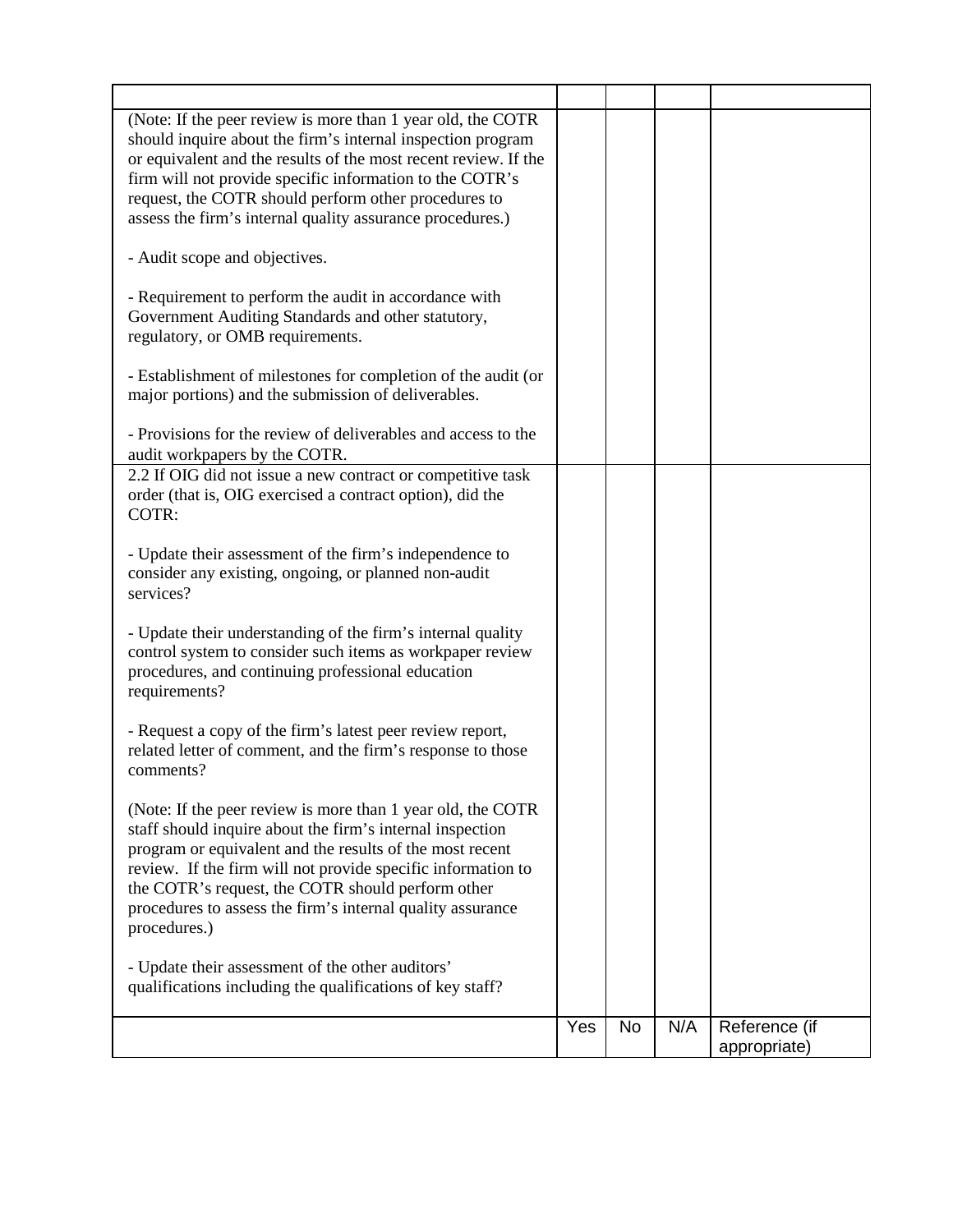| 3. QUALITY ASSURANCE<br>3.1 Did the COTR document in the files the planned level of<br>review (low, medium, or high) at the overall and material<br>line item level in accordance with FAM 650.36, and the<br>reasons for their assessment? |  |  |
|---------------------------------------------------------------------------------------------------------------------------------------------------------------------------------------------------------------------------------------------|--|--|
| 3.2 Did the COTR document in the files the planned extent<br>of responsibility for reporting the results of the audit and the<br>assessment of the IPA's conclusions?                                                                       |  |  |
| 3.3 Is the level of planned reporting consistent with the level<br>of planned review?                                                                                                                                                       |  |  |
| 3.4 During the performance of the audit did the COTR:                                                                                                                                                                                       |  |  |
| - Meet with the firm to discuss the audit objectives and<br>approach, and determine whether they are consistent with<br>those in the contract and proposal.                                                                                 |  |  |
| - Participate in the entrance conference.                                                                                                                                                                                                   |  |  |
| - Participate in status meetings and other meetings.                                                                                                                                                                                        |  |  |
| - Review deliverables.                                                                                                                                                                                                                      |  |  |
| - Perform site visits.                                                                                                                                                                                                                      |  |  |
| - Periodically review the progress of the audit, discuss<br>problems encountered, the need to revise milestones, and<br>other significant audit results.                                                                                    |  |  |
| - Perform supplemental tests (if applicable).                                                                                                                                                                                               |  |  |
| - Review audit documentation (as applicable).                                                                                                                                                                                               |  |  |
| - Obtain audit documentation, as needed, to validate the<br>assertions made to ensure that:                                                                                                                                                 |  |  |
| Extent of testing by the IPA was adequate.                                                                                                                                                                                                  |  |  |
| Sufficient, appropriate audit evidence was compiled and<br>analyzed by the IPA to support its audit conclusions.                                                                                                                            |  |  |
|                                                                                                                                                                                                                                             |  |  |
|                                                                                                                                                                                                                                             |  |  |
|                                                                                                                                                                                                                                             |  |  |
| <b>4. COMPLETION OF THE AUDIT</b><br>After completion of the audit (may also be performed in<br>whole or part on an ongoing basis during the audit) did<br>the COTR:                                                                        |  |  |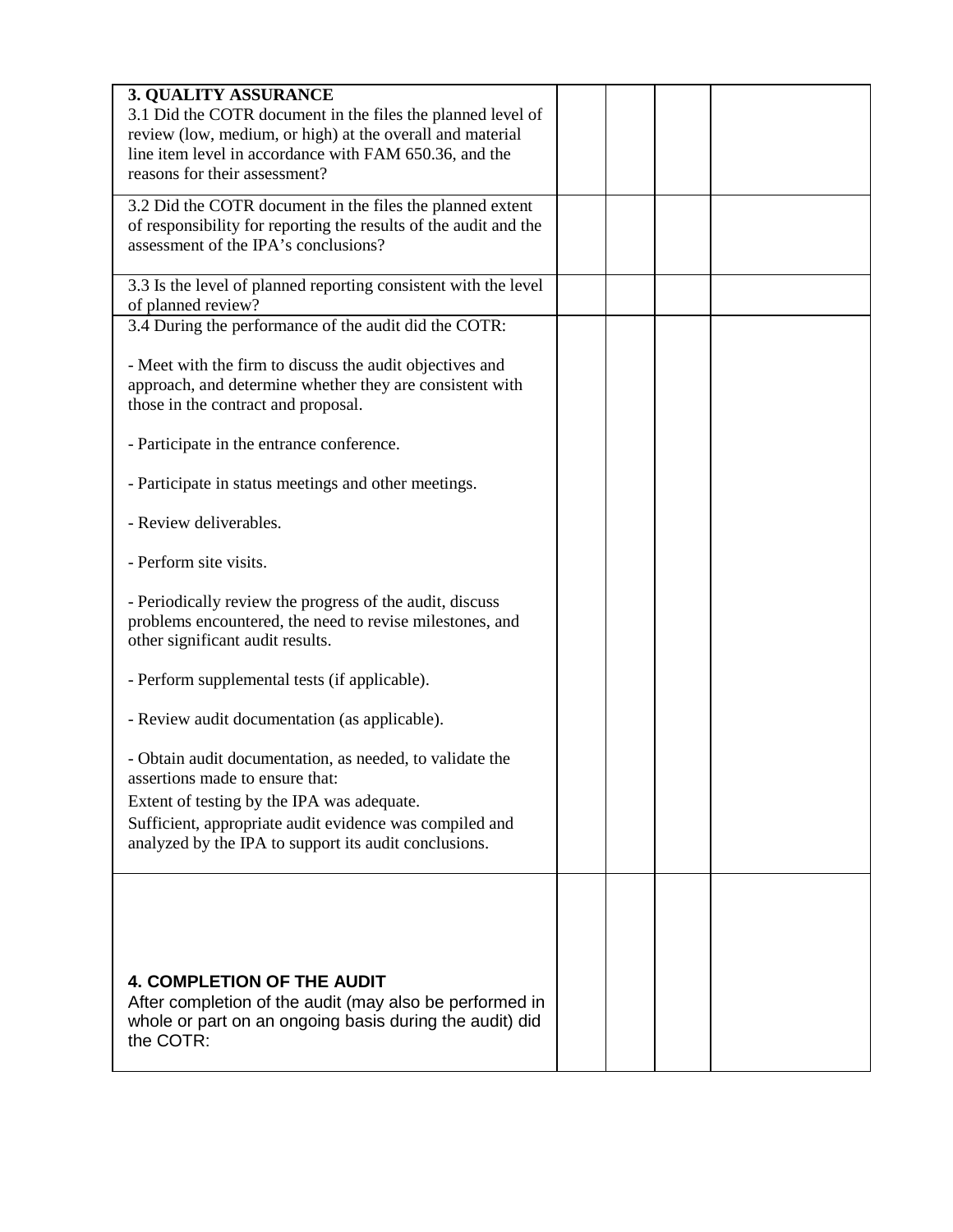| - Review the IPA report(s) for compliance with<br>Government Auditing Standards and other applicable<br>requirements.                                                                                               |     |    |     |                               |
|---------------------------------------------------------------------------------------------------------------------------------------------------------------------------------------------------------------------|-----|----|-----|-------------------------------|
|                                                                                                                                                                                                                     | Yes | No | N/A | Reference (if<br>appropriate) |
| Review the IPA working papers for compliance with<br>Government Auditing Standards and other applicable<br>requirements.                                                                                            |     |    |     |                               |
| (Note: The extent of review and maintenance of<br>supporting documents by the COTR will depend on the<br>planned level of review identified in step 3.1.                                                            |     |    |     |                               |
| -For financial statement audits, examples of the<br>specific documents that should be reviewed and/ or<br>maintained for each level of review can be found in the<br>GAO/PCIE Financial Audit Manual Section 650 A. |     |    |     |                               |
| -Ensure that the report transmittal accurately reflects the<br>extent of assurance of the OIG over the IPA's work<br>"expression of no assurance."                                                                  |     |    |     |                               |
| -Initiate final payment to the IPA.                                                                                                                                                                                 |     |    |     |                               |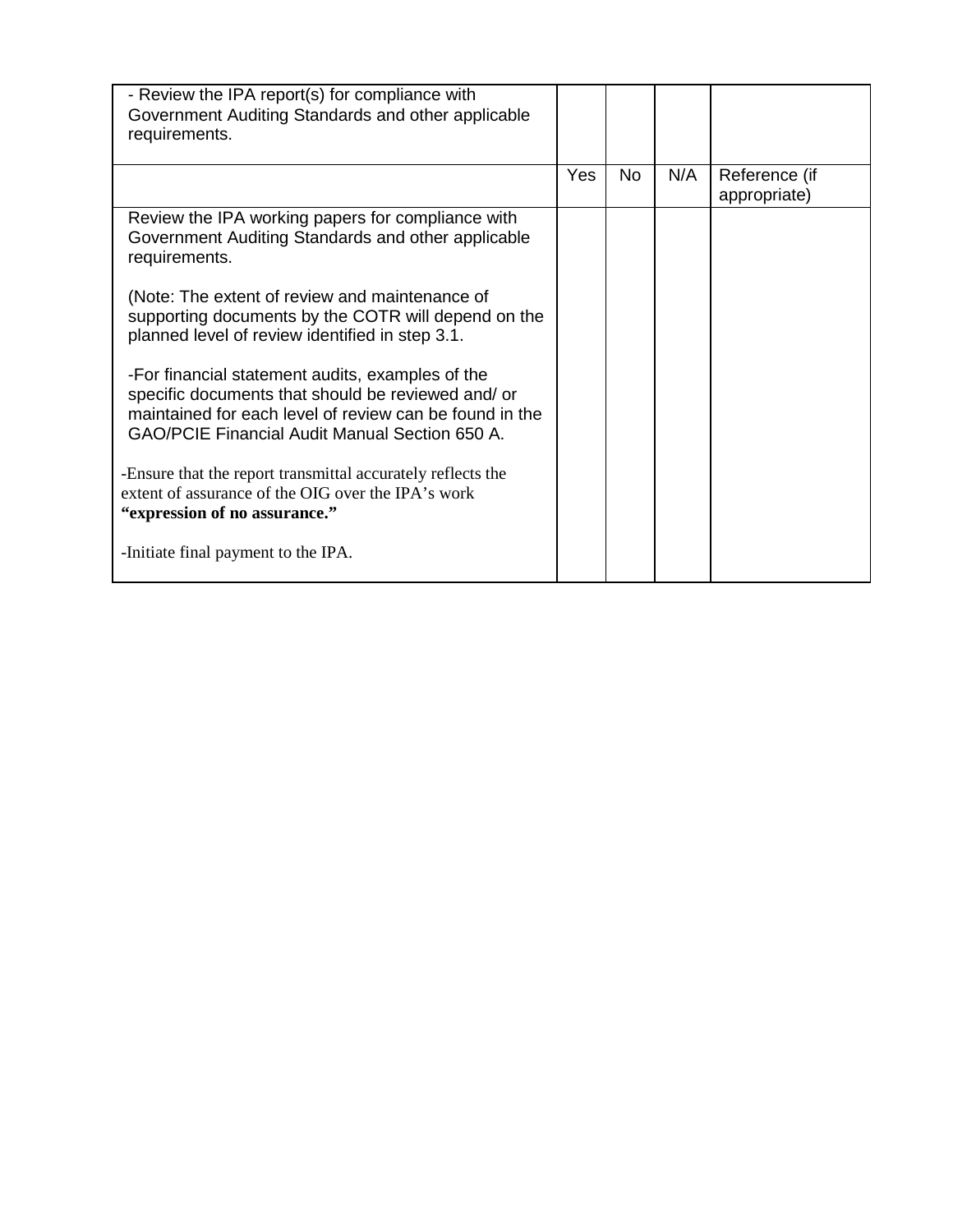#### **ATTACHMENT 805-C**

#### **MEMORANDUM**

DATE: XXXX XX, 20XX

- TO: XXX, Chairman XXX, Senior Deputy Chairman
- FROM: XXX, Inspector General
- SUBJECT: Auditors' Report on National Endowment for the Arts Financial Statements for the Years Ended September 30, 20XX and 20XX (Audit Report No. A-XX-XX)

We contracted with Leon Snead & Company, P.C. (CPAs), an independent certified public accounting firm, to audit the financial statements of the National Endowment for the Arts (NEA) for the fiscal years ended September 30, 20XX and 20XX. This financial statement audit of the NEA is required by Public Law 107-289, the Accountability of Tax Dollars Act of 2002. The contract required the CPAs to perform the audit in accordance with Government Auditing Standards and Office of Management and Budget (OMB) Bulletin No. 07-04, *Audit Requirements for Federal Financial Statements*.

In the *Independent Auditors' Report*, the CPAs concluded that NEA's financial statements were fairly presented in all material respects and thereby issued an unqualified opinion on those statements. In the *Report on Compliance with Laws and Regulations,* the CPAs concluded that there were no instances of noncompliance by the NEA with applicable laws and regulations.In the *Internal Control Over Financial Reporting* section of this report, the CPAs identified two deficiencies related to the use of appropriations and calculation of imputed costs.

The OIG reviewed Leon Snead & Company's reports and related documentation and made necessary inquiries of its representatives. Our review disclosed no instances where Leon Snead & Company did not comply, in all material respects, with U.S. generally accepted government auditing standards. However, our review cannot be construed as an audit in accordance with U.S. Generally accepted government auditing standards. It was not intended to enable us to express, and we do not express, any opinion on the NEA's financial statements, conclusions about the effectiveness of internal control, or conclusions on compliance with laws and regulations. Leon Snead & Company is solely responsible for the attached auditor's report dated XXX and the conclusions expressed in the report.

This report is intended for the information and use of NEA management, OIG, Office of Management and Budget and the United States Congress, and is not intended to be and should not be used by anyone other than these specified parties.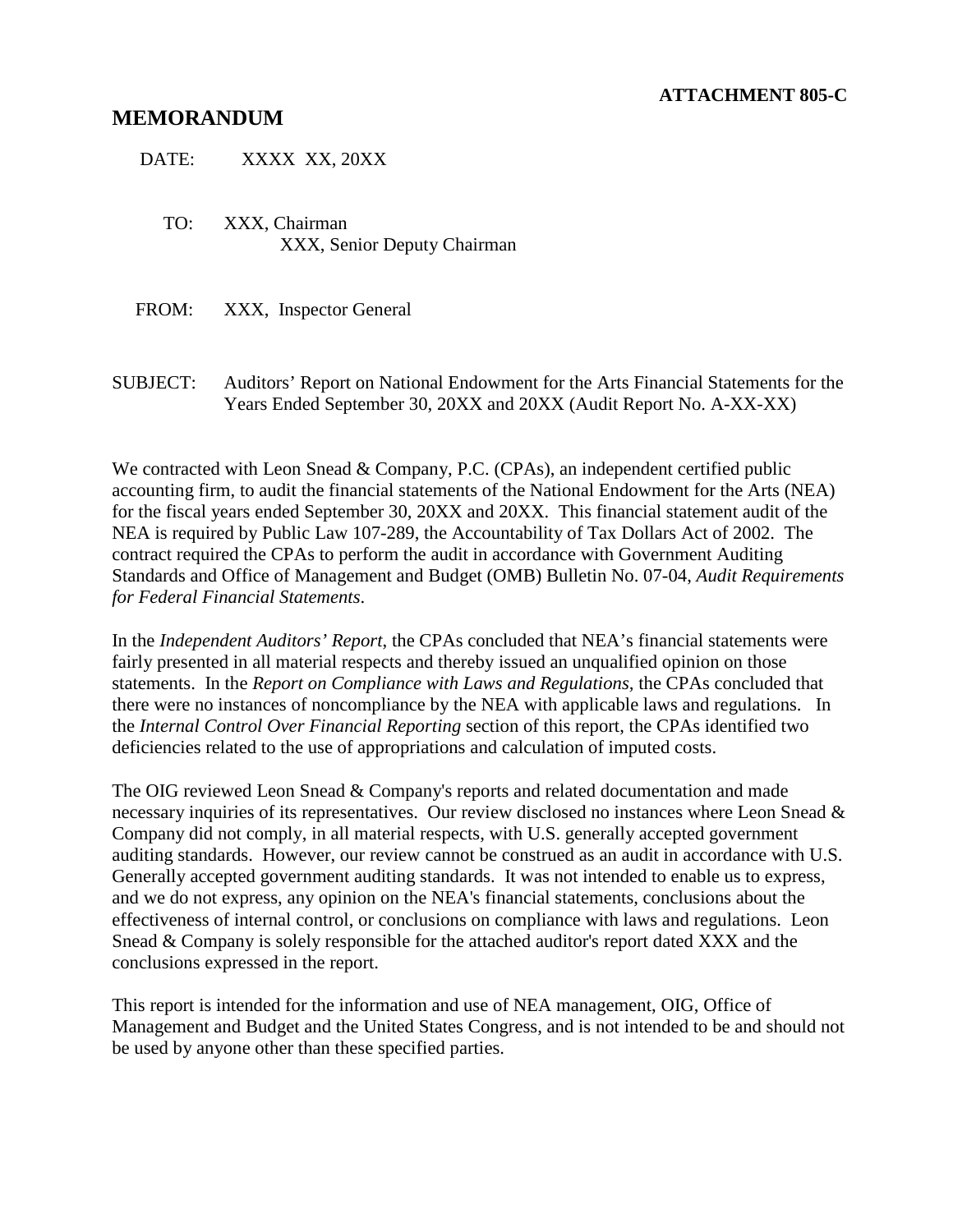We appreciate the cooperation and courtesies extended to both Leon Snead and my staff during the audit.

#### Attachment

cc: National Endowment for the Arts Council Joan Shigekawa, Senior Deputy Chairman Winona Varnon, Deputy Chairman for Management and Budget Sandy Stueckler, Director of Finance

#### Attachment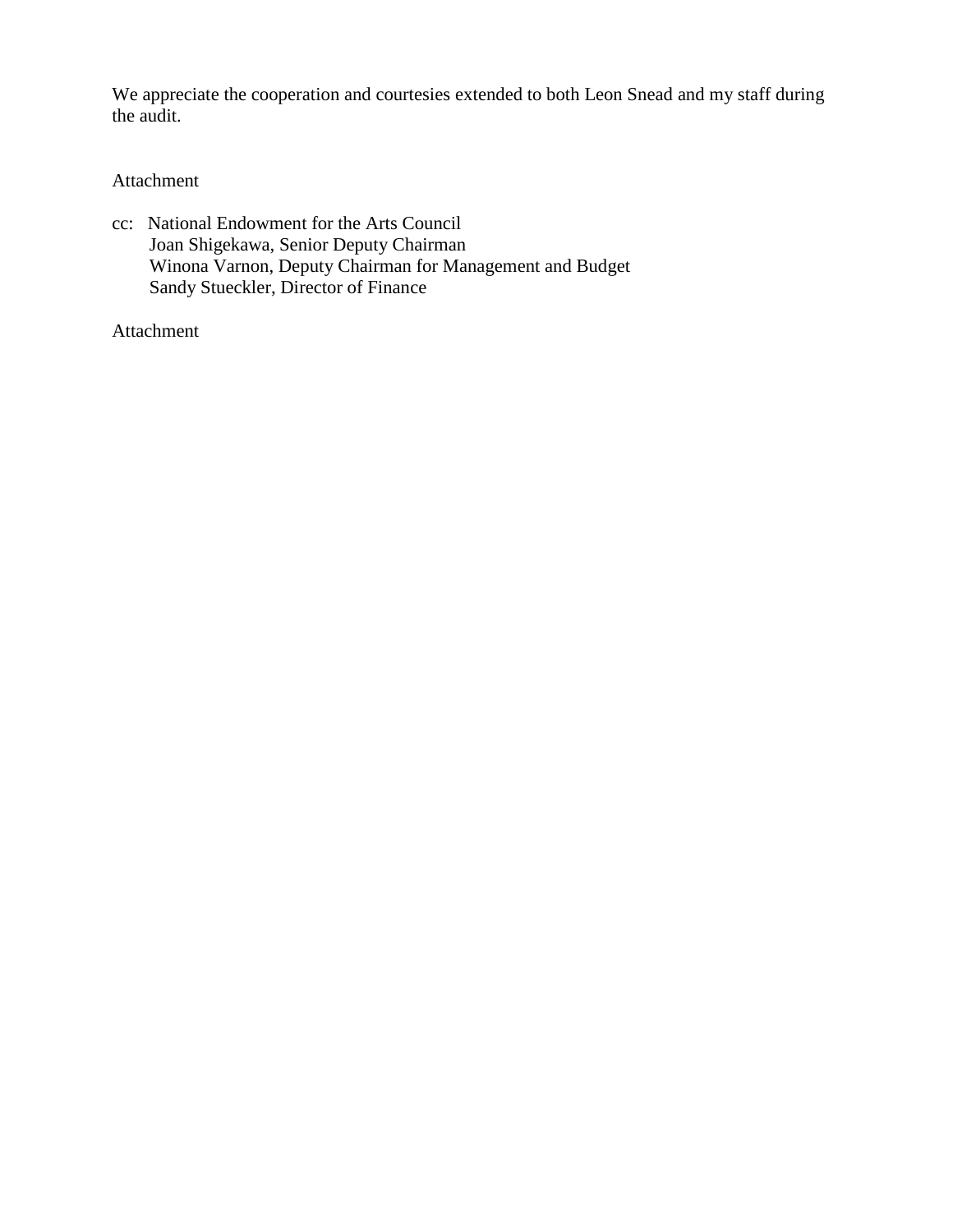# **National Endowment for the Arts OFFICE OF INSPECTOR GENERAL**

| <b>Audit Policy and</b>  | <b>SECTION TITLE</b>                                     |                              |  |  |
|--------------------------|----------------------------------------------------------|------------------------------|--|--|
| <b>Procedures Manual</b> | <b>TERMINATION PROCESSES AND</b><br><b>DOCUMENTATION</b> |                              |  |  |
| Chapter 800 – Content    |                                                          |                              |  |  |
| of Audit Reports         | <b>EFFECTIVE DATE</b><br>January 15, 2010                | <b>SECTION NUMBER</b><br>806 |  |  |

# *POLICY*

*This chapter presents policies and procedures for processing and documenting the termination of audits and other reviews without issuing a report or other written document communicating formal findings and recommendations. The chapter implements the reporting guidance in paragraphs 4.8, 6.08 and 7.49 of the Government Auditing Standards (2007 Revision).*

# **PROCEDURES AND RESPONSIBILITIES**

If an audit (financial, performance, attestation engagement) or review is terminated before it is completed and a report or other written documentation is not issued, the staff should complete the following steps:

- 1. The Auditor-in-Charge should prepare a memorandum for the record. The memorandum should contain the objectives of the assignment, description of work performed, conclusions reached for each objective, and the reason(s) for termination. The memorandum should be signed by the IG, or designee.
- 2. The Auditor-in-Charge/team should hold an exit conference with appropriate NEA managers and/or grantee to explain the reasons for terminating the audit or review, describe any observations arising from the work performed to date, and answer questions.
- 3. The Auditor-In-Charge should prepare a Termination Memorandum to the recipients of the original announcement with a concise explanation for termination, to be signed by the IG.

The Auditor-in-Charge is responsible for ensuring that all termination documents are prepared, routed for necessary concurrences or other input, transmitted and filed in accordance with OIG policy/procedure.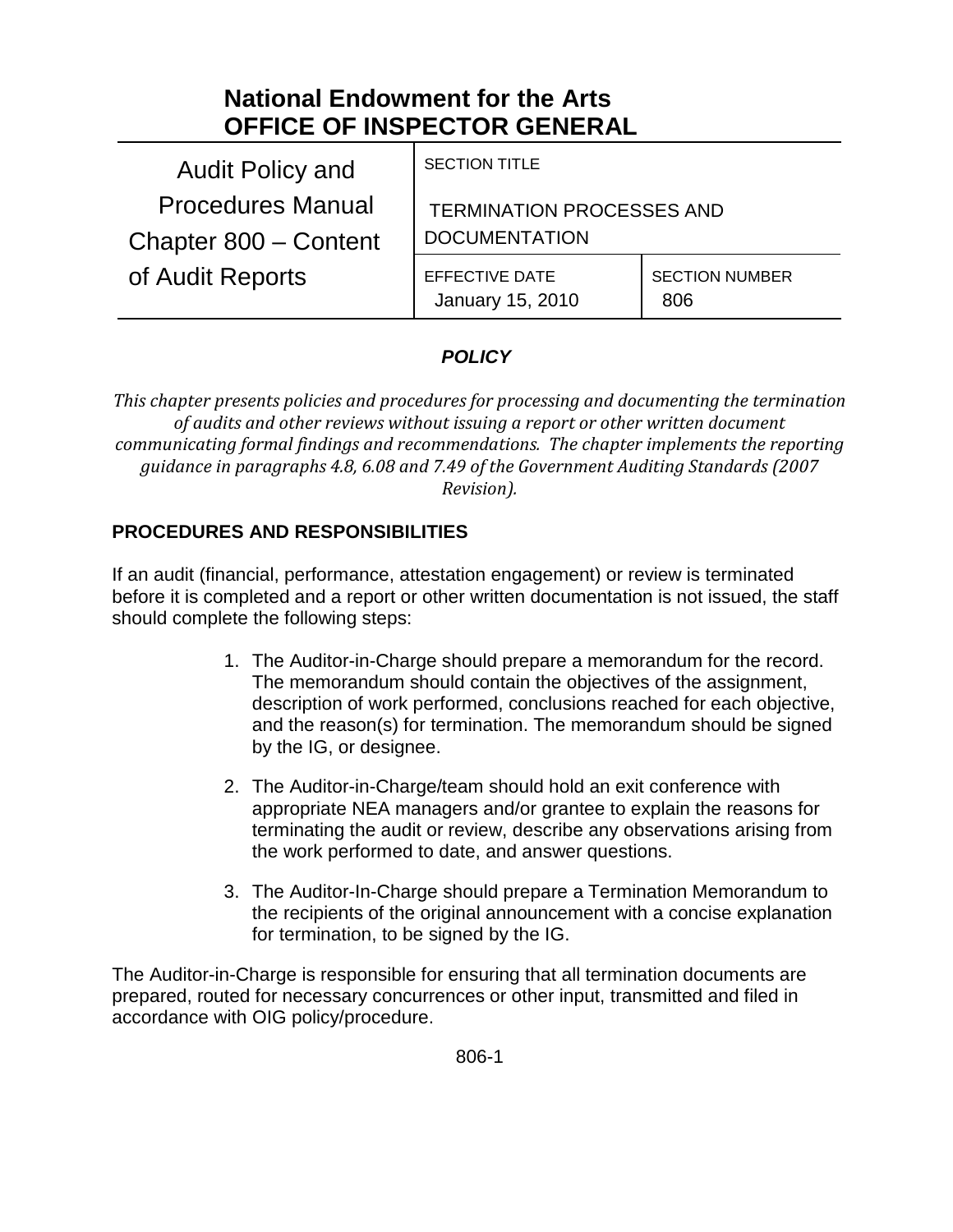# *AUDIT POLICY AND PROCEDURES MANUAL*

# **TABLE OF CONTENTS CHAPTER 900 - REPORT AND RECOMMENDATION TRACKING**

#### **PAGE**

<span id="page-132-2"></span><span id="page-132-1"></span><span id="page-132-0"></span>

| <b>AUDIT REPORT ISSUANCE, RESOLUTION AND FOLLOWUP </b>  | $901 - 1$  |
|---------------------------------------------------------|------------|
|                                                         | $901 - 1$  |
|                                                         | $901 - 1$  |
|                                                         | $901 - 1$  |
| RESPONSIBILITIES FOR AUDIT RESOLUTION                   | $901 - 2$  |
|                                                         | $901 - 2$  |
|                                                         | $901 - 3$  |
|                                                         | $901 - 3$  |
|                                                         | $901 - 3$  |
| Responsibilities of Senior Deputy Chairman              | $901 - 3$  |
|                                                         | $901 - 4$  |
| <b>Issuance of Internal Audit Reports </b>              | $901 - 4$  |
| <b>Resolution Procedures for Internal Audit Reports</b> | $901 - 4$  |
|                                                         | $901 - 5$  |
| <b>Issuance of External Audit Reports</b>               | $901 - 5$  |
| <b>Resolution Procedures for External Audit Reports</b> | $901 - 5$  |
|                                                         | $901 - 6$  |
|                                                         | $901 - 8$  |
|                                                         | $901 - 10$ |
| <b>ATTACHMENT 901-A, Internal Audit</b>                 |            |
|                                                         | $901 - 11$ |
| <b>ATTACHMENT 901-B, External Audit</b>                 |            |
|                                                         | $901 - 12$ |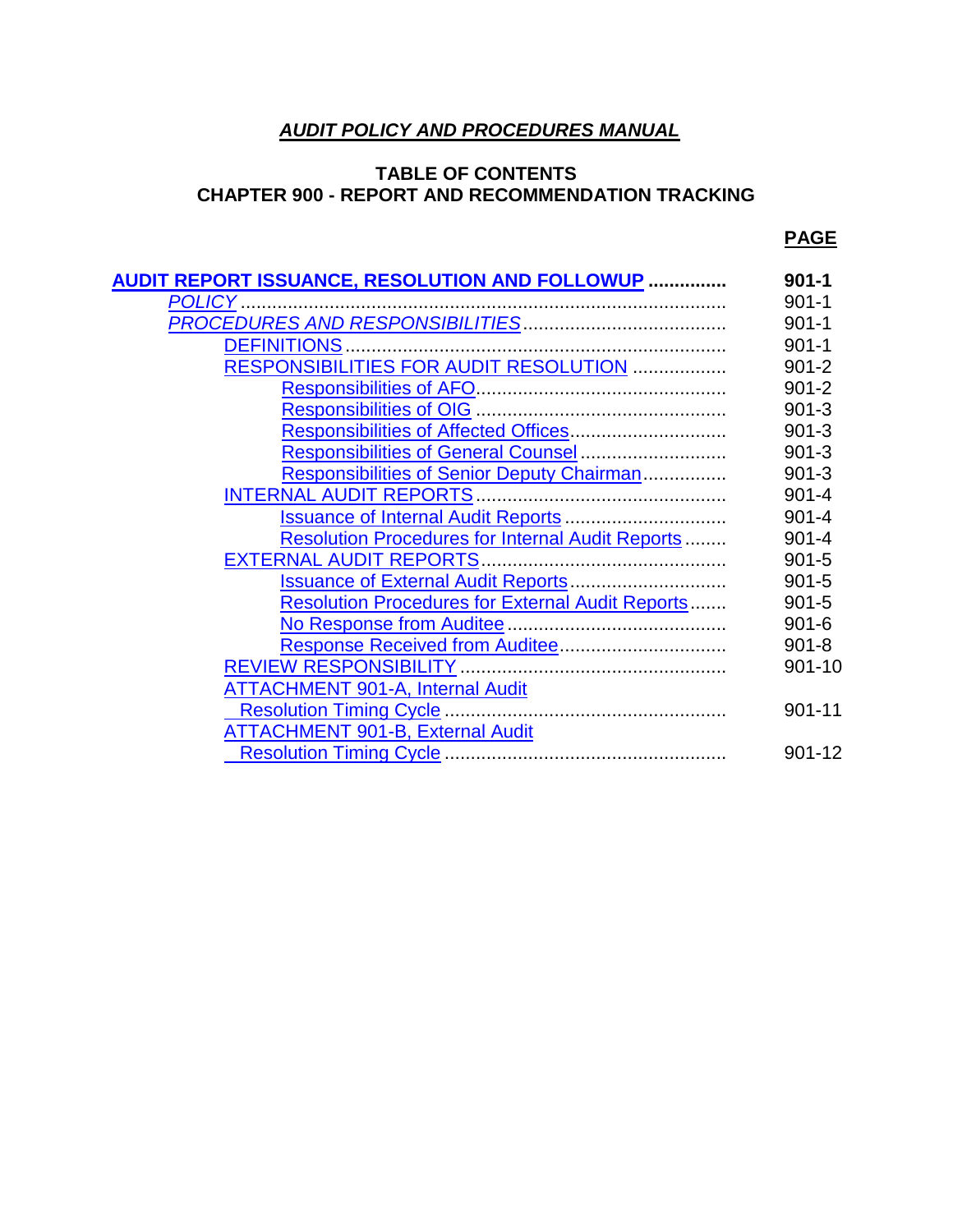#### <span id="page-133-0"></span>**National Endowment for the Arts OFFICE OF INSPECTOR GENERAL** Audit Policy and Procedures Manual Chapter 900 – Report and Recommendations **Tracking** SECTION TITLE AUDIT REPORT ISSUANCE, RESOLUTION AND FOLLOWUP EFFECTIVE DATE March 27, 2013 SECTION NUMBER 901

# <span id="page-133-1"></span>**POLICY**

The OIG will participate with NEA managers and the Audit Follow-up Official in resolving audit reports and recommendations to ensure that the full benefits of the audit effort are realized.

Management's corrective action on resolved findings and recommendations is essential to improving the effectiveness and efficiency of NEA operations. The OIG and management will ensure that a report and recommendation tracking system is in place and operating effectively. Because report and recommendation tracking is an integral part of good management, it is a responsibility shared jointly by management and the OIG. Therefore, NEA's management and the OIG shall jointly establish a tracking system that ensures proper resolution and implementation of audit recommendations. This system shall provide for a complete record of actions taken on both monetary and non-monetary findings and recommendations. NEA's management and the OIG also are to ensure that audit recommendations are resolved within 180 days of issuance of the final report, or other resolution date approved by the Inspector General.

The OIG will follow-up on the implementation of recommendation(s) agreed to in the resolution process during regularly scheduled follow-up on audits. Special follow-up reviews may be scheduled as circumstances dictate.

## <span id="page-133-2"></span>*PROCEDURES AND RESPONSIBILITIES*

Recommendation resolution procedures are prescribed by OMB 2 CFR 200 *Uniform Administrative Requirements, Cost Principles, and Audit Requirements for Federal Awards* and NEA Administrative Directive 1410.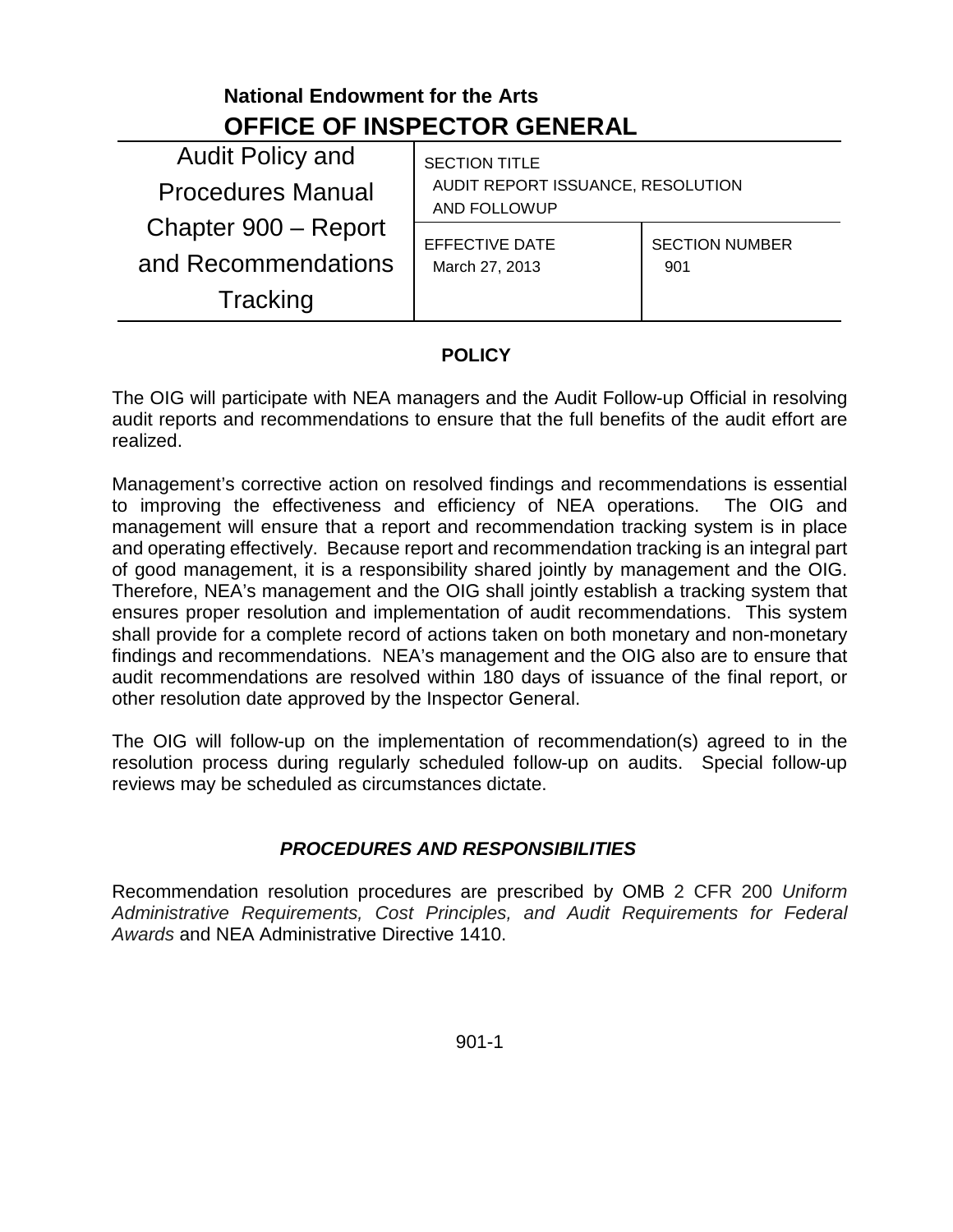#### <span id="page-134-0"></span>**I. DEFINITIONS**

- **A. Audit.** An official examination of records or financial accounts, which is conducted in order to determine their accuracy and extent of compliance with applicable law, regulation, policy, and other standards. For purposes of this directive, "audit" applies to internal audits and external audits (including special reviews and oversight audit agency reviews).
- **B. Audit Follow-up Official (AFO).** A senior management official is assigned responsibility for ensuring that an adequate audit resolution/followup system is in place and operating effectively. The Deputy Chairman for Management & Budget is designated as the NEA's AFO.
- **C. Corrective Action.** Measures(s) taken to implement resolved audit findings and recommendations.
- **D. Final Action.** Completion of all actions that management has concluded in its management decision are necessary with respect to the audit findings and recommendations. If management concludes that no action is necessary, final action occurs when the management decision is made.
- **E. Management Decision.** Management's evaluation of the findings and recommendations contained in an audit report and the issuance of management's final decision, including actions to be taken.
- **F. Questioned Cost.** Cost questioned by the OIG because of the following:
	- 1. An alleged violation of a provision of a law, regulation, grant agreement, or other document governing the expenditures of funds;
	- 2. The cost is not supported by adequate documentation; or
	- 3. The expenditure of funds for the intended purpose is unnecessary or unreasonable.

A **disallowed cost** is a questioned cost that management has sustained or agreed should not be charged to the NEA grant or cooperative agreement.

**II. ANNUAL AUDIT PLAN.** The annual audit plan identifies the organizations, programs, and activities which may be selected for audit. The audit plan is developed by the OIG as close as possible to the beginning of each fiscal year. Once finalized, the Inspector General meets with the Chairman to discuss it.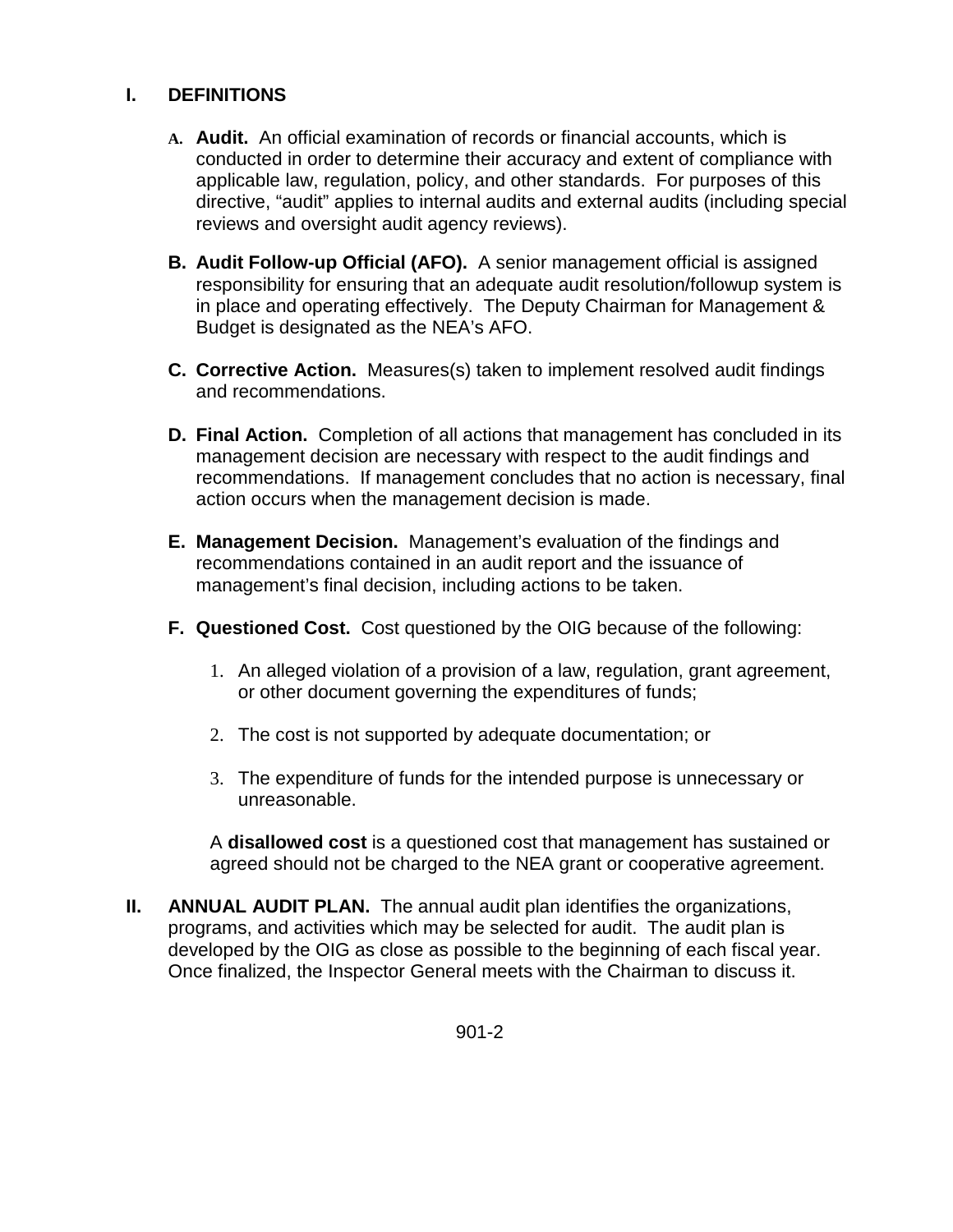<span id="page-135-0"></span>**III. RESPONSIBILITIES FOR AUDIT RESOLUTION.** To ensure that the audit findings and recommendations are adequately resolved in a timely manner, various NEA officials are assigned specific responsibilities.

# <span id="page-135-1"></span>**A. Audit Follow-up Official (AFO)**

1. The AFO ensures that a system of audit resolution is documented and in place, that timely responses are received on all final audit reports, and that corrective actions are actually taken.

2. The AFO ensures that management decisions on all audit recommendations are made within six months after the reports are issued.

3. The AFO ensures that final action on each audit recommendation is completed within prescribed time frames.

- 4. The AFO ensures that the Chairman's Semiannual Report to Congress on Final Action is prepared and forwarded to the Congress by the mandated deadlines of May 31 and November 30. (The Report indicates management decisions made and whether final action has been taken.)
- <span id="page-135-2"></span>B. Office of Inspector General (OIG)
	- 1. The OIG maintains detailed records of the resolution process and keeps the AFO advised of the status of outstanding recommendations.
	- 2. The OIG obtains and reviews responses from the auditee and develops a position as to whether the audit recommendations were adequately addressed.
	- 3. The OIG prepares and submits a Semiannual Report to the Congress, through the Chairman, describing the OIG's activities for each six-month period ending September 30 and March 31.
- <span id="page-135-3"></span>C. Directors of Affected Offices

The heads of administrative offices and discipline area directors ("affected directors") provide timely written responses to the findings and recommendations in audit reports, whether internal audits of their operations or external audits of grantees, cooperators, or contractors.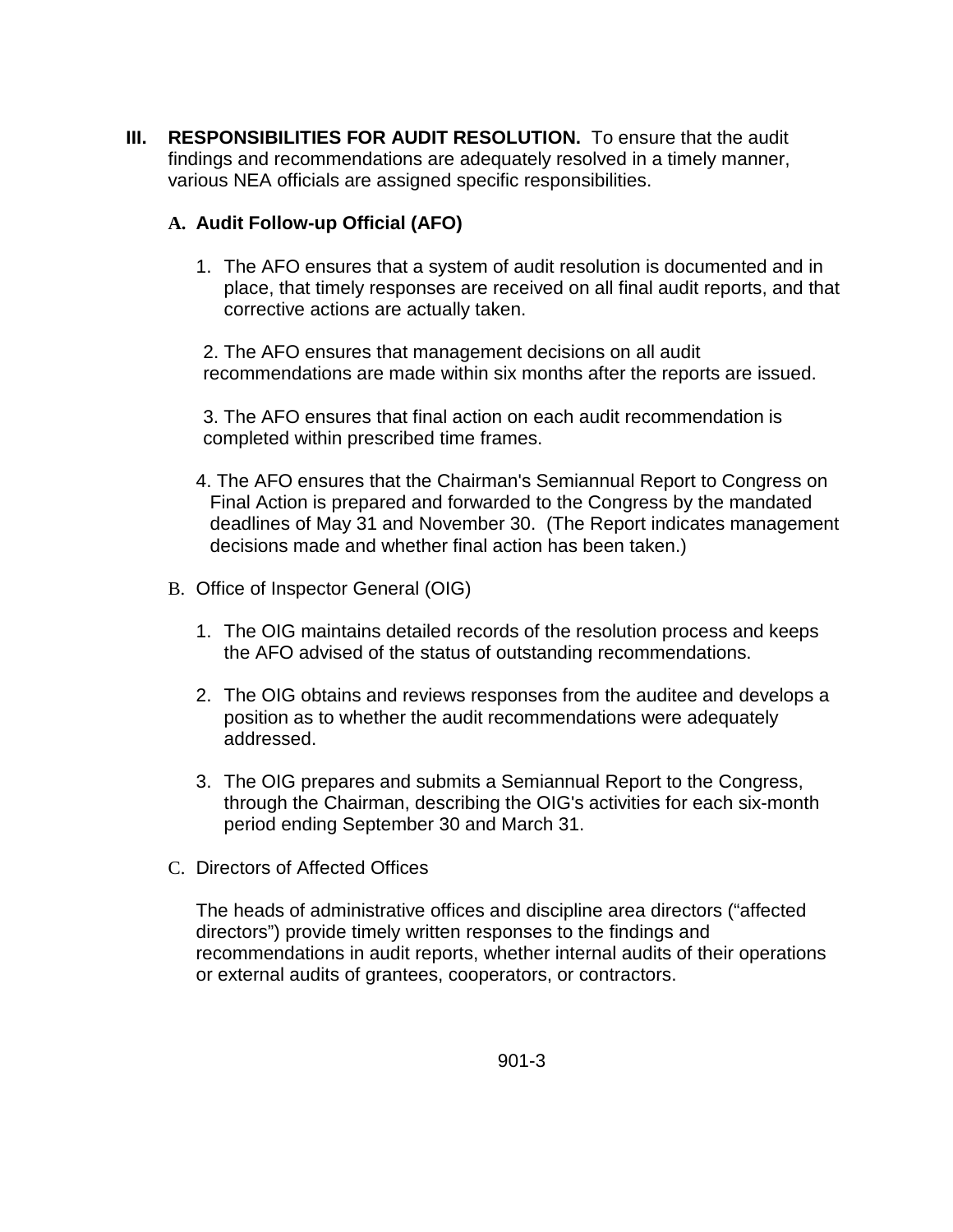#### <span id="page-136-0"></span>D. General Counsel

The General Counsel reviews management decisions contrary to recommendations made in audit reports to ensure that resolution actions are consistent with applicable laws, regulations, and NEA policies. A written justification must be provided, including the legal basis for decisions not to seek recovery of amounts due as a result of the audit reports and for decisions not to enforce implementation of procedural recommendations in the audit reports.

- <span id="page-136-1"></span>E. Senior Deputy Chairman
	- 1. The Senior Deputy Chairman may make management decisions regarding recommendations made in any internal audit reports of areas that are the responsibility of the designated AFO.

2. The Senior Deputy Chairman arbitrates any disputes among the OIG, the AFO, and the General Counsel.

## <span id="page-136-3"></span><span id="page-136-2"></span>**IV. INTERNAL AUDIT REPORTS.**

#### **A. Issuance of Internal Audit Reports**

- 1. **Draft Reports.** The OIG will issue draft audit reports on NEA internal operations and activities to the affected directors for review and comment. Written responses must be submitted to the OIG within 10 days after issuance of the draft report; if a director declines to comment, the decision not to comment must be provided in writing within the 10-day review period. The **final audit report** will incorporate responses if considered appropriate by the OIG. Only the OIG may make changes to audit or review reports. In situations of a confidential nature or involving fraud, no draft reports will be issued unless the OIG considers it appropriate.
- 2. **Final Reports.** The OIG will issue a final audit report within 20 days after the draft review period. Final reports will be transmitted to the Chairman, the AFO, and affected directors.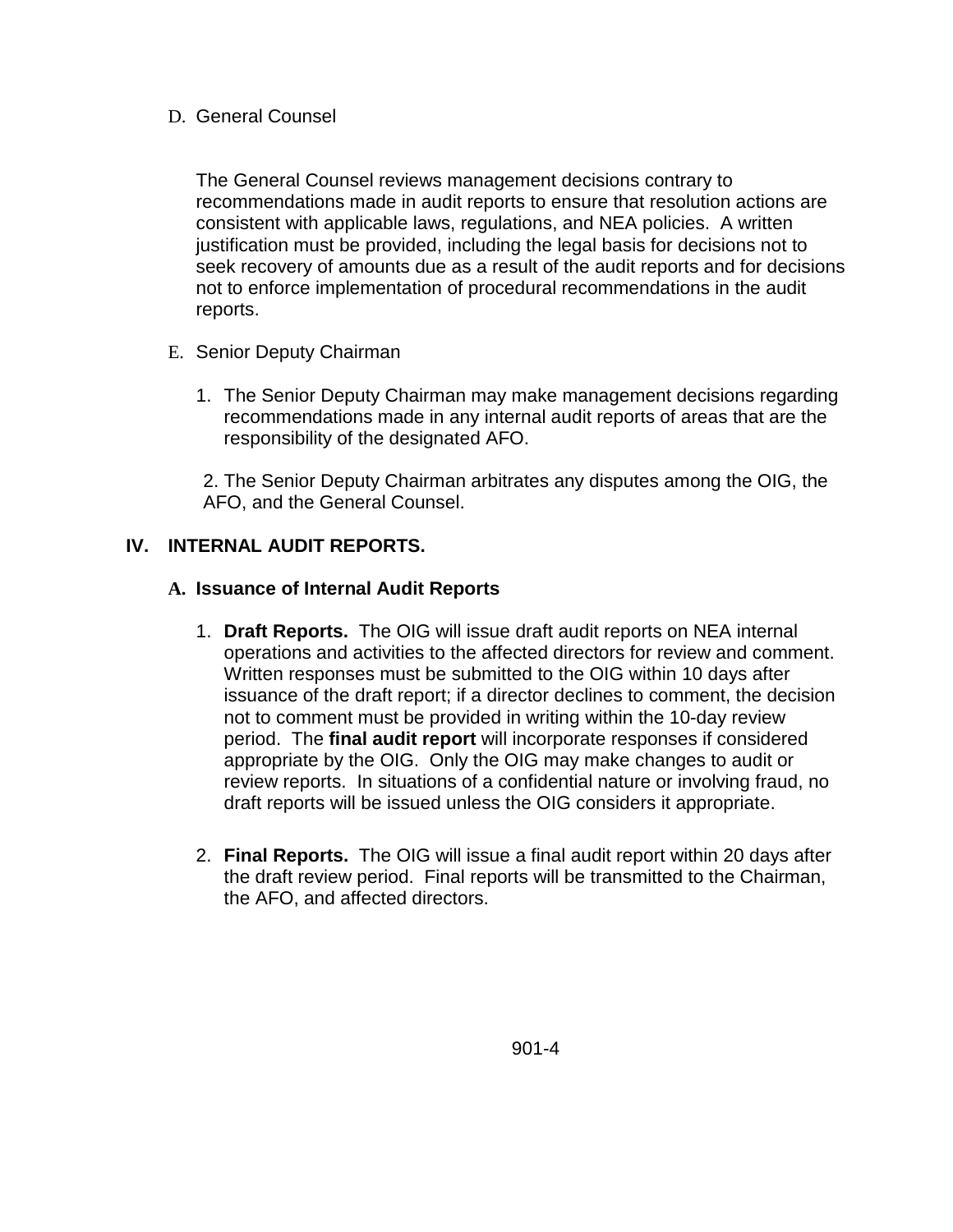## <span id="page-137-0"></span>**B. Procedures for Internal Audit Reports**

The issuing of a final report by the OIG marks the start of a multi-step resolution process. Each step, and the number of days generally allowed for it, is described below. Regardless of how many days an individual step actually takes, the cumulative total should not exceed six months from the day the report was issued.

- 1. In addition to the final audit report, occasionally the OIG issues a separate memorandum to affected Offices. This memorandum provides a means for the OIG to communicate additional concerns that may not be appropriate for inclusion in the audit report. Affected directors will have 30 days after the date a report is issued to provide a written response to the AFO; the responses will be forwarded to the OIG. (Where audit findings and recommendations are applicable to offices under the AFO's control, the Senior Deputy Chairman may act as the AFO in resolving these matters.)
- 2. The OIG will review the formal responses from affected directors and develop a position as to whether the audit recommendations were adequately addressed. The OIG will forward its comments to the AFO within 30 days after receipt of the responses.
- 3. The AFO shall consider the OIG's comments and those of the affected directors in making a management decision on the audit recommendations. The decision must be in writing and contain a time frame if corrective action is required. The AFO's decisions must be made within 30 days after the OIG's position and comments are presented. Management decisions which are contrary to recommendations made in the audit reports must be forwarded to the General Counsel for review to ensure that resolution actions are consistent with applicable laws, regulations, and NEA policies.
- 4. The General Counsel must complete the legal sufficiency review and issue a written opinion within 30 days after management decisions are received. Any disputes among the OIG, the AFO, and the General Counsel shall be referred to the Senior Deputy Chairman for resolution. (Resolution of any disputes will be performed simultaneously with any other ongoing audit followup activities.) The OIG will report in the OIG's Semiannual Report to the Congress any significant management decisions with which the Inspector General disagrees.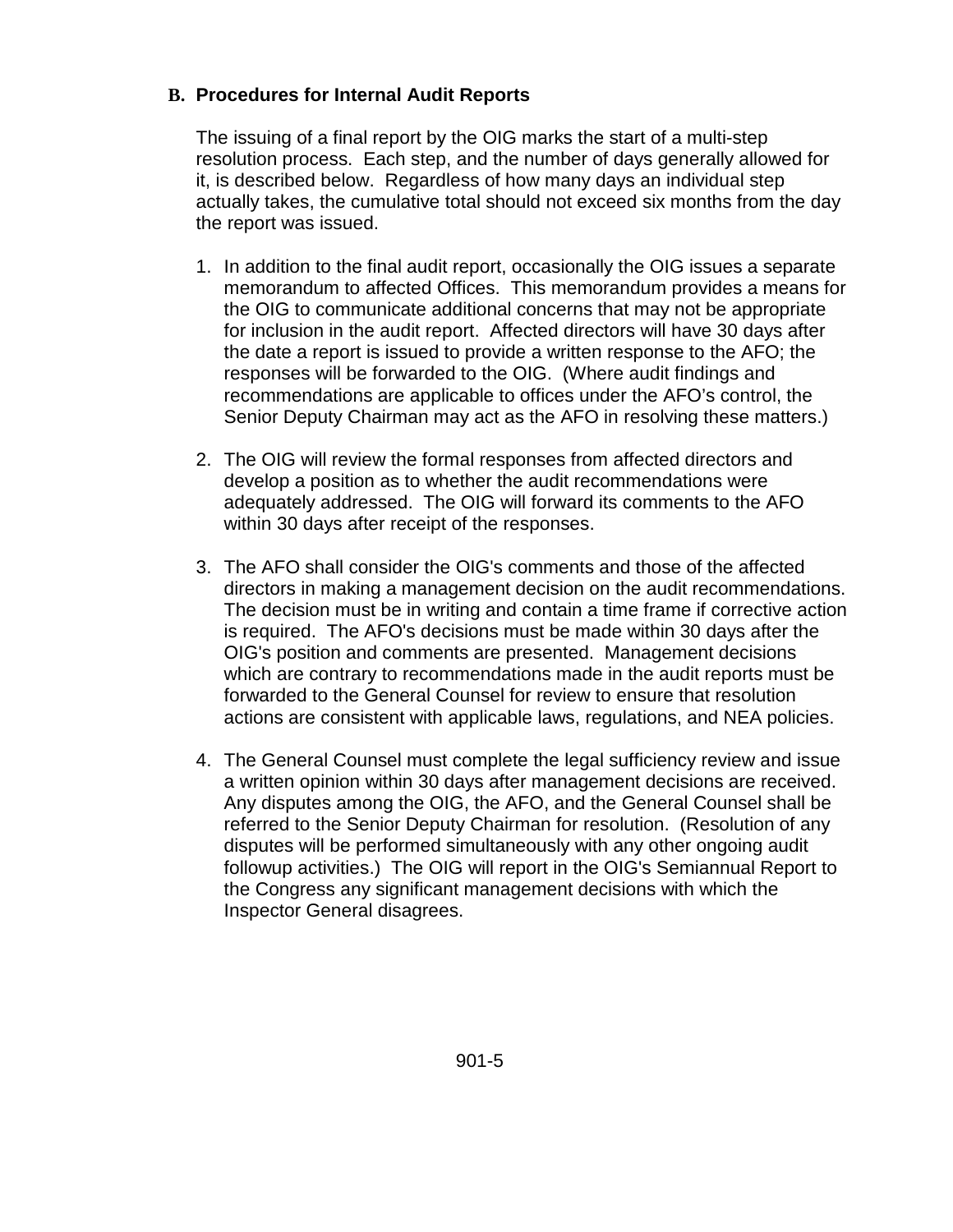- 5. Once decisions are made, the OIG is responsible for preparing a memorandum within 30 days, for the AFO's signature, to advise the affected supervisor of the audited area of the NEA's disposition of the audit recommendations. The OIG is responsible for transmitting the memorandum to the affected supervisor and to any offices whose operations may be affected when the recommendations are implemented.
- 6. The OIG and AFO will track recommendations to ensure they are implemented within established time frames.

# **V. AUDIT REPORTS.**

#### **A. Issuance of External Audit Reports**

1. **Draft Reports.** The OIG will issue draft reports on audits, of NEA grantees or contractors to the affected Agency directors for review and comment. Other draft reports will be submitted to affect Agency directors for review and comments at the discretion of the OIG. Responses must be in writing and must be returned to the OIG within 10 days after receipt. A final report will be issued even if no comments are received. Responses will be evaluated by the OIG to determine if they have an effect upon the findings or recommendations. Only the OIG may make changes to audit reports. In situations of a confidential nature or involving fraud, the distribution of the draft reports will be limited or curtailed at the discretion of the OIG.

The draft report, incorporating the Agency's responses if considered appropriate by the OIG, will be sent to the auditee by email for review and comments. A transmittal with instructions for response will be attached. Responses must be in writing, on official letterhead, and must be returned to the OIG within 10 days after receipt. A final report will be issued even if no comments are received. If possible, the draft should be sent to the auditee before the final exit telephone conference.

If the auditee concurs with the findings and recommendations, the response may be summarized in the final report. If the auditee's comments are inconsistent or in conflict with the findings, conclusions and recommendations, the validity of the comments will be evaluated. If the conflict cannot be resolved, the auditee's response and the reason for the OIG's disagreement should be included in the report.

If the comments are valid and supported, the report will be modified as necessary. The official written response will be attached to the report.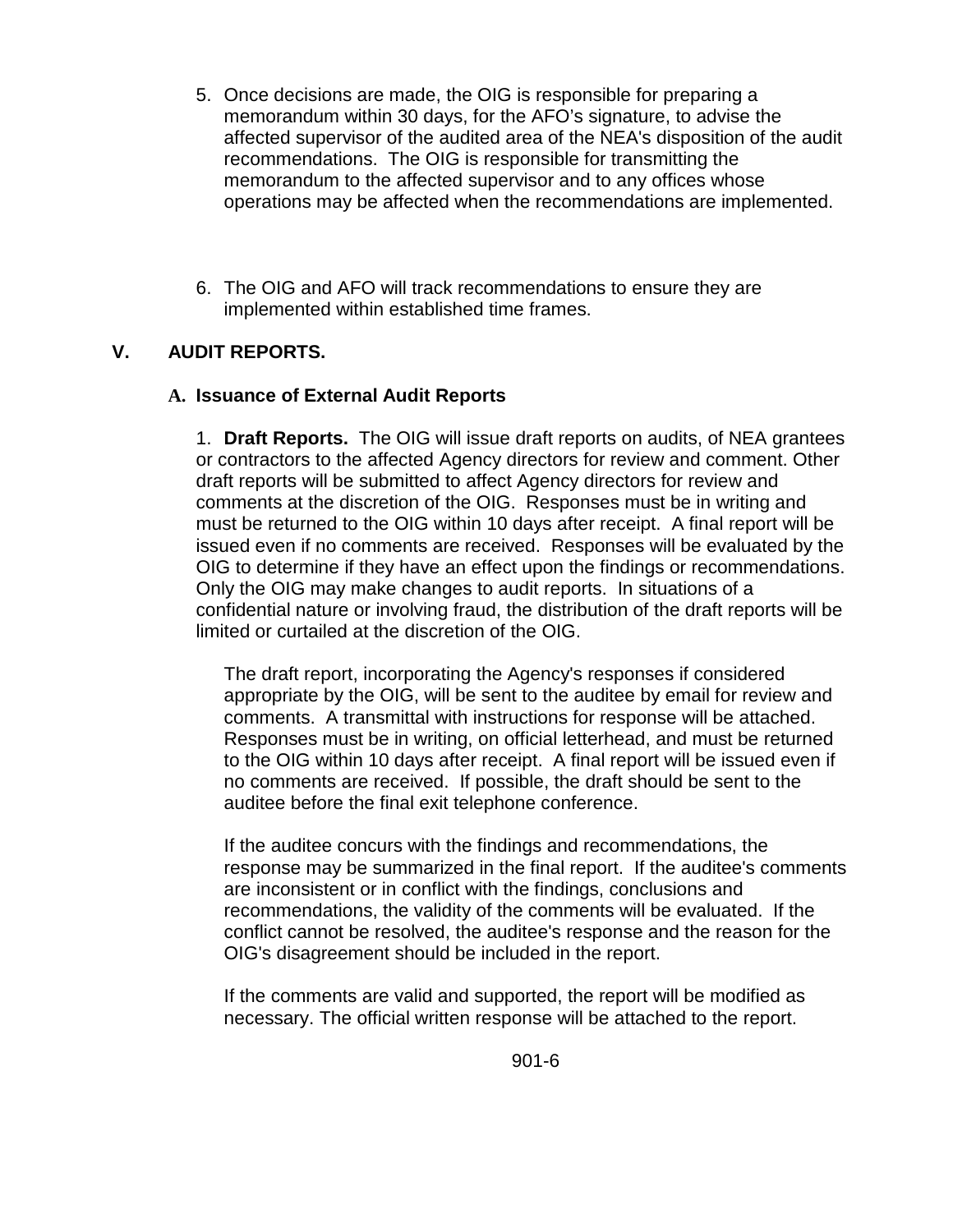2. **Final Reports**. The OIG will issue final reports within 20 days after the draft review period. The **final audit report** will incorporate responses if considered appropriate by the OIG. Final reports will be transmitted to the auditee by email and US Mail. The final report will be issued separately by email to the AFO and affected directors.

# **B. Resolution Procedures for External Audit Reports**

The issuing of a final report by the OIG marks the start of a multi-step resolution process. Each step, and the number of days generally allowed for it, is described below. Regardless of how many days an individual step actually takes, the cumulative total should not exceed six months from the day the report was issued.

- 1. The OIG will prepare a transmittal letter that will accompany the audit report to the auditee. The letter will require the auditee's response within 30 days. The auditee's response to the OIG should indicate any corrective action planned or implemented as a result of the audit, provide sample documents where possible, and provide any additional comments it has regarding the audit report.
- <span id="page-139-0"></span>2. The OIG will evaluate the auditee's response to determine if it has adequately addressed the auditors' recommendations.

## a. **No Response from Auditee**

- (1) If the auditee does not respond within 30 days, the OIG will contact the auditee to determine if they need a 30-day extension of time. If contact is not possible, the OIG will send a followup letter (signed by the AFO) to the auditee indicating that if they fail to respond within the next 30 days, resolution of the recommendations will proceed without benefit of their comments, and this might prejudice future awards. (A copy of the followup letter will be sent to the appropriate NEA officials.)
- (2) If the auditee fails to respond within 60 days, a letter will be sent under the AFO's signature indicating that resolution is proceeding without the benefit of their comments, that the NEA assumes they concur with the auditors' findings, and that any recommended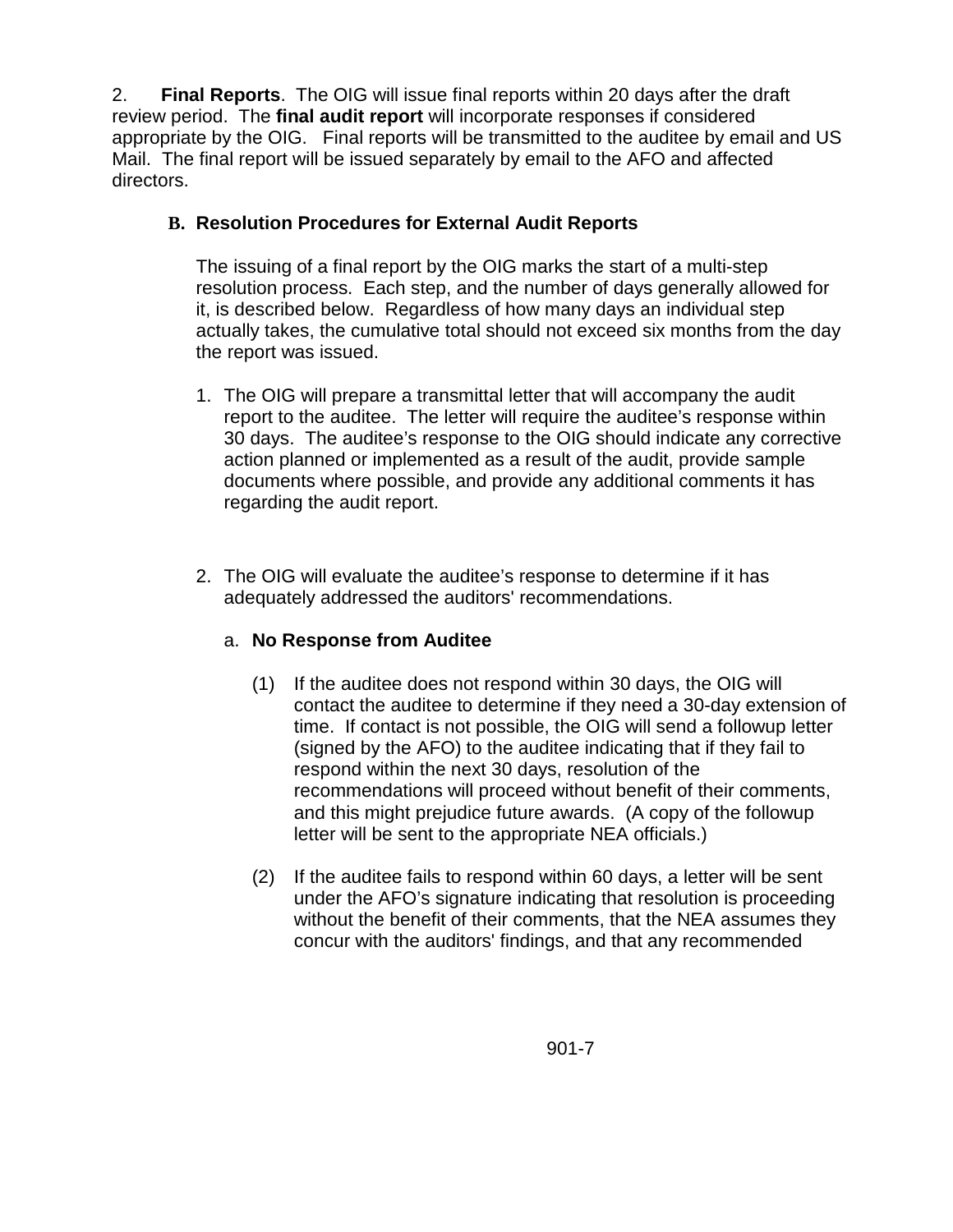recovery of funds will be pursued. Moreover, the auditee will be advised that its failure to respond will be considered a relevant factor in the review of any future applications received from the organization. (A copy of the followup letter will be sent to the appropriate NEA officials.)

(3) If no response is received within another 20 days, the OIG will so advise the AFO and the following determination on the disposition of the audit report shall be made by the AFO:

> "Based upon the auditee' s failure to respond to the report, the NEA has administratively cleared all procedural recommendations and is seeking the cost recoveries recommended in the audit report. In taking this action, the auditee organization and its principals will not be eligible to receive any future NEA awards (including grants, cooperative agreements, and contracts), any awards in process will be held in abeyance, and any payments in process will be withheld until all procedural recommendations are implemented and recommended cost recoveries are made or resolved. Before the auditee and its principals can be eligible for future awards, it will be necessary for the auditee to provide appropriate documentation to verify that all recommendations have been implemented and are working satisfactorily, and there has been satisfactory disposition of cost recoveries."

This determination will be coordinated with the affected directors during the 20-day period. Any disputes among the OIG, the AFO, and the General Counsel shall be referred to the Senior Deputy Chairman for resolution. (Resolution of any disputes will be performed simultaneously with any other ongoing audit followup activities.)

(4) The OIG will prepare a letter for the AFO's signature advising the auditee of the NEA's disposition of the auditor's recommendations and, if appropriate, directing that recommended refunds be made within 30 days after the date of the letter. The auditee, including its principals, will be advised of the restriction on future grants or contract awards and the withholding of payments in process until the matter is resolved. Copies of this letter will be forwarded to affected directors to ensure that its provisions are implemented.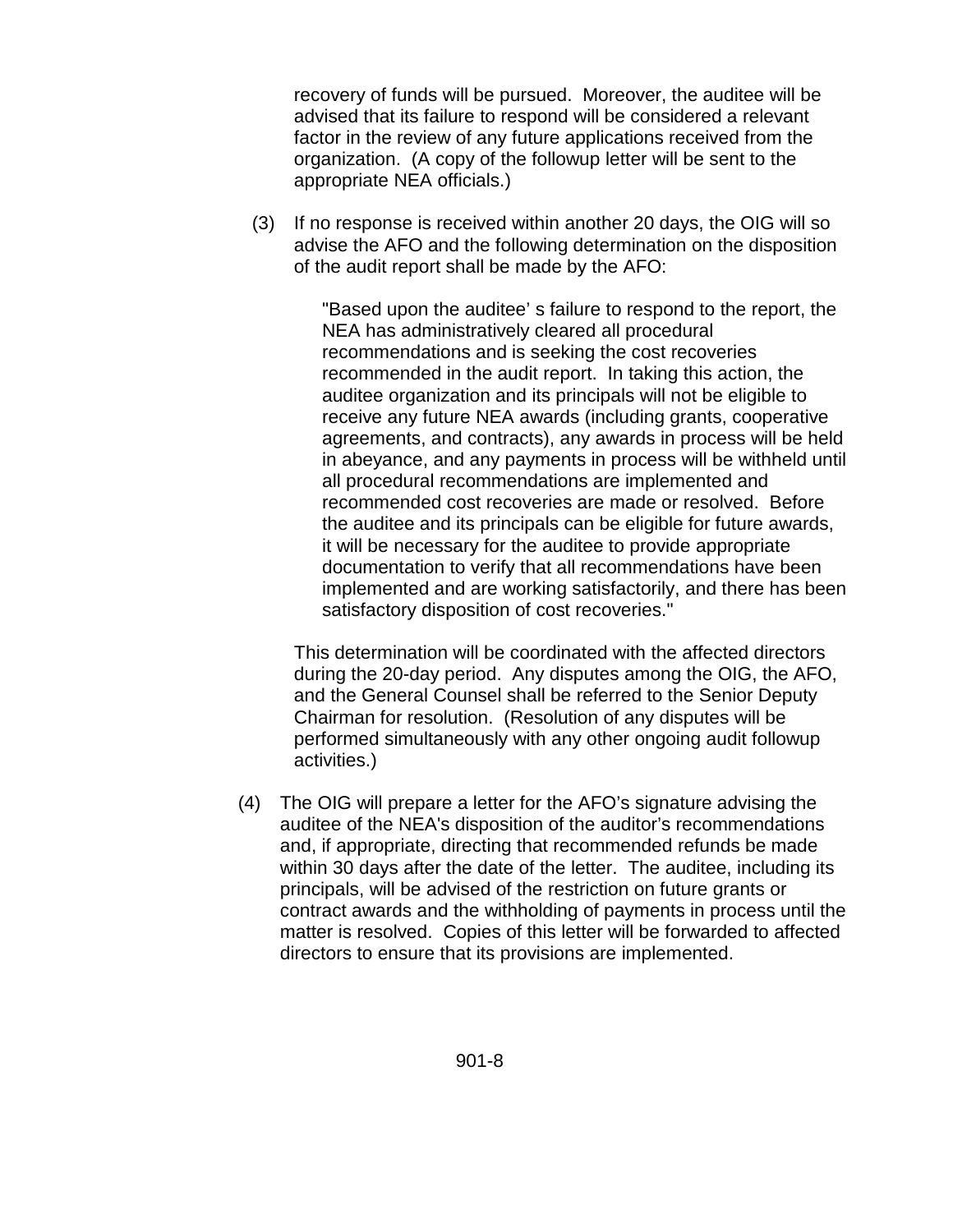In addition, should the NEA decide to take debarment or suspension actions, the NEA's debarring official will notify those parties who have been debarred, suspended, voluntarily excluded, or determined to be ineligible. The General Services Administration (GSA) also will be notified of such action.

- (5) The OIG will notify the Finance Office, Grants & Contracts (G&C), and other Agency offices as appropriate, of any management decisions for the following:
	- Requiring the recovery or de-obligation of funds from an auditee,
	- Change in eligibility status of recipients to receive or apply for funding, and/or
	- Recoveries or de-obligations affecting multiple awards to a recipient and a determination of how the recovery is to be applied to each award.

The Finance Office will establish accounting and collection controls over amounts determined to be due as a result of audits. The AFO will notify the Finance Office if the auditee agrees to reimburse the NEA on the installment method instead of one lump sum payment. The Finance Office will notify the OIG, the AFO, and G&C when payment is received from the auditee or when the amount is recovered by other means.

The Finance Office will also notify G&C of the following:

- The amount of the payment to be applied to the principal, as applicable;
- In the case of recoveries affecting multiple awards to a recipient, how the recovery is to be applied to each award (as previously determined jointly by the OIG and the AFO).
- (6) If the auditee fails to remit the amount due, the Finance Office shall refer the matter to the U.S. Department of the Treasury for collection according to NEA's interagency agreement with Treasury. The OIG will track the cost recoveries until final action has been completed.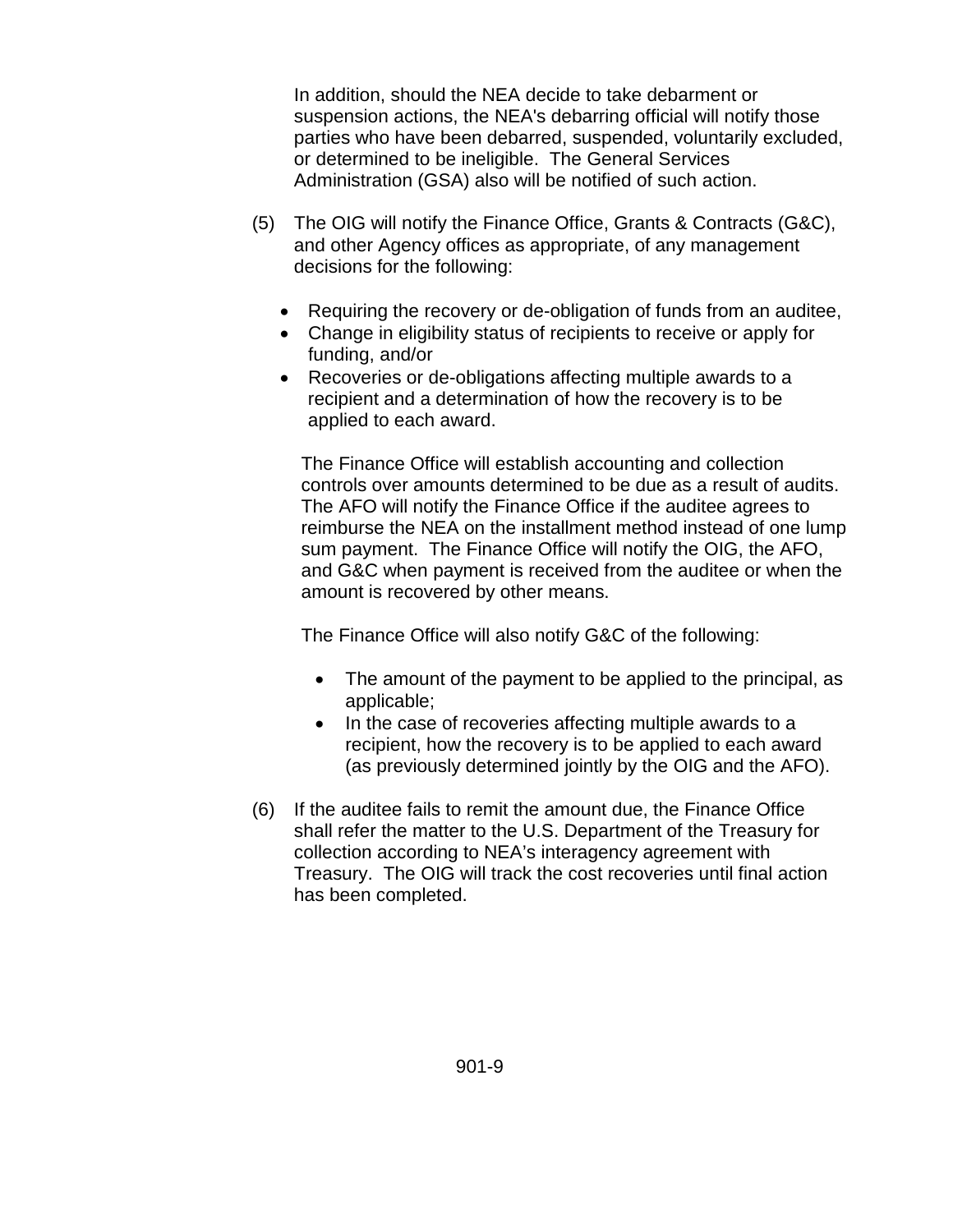#### <span id="page-142-0"></span>b. **Response Received from Auditee**

- (1) The OIG will evaluate the auditee's response(s) to determine if they adequately address the recommendations. The OIG must review the response within 30 days after receipt. The OIG will contact the auditee if additional information is required. If so, the auditee will be given additional time to submit documentation, and the recommendation(s) will be placed on a tracking list until the documentation is received.
- (2) For recommendations involving acceptance of late reports; amending the scope or period of grants, cooperative agreements, and contracts; or reviewing auditee justifications to support questioned costs, the OIG will forward the appropriate information to the affected directors, including the Grants & Contracts Officer, for their comments and recommendations. The OIG will advise the affected directors of possible alternatives in making these decisions and will provide additional information required to interpret financial matters. The affected directors must complete their reviews and return their written responses to the OIG within 20 days.
- (3) Within 20 days after receiving the affected directors' recommendations, the OIG will prepare a memorandum for signature of the AFO to make a management decision on the disposition of any questioned costs, and a letter for the AFO's signature to advise the auditee of the NEA's disposition of the audit recommendations. When appropriate, the decision memorandum will list alternatives for disposition of the recommendations and a recommended time frame for implementation of corrective procedures so that final action can be taken. The audit findings and recommendations, auditee's response, OIG's comments, and recommendations from the affected directors will be attached to the decision memorandum. The AFO must make the management decisions within 20 days after receipt of the decision memorandum from the OIG. The OIG will be responsible for mailing the letter to the auditee and distributing copies to affected directors and other Federal and State agencies as applicable.
- (4) Management decisions that are contrary to audit recommendations must be forwarded to the General Counsel to ensure that the resolution actions are consistent with laws,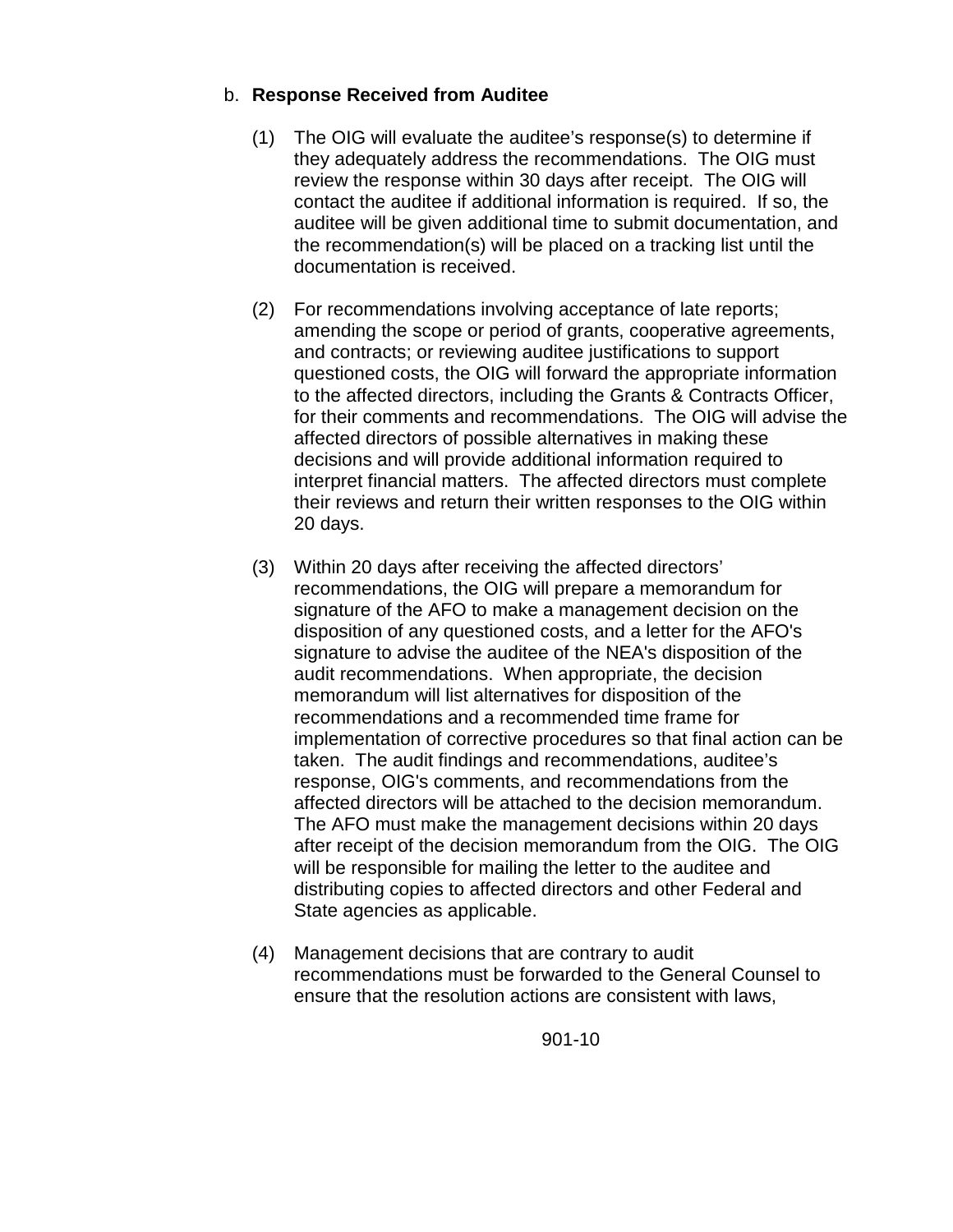regulations, and NEA policies. The General Counsel must complete the legal sufficiency review and issue an opinion within 20 days after the management decisions are received. The Senior Deputy Chairman will resolve disputes among the OIG, the AFO, and the General Counsel. The Senior Deputy Chairman must resolve the dispute promptly. (During the period the Senior Deputy Chairman is resolving any dispute, other audit followup matters will continue, to ensure that resolution is completed within 180 days.) The OIG will report any significant management decisions with which the Inspector General disagrees in the OIG's Semiannual Report to the Congress.

- (5) The OIG will notify the Finance Office, G&C, and other Agency offices as appropriate, of any management decisions requiring the recovery or de-obligation of funds from an auditee. The Finance Office will establish accounting and collection controls over amounts determined to be due as a result of audits. The AFO will notify the Finance Office if the auditee agrees to reimburse the NEA on the installment method instead of one lump sum payment. The Finance Office will notify the OIG, the AFO, and G&C when payment is received from the auditee or when the amount is recovered by other means. The Finance Office will notify the OIG when expected payments are not received on time, and any amount of the payment to be applied to interest or penalties, as applicable.
- (6) The Finance Office will also notify G&C of the following:
	- a. The amount of the payment to be applied to the principal, as applicable;
	- b. In the case of recoveries affecting multiple awards to a recipient, how the recovery is to be applied to each award (as previously determined jointly by the OIG and the AFO).

If the auditee fails to remit the amount due, the Finance Office shall refer the matter to the U. S. Department of the Treasury for collection according to the NEA's interagency agreement with Treasury. The OIG will track the cost recoveries until final action has been completed.

<span id="page-143-0"></span>(7) G&C will notify the OIG of any recipients not in compliance with alternative method of funding or other special requirements imposed as a resolution to OIG audit findings.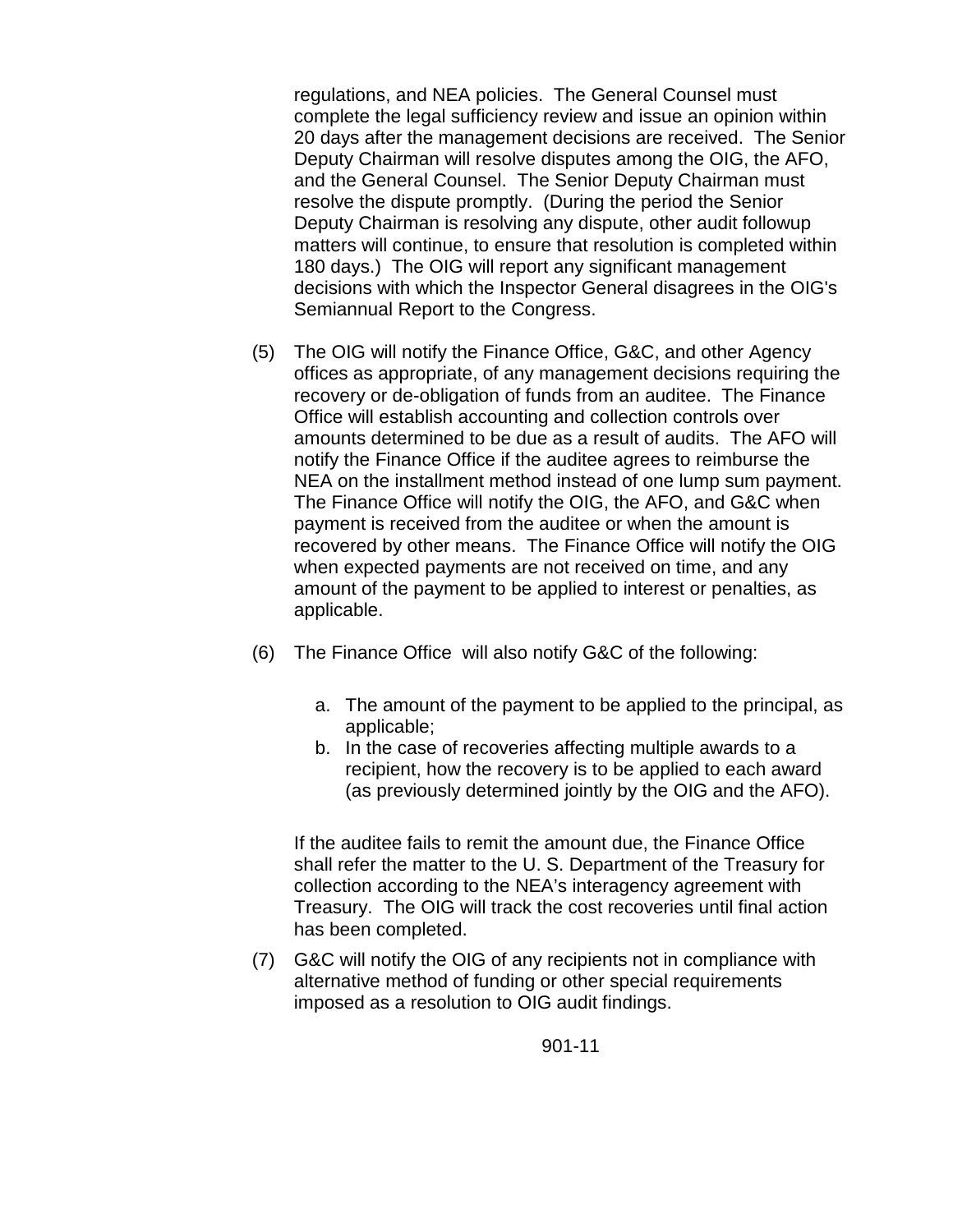- (8) The OIG and AFO will track recommendations to ensure they are implemented within established time frames.
- (9) If an audit recommendation that requires corrective action involves another Federal Agency or level of government, the OIG will coordinate corrective action with the other affected organization.
- **VI.** REVIEW RESPONSIBILITY. The Inspector General will provide periodic evaluations of the adequacy of the audit followup system to determine if it results in efficient, prompt, and proper resolution and corrective action on audit recommendations.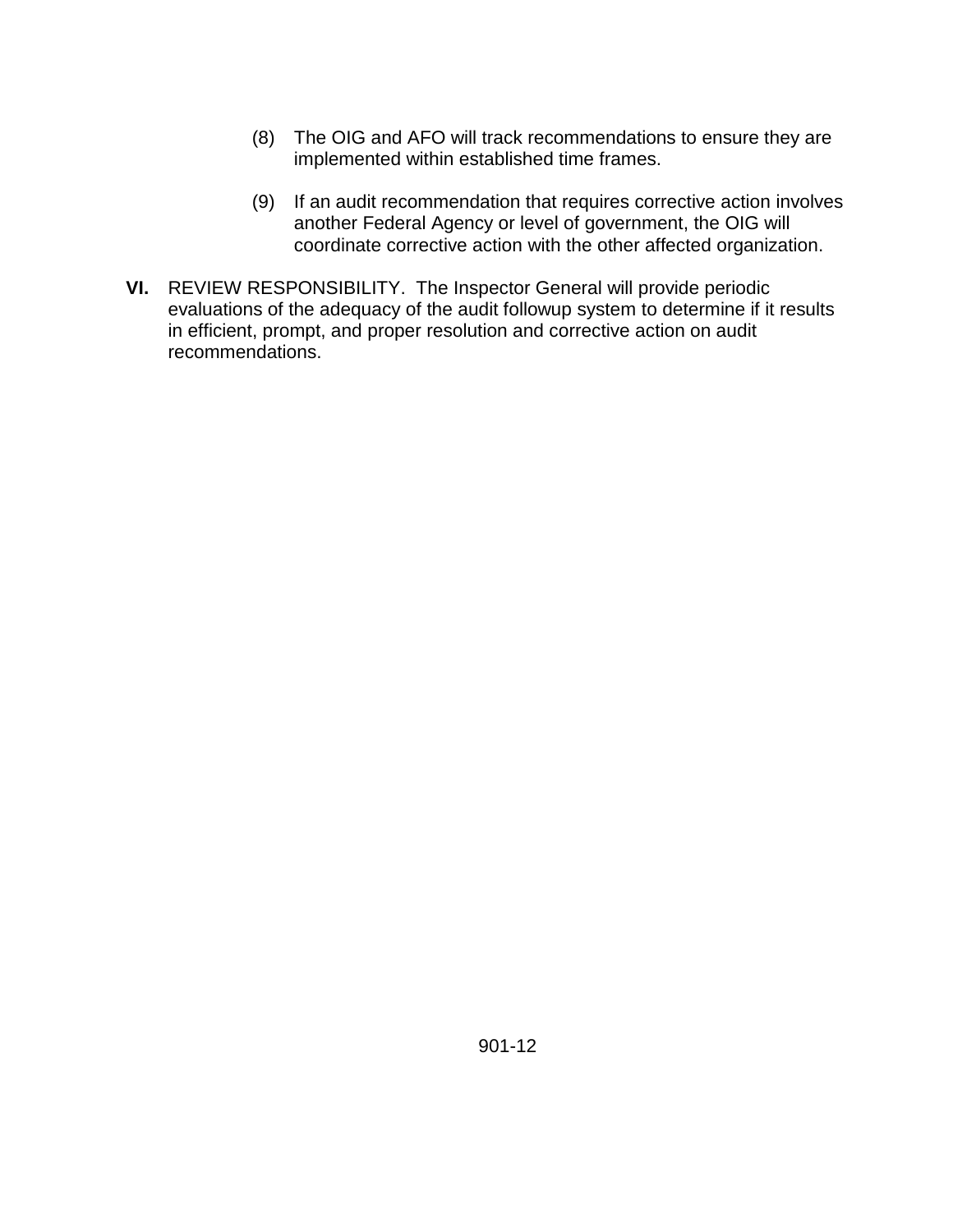## *AUDIT POLICY AND PROCEDURES MANUAL*

#### **TABLE OF CONTENTS CHAPTER 1000 - AD HOC MEMORANDUMS**

## **PAGE**

|               | 1000-1 |
|---------------|--------|
| <b>POLICY</b> | 1000-1 |
|               | 1000-1 |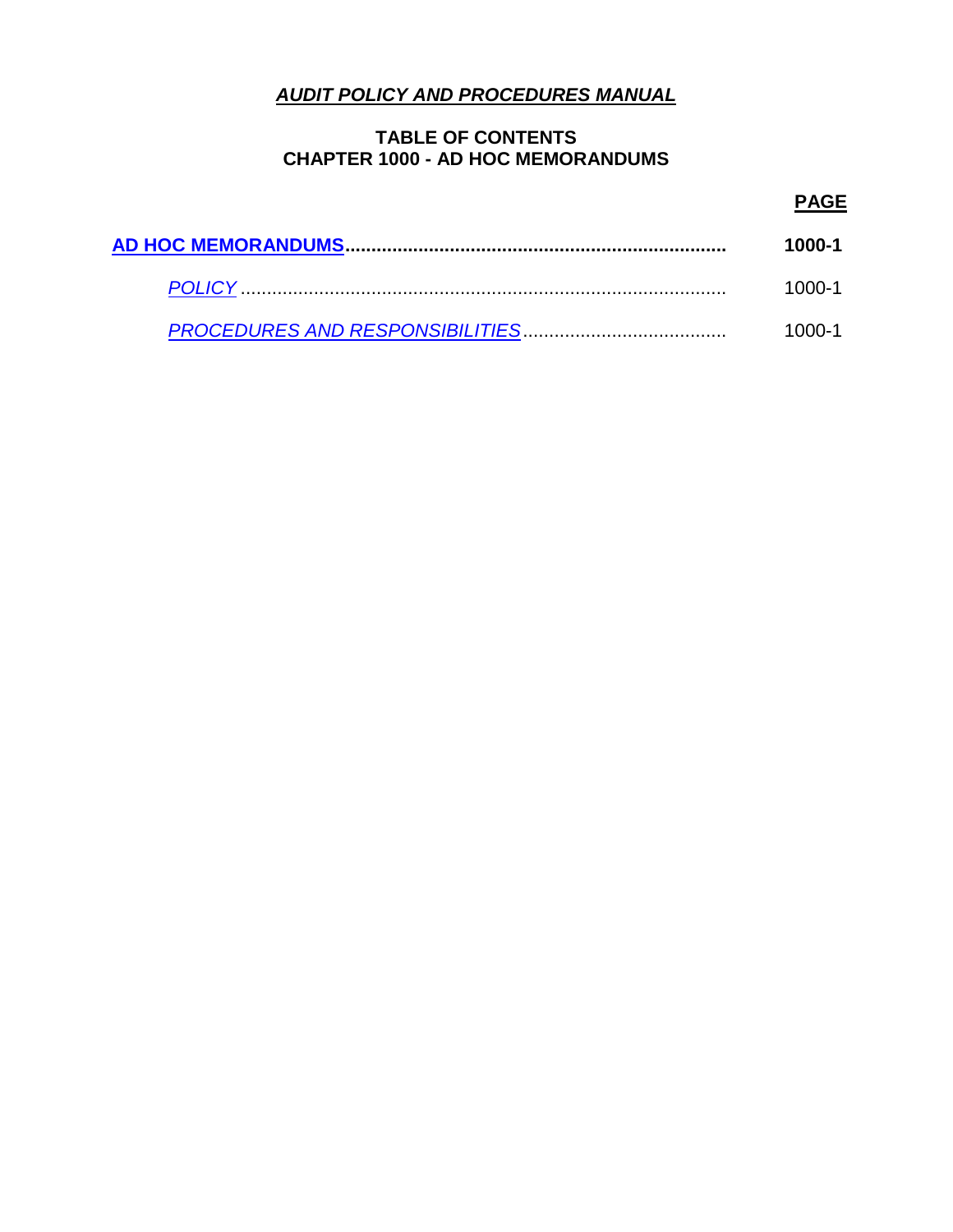# **National Endowment for the Arts OFFICE OF INSPECTOR GENERAL**

<span id="page-146-0"></span>

| <b>Audit Policy and</b>  | <b>SECTION TITLE</b>  |                       |
|--------------------------|-----------------------|-----------------------|
| <b>Procedures Manual</b> | AD HOC MEMORANDUMS    |                       |
| Chapter 1000 – AD HOC    | <b>EFFECTIVE DATE</b> | <b>SECTION NUMBER</b> |
| <b>Memorandums</b>       | February 16, 2007     | 1000                  |

## <span id="page-146-1"></span>*POLICY*

*As may be directed by the Inspector General, ad hoc memorandums pertaining to the operations and activities of the OIG are to be incorporated into this policy and procedures manual.*

## <span id="page-146-2"></span>*PROCEDURES AND RESPONSIBILITIES*

The Inspector General is responsible for designating the ad hoc memorandums to be included in the policy and procedures manual.

OIG staff members are responsible for incorporating the memorandums in their copies of the manual.

OIG staff members may recommend to the Inspector General topics that they believe should be the subject of an ad hoc memorandum.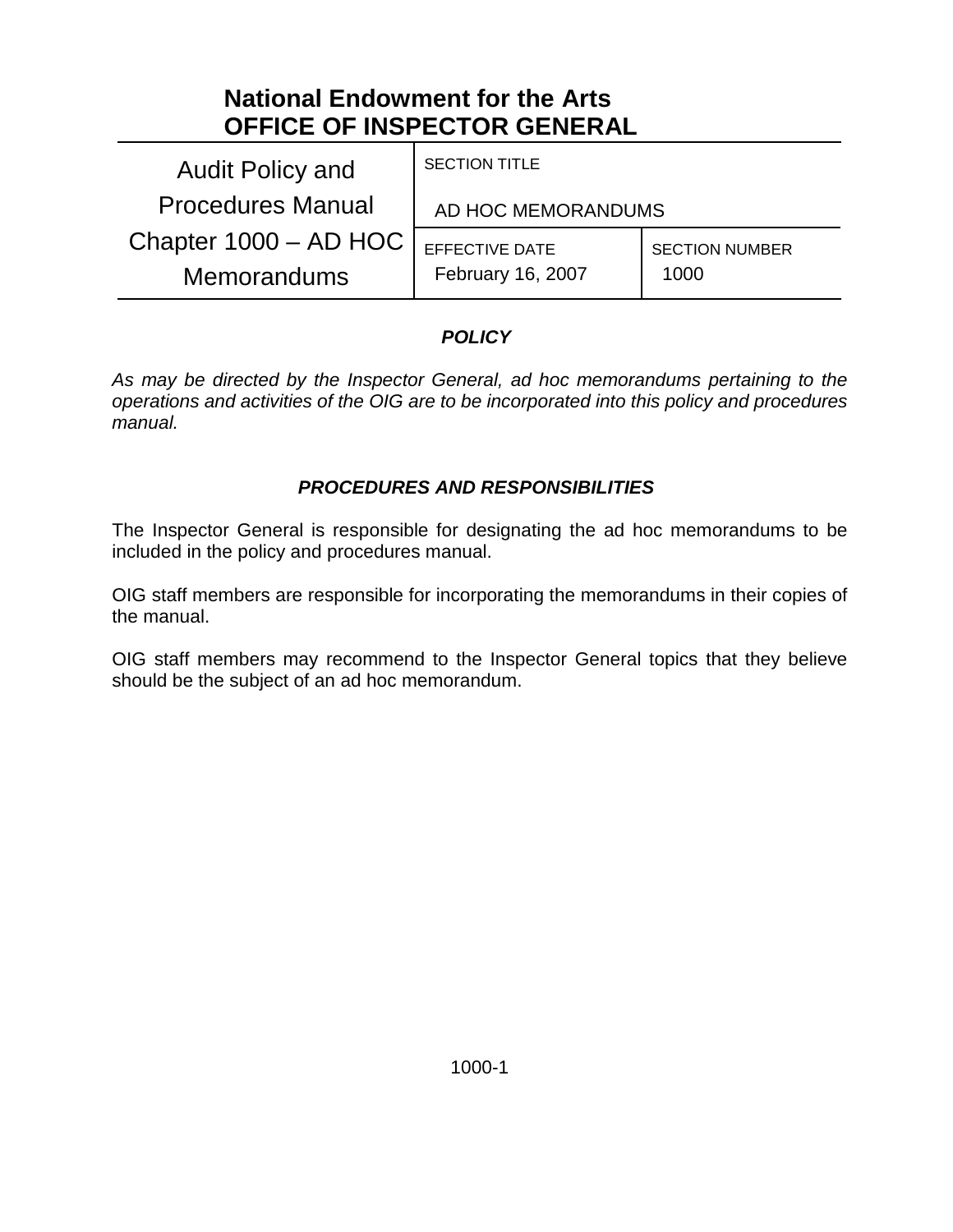### *AUDIT POLICY AND PROCEDURES MANUAL*

#### **TABLE OF CONTENTS CHAPTER 2000 – INVESTIGATIVE PROCEDURES**

#### **PAGE**

|               | 2000-1 |
|---------------|--------|
| <b>POLICY</b> | 2000-1 |
|               | 2000-1 |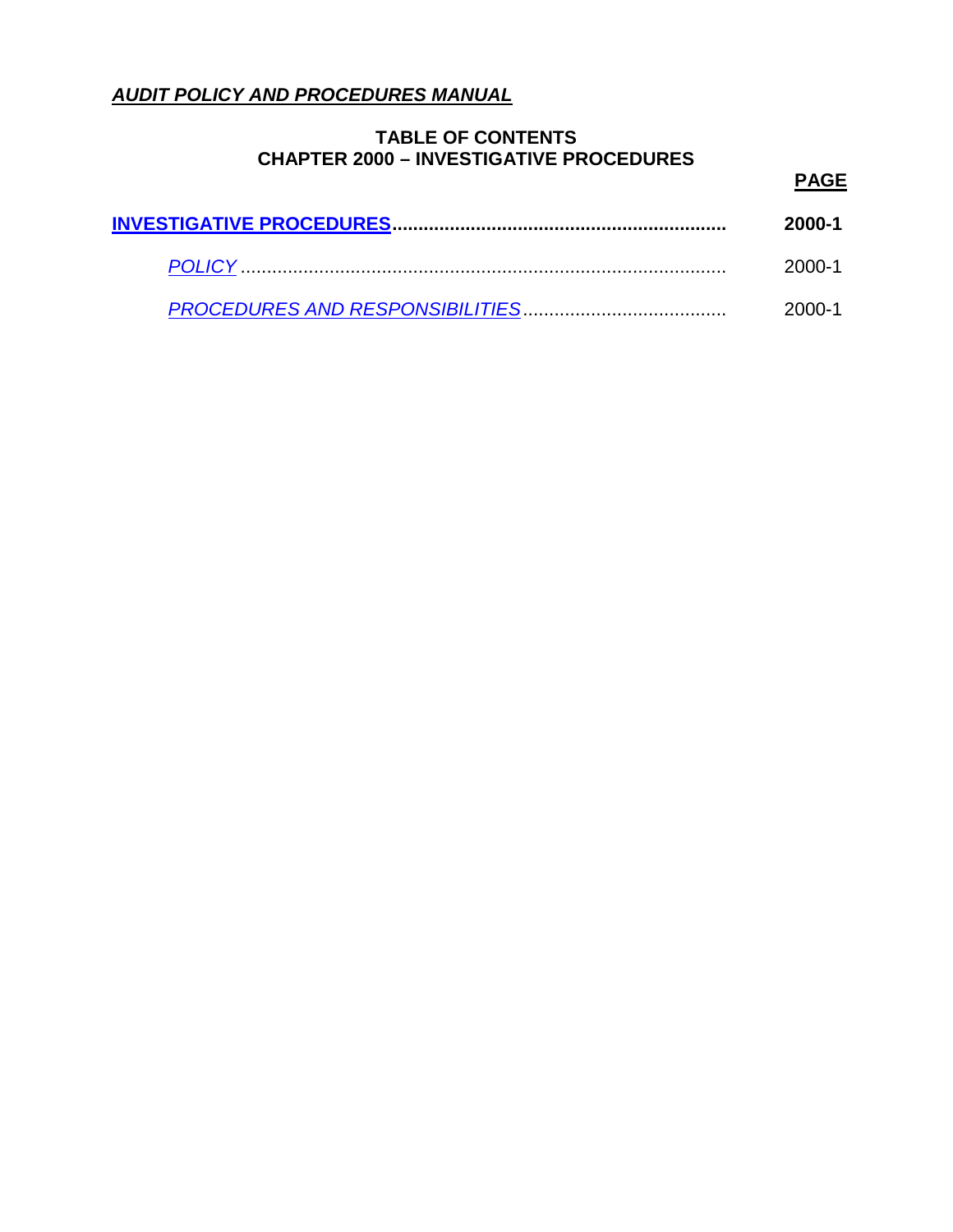#### **National Endowment for the Arts OFFICE OF INSPECTOR GENERAL** Audit Policy and Procedures Manual Chapter 2000 – Investigative Procedures SECTION TITLE INVESTIGATIVE PROCEDURES EFFECTIVE DATE June 15, 2015 SECTION NUMBER 2000

## <span id="page-148-1"></span><span id="page-148-0"></span>*POLICY*

*The Inspector General Act Amendments of 1988 mandate that an Office of Inspector General ("OIG") be established within the National Endowment for the Arts ("NEA") to independently perform audits and investigations to detect and prevent waste, fraud, and abuse in the operation of NEA programs. This has been accomplished with respect to the audit activity. However, the NEA OIG has a very limited investigative capability. At the present time, it is not feasible to retain a full-time investigator. Therefore, in accordance with Section 601 of the Economy Act of 1932, as amended, 31 U.S.C. 1535, and pursuant to the Inspector General Act of 1978, as amended, and further pursuant to Public Law 504, 100th Cong., the NEA OIG can request such information or assistance as may be necessary for carrying out the duties and responsibilities provided by this Act from any Federal, State, or local governmental agency or unit (appropriate agency) thereof. Currently NEA OIG has a MOU for investigative services with another Federal OIG.*

*The NEA OIG may also participate in joint-agency investigations which includes competent staff and other resources to accomplish the objectives. Individuals assigned to conduct the investigative activities must collectively possess professional proficiency for the tasks required.*

## <span id="page-148-2"></span>*PROCEDURES AND RESPONSIBILITIES*

Inter-agency Contacts

The NEA IG, or a designee, and the relevant agency's IG, Assistant IG for Investigations, or a designee, will be the sole contacts for their respective agencies in matters of policy and procedures, implementation of the agreement, and the provision of investigative services and advice related to an inquiry or investigation.

2000-1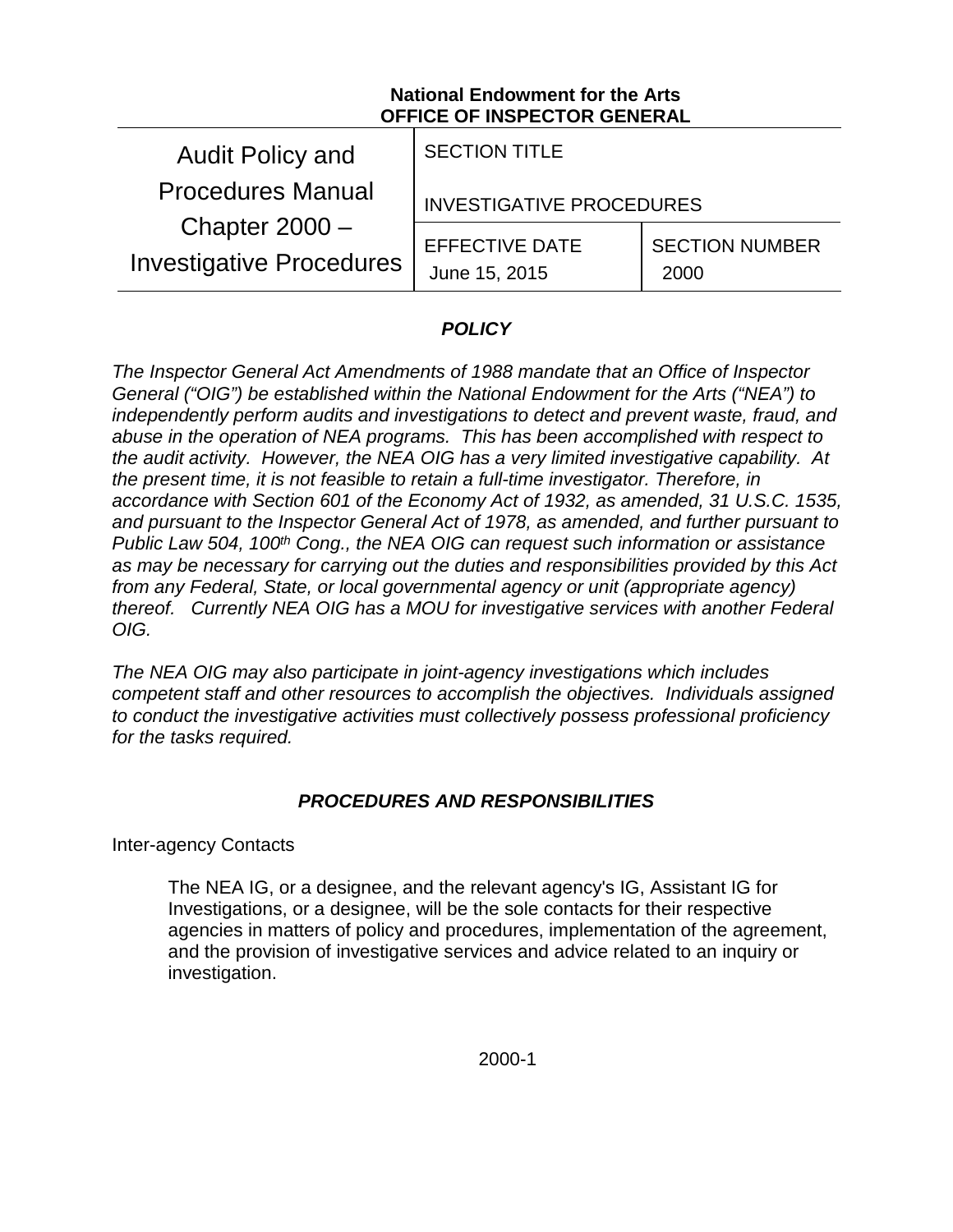The NEA IG will initiate, or give prior approval for, all referrals to the Department of Justice, or state or local law enforcement organizations for the contemplated or actual prosecution of alleged offenders.

- 1. Types of Consultative Assistance
	- a. The NEA IG may call upon another agency to conduct preliminary inquiries or formal investigations of allegations of waste, fraud, and abuse. A preliminary inquiry is one that normally will involve interviews with those making the allegations or those likely to have knowledge of the events/actions in question. Generally, a preliminary inquiry will not involve interviews with possible suspects or involve formal gathering of evidence or affidavits.
	- b. A formal investigation is one in which, as appropriate, witnesses or others with relevant knowledge will be sworn, subpoenas issued, and evidence gathered.
- 2. Requests for Investigative Assistance
	- a. When in the judgment of the NEA IG investigative services are required, a written request for such will be made of the relevant agency. Subject to the availability of investigative resources, an investigator will be assigned to the matter by the relevant agency for a definite period of time in order to render such assistance. The investigator will, however, remain available to their agency should his/her presence be necessary at any future juncture (e.g., to provide testimony). The investigator will also be available to conduct their agency's business during those times when he or she is not assisting the NEA IG.
	- b. Any investigator who is assigned to provide services in response to a NEA IG request for assistance shall be skilled in prosecution of an investigation of the sort of allegations at issue.

Requests for assistance of an investigator during the process of a preliminary inquiry or a formal investigation must be in writing and include a statement of the particulars of the case at issue so as to provide the relevant OIG investigator as much background information as possible prior to the initiation of his/her duties.

The relevant agency will complete an Interagency Agreement or similar document, with an estimated cost and submit to the NEA IG, or designee, to approve and obligate necessary funds before commencement of work.

2000-2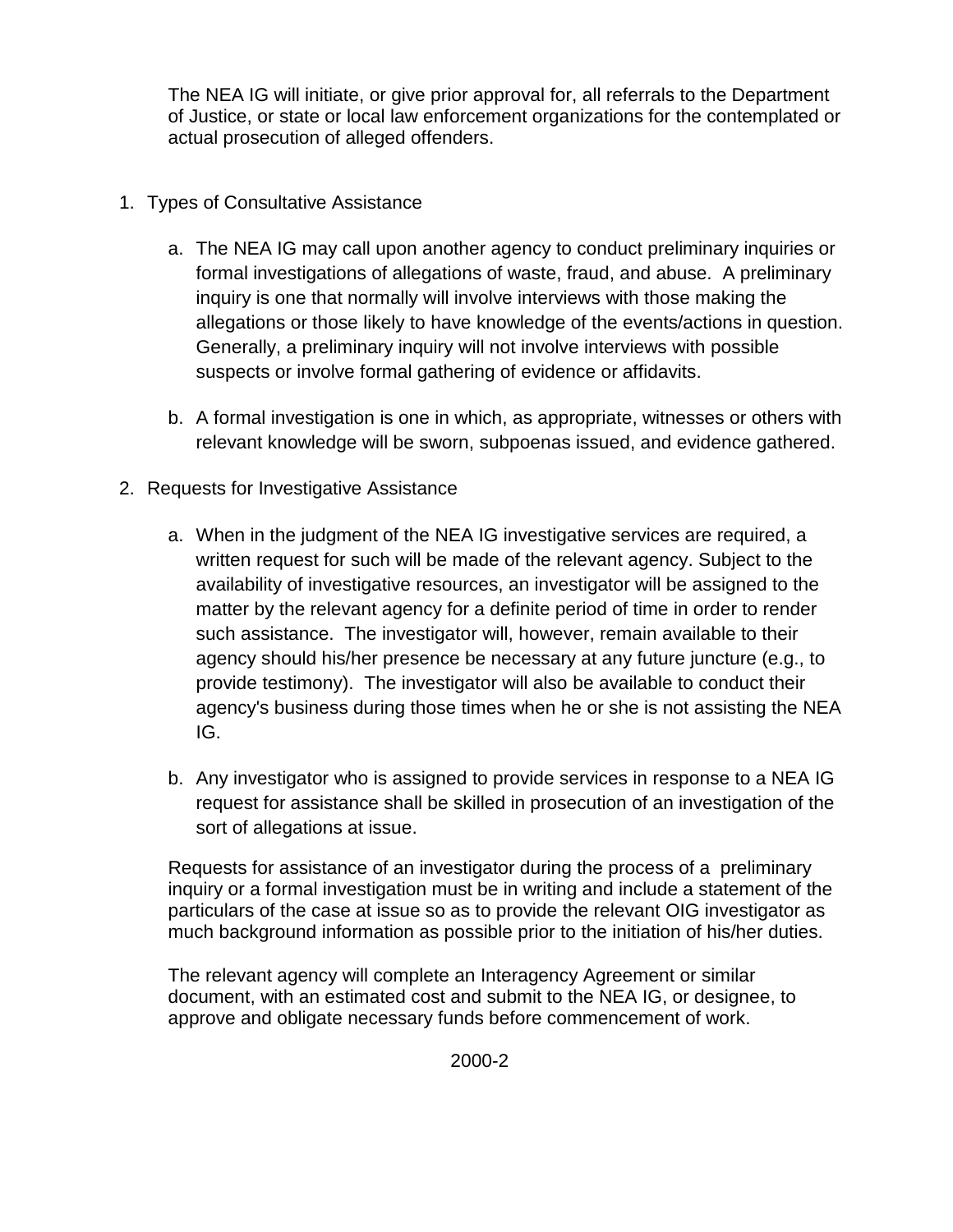#### Duration of Services

The NEA IG will make every effort, consistent with the proper investigation of allegations, to minimize the periods during which it will utilize the relevant agency's personnel. In this respect, investigative assistance shall occur, to the greatest extent possible, over a fixed period of time; the period may be extended by the mutual written consent of both OIGs. The relevant agency may terminate the arrangement for investigative services upon reasonable notice to the NEA when the relevant agency determines that doing so would be in that office's best interest.

5. Adherence to Professional Standards

Investigative services provided to the NEA IG under a request initiated and agreed upon, in writing, shall conform to the applicable professional standards governing investigations (e.g., CIGIE's *Quality Standards for Investigations*) as mutually determined by the OIGs.

#### *Handling Suspected Fraud or Illegal Acts*

Whenever OIG staff suspect that fraud or illegal acts may have occurred, the staff should report the matter promptly to the Senior Auditor or IG. The Senior Auditor, in coordination with the Inspector General, will assess the suspicion and, if warranted, hold preliminary discussions with the investigative staff of the relevant agency to determine whether a formal fraud/illegal acts referral should be made.

If the IG believes a referral is warranted, the Senior Auditor will prepare (for IG signature) a referral addressed to the appropriate official for the investigative agency that fully explains the issue(s) being referred and the rationale for referring. A referral should include as much information as possible. It may include a description of the activity or program being reviewed; the name, title, and telephone number of the investigator with whom the potential fraud or illegal act was discussed; the names and telephone numbers of the Auditor or Senior Auditor responsible for the assignment; the date; assignment number; and status of the assignment, including the status of any draft or final reports. All documentations should be electronically stored on the IG drive under Final Reports and Followup and logged on the appropriate spreadsheet (Report Recommendations or Whistleblower-Hotline-FOIA log).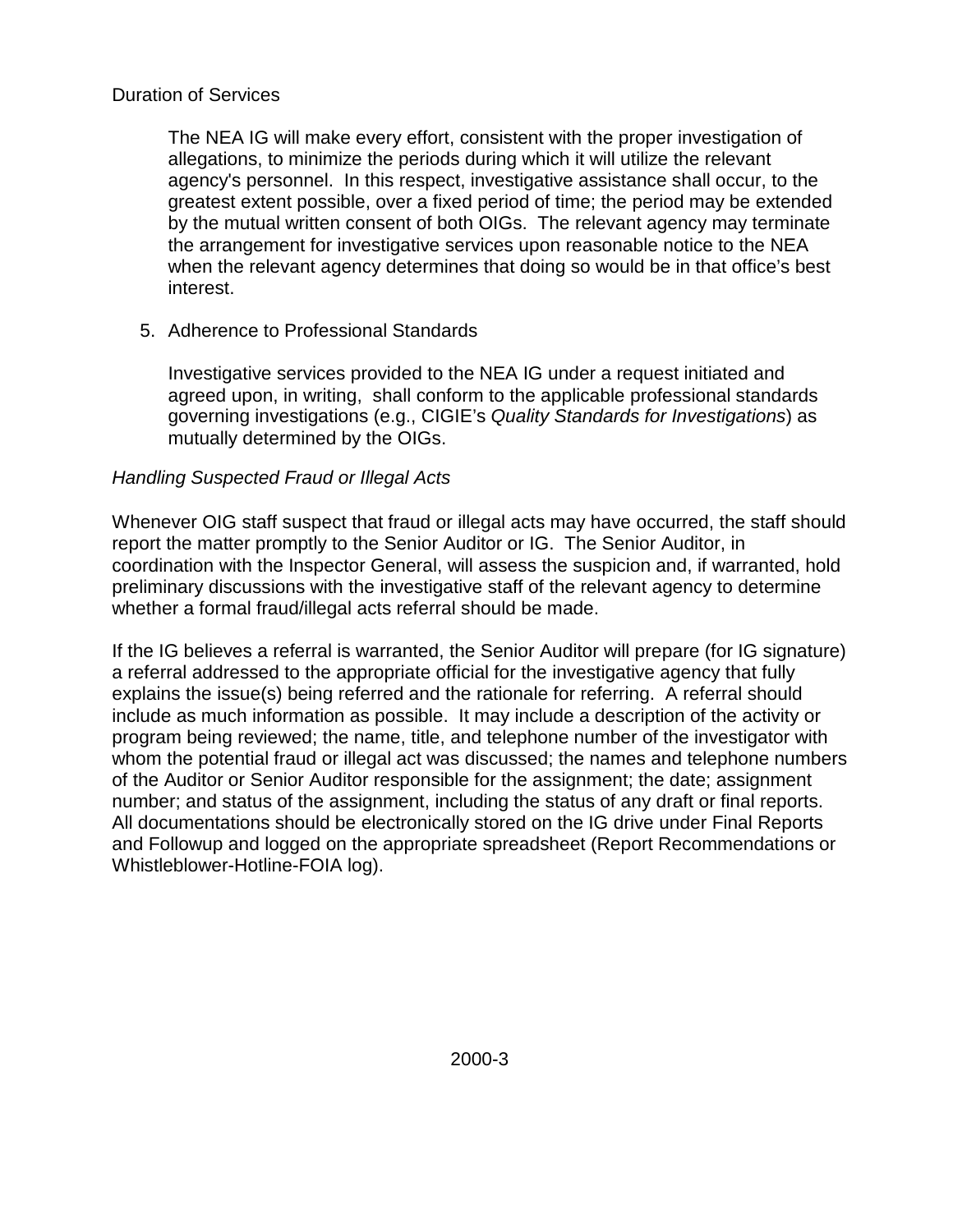## **Effect of Fraud/Illegal Act Referral on Review**

The Auditor, Senior Auditor and IG should determine, in conjunction with the relevant agency investigative official the effect that the fraud/illegal act referral will have on either continuing the assignment or on the scope of the assignment. *No discussions concerning the suspected fraud or illegal act should be held with officials of the activity being audited/reviewed or contractor officials without the approval of the IG and the OIG Counsel.*

#### Reports

The Senior Auditor should ensure that all reports covering assignments in which a fraud/illegal act referral has been made are coordinated with the IG, OIG Counsel and the investigator, prior to issuance. When the resulting investigation will delay issuance of the report and it is necessary to alert NEA management of control weaknesses or of other actions that need to be taken (such as delaying payments to grant recipients), a management memorandum covering these issues may be issued with the approval of the IG and the OIG Counsel.

#### Maintaining Referral Files

The Auditor who originated the fraud/illegal act referral is responsible for maintaining a file that includes a copy of the referral and information on the status of actions taken by investigators. The Senior Auditor is also responsible for coordinating with investigative counterparts to ensure that all referrals are appropriately disposed of through either a report of investigation or a closure memorandum.

### **ALLEGATIONS**

### A. Definition of Allegation

An allegation is any information that indicates a violation of law, regulations, award conditions, or policies; mismanagement; waste of funds; abuse of authority; or fraud. For OIG purposes, an allegation is a statement, sometimes offered without proof that asserts inappropriate activity or wrongdoing. The term allegation also covers instances where there is "evidence of" or "good reason for concern about" an activity. Information may be general in nature, such as citing a deficient program operation, or it may be specific, identifying individuals, contractors, or other entities engaged in questionable activities. Allegations come from complainants.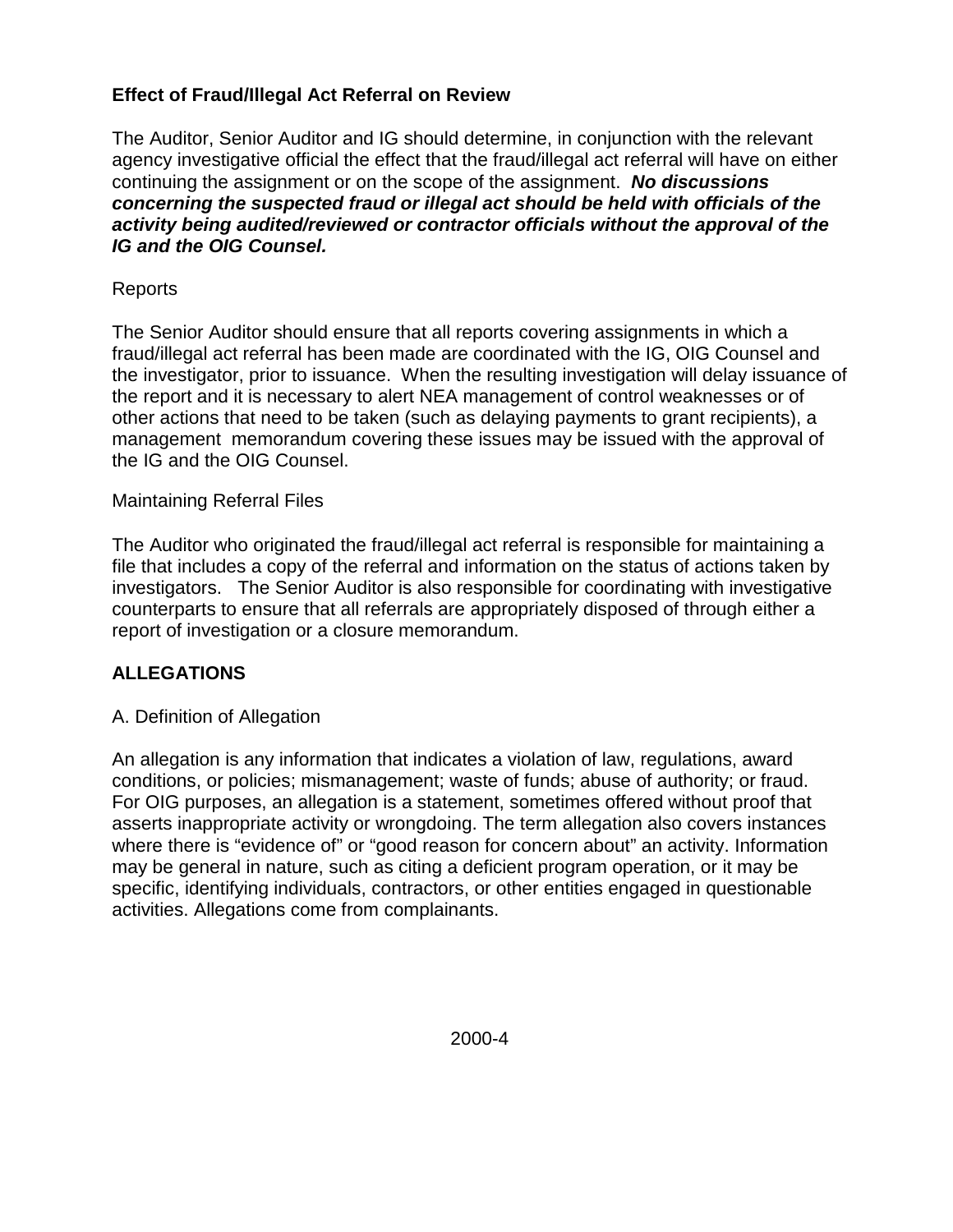### B. Discussing the Identity of a Complainant Outside of NEA OIG

The identity of a complainant should not be discussed with anyone outside of OIG without first discussing it with the IG or designee or General Counsel and then obtaining the consent of the complainant.

#### C. Sources of Allegations

Allegations are received from various sources: NEA employees, the OIG Hotline, other OIG offices, other government agencies, awardees, private citizens, newspapers and publications, confidential and anonymous sources, and walk-ins.

NEA employees must report to the OIG allegations of misconduct, fraud, waste, abuse, or corruption involving NEA, NEA employees and NEA award recipients or subrecipients. NEA employees are automatically afforded confidentiality pursuant to the IG Act when they report allegations to the OIG. Such protection may, as a matter of policy, be extended to non-NEA employee complainants by granting them confidential source status.

NEA employees who report allegations to the OIG may also be covered by the Whistleblower Protection Act, but that coverage can only be assessed by the US Office of Special Counsel. If the Office of Special Counsel confers whistleblower status upon the individual, it then is a violation of law to retaliate against that individual as a result of the reporting of the allegations. Once this status is conferred, the individual's identity cannot be disclosed without the Special Counsel's and the individual's consent. In other situations, the US Office of Special Counsel might grant confidentiality to certain persons prior to referring the matter to the OIG.

#### 1. The OIG Hotline

The OIG Hotline is an anonymous, toll-free telephone line provided primarily to receive allegations. The Hotline number is 1-877-535-7448. Staff monitor the telephone Hotline during duty hours and either take the call or transfer the caller to another member of the IG staff. During non-duty hours, the Hotline is answered by an answering machine that identifies itself as the OIG Hotline; gives instructions on how to register an allegation; and allows the caller to leave a short message. Notification of messages is automatically emailed to the Senior Auditor.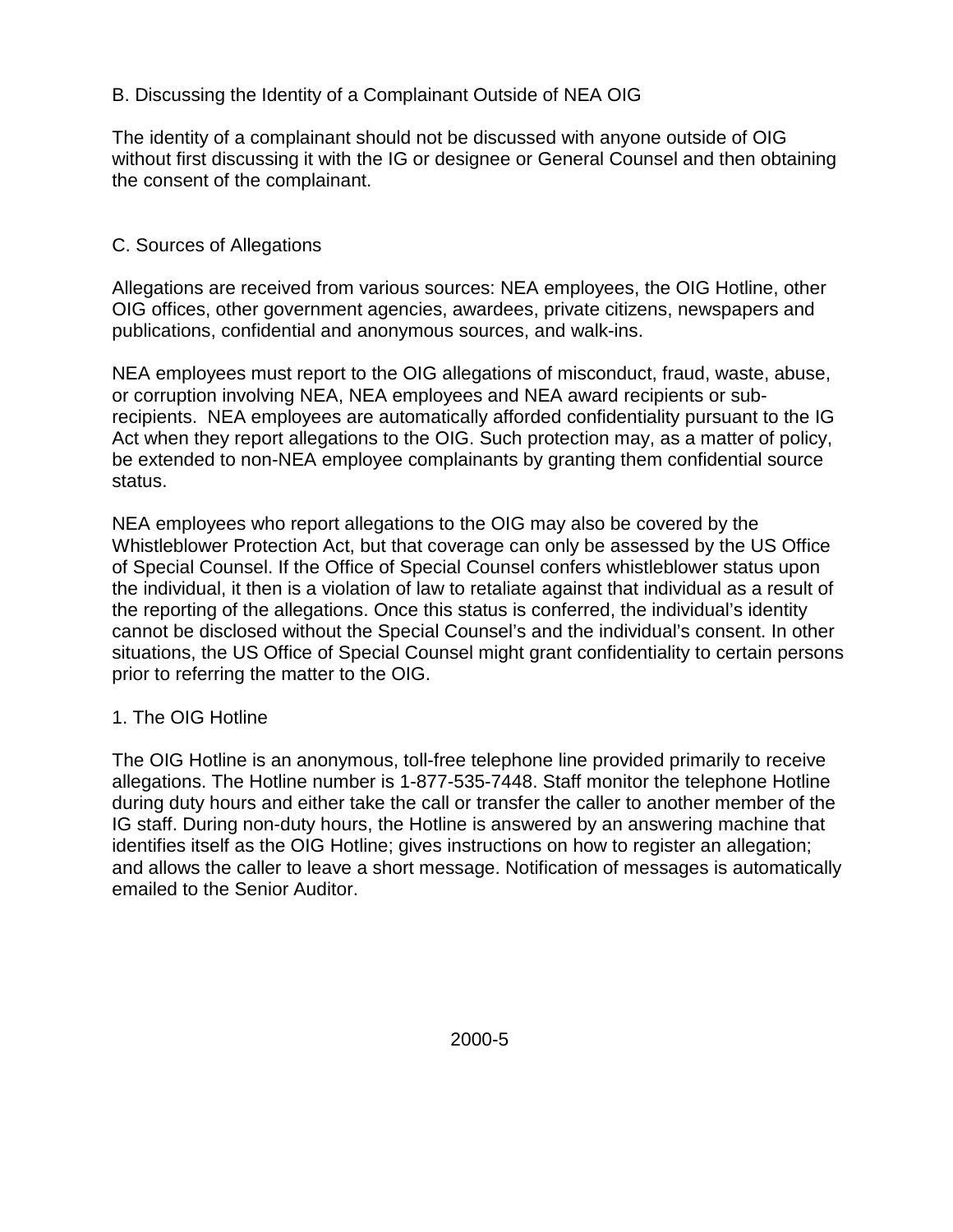### 2. The OIG E-Mail Account

The OIG E-mail account is an e-mail account that anyone can use to send information to OIG. The account is oig@arts.gov. This account is not anonymous. Assigned staff monitor the inbox, conduct an initial assessment of the content, and forward any substantive messages to Senior Auditor or the IG or General Counsel, as appropriate.

#### 3. The OIG Internet Reporting Form

The OIG online form for reporting fraud, waste and abuse can be found at https://apps.nea.gov/oighotline/. Reporting forms may be submitted anonymously. Form are submitted electronically to the OIG email account. All staff monitor the OIG inbox, conduct an initial assessment of the content, and forward any substantive messages to Senior Auditor or the IG or other General Counsel, as appropriate.

#### 4. Other Reporting Method

Allegations/concerns may also be reported by US Mail, the NEA OIG direct telephone line 202-682-5479 or by fax 202-682-5649. Staff monitor the phone and or inbox, will conduct an initial assessment of the content, and forward any substantive messages to Senior Auditor or the IG or other General Counsel, as appropriate.

#### D. Receipt of Allegations

An allegation should first be assessed to determine if it describes a reasonable issue. If it does not present a reasonable issue, and where appropriate, indicate the reason for the decision not pursue on the Hotline Intake Form or prepare a brief note explaining your reason and then provide it to the senior Auditor or IG for approval.

If the allegation merits review, complete the Hotline Intake Form, found on the IG SharePoint, detailing the relevant information, such as complainant, subject, and allegation.

For detailed steps for handling Hotline Complaints see SEC-2100.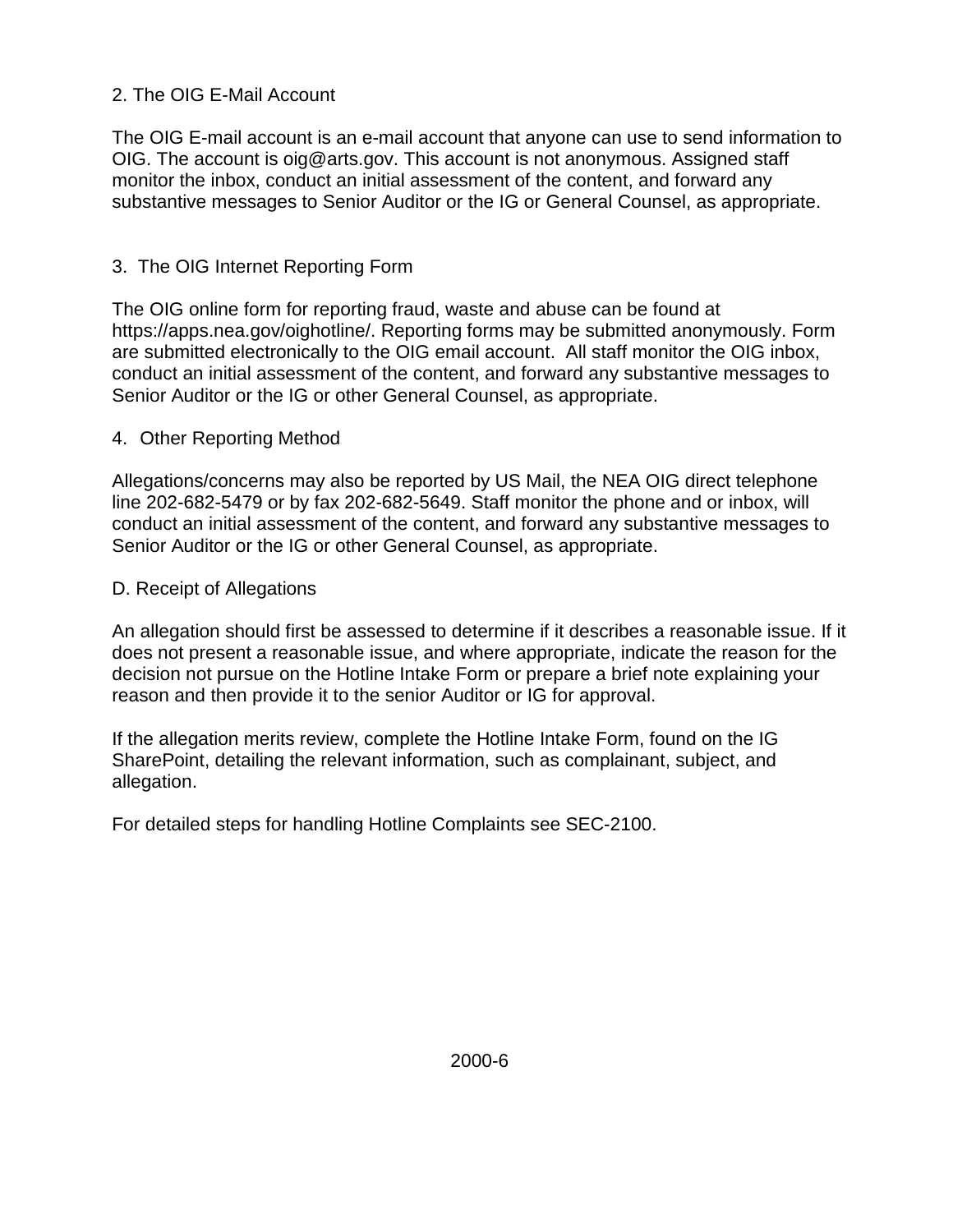### *AUDIT POLICY AND PROCEDURES MANUAL*

#### **TABLE OF CONTENTS CHAPTER 2100 – HOTLINE PROCEDURES**

#### **PAGE**

|               | 2100-1 |
|---------------|--------|
| <b>POLICY</b> | 2100-1 |
|               | 2100-1 |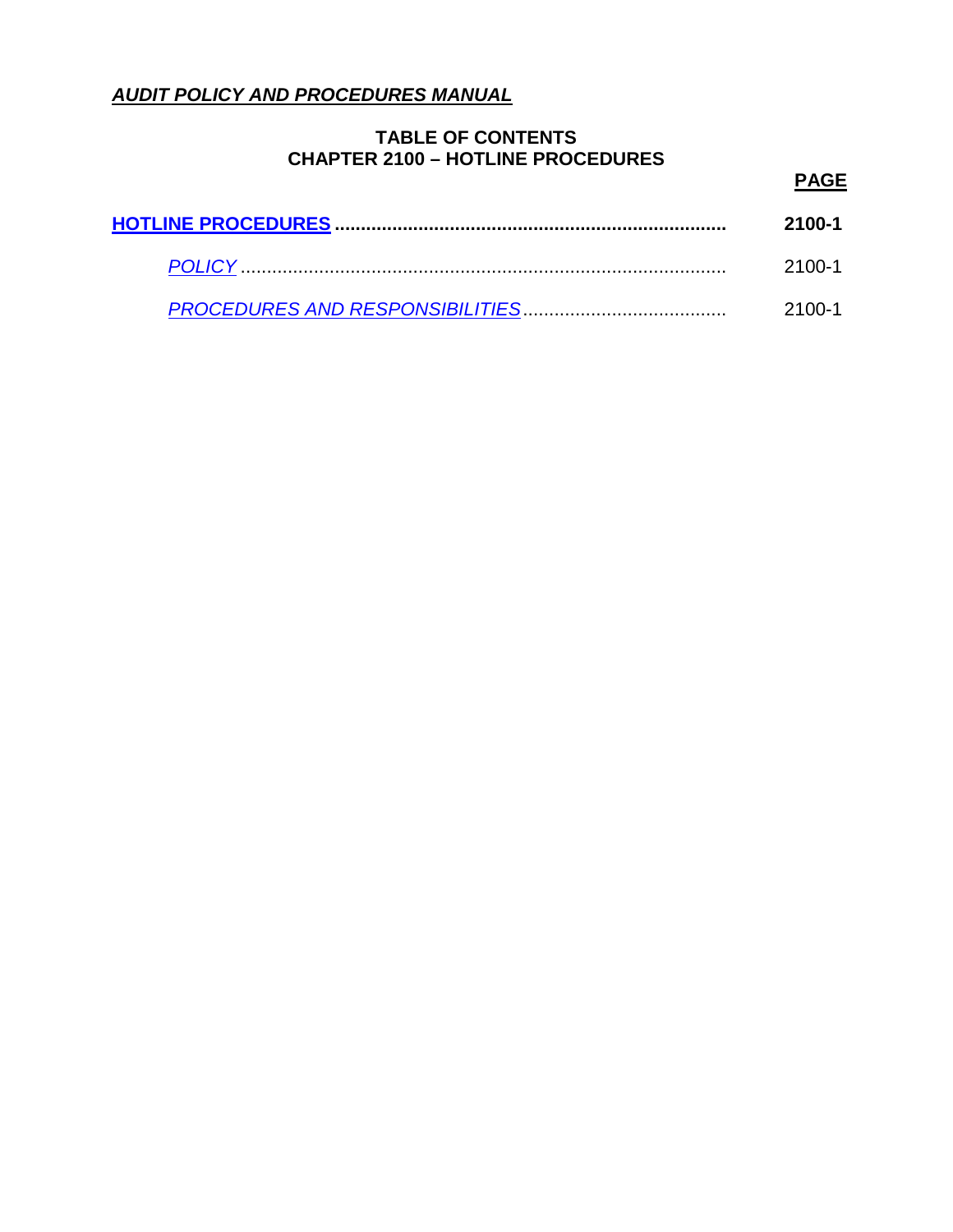## **National Endowment for the Arts OFFICE OF INSPECTOR GENERAL**

| <b>Audit Policy and</b>  | <b>SECTION TITLE</b>      |                       |
|--------------------------|---------------------------|-----------------------|
| <b>Procedures Manual</b> | <b>HOTLINE PROCEDURES</b> |                       |
| Chapter 2100 - Hotline   | <b>EFFECTIVE DATE</b>     | <b>SECTION NUMBER</b> |
| <b>Procedures</b>        | June 15, 2015             | 2100                  |

## <span id="page-155-1"></span><span id="page-155-0"></span>*POLICY*

The Hotline provides a prompt, effective method for the National Endowment for the Arts (NEA) employees, contract personnel, customers, and private citizens to report incidents of fraud, waste, abuse, and misconduct within the NEA to the Office of Inspector General (OIG).

*The OIG Hotline was established in June 2009, as a vital communications link between the OIG and the NEA stakeholders to receive complaints from employees, customers, and the general public. Complaints include alleged fraud; waste of funds or resources; abuse of authority, misconduct; violations of laws, rules, or regulations; and/or danger to health and safety involving NEA programs and policies, employees, and contractors.* 

Complaints and allegations received by the Hotline are first looked at individually, and then analyzed to identify systemic issues affecting the NEA. This information is also used to identify ways to improve operations. The Hotline does not replace formal avenues of problem resolution such as the Equal Employment Opportunity complaint procedures. The Hotline does not conduct research for callers to answer complex or inappropriate questions, or to provide advice, legal or otherwise.

## <span id="page-155-2"></span>*PROCEDURES AND RESPONSIBILITIES*

## *Phone Complaints*

The caller will be asked questions designed to screen and route the calls the Hotline does not handle to the appropriate resources. If it is before or after the normal business hours or the Hotline is busy, the caller will be directed to leave a message. Notifications for Hotline messages are automatically emailed to the Senior Auditor.

Staff will conduct thorough caller interviews. Questions such as, "Tell me what happened. **Who** did what? **Who** else knows about this? **Where** and **When** did they do it? **How** did they do it and **Why**? **What** action has been taken? Is there anything else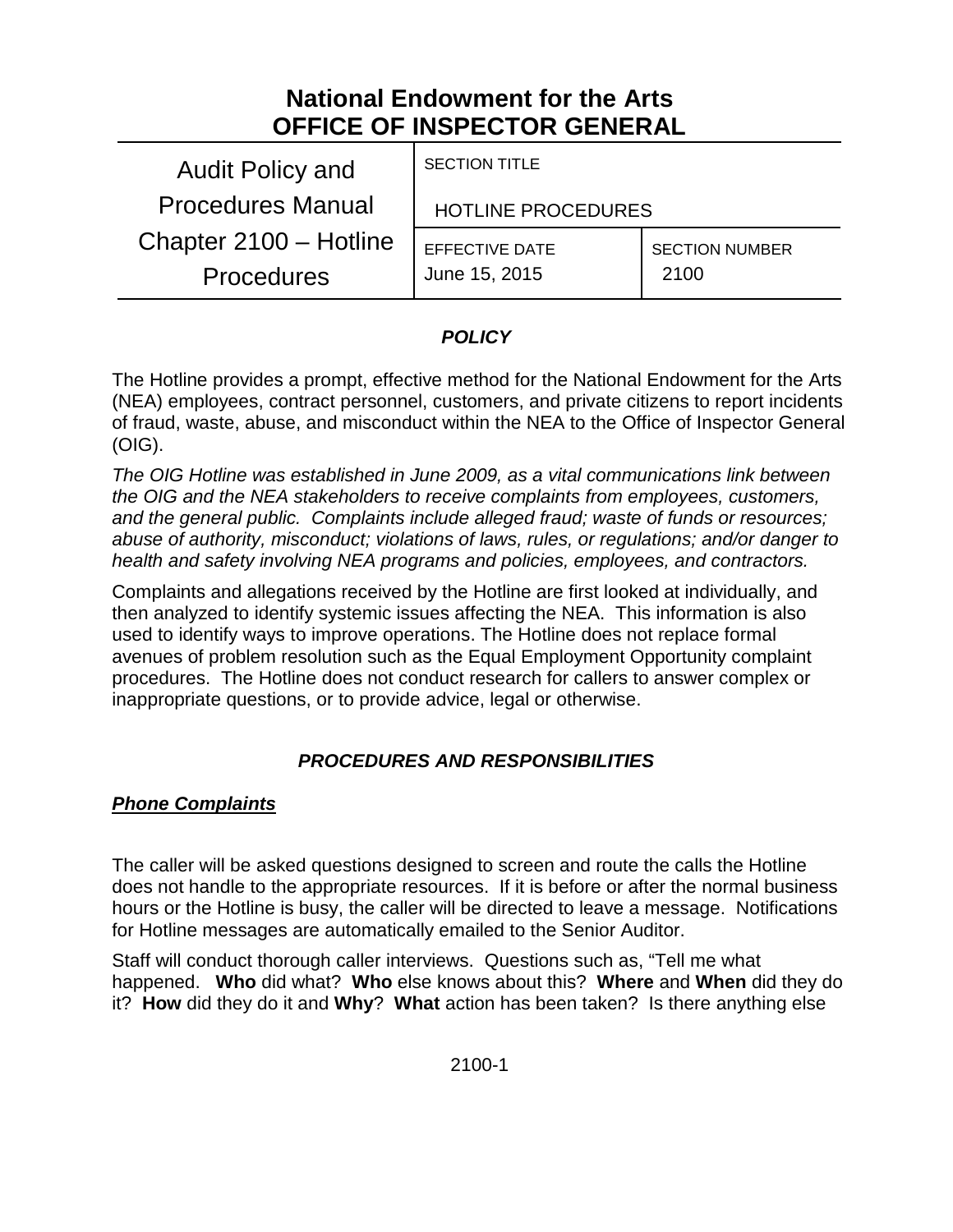that we need to know?" will be asked. This information is needed to prepare a report that appropriately addresses the caller's concerns. Callers will be informed that results will only be posted if the investigation results in a report. The OIG does not provide

followup information on active audits or investigations. The caller should be directed to the OIG website at [http://arts.gov/oig/audits-and-reviews.](http://arts.gov/oig/audits-and-reviews) All hotline calls will be immediately log on the Hotline/FOIA tracking spreadsheet, on the H drive/IG/Concerns-Investigations-Inquiries. All required information should be completed on the spreadsheet, including the disposition and date cleared.

Phone complaints are quickly analyzed to determine who is best able to address the issues. If the complaint or allegation is not one the OIG handles, the caller will be referred to the appropriate authority or agency.

If the OIG handles the complaint, staff will conduct a telephone interview like the one described above. If the complainant is a NEA employee, *the employee should be asked if confidentiality is requested,* explaining the confidentiality policy (see Investigative Procedures Section 2000). Notes taken are then typed into the Hotline Intake Form found on the OIG shared drive.

## **Mail or Fax**

An intake form should be completed for complaints mailed or faxed. The complaint letter, or fax and intake and request forms should be scanned into a folder (named by complaint organization) on the H drive/IG/Concerns-Investigations-Inquiries/Completed Hotline Reporting forms. Any subsequent documents should be added to the file.

- If the complaint is referred to another NEA organization or outside agency, the original document and a copy of the complainant's letter are sent with a referral letter/email to the appropriate organization.
- If the complaint or allegation is one the OIG accepts, the case will be assigned to an OIG staff by the IG or Senior Auditor.
- If the complaint or allegation is one the OIG neither refers nor takes action on, a summary of disposition should be included on the intake form.

The final disposition should be recorded on the Hotline Intake Form for all inquiries or allegations and signed off by the IG or Senior Auditor.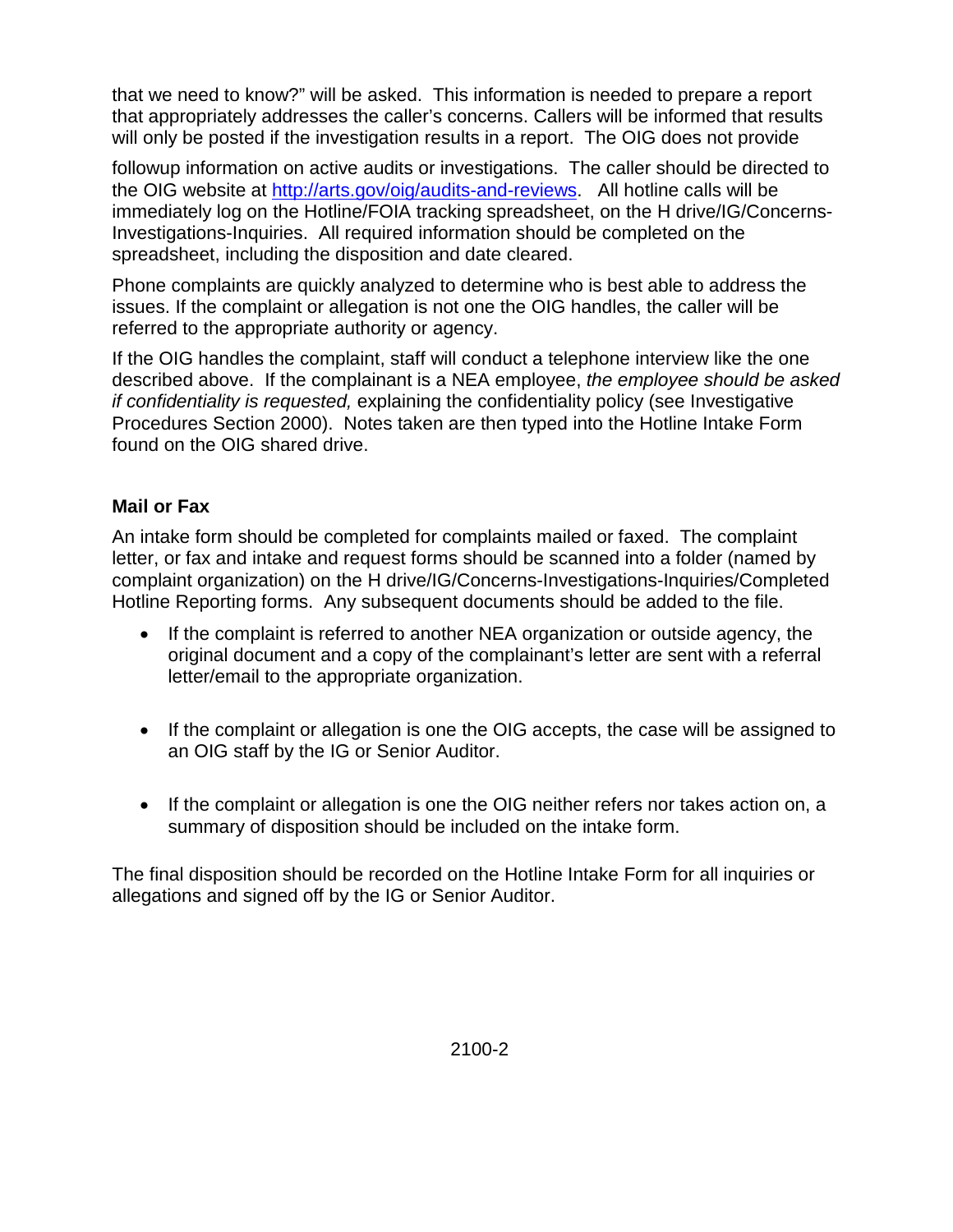Email complaints are answered with standard responses the first business day following receipt. Emails need no write ups for outside referrals and follow the guidelines for letters and faxes about write ups. However, pdfs of any responses by email should be placed in the appropriate folder on the IG drive.

All correspondence, letters, faxes, and emails, should be initially responded to within 5 business days of receipt or date stamp.

General Information:

#### **Cases, at the Inspector General's discretion, may be referred for Evaluation, Audit or investigation.**

#### **Quick Reference for Hotline Calls:**

- FOIA Requests Office of General Counsel National Endowment for the Arts 1100 Pennsylvania Avenue, NW, Room 518 Washington, DC 20506 202/682-5418 (fax) 202/682-5572 ( email) [arts\\_foia@nea.gov](mailto:arts_foia@nea.gov)
- Civil Rights/EEO 202 682-5454 (fax) 202 682-5553 room 219 Additional information regarding Federal antidiscrimination, whistleblower protection, and retaliation laws can be found at the EEOC Web site- [http://www.eeoc.gov](http://www.eeoc.gov/) and the OSC Web site-[-http://www.osc.gov.](http://www.osc.gov/)

#### **Other agency referrals**

- ID theft, *[www.consumer.gov./idtheft](http://www.consumer.gov./idtheft)*
- Better Business Bureau, *[www.bbb.org](http://www.bbb.org/)*
- Department of Labor problems *[\(www.dol.gov\)](http://www.dol.gov/),*
- Internet fraud, *[\(www.ic3.gov\)](http://www.ic3.gov/)*, etc., supply the Website or email address of the appropriate agency.